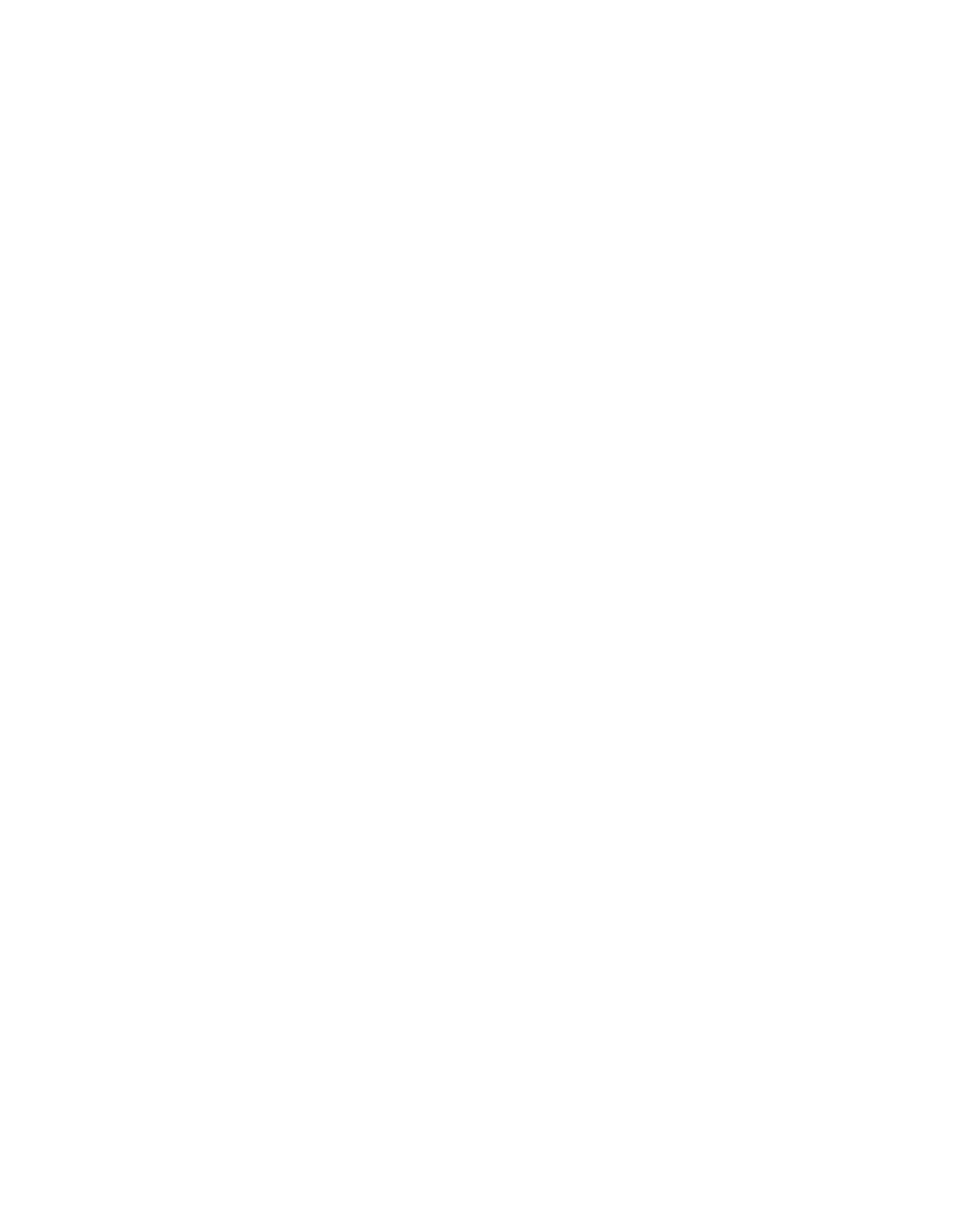…At the market of Tiapleu…they [the rebels] tried to force my brother to rape me and he refused and so they killed him. They took me and for a week they raped me all the time, they locked me in a home. We were about ten or fifteen girls there, being raped. When they weren't raping me I just had to be there. They used to tie me up with my legs spread apart and arms tied behind me to rape me. They'd rape me three or four of them in the night, they would put their guns next to you and if you refuse they kill you. They killed one of my friends and made us bury her…

—Victim Testimony to Human Rights Watch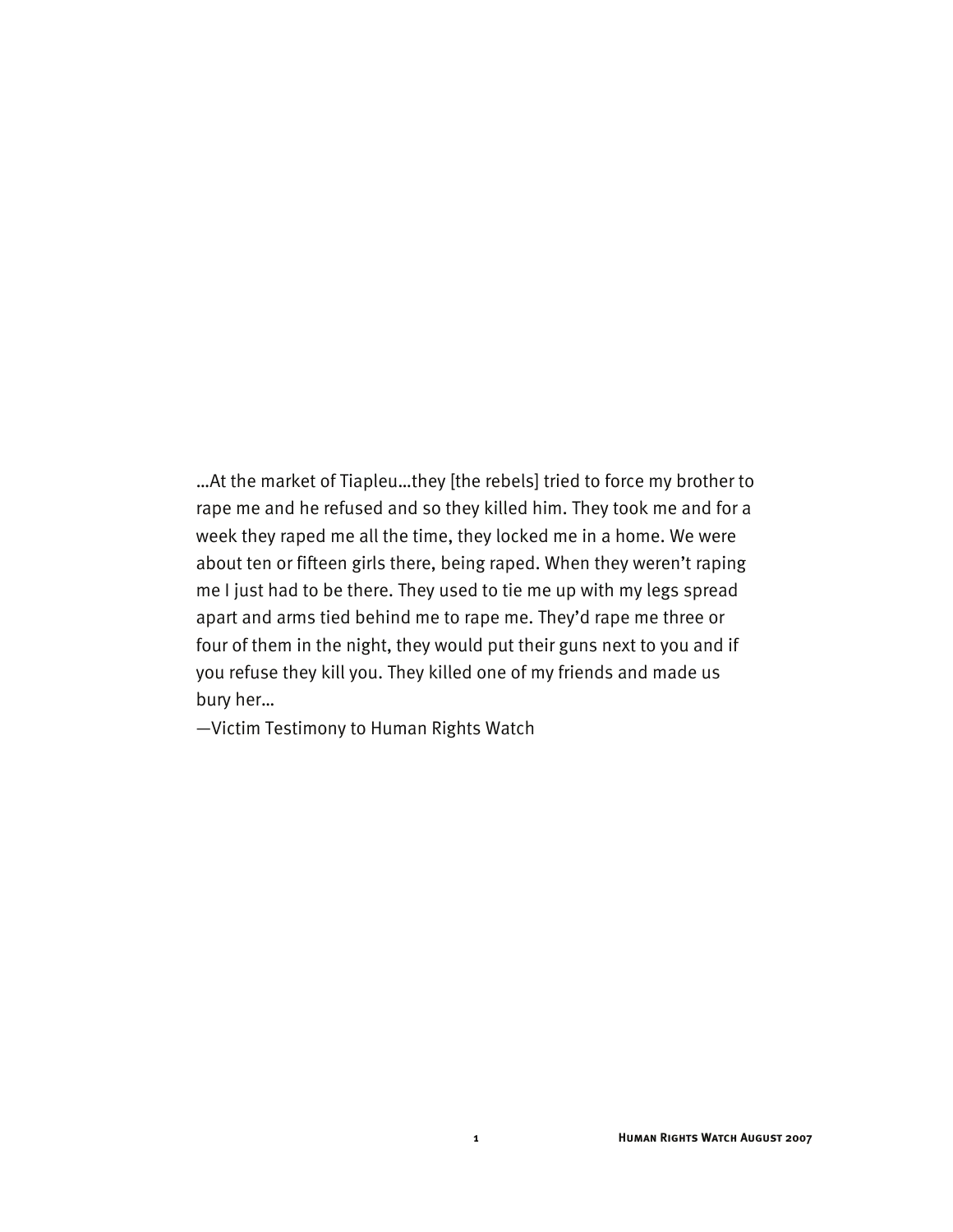# **Glossary of Acronyms**

| <b>AIDS</b>   | Acquired Immune Deficiency Syndrome                                                                                                                                           |
|---------------|-------------------------------------------------------------------------------------------------------------------------------------------------------------------------------|
| AU            | African Union                                                                                                                                                                 |
| BAE           | <i>Brigade Anti-Émeute</i> (Anti-Riot Brigade)                                                                                                                                |
| <b>CECOS</b>  | Centre de commandement des opérations de sécurité (Security Operations Command Center)                                                                                        |
| <b>CEDAW</b>  | Convention on the Elimination of All Forms of Discrimination against Women                                                                                                    |
| <b>ECOWAS</b> | <b>Economic Community of West African States</b>                                                                                                                              |
| <b>FAFN</b>   | Forces Armées des Forces Nouvelles (Armed Forces of the New Forces)                                                                                                           |
| <b>FANCI</b>  | Forces Armées Nationales de Côte d'Ivoire (National Armed Forces of Côte d'Ivoire)                                                                                            |
| <b>FDS</b>    | <i>Forces de Défense et de Sécurité</i> (Defense and Security Forces)                                                                                                         |
| <b>FESCI</b>  | Fédération estudiantine et scolaire de Côte d'Ivoire (Federation of students and schools in Côte d'Ivoire)                                                                    |
| FN            | Forces Nouvelles (New Forces), rebaptized as the FDS-FN, or Forces de Défense et de Sécurité des Forces Nouvelles<br>(Defense and Security Force of the New Forces) in 2006   |
| FPI           | Front populaire ivoirien (Popular Ivorian Front)                                                                                                                              |
| HIV           | Human Immunodeficiency Virus                                                                                                                                                  |
| ICC           | <b>International Criminal Court</b>                                                                                                                                           |
| <b>IDP</b>    | Internally displaced person                                                                                                                                                   |
| JP            | <i>Jeunes patriotes</i> (Young Patriots, also known as the " <i>Congrès panafricain des jeunes patriotes</i> " or COJEP, namely the<br>Panafrican Congress of Young Patriots) |
| LIMA          | Group of armed Liberians fighting with pro-government forces in Côte d'Ivoire, whose name/acronym remains a mystery                                                           |
| MILOCI        | Mouvement ivoirien pour la libération de l'ouest de la Côte d'Ivoire (Ivorian Movement for the Liberation of Western Côte<br>d'Ivoire)                                        |
| MJP           | <i>Mouvement pour la justice et la paix</i> (Movement for Justice and Peace)                                                                                                  |
| <b>MPCI</b>   | Mouvement patriotique de Côte d'Ivoire (Patriotic Movement of Côte d'Ivoire)                                                                                                  |
| <b>MPIGO</b>  | <i>Mouvement populaire ivoirien pour le grand ouest</i> (Ivorian Popular Movement for the Great West)                                                                         |
| MSF           | <i>Médecins sans frontières</i> (Doctors without Borders)                                                                                                                     |
| NGO           | Non-Governmental Organization                                                                                                                                                 |
| <b>ONUCI</b>  | <i>Opération des Nations Unies en Côte d'Ivoire</i> (United Nations Operation in Côte d'Ivoire)                                                                               |
| <b>PDCI</b>   | Parti démocratique de la Côte d'Ivoire (Democratic Party of Côte d'Ivoire)                                                                                                    |
| <b>RDR</b>    | <i>Rassemblement des républicains</i> (Rally of Republicans)                                                                                                                  |
| STI           | Sexually Transmitted Infection                                                                                                                                                |
| UN            | <b>United Nations</b>                                                                                                                                                         |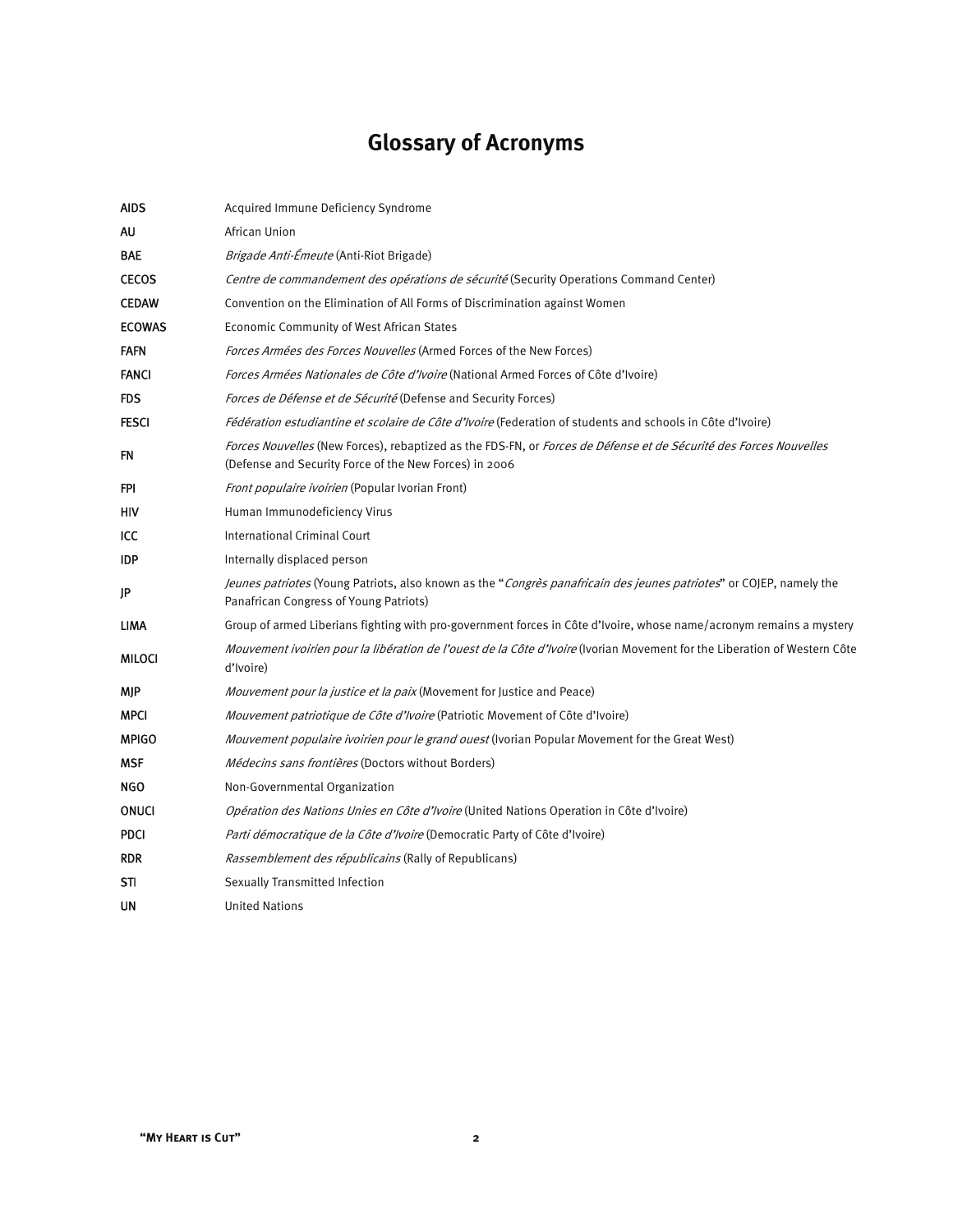### **Executive Summary**

Since an armed conflict erupted in 2002 between the Ivorian government and northern-based rebel groups, girls and women in Côte d'Ivoire have been victims of brutal forms of sexual violence by armed men on both sides of the military and political divide.

Human Rights Watch documented over 180 cases of sexual violence in Côte d'Ivoire, including individual and gang rape, sexual slavery, forced incest, and egregious sexual assault. Combatants raped women old enough to be their grandmothers, children as young as six, pregnant women, and breastfeeding mothers. Sometimes family members were forced to watch or were forced to rape their own relatives. Women and girls had guns, sticks, pens, and other objects inserted into their vaginas. Others were abducted to serve as sex slaves or were forcibly conscripted into the fighting forces. Abducted women and girls were often obliged to become the sex slaves of their captors ("husbands"), and were sexually abused over extended periods of time. Some sex slaves and other rape survivors gave birth to children fathered by their rapists. Sexual victimization of girls and women was often accompanied by other gross human rights violations against them, their families and their communities, as armed men on both sides of the political divide massacred, killed, tortured, assaulted, and kidnapped innocent civilians.<sup>1</sup>

Some rape victims died because of the sexual violence inflicted against them. Many who did survive were raped so violently that they suffered serious bleeding, tearing in the genital area, long-term incontinence, and severe infections. While some pregnant women miscarried and other women became infertile as a result of the sexual violence they endured, yet others experienced the trauma of unwanted pregnancies resulting from rape. The women whom we interviewed suffered psychologically as well as physically. They told Human Rights Watch of their anguish,

**<sup>1</sup>**There is an ongoing debate over the use of the terms "victim" and "survivor." Some suggest that the term "victim" should be avoided because it implies passivity, weakness and inherent vulnerability and fails to recognize the reality of women's resilience and agency. For others the term "survivor" is problematic because it denies the sense of victimization experienced by women who have been the target of violent crime. This report uses both terms.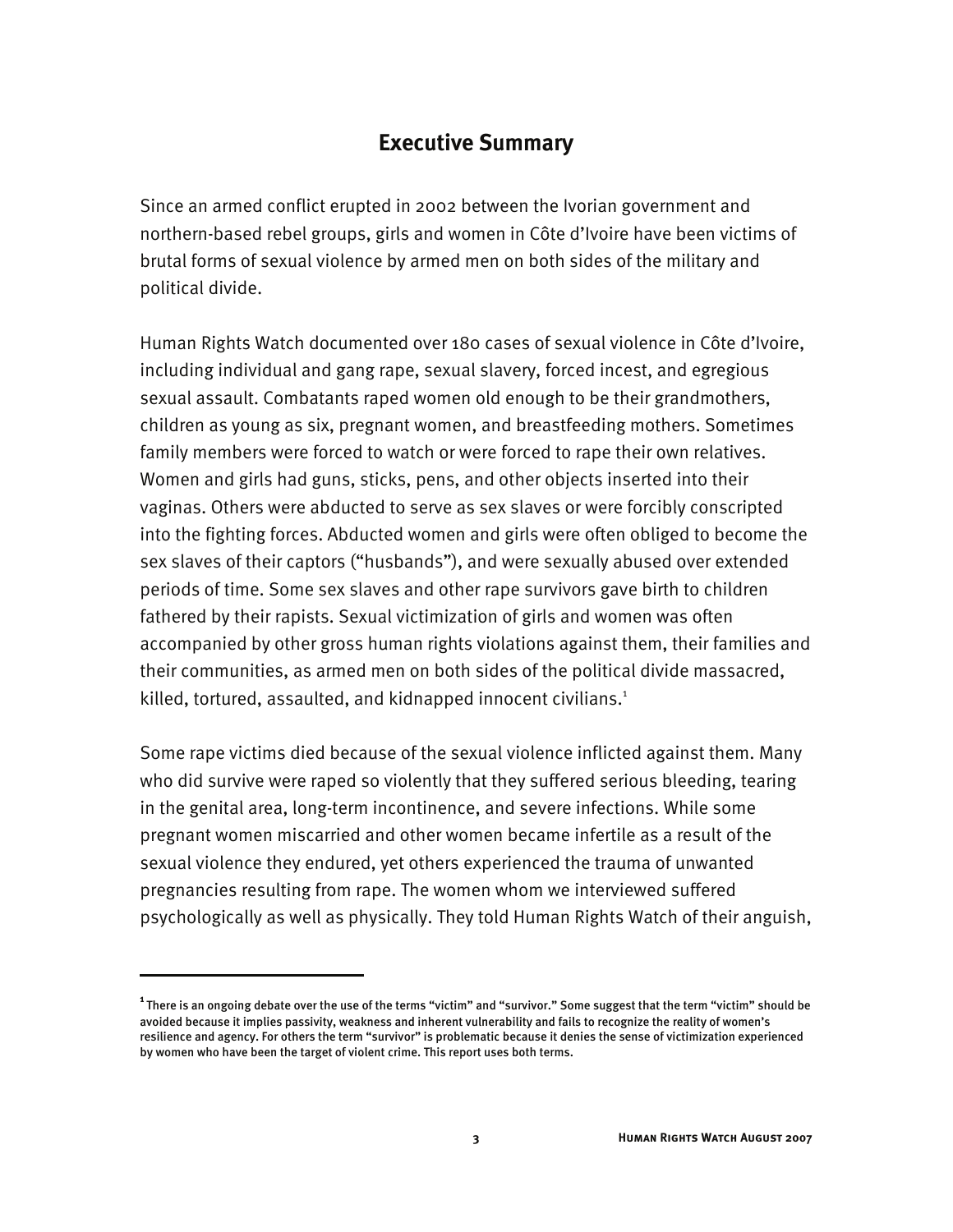shame, rage, and depression as well as their courage in the face of unimaginable suffering.

Determining the full extent of the problem of sexual violence is complicated by difficulties in documentation arising from the fear of perpetrator reprisals, the authorities' lack of concern, and tremendous security risks associated with reporting or investigating crimes. Underreporting poses an additional problem, and partly reflects the low status of women and girls in Côte d'Ivoire, the cultural taboos around the issue of sexual violence, and women's fear of rejection by family or communities.

# Causes and Perpetrators: the Responsibility of Both Government and Rebel Forces

The armed conflict that began in 2002 triggered the worst sexual violence in Côte d'Ivoire since the acute national political crisis began in 2000. Abuses took place throughout the country, especially in the hotly contested western regions which experienced the most fighting. Mixed groups of Liberian and Sierra Leonean mercenaries supporting both the Ivorian government and rebel forces in the west were guilty of especially egregious and widespread sexual abuses. However, even after the end of active hostilities, from 2004 onwards, sexual violence remained a significant problem throughout both rebel- and government-held areas.

Rebels in Côte d'Ivoire perpetrated horrific sexual abuse against women and girls in areas under their control, including rape, gang rape, sexual assault, forced miscarriages, and forced incest. The various rebel factions targeted some women for abuse because of their ethnicity or perceived pro-government affiliation, often because their husband, father or another male relative worked for the state. Many others have been targeted for sexual assault for no apparent reason. Women and girls were subjected to sexual violence in their homes, as they sought refuge after being found hiding in forests, stopped at military checkpoints, working on farms and attending places of worship. Sexual violence was often accompanied by other acts of physical violence such as beating, torture, killing, mutilation, or cannibalism. Numerous girls and women were abducted and subjected to sexual slavery in rebel camps, where they endured successive rapes over extended periods of time. Resistance was frequently met with horrific punishment, even death. Senior rebel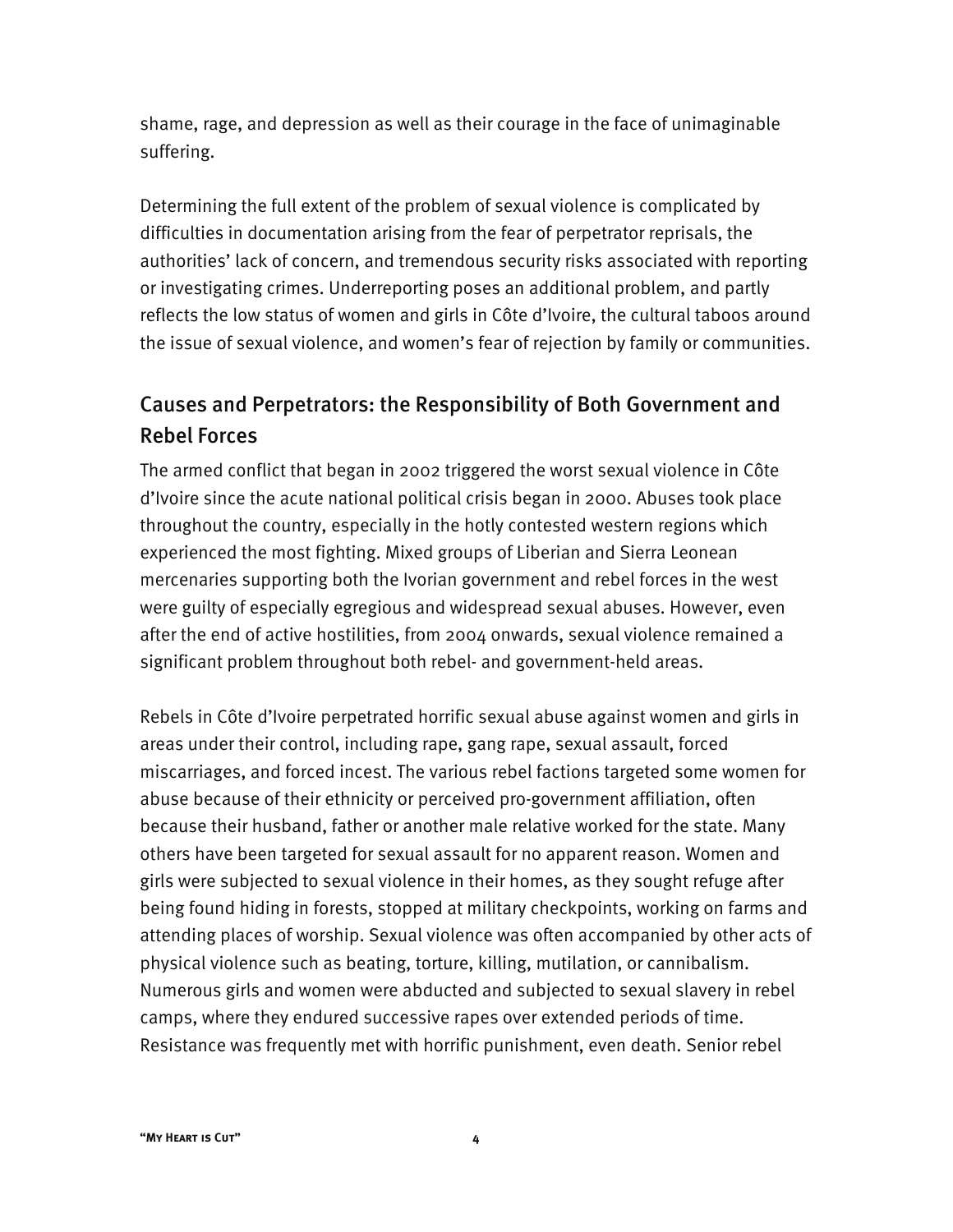commanders made little or no effort to sanction rapists within their ranks or to prevent sexual violence against civilians, especially in the West and during periods of active fighting.

Pro-government forces, including members of the gendarmerie, police, army, and militias also carried out acts of sexual violence. Rape and sexual abuse of women by government forces was particularly prevalent throughout the contested western region and along frontlines, especially in towns that were subject to frequent takeover by different armed factions. Pro-government forces also targeted women and girls suspected of supporting the rebels. They singled out women from northern Côte d'Ivoire as well as women from neighboring states such as Burkina Faso, Mali, and Guinea; Muslims; and those who supported opposition political parties. In particular, pro-government forces targeted women affiliated with the predominantly Muslim opposition party named *Rassemblement des républicains* ("Rally of Republicans," or RDR). Law enforcement officers, militia men, and other progovernment forces abused women at checkpoints, in their homes during raids, in makeshift prisons, and in marketplaces. Violations by pro-government forces appeared to increase during periods of heightened political tension during the fouryear political stalemate.

The low status of women and girls in law and custom contributes to the extent to which they are vulnerable to sexual violence. The fact that sexual violence during the conflict predominantly involved men raping women reveals that conflict-related rape, like most rape, reflects a dynamic of gender inequality and subordination. This power dynamic is deeply imbedded in societal attitudes.

#### For Victims, No Justice and Few Services

Government and rebel authorities appear to have directly or indirectly authorized sexual violence since the war began in 2002; the prevailing impunity for these crimes has emboldened the perpetrators at all levels.

Throughout the conflict in Côte d'Ivoire, the Ivorian government and rebel authorities have made scant efforts to investigate or prosecute perpetrators of even the most heinous crimes of sexual violence. This failure has contributed to an environment of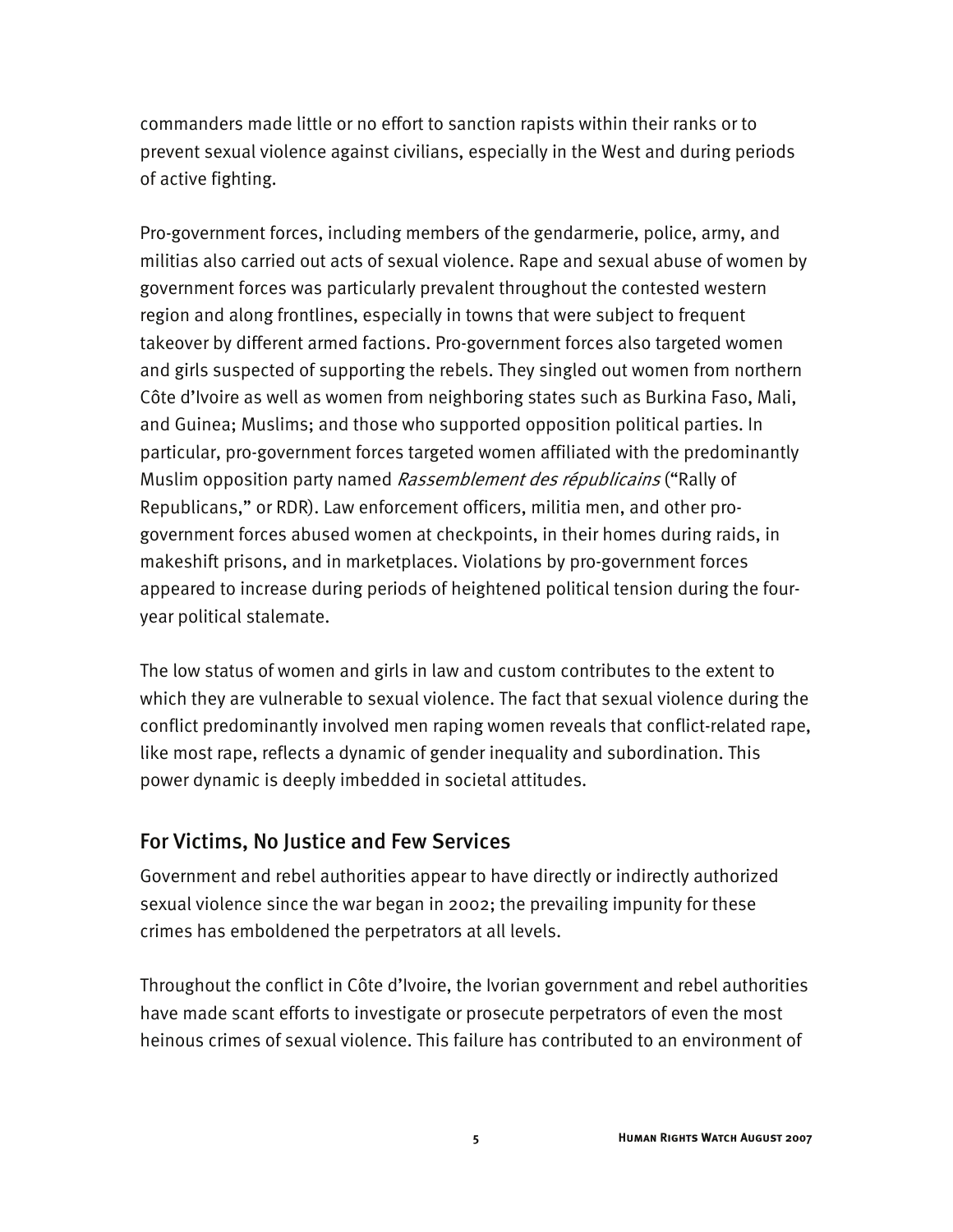increasingly entrenched lawlessness in which impunity prevails. Several significant factors underpin this impunity. First, the destruction of courts in the rebel-held north of Côte d'Ivoire during the period of active hostilities shattered the already inadequate judicial system, undermined accountability, and often left rape survivors with nowhere to turn for redress. Second, many court and law enforcement personnel in the government-held south lack an adequate understanding of and fail to enforce laws relating to sexual violence, typically allowing perpetrators to escape justice. Third, women and girls in Côte d'Ivoire are subjected to structural discrimination by customary law, which offers inadequate protection for rape survivors. Ultimately, in Côte d'Ivoire, victims of sexual violence suffer in silence while perpetrators of crimes walk free.

Neither Ivorian nor international actors have made sufficient efforts to protect at-risk women and to provide survivors with much needed medical, psychological, or social support. Few programs have been established for women and girls who were subjected to sexual violence, even those who endured sexual slavery. Survivors often struggle alone with the severe physical and mental health consequences of the abuses they underwent. While some local actors and international aid agencies operate programs, their efforts cannot compensate for the national authorities' failure to adopt national strategies to address survivors' various needs. Moreover, attacks and threats against local and international non-governmental organizations (NGOs) by pro-government forces or rebels have at times resulted in closures of or constraints on some of the few existing programs.

The situation can and must improve. International human rights and humanitarian law requires the Ivorian authorities to put an immediate end to impunity for perpetrators and to provide adequate services to survivors.

The Forces Nouvelles ("New Forces" or FN) rebels and the Ivorian Government must shoulder the greatest responsibility for ending impunity and stopping ongoing abuses. They should publicly acknowledge and condemn past sexual abuses committed by their supporters, investigate alleged crimes, and punish perpetrators of sexual violence. Specialized law enforcement units should be established to deter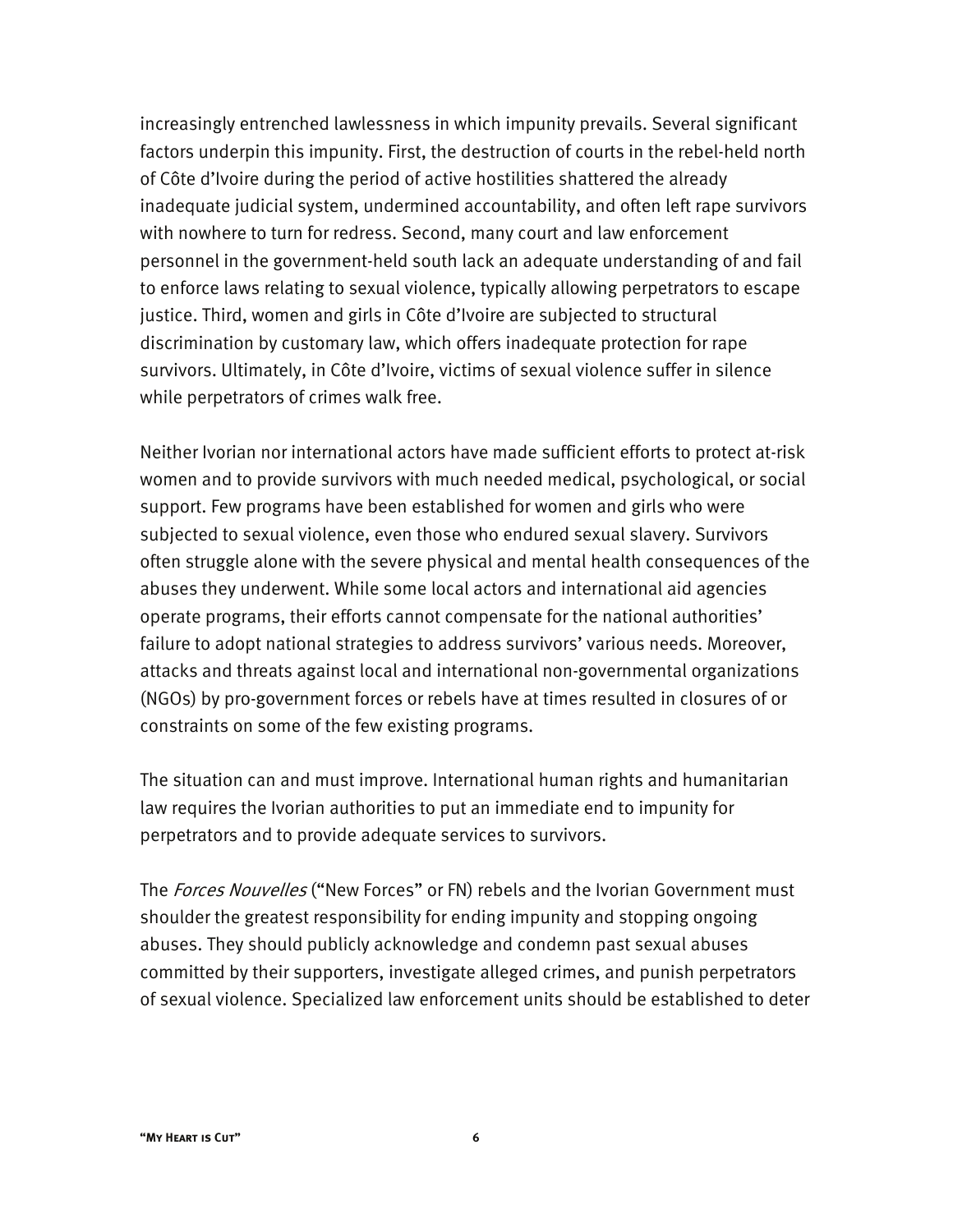future sexual violence, or at a minimum, more law enforcement and judicial staff must be recruited and trained to address the problem.

The Ivorian government should immediately permit the International Criminal Court (ICC) Office of the Prosecutor to conduct a mission to Côte d'Ivoire to determine whether to open an investigation there. For their part, the United Nations Security Council members should expedite the publication of the 2004 UN Commission of Inquiry into human rights violations committed since 2002, and meet to discuss its findings and recommendations. The UN sanctions committee for Côte d'Ivoire must activate additional travel and economic sanctions against individuals identified as responsible for serious violations of international human rights and humanitarian law in Côte d'Ivoire.

However valuable it is to address impunity on both domestic and international fronts, justice alone cannot alleviate the suffering of survivors. The New Forces, the government, and aid agencies must improve medical assistance, provide free medical certificates to rape victims, launch a nationwide information campaign on the connection between sexual violence and HIV/AIDS (on prevention, counseling, testing and treatment), and prioritize the nationwide establishment of sexual and reproductive health programs for women and girls. Ivorian women should be active participants in the formulation and implementation of these programs.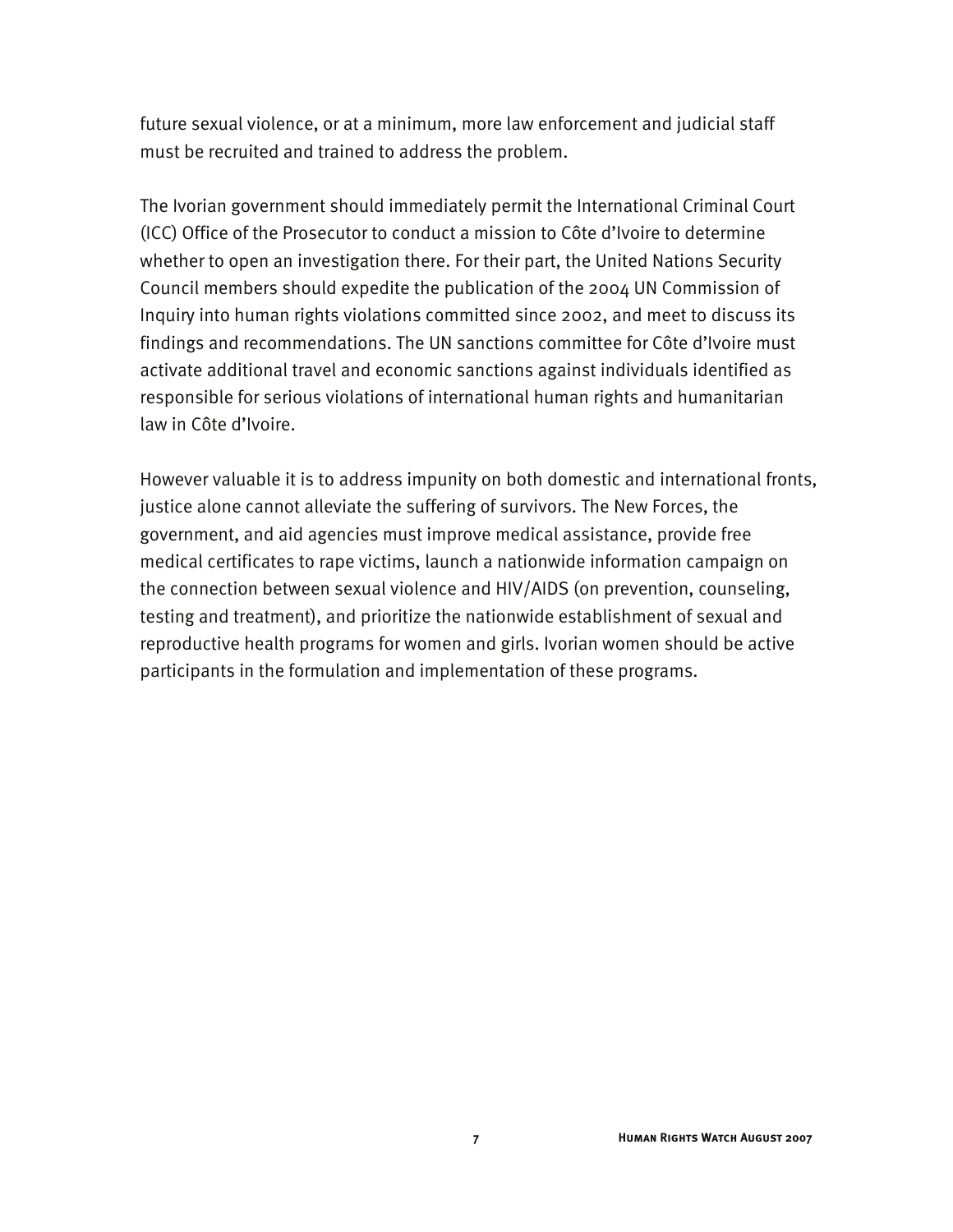## **Recommendations**

### To the New Forces and the Government of Côte d'Ivoire

- Publicly acknowledge and condemn the sexual abuses committed by your agents, alongside violations of international human rights and humanitarian law including extrajudicial execution, torture, physical abuse, and extortion of civilians.
- Thoroughly investigate all allegations of sexual violence and prosecute individuals against whom there is sufficient evidence of such abuses in compliance with international standards of fair trial.
- Improve the response of law enforcement entities to sexual and genderbased violence. Recruit and train more female law enforcement officers to respond to the needs of victims of sexual violence and gender-based violence. Provide training to members of the security forces on human rights and international humanitarian law, with a focus on women's human rights and gender-based crimes. Create specialized units within law enforcement entities to respond to sexual and gender-based violence.
- Improve the response of the judiciary to sexual and gender-based violence, including recruiting and training more female judicial staff, developing specialized teams for sexual violence and gender-based violence, and providing training on women's rights and sexual violence to members of judiciary in government-held areas and to New Forces authorities responsible for adjudicating cases in rebel-held areas.
- Create an Ombudsman office for sexual exploitation of children to investigate reported incidents of sexual abuse or exploitation of children and monitor appropriate disciplinary and judicial responses.
- Immediately allow the ICC Office of the Prosecutor to conduct a mission to Côte d'Ivoire to collect information necessary to determine the possibility of opening an investigation into serious crimes committed there, including sexual abuse committed by all parties to the conflict. Provide any cooperation to the ICC necessary to facilitate such a mission.
- Cooperate with NGOs' and Opération des Nations Unies en Côte d'Ivoire (United Nations Operation in Côte d'Ivoire, or ONUCI) investigations of sexual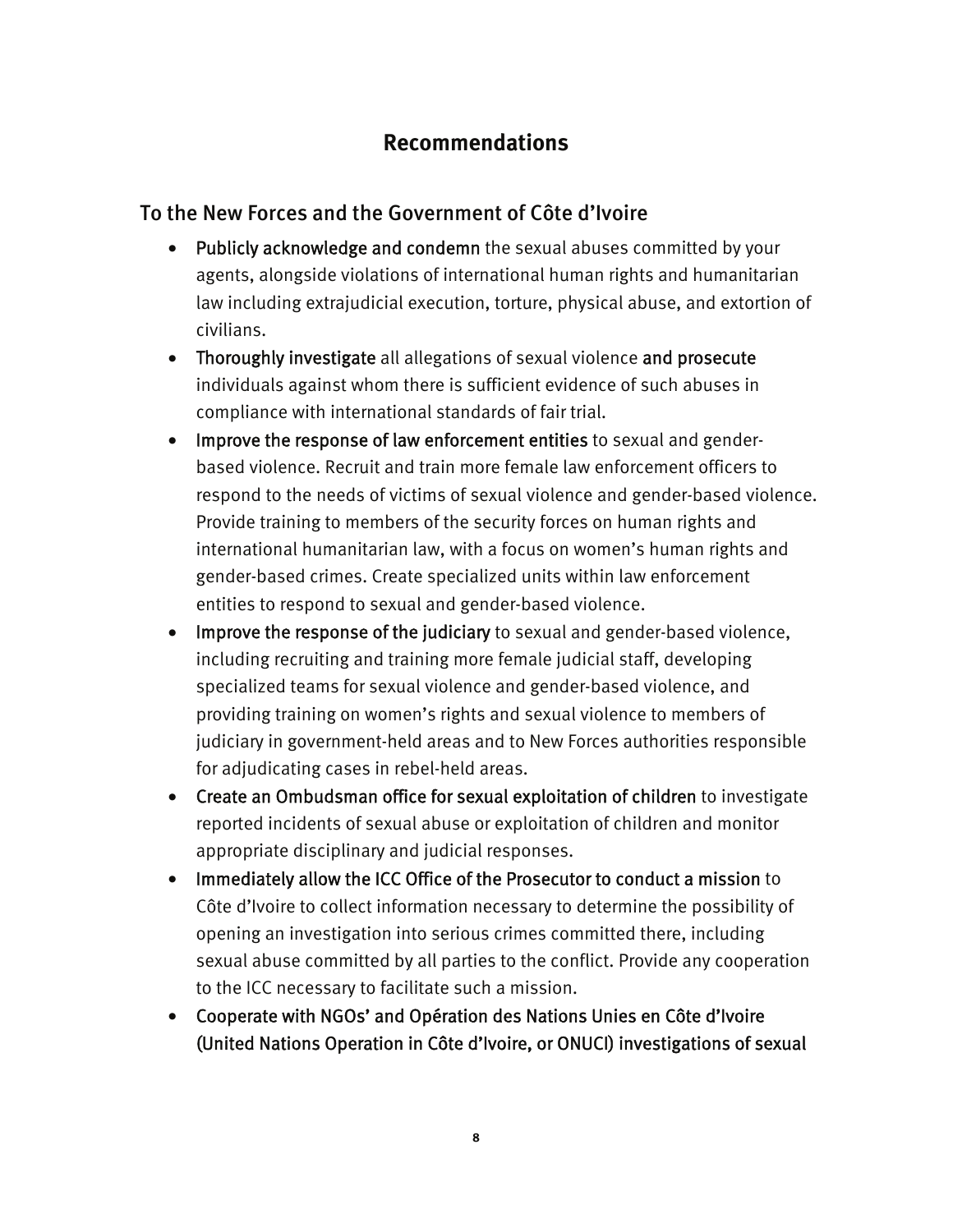violence. Support, cooperate with, and create a favorable environment for independent human rights monitoring.

- Assist the National Inter-Ministerial Task Force for the Elimination of Violence Against Women (CNLVFF), to more effectively implement their mandate. [The CNLVFF was founded in July 2000, and is mandated to coordinate all government initiatives responding to sexual violence, and to provide enhanced social, medical, and legal services for victims of sexual and genderbased violence.]
- Launch a nationwide public awareness campaign on sexual and domestic violence against women to highlight the extent of the problem, consequences for survivors, strategies to reduce exploitation, and judicial consequences for perpetrators of exploitation and abuse; to change prevailing negative societal attitudes; and to educate the general population on women's human rights.
- Comply fully with Côte d'Ivoire's obligations under the Convention on the Elimination of All Forms of Discrimination against Women (CEDAW). Implement the Family and Social Services Ministry 2006 Action Plan, implement these obligations as a matter of urgency, and strengthen all legal protections afforded to women. Take the necessary steps to revoke or revise existing laws that discriminate on the basis of gender and ensure that they meet international human rights standards. Provide training on these new laws for the judiciary, police, prosecutors, and staff of local courts.
- Enhance women's participation in all aspects of planning and implementation of the peace process and reconstruction and rehabilitation efforts. Ensure that women are in a position to design and lead responses to sexual and gender-based abuse, and to shape violence prevention programs.
- Give orders to combatants to release all women and girls abducted during the armed conflict who continue to be held. Provide these women and girls with the necessary social and economic options to enable them to leave these often abusive relationships.
- Enact laws that allow women to have access to voluntary and safe abortions. These measures should include the repeal of penal code provisions that criminalize abortion, especially those that punish women who have had an induced abortion. In order to allow for the actual enjoyment of the right to access a legal and safe abortion, the state may need to provide abortion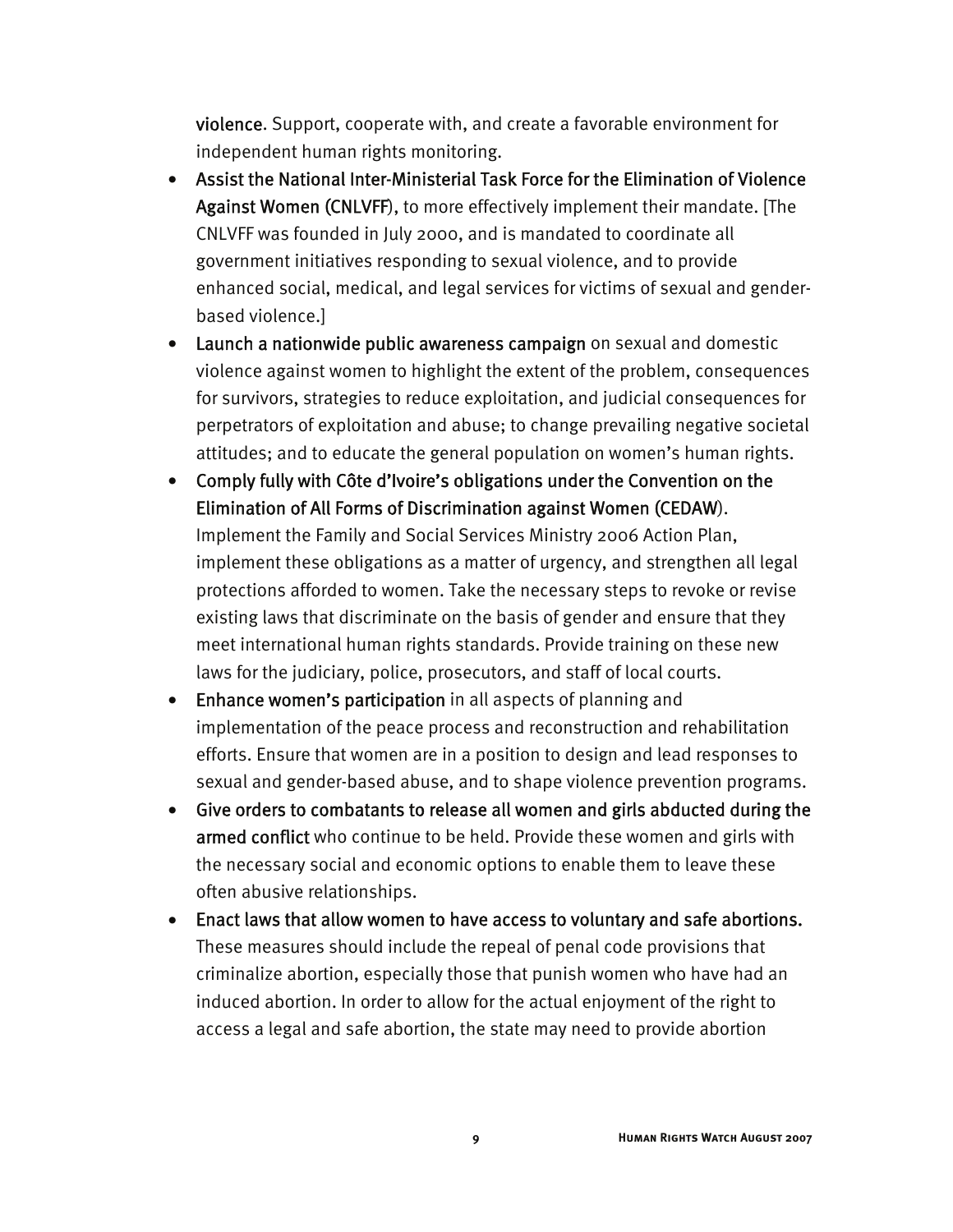services free of charge for some women and girls. In Côte d'Ivoire this is certainly the case for survivors of rape or incest.

# To Medical Service Providers

(The Ministry of Health and Public Hygiene, the FN health authorities, and independent medical service providers)

- Eliminate costs for medical certificates for rape victims.
- The Director of the National Program for Reproductive Health and Family Planning (DCPNSR/PF) must disseminate a protocol for treatment of rape victims to all health centers, which should include education about postexposure prophylaxis drugs and training on the clinical management of rape.
- Establish gynecological health clinics nationwide for women and girls that can provide information on testing, voluntary counseling and treatment for HIV/AIDS and also for other sexually transmitted infections. Provide mobile health teams if health infrastructure is either unavailable or inadequate.
- Train traditional healers on treatment for sexual violence.

### To the United Nations High Commissioner for Refugees (UNHCR)

• Provide victims of sexual violence who fled their homes in Côte d'Ivoire and are living in the subregion with necessary assistance. Make available social and economic options needed to enable women and girls who were held as sex slaves to leave these relationships if they are still with their captors.

### To ONUCI and France's "Licorne" Peacekeeping Force

- Authorize the ONUCI human rights investigators to engage in a comprehensive investigation on sexual violence and women's rights, with additional funds and support as needed.
- Strengthen in number and capacity the military observers and liaisons and the vital human rights monitoring component of ONUCI, with a focus on sexual violence and women's rights.
- Ensure that any drawdown or withdrawal of international peacekeepers be done only once it has been ascertained that Ivorian security forces are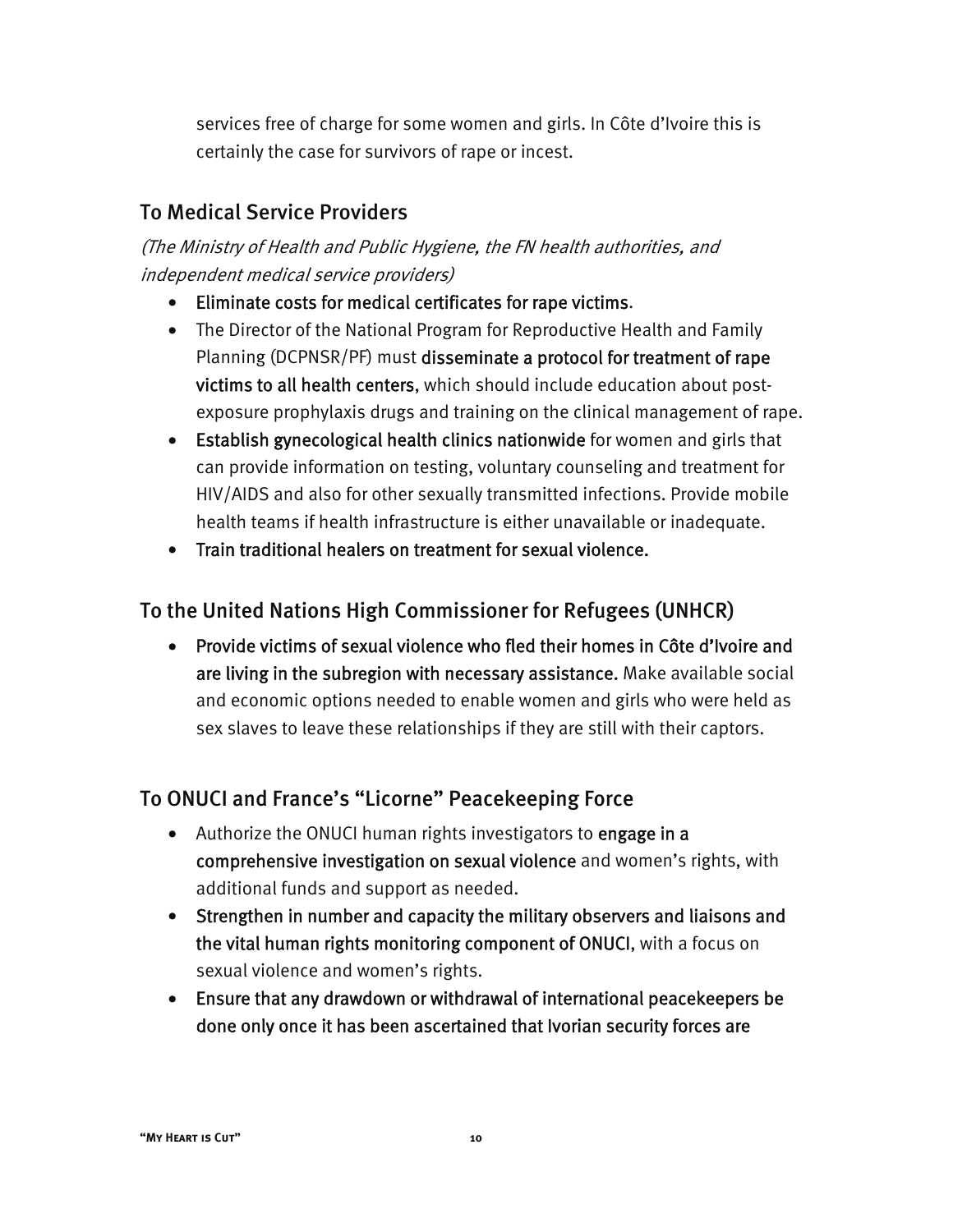positioned and able to provide for civilian protection in those areas in which the drawdown or withdrawal is contemplated.

### To the United Nations Security Council

- Further the work of the UN Sanctions Committee and immediately activate travel and economic sanctions against additional individuals identified as responsible for serious violations of international human rights and humanitarian law. South Africa, China, and Russia must review their positions which have thus far fostered impunity with no clear positive impact on furthering the peace process.
- Expedite the publication of the 2004 report of the UN Commission of Inquiry into human rights violations committed since 2002, and meet to discuss its findings and recommendations.

# To the Economic Community of West African States (ECOWAS) and the African Union (AU)

- ECOWAS as a whole and individual member states adjacent to Côte d'Ivoire must take all necessary steps to ensure that former fighters release all Ivorian women and girls abducted during the armed conflict who continue to be held.
- ECOWAS and the AU should unequivocally condemn sexual violence by all parties, call for investigations and prosecutions, and call for the respect of the African Charter on Human and Peoples' Rights and of the Protocol to the African Charter on Human and Peoples' Rights on the Rights of Women in Africa.

### To the International Criminal Court Office of the Prosecutor

- Continue to press to conduct a mission to Côte d'Ivoire to obtain information necessary to assess the possibility of an ICC investigation.
- Issue a clear public message that the ICC is monitoring abuses, including sexual violence, committed in Côte d'Ivoire, that perpetrators of serious crimes under international law must be held to account, and that national authorities should promptly commence appropriate national prosecutions for serious crimes.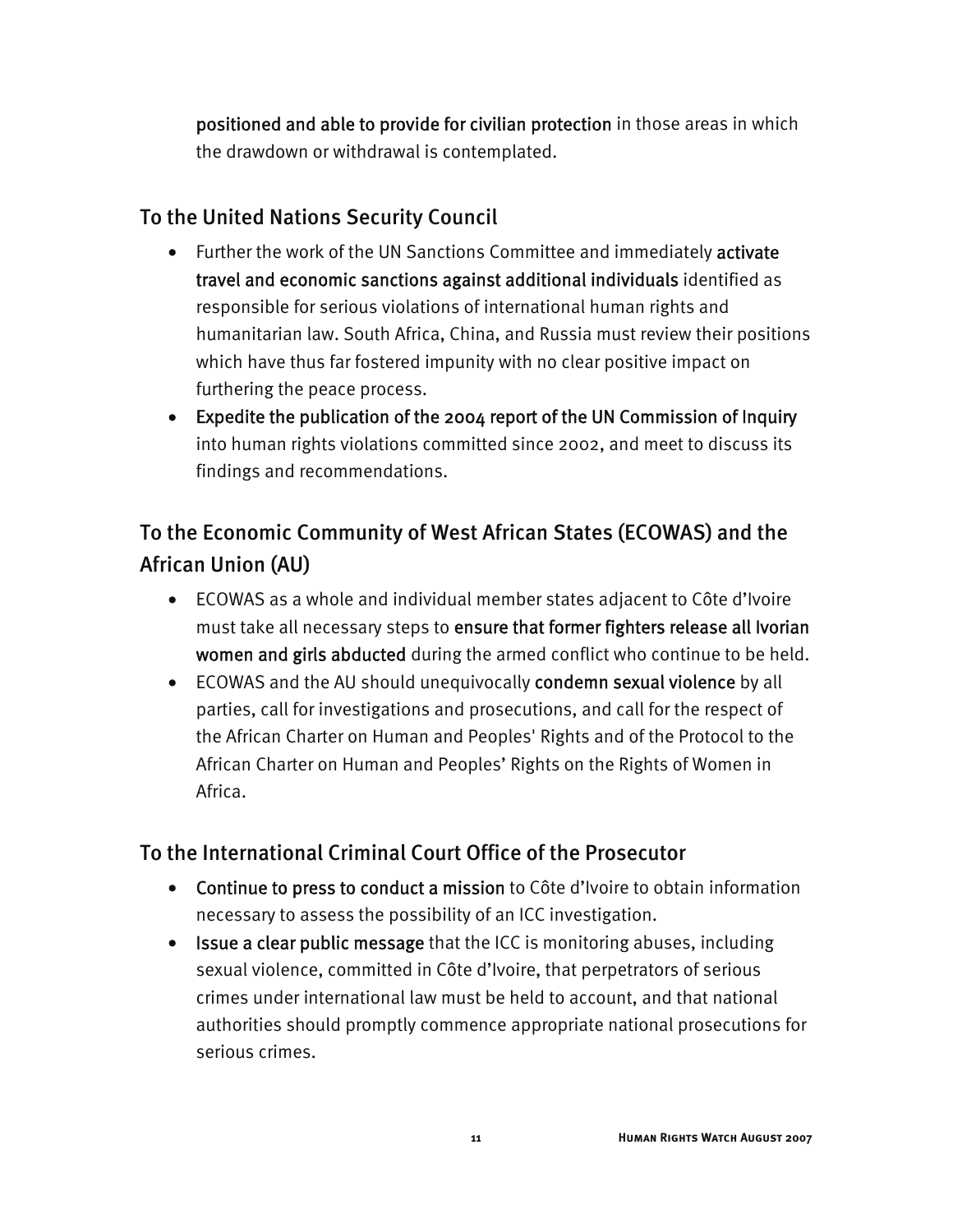To NGOs and United Nations agencies such as the UN Population Fund (UNFPA), the UN Children's Fund (UNICEF), and the UN Development Fund for Women (UNIFEM)

- Improve collaboration of partners working on sexual and gender-based violence, including representatives from the government, international NGOs, and local organizations. Organize regular meetings for all active institutions to share information and coordinate programs.
- Develop services for survivors of sexual violence including both medical and social rehabilitation programs. It is vital to conduct needs assessment in targeted communities to determine skills, knowledge, and level of services provided to victims of sexual violence, identifying all potential local partners; to upgrade counseling and psychosocial support to survivors; to support social centers run by local NGOs (especially centers for women rejected by their families); and to promote income-generation and economic opportunities for women.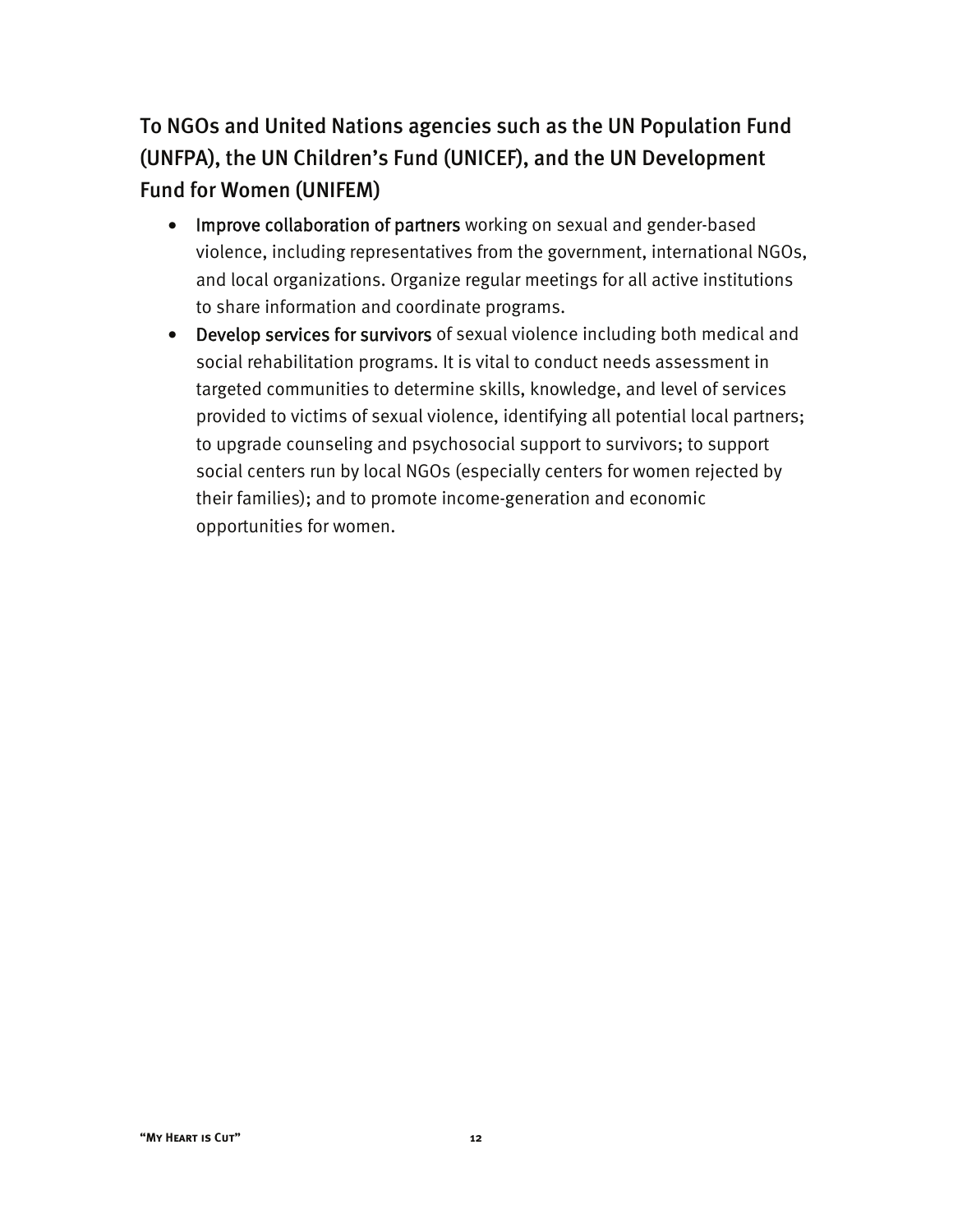# **Methodology**

Human Rights Watch interviewed 176 survivors of and witnesses to sexual violence for this report, 35 of whom were interviewed in small groups, and the rest of whom were interviewed individually. Human Rights Watch also interviewed over 100 representatives of NGOs, medical service providers, United Nations and French peacekeepers, diplomats, rebels, and government representatives. In an attempt to ensure balanced regional and ethnic representation of victims and witnesses, field research for this report spanned different regions of Côte d'Ivoire (in and around Abidjan, Guiglo, Duékoué, Man, Danané, Korhogo), Burkina Faso, Liberia, Mali, and Senegal, and lasted from August to October, 2006. Numerous reports and studies were also collected and analyzed as background material.

Human Rights Watch believes that cases of sexual abuse may be significantly underreported due to a number of methodological challenges, including the possibility of reprisals by perpetrators, fear of ostracism by families and communities, and cultural taboos. Local human rights groups consistently reported that the stigma attached to rape victims probably prevented many women from openly discussing these violations with a stranger.

The tense security situation, particularly in western Côte d'Ivoire, made it difficult for Human Rights Watch to travel freely and intimidated local and international partners. Attacks against local and international NGOs, including burning of their offices and their staffs' homes, likewise led to disruptions in record-keeping, making more difficult to review existing NGO documentation regarding past incidents of sexual violence.

Care was taken with victims to ensure that recounting their experience did not further traumatize them or put them at physical risk. While we sought as much information as possible from each interview, the well-being of the interviewee was always paramount and some interviews were cut short as a result. The interviews were mostly conducted in French, or in one of the languages spoken by the different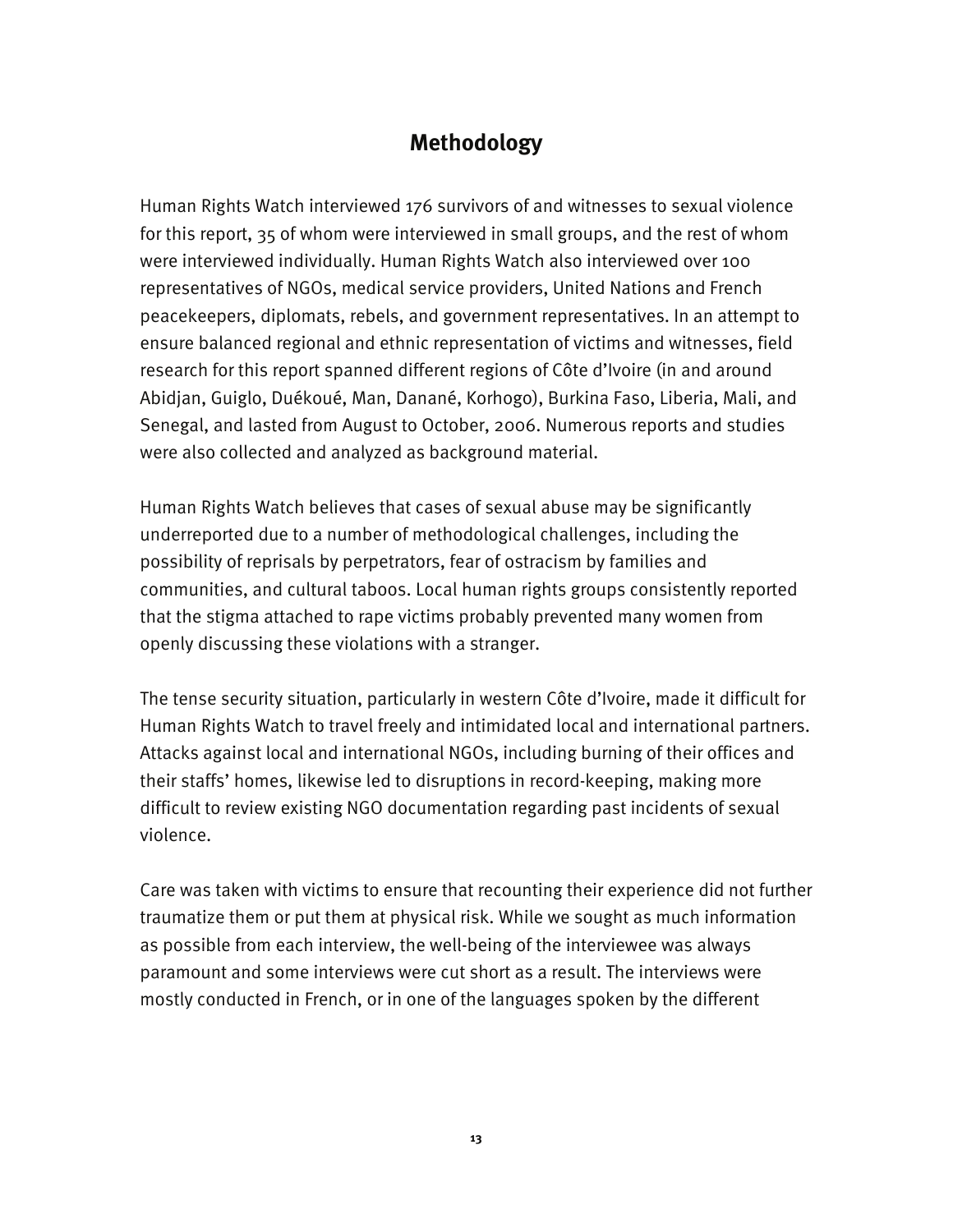ethnic groups and translated into French by an interpreter. In most interviews only females were present.

The names of all witnesses and most staff members of national and international humanitarian organizations have been withheld in order to protect their identity, privacy, and security. Details of testimonies have been suppressed in cases where these could help perpetrators identify individuals who had the courage to speak out.

Human Rights Watch identified victims and witnesses through the help of numerous local organizations and reviewed many studies by a range of partners in Côte d'Ivoire, many of whom requested that their identities and reports remain confidential. Consultations with a broad array of actors ensured a more comprehensive understanding of sexual violence in Côte d'Ivoire.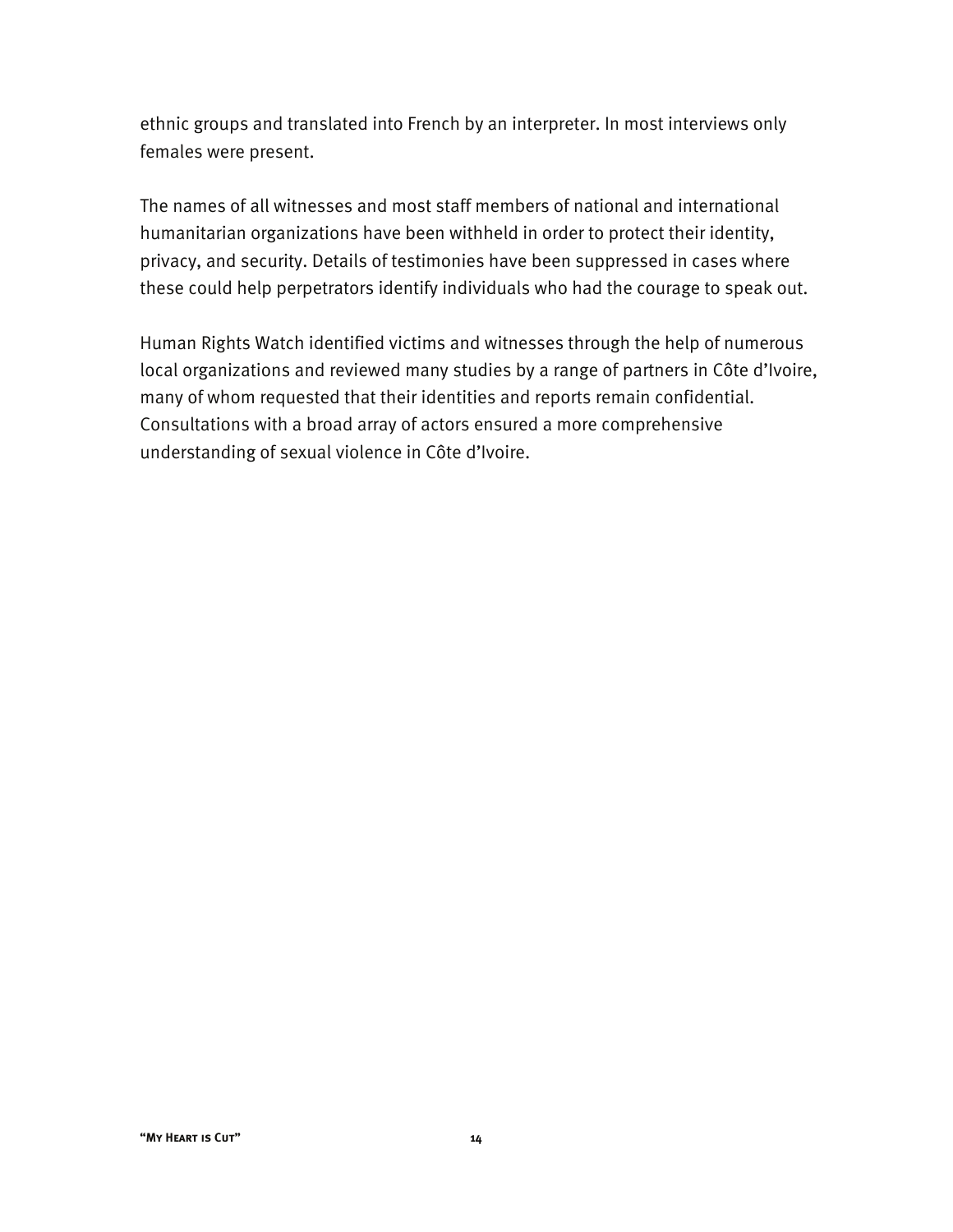### **General Background on the Conflict in Côte d'Ivoire**

### "Ivoirité" and the beginning of the crisis in 2000

For nearly seven years Côte d'Ivoire, once considered a pillar of stability in West Africa, has been consumed by a political and military crisis rooted in ethnic, religious, political and economic power struggles.

From independence in 1960 until the 1990s, Côte d'Ivoire enjoyed relative harmony and economic stability, becoming a key economic power in West Africa, a global leader in cocoa and coffee production, and a magnet for migrant workers who would eventually come to make up an estimated 26 percent of its population. Under the leadership of long-time President Félix Houphouët-Boigny, a Catholic and ethnic Baoulé, over 60 ethnic groups coexisted with over 3 million immigrants from the West African sub-region.

Following Houphouët-Boigny's death in 1993, which coincided with a steady deterioration in Côte d'Ivoire's economy, politicians began focusing on the issue of nationality and "*Ivoirité*" (or Ivorianness)—an ultra-nationalist political discourse that marginalized perceived outsiders and denied them citizenship.<sup>2</sup> Politicians exploited ethnic divisions to oust political rivals in elections, using the state apparatus to repress opponents and incite hatred or fear among populations that had lived in relative harmony for decades.

In 2000, candidates for the presidential elections played up the issue of *Ivoirité*. This focus proved explosive. Nationalist political fervor stoked by politicians turned popular sentiment in some constituencies against foreigners, Muslims, and northern Ivorians, precipitating two unprecedented waves of violence which resulted in over

-

**<sup>2</sup>** Upon the death of Houphouët-Boigny in 1993, Henri Konan Bédié became the second president of Côte d'Ivoire. Within a few years of assuming the presidency and after winning scheduled elections in 1995, Bédié and his counselors reversed Houphouët-Boigny's 'open door policy' to immigrants, replacing it with the philosophy of "Ivoirité," and sending the once immigrant-friendly nation into a downward spiral of ethnic discrimination. A succinct review of this period can be found in Thomas Hofnung, La Crise Ivoirienne: Dix clés pour comprendre (Paris: La Découverte, 2005), pp. 29-31.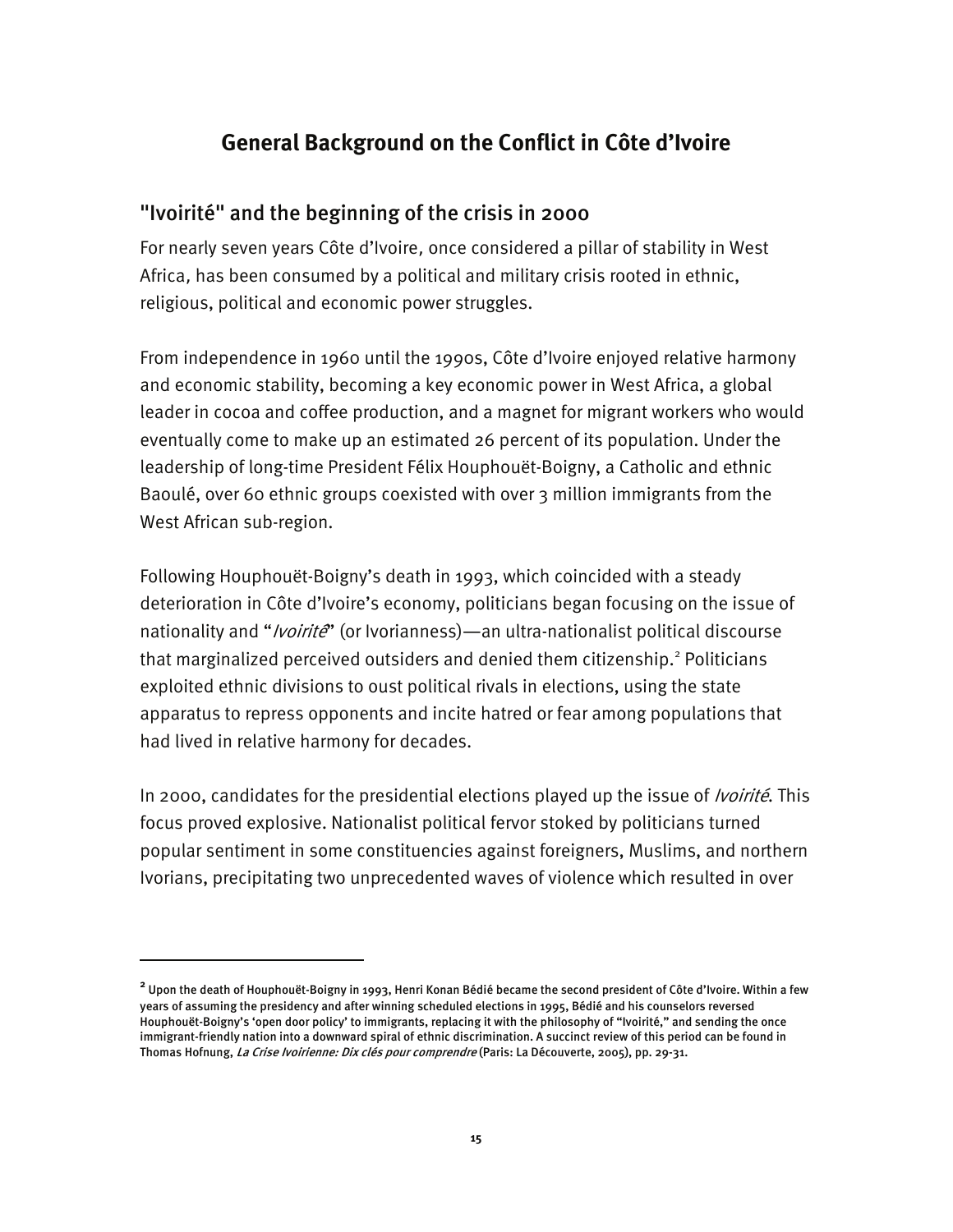200 dead.<sup>3</sup> The killings of that year shocked Ivorians and members of the international community alike, grimly highlighting the danger of manipulating ethnic loyalties and latent prejudice for political gain. The elections culminated in a contested victory for current President Laurent Gbagbo.

#### Armed conflict and political-military stalemate

On September 19, 2002, armed men attacked Abidjan, the commercial and de facto capital of Côte d'Ivoire, and the northern towns of Bouaké and Korhogo. The rebellion would spawn several groups whose stated aims were the redress of recent military reforms, new elections, an end to political exclusion and discrimination against northern Ivorians and the removal of President Gbagbo, whose presidency they perceived as illegitimate due to flaws in the 2000 elections.<sup>4</sup>

Although they did not succeed in taking Abidjan, the rebels encountered minimal resistance and quickly managed to occupy and control half of Côte d'Ivoire. Rapidly joined by two other western rebel factions,<sup>5</sup> they formed a political-military alliance called the *Forces Nouvelles* ("New Forces"). Their advances were fueled and facilitated by the easy circulation of arms and mercenaries from neighboring Liberia and by the willingness of Burkina Faso to provide support to the rebel forces, underscoring the fragility of the sub-region and drawing Côte d'Ivoire into a complex regional quagmire.<sup>6</sup>

**<sup>3</sup>** Presidential and parliamentary elections in Côte d'Ivoire in October and December 2000 were marred by political violence, leaving over 200 people dead and hundreds wounded. Human Rights Watch, Côte d'Ivoire - The New Racism: The Political Manipulation of Ethnicity in Côte d'Ivoire, vol. 13, no.6 (A), August 2001, http://www.hrw.org/reports/2001/ivorycoast/.

**<sup>4</sup>** A crucial argument for his illegitimacy was that the 2000 elections were flawed because 14 of 19 presidential candidates had been excluded.

<sup>&</sup>lt;sup>5</sup> The Patriotic Movement of Côte d'Ivoire (*Mouvement Patriotique de Côte d'Ivoire*, MPCI) was joined by two western groups: the Movement for Justice and Peace (*Mouvement Pour la Justice et la Paix*, MJP) and the Ivorian Popular Movement for the Far West (Mouvement Populaire Ivoirien du Grand Ouest, MPIGO).

**<sup>6</sup>** The situation analysis in this paragraph is based on a previously published report: Human Rights Watch, Trapped Between Two Wars: Violence against Civilians in Western Côte d'Ivoire, vol. 15, no. 14 (A), August 2003, http://www.hrw.org/reports/2003/Côtedivoire0803/.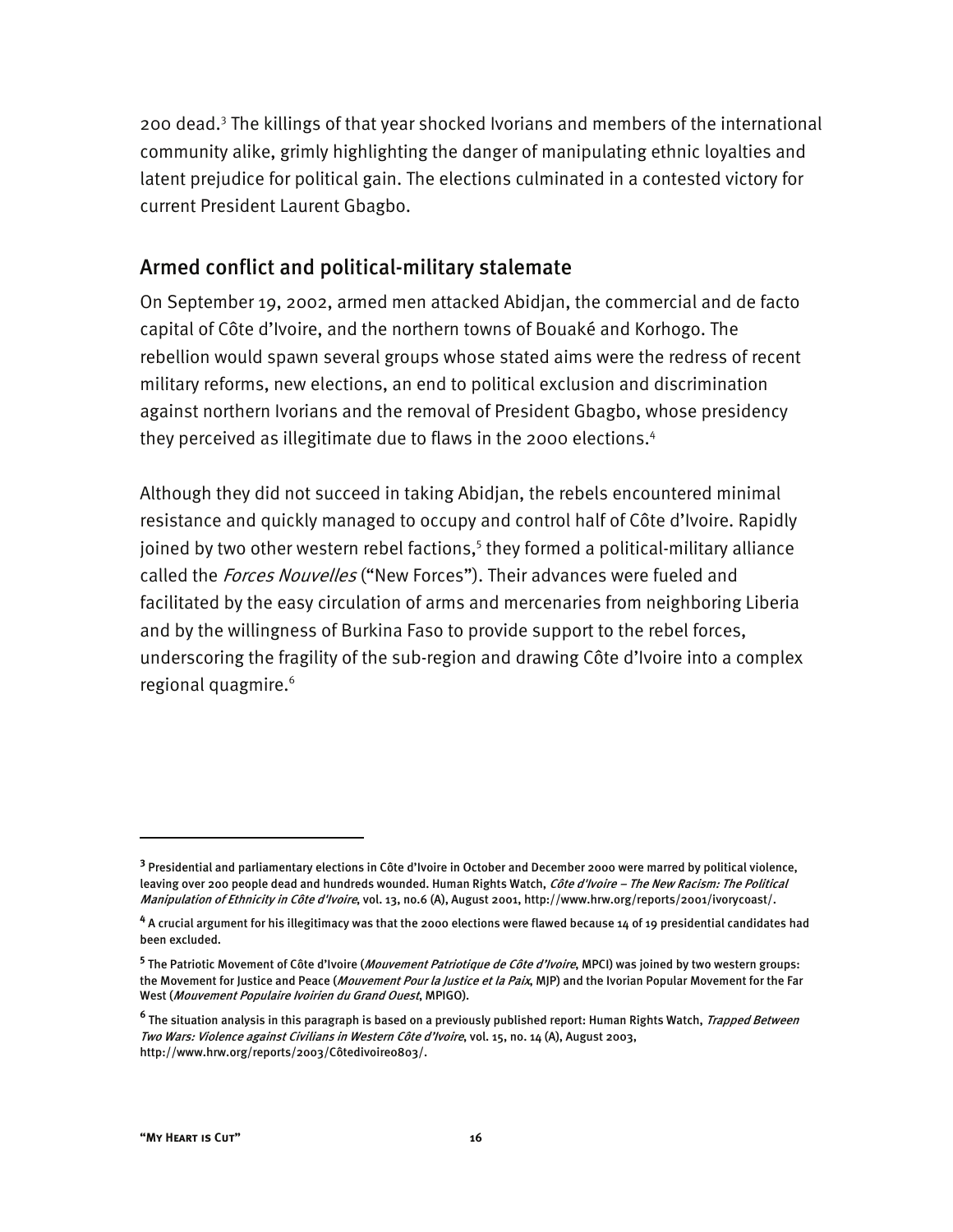#### Peace agreements

-

Efforts to resolve the conflict between the government and the rebels have resulted in a string of unfulfilled peace agreements, $7$  over 11,000 foreign peacekeeping troops on the ground to prevent all-out war and to protect civilians, and the imposition of a UN arms embargo in addition to travel and economic sanctions. On February 27, 2004, the United Nations Security Council established a peacekeeping mission in Côte d'Ivoire. The force, deployed on April 4, 2004, is comprised of some 8,000 UN peacekeepers ("blue helmets") and nearly 1,000 police officers, and is backed by 3,500 more heavily armed French troops belonging to Operation Unicorn (*Licorne*). These peacekeepers monitored a buffer zone running the width of the country east to west and separating the opposing Ivorian forces, which was known as the "Zone of Confidence." The UN peacekeeping mission in Côte d'Ivoire is also charged with assisting the government with implementing a national disarmament, demobilization, and reintegration (DDR) plan, and with protecting civilians under imminent threat of physical violence, within its capabilities and its areas of deployment. The UN Security Council also imposed an arms embargo on Côte d'Ivoire in November 2004, and in February 2005 named a panel of experts to monitor it.

Although the peace agreements and French-backed UN peacekeeping mission brought about a cessation of active hostilities, they did not bring peace or unity to the country. The end result is a stalemate, a situation of "no peace, no war," in which the rebels continue to refuse to disarm because they do not trust the government to manage free and fair elections in which Ivorians from the north will be allowed to vote. For over four years, Côte d'Ivoire remained split between the governmentcontrolled south and rebel-held north, with a dividing buffer zone patrolled by United Nations peacekeepers and French troops.

A new peace accord signed in the Burkina Faso capital of Ouagadougou on March 4, 2007 ("The Ouagadougou Agreement"), and later endorsed by the African Union and the United Nations Security Council,<sup>8</sup> is the latest negotiated effort to reunite the country

**<sup>7</sup>** Linas-Marcoussis brokered by the French government in January 2003; Accra III brokered by West African countries and then-UN-Secretary-General Kofi Annan in July 2004; and the Pretoria Agreement brokered by South African President Thabo Mbeki on behalf of the African Union and signed in South Africa on April 6, 2005.

**<sup>8</sup>** "The Situation in Côte d'Ivoire," United Nations Security Council Presidential Statement, March 28, 2007 S/PRST/2007/8 (2007).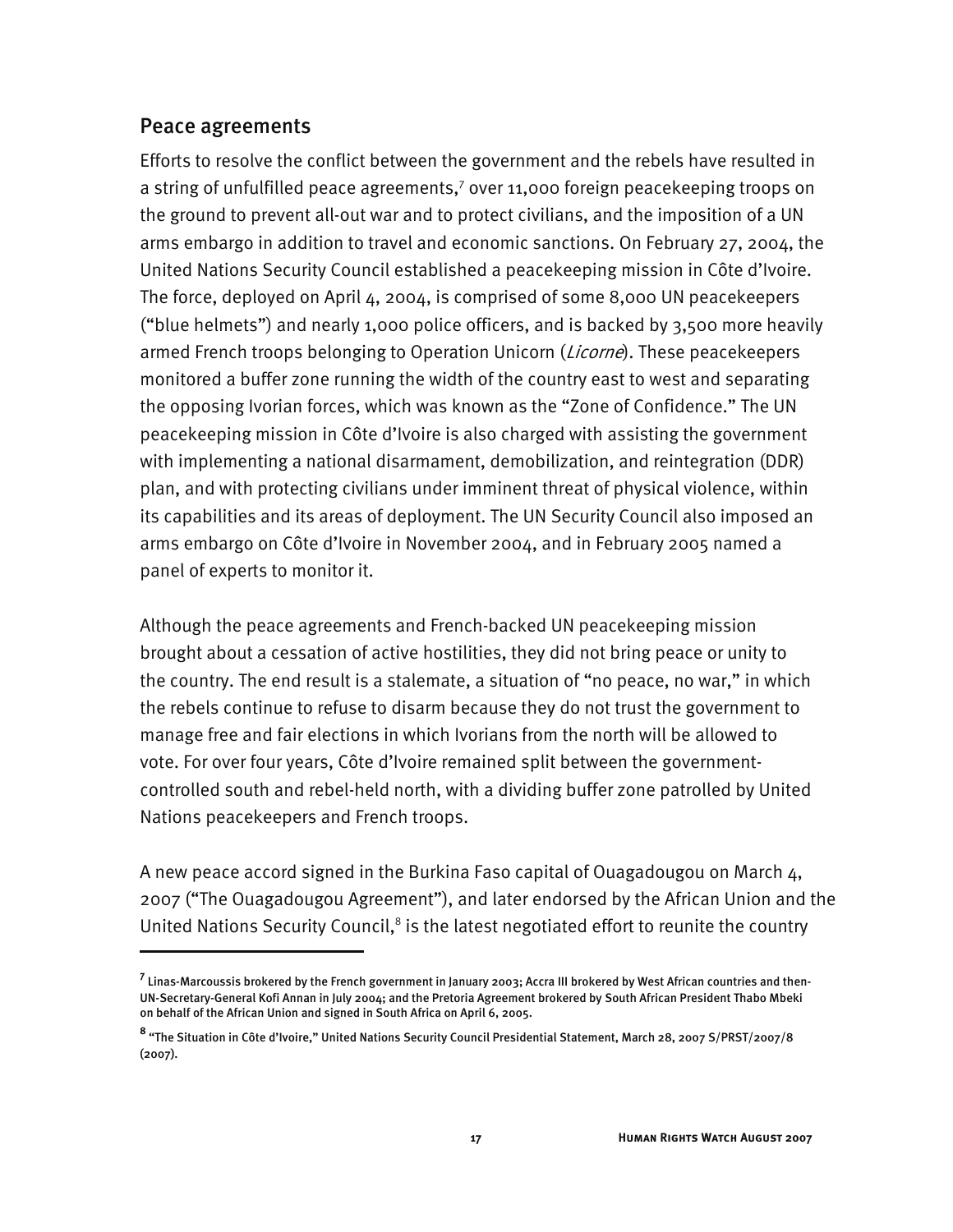and bring about an end to the conflict. Unlike all previous peace agreements, the Ouagadougou Agreement was the process of direct negotiations between Ivorian President Laurent Gbagbo and the New Forces rebels. The agreement outlines six key provisions: a new transitional government, resumption of a stalled citizen identification process that will lead to voter registration and issuance of national ID cards, the disarmament of the rebel fighters in the north and pro-government militias in the south, the creation of a new integrated military command center for both rebel and government armies, the redeployment of administrative officials into the north, and the gradual elimination of the buffer zone with security henceforth to be assured by Ivorian forces.

Though many political observers believe that the Ouagadougou Agreement presents the best hope yet for settlement of the Ivorian crisis, it is not without its risks and shortcomings. In particular, the Ouagadougou Agreement does not provide for victim compensation or services for war victims, nor does it establish a plan for accountability for past human rights violations. It could eventually leave civilians unprotected by UN and French peacekeepers, and the call to end the arms embargo could lead to arms proliferation and further violence.

At the time of writing, several provisions of the Agreement had been implemented including initial dismantling of the buffer zone formerly patrolled by French and UN peacekeepers and the creation of an integrated military command center. However, little or no progress has been seen on the vital points of disarmament, voter registration, or issuance of ID cards.<sup>9</sup> Under the timeframe originally established by the agreement, elections were anticipated approximately ten months after signature. However, due to delays in implementation, it is likely elections will be pushed back by at least several months. Few, if any, of the problems at the heart of the Ivorian conflict—such as the eligibility for citizenship of millions of immigrant residents and competition for land resources between "indigenous" and immigrant communities in the volatile western region—have been comprehensively resolved.

-

**<sup>9</sup>** An estimated three million Ivorians do not have nationality documents or voting cards. See, "Côte d'Ivoire: Key pre-electoral identification process delayed," IRIN, March 31, 2006, available at

http://www.irinnews.org/report.asp?ReportID=52549&SelectRegion=West\_Africa. This issue has come to be seen by many as the raison d'être of the rebellion, according to New Forces officials interviewed by Human Rights Watch in Abidjan and Bouaké in March 2006.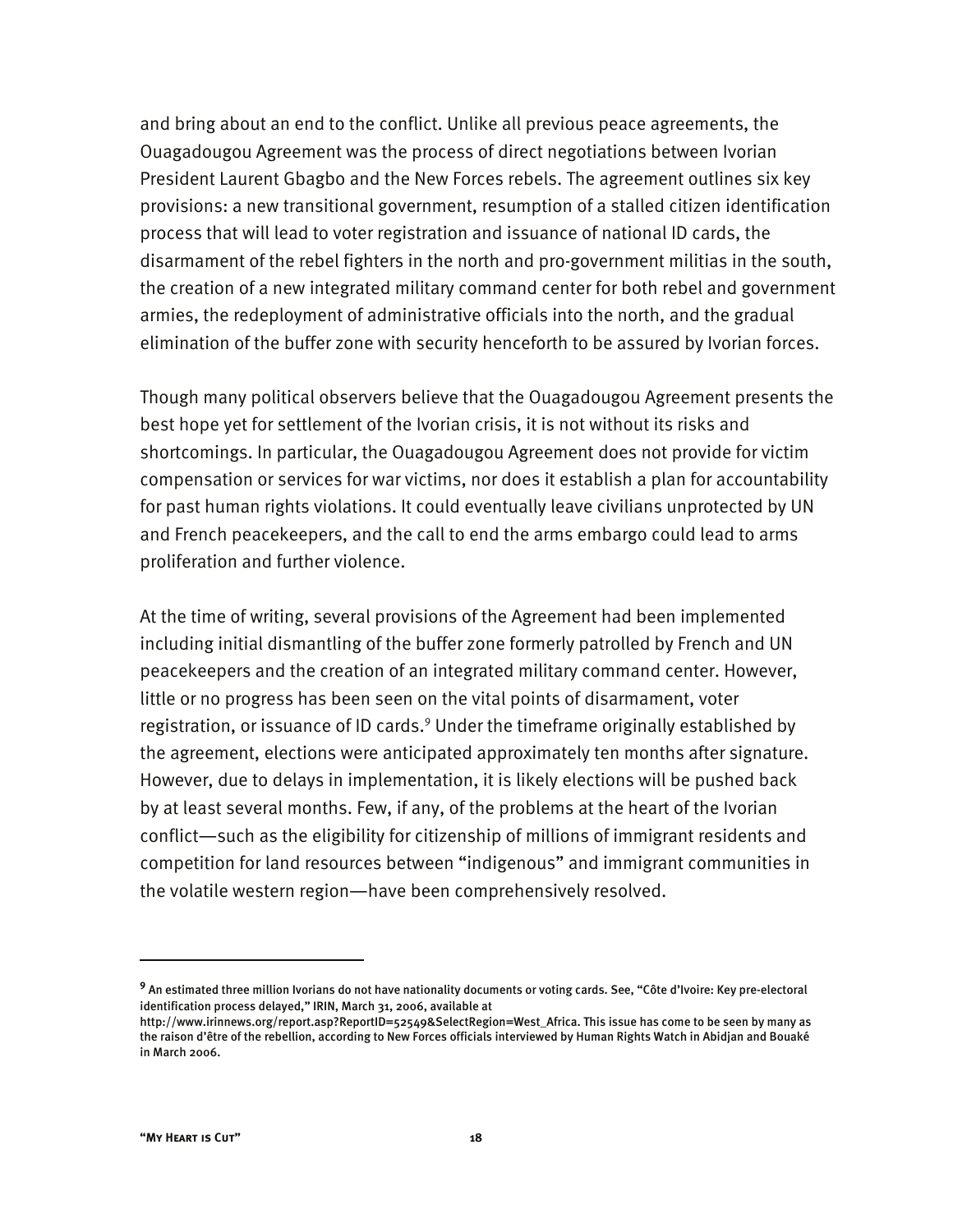# Impact of the war and ensuing militarized stalemate: human rights abuses and displacement

The human rights fallout from the crisis for civilians living on both sides of the political-military divide has been and continues to be devastating. Political unrest and the impasse following the 2002-2003 armed conflict between the government and northern-based rebels have been punctuated by atrocities and serious human rights violations attributable to both sides including extrajudicial killings, massacres, enforced disappearances, and numerous incidents of torture.

Rebels in Côte d'Ivoire carried out widespread abuses against civilians in some areas under their control. These included extrajudicial executions, massacres, torture, cannibalism, mutilation, the recruitment and use of child soldiers and sexual violence including rape, gang rape, egregious sexual assault, forced incest, and sexual slavery. Liberian combatants fighting alongside Ivorian rebel groups were responsible for some of the worst crimes. However, even after their departure, various forms of violence have continued.

In response to the rebellion, government forces and government-recruited Liberian mercenaries frequently executed, detained, and attacked perceived supporters of the rebel forces based on ethnic, national, religious and political affiliation. Southwestern Côte d'Ivoire was especially hard-hit, but pro-government forces carried out abuses throughout the areas under their control. Civilian militias, tolerated if not encouraged by state security forces, engaged in widespread targeting of the immigrant community, particularly village-based Burkinabé agricultural workers in the west. The conflict also sparked a sharp escalation in inter-community, inter-ethnic violence in the west and elsewhere, often pitting presumed non-native groups, such as Burkinabé, Malians, or Dioula,<sup>10</sup> known derogatively as the allogènes (namely foreigners), against the presumed indigenous groups (known as autochtones), such as the Guéré, Bété or Krou.

j

**<sup>10</sup>** The term "Djoula" or "Dioula" refers to a simple description of an ethnicity primarily from northeastern Côte d'Ivoire. However, it can also be somewhat pejorative and over the past decade, the term "Dioula" has come to mean more than just another ethnic group such as that of the "Baoulé." It often now encompasses northerners of Malinké, Sénoufo and other ethnicities, as well as foreigners and people of foreign origin like Ivorians of Burkinabé and Malian heritage. In this report, Human Rights Watch will use the term Dioula as it is commonly used by many Ivorians: to refer to Ivorians who, even if resident in the south, originated from the northern Mande and Gur ethnic groups, including members of the Malinké, Sénoufo, and Bambara ethnicities.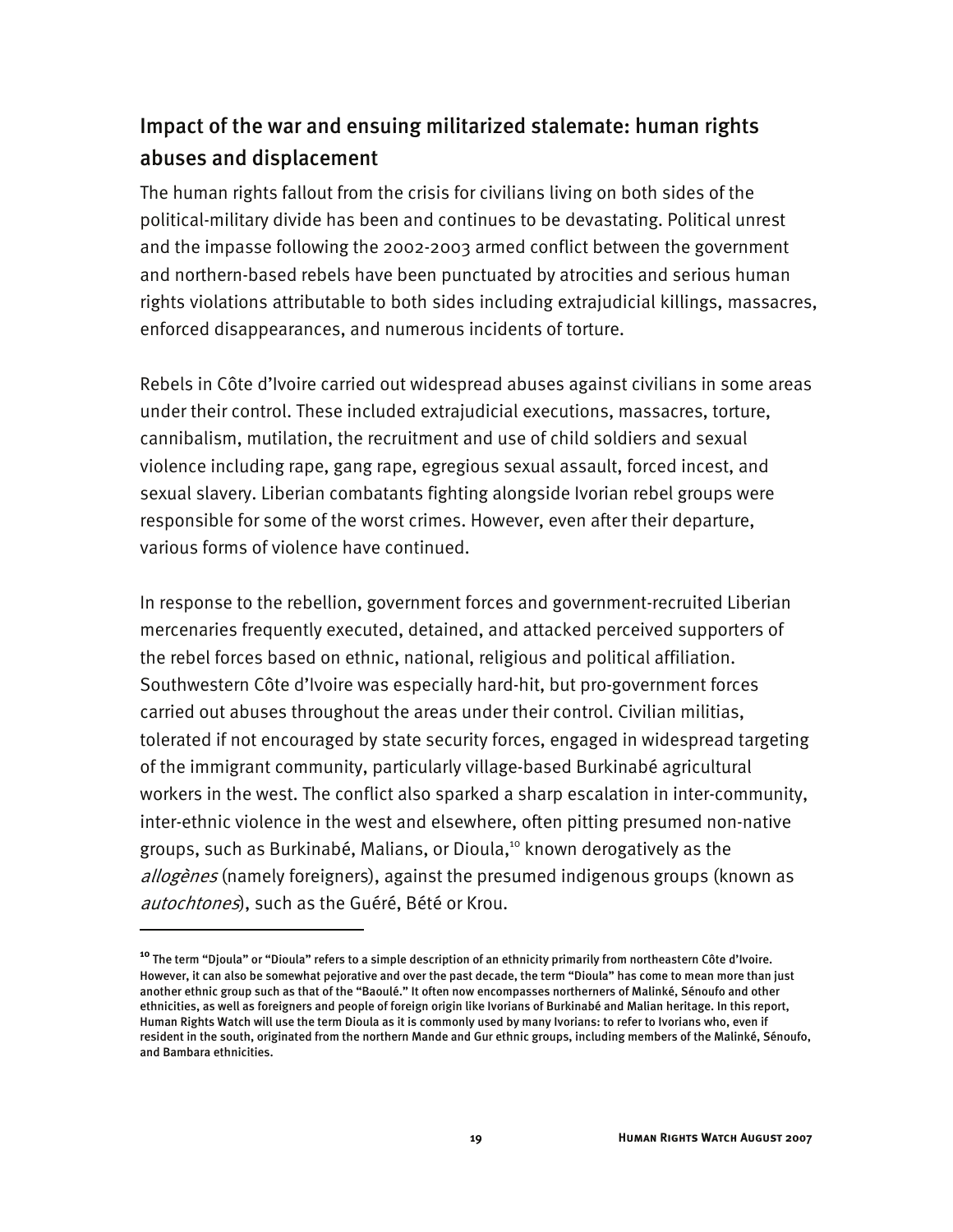Even after the end of active hostilities, state security forces assisted by governmentsupported militias such as the *Jeunes Patriotes* ("Young Patriots" or JP) regularly harassed and intimidated the populace, particularly those believed to be sympathetic to the New Forces rebels or the political opposition. Security forces in government-controlled areas regularly extorted and physically abused Muslims, northerners, and West African immigrants, often under the guise of routine security checks at road blocks.

Violence by armed men on all sides has triggered mass displacement and economic disruption. At least 700,000 people are displaced in southern government-held areas alone (many having fled the rebel-held north) and 1.7 million people are estimated to be internally displaced nationwide.<sup>11</sup> A conservative estimate of additional population displacement suggests at least 350,000 people of Malian origin living in the government-held south have fled for Mali, a country which many of them have never visited.<sup>12</sup> About  $450,000$  individuals of Burkinabé origin are in a parallel situation, seeking refuge in Burkina Faso.<sup>13</sup> Many of these people are Malian or Burkinabé migrant workers, while many others are second or third generation immigrants. Tens of thousands more have fled Côte d'Ivoire for other countries in the sub-region and beyond.

A nation divided, Côte d'Ivoire continues to experience the most serious political and military crisis in its post-independence history. Conflict-related sexual violence has taken place and continues to occur against this backdrop of instability, violence, and impunity.

**<sup>11</sup>**United Nations Office for the Coordination of Humanitarian Affairs (OCHA), Emergencies - Côte d'Ivoire, http://ochaonline.un.org/webpage.asp?Page=2355; A joint publication of the Ministry of Solidarity and War Victims, the École Nationale Supérieure de Statistique et d'Économie Appliquée (ENSEA), and the United Nations Population Fund (UNFPA), Living Conditions of Displaced Persons and Host Families in the Government-held Zones of Côte d'Ivoire: Investigations Results, January 2007.

**<sup>12</sup>** Human Rights Watch interviews with senior consular officials, Côte d'Ivoire, September 2006.

**<sup>13</sup>** Human Rights Watch interviews with senior consular officials, Côte d'Ivoire, September 2006.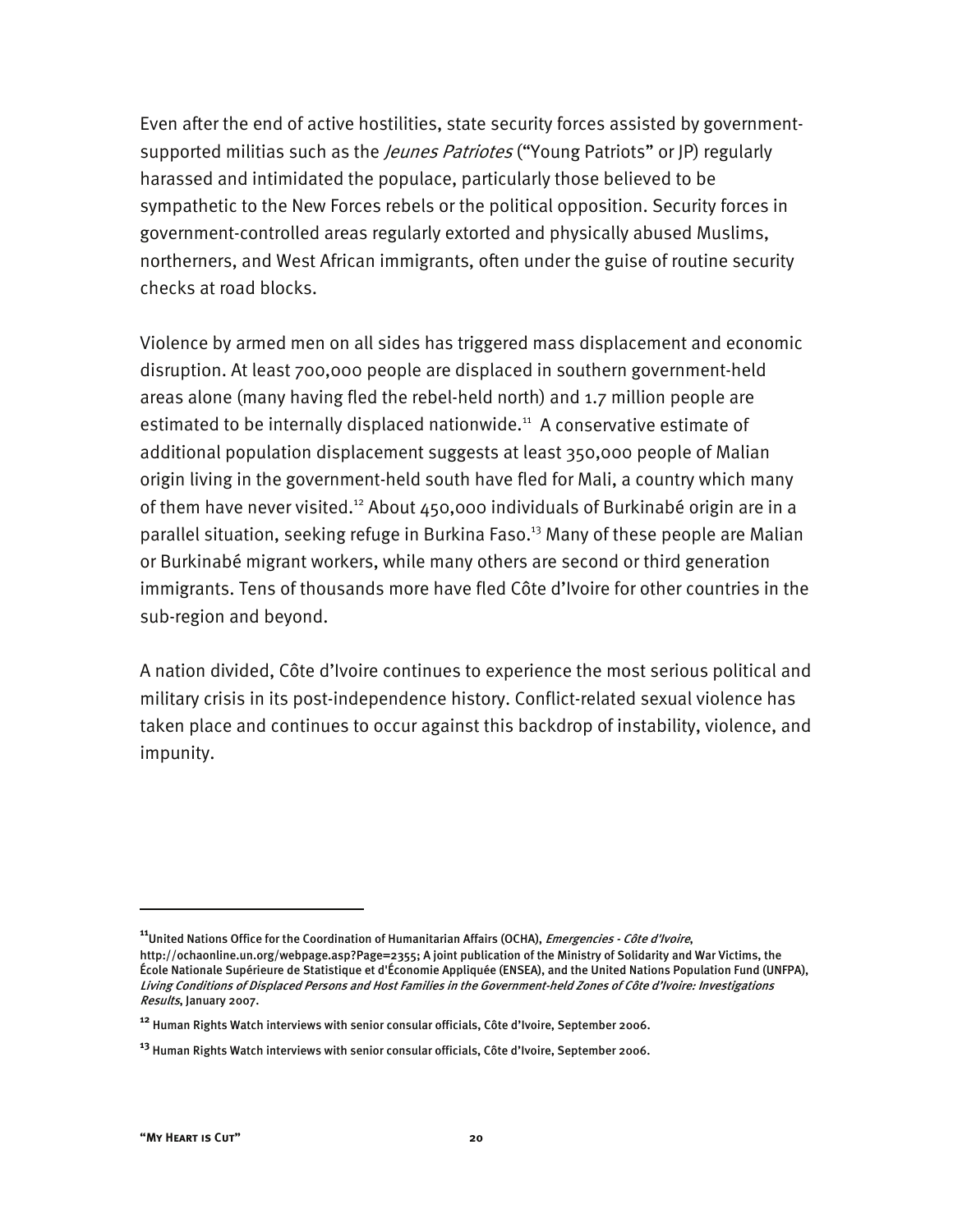## **Sexual Violence during the Ivorian Military-Political Crisis**

### Prevalence of Sexual Violence in Côte d'Ivoire

Neither government nor rebel authorities have any reliable official statistics regarding incidents of sexual attacks perpetrated by their forces or on the levels of sexual violence within areas under their control. The reporting and recording of cases by the police are inconsistent at best, nonexistent at worst. Unfortunately, international NGOs have also been unable to conduct broadly based surveys to determine what percentage of women and girls was subjected to conflict-related sexual violence in Côte d'Ivoire. With no credible study available at the time of this writing, it was impossible to accurately determine what percentage of women and girls had been subjected to one or more incidents of conflict-related sexual violence in different parts of the country.

However, based on interviews with scores of survivors and witnesses as well as with numerous national and international aid organizations and civil society groups, Human Rights Watch believes that hundreds if not thousands of women and girls have been subjected to one or more incidents of sexual violence. The consistency of these testimonies and reports suggests the widespread nature of sexual violence, particularly in western Côte d'Ivoire.

This view is corroborated by numerous reports compiled by humanitarian organizations. For instance, a 2004 report by a local human rights group in the hard hit western province called 18 Montagnes (or the Region of Eighteen Mountains) stated that between November 2002 and June 2004, 122 cases of rape were reported More notably, it also included estimates that two out of every five women were victims of such sexual abuse among those interviewed during a field investigation into abuses committed against the civilian population in some 20 villages.<sup>14</sup> Other local NGOs reported similarly high numbers of sexual violence into 2004.<sup>15</sup> An aid agency active in both government- and rebel-held areas in western Côte d'Ivoire

**<sup>14</sup>** Report by a local organization, Côte d'Ivoire, 2004.

**<sup>15</sup>** Human Rights Watch interview with leader of a local humanitarian organization who has been active in numerous local associations, Danané, Côte d'Ivoire, September 2006.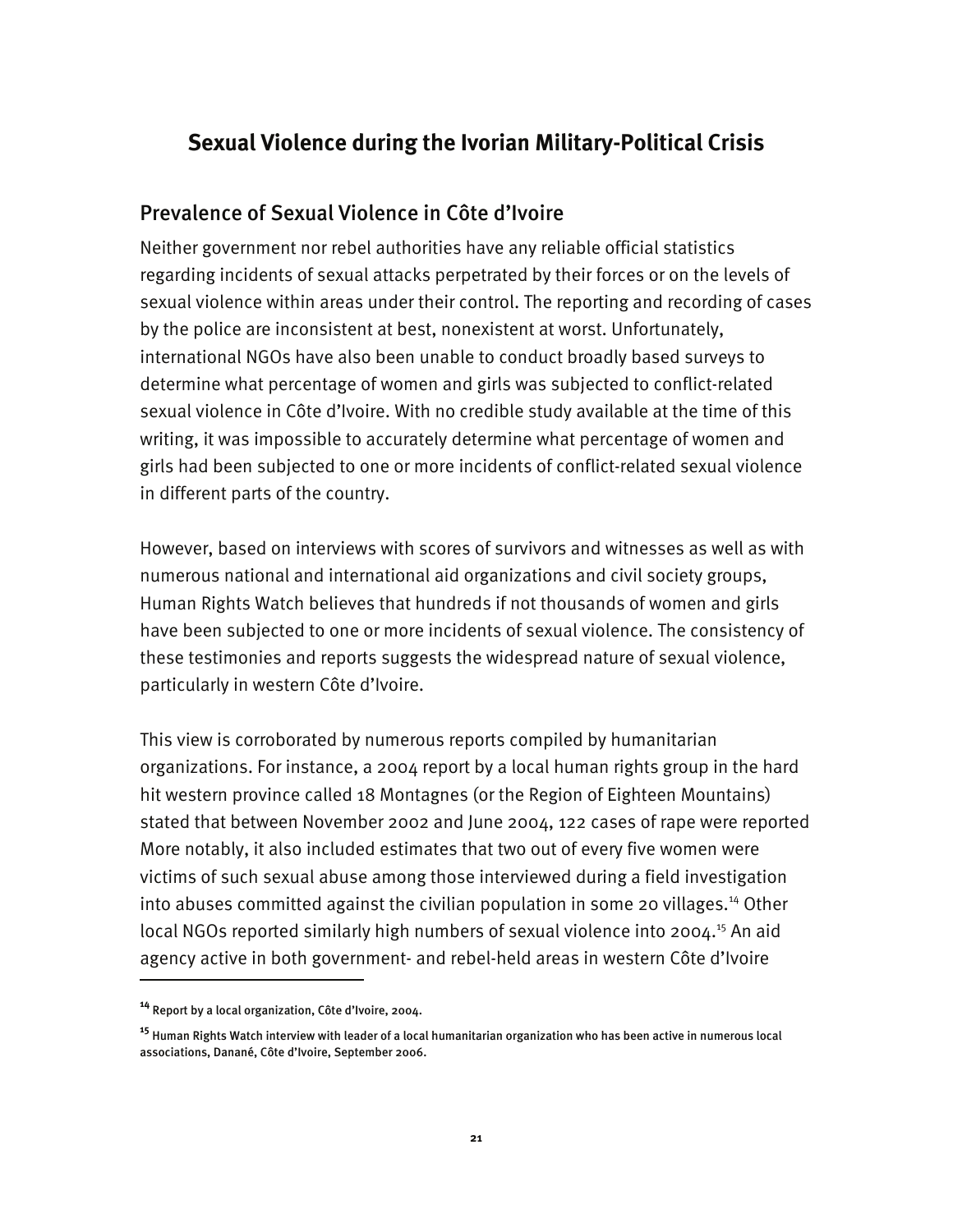registered over 2,700 people seeking information and assistance in 2005 for victims of sexual violence, mostly for residual trauma related to violations committed between 2002 and 2003.<sup>16</sup>

The Ivorian Ministry of the Family, Women, and Children<sup>17</sup> has a gender program and a Regulation and Protection Office (Direction de la Réglementation et de la Protection) and is technically responsible for receiving victims of violence and for orienting victims to specialized services. At the time of writing, this committee had collected information on 473 cases of sexual violence. Within the Ministry of Solidarity, Social Security, and the Handicapped (Ministère de la Solidarité, de la Sécurité Sociale, et des Handicapés), the National Program for Persons Displaced by War (Programme national de prise en charge des personnes deplacées de guerre) found that one third of the women treated were victims of sexual violence.<sup>18</sup>

A 2005 study by one international organization documented sexual violence against children in the rebel- and government-held west; it is based on a survey of 147 children who had been associated with an armed faction. Fifty-six percent of cases of sexual violence reported in this study took place during active fighting, but 35 percent had taken place since the end of active hostilities. According to the study, a high percentage of girls has lived and continues to live in fear of being sexually attacked; a similarly high percentage of mothers share this concern for their female children. When asked, "[w]hat are the security problems that women and children face in the community?" respondents' answers revealed that fear of sexual violence ranked higher than extortion, forced labor, killings, threats, or other forms of physical violence. "Armed men" (often unidentified) were most often identified as the perpetrators of rape. The study found that 56 percent of the cases of sexual violence against children declared in the survey were reported by children aged 13 to

-

**<sup>16</sup>** Ibid.

**<sup>17</sup>** Decree 2000-133 of February 23, 2000 relative to the organization of the Ministry of the Family, Women, and Children, which created a National Committee against Violence against Women and Children.

**<sup>18</sup>** Human Rights Watch interviews with local women's rights activists who attended presentations by the Ministry of the Family, Women, and Children and the Ministry of Solidarity, Social Security, and the Handicapped, Man, Côte d'Ivoire, September 2006.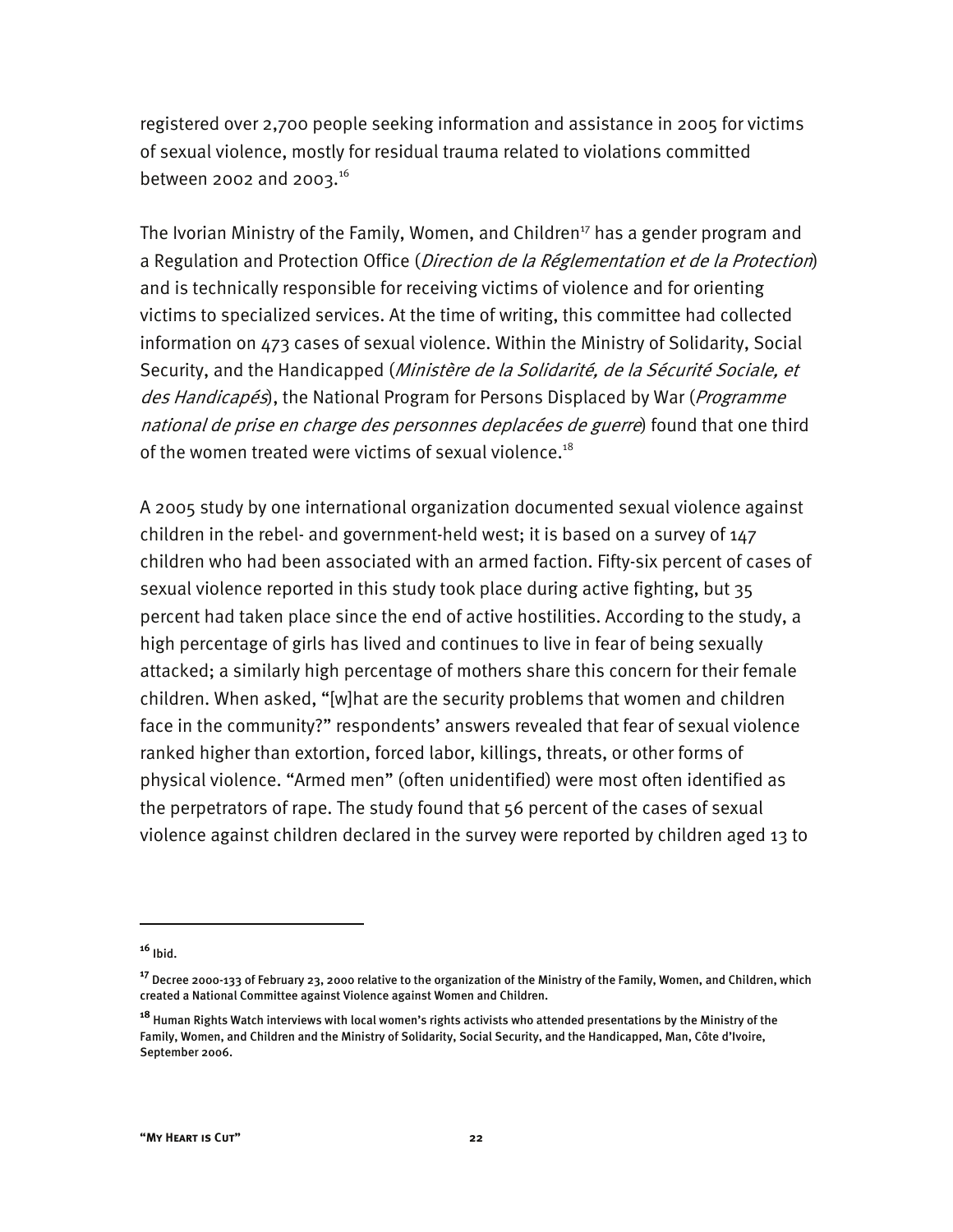18. Children aged five to twelve suffered 41 percent of the cases declared. Children under the age of five suffered three percent of the cases declared.<sup>19</sup>

It was impossible at the time of writing to accurately determine what number or percentage of women and girls were abducted and later used as sex slaves, or were sexually abused after being "recruited" by armed groups. It is also unclear how many remain under the control of their "husbands" or have returned to their village of origin.

However, one indication of what happened to women and girls taken by armed groups emerges from an unpublished study by an international aid agency that helps children associated with armed conflict to return home.<sup>20</sup> The study calculated that roughly 35 percent of the children who demobilized themselves (instead of waiting for an official demobilization program) in the west were girls, 30 percent of whom reported that they were raped and 35 percent of whom reported that they witnessed the rape of other girls.<sup>21</sup> The report noted that the proportion of teen mothers was extremely elevated, ranging from 28 percent to  $75$  percent in different communities.<sup>22</sup> Although not all of the teen mothers spoke openly of rape, it is probable that many of these children had become pregnant as a result of sexual intercourse with men in the armed groups—rebels, militias, or government soldiers.

#### Sexual Abuses by Ivorian Rebel Groups

Rebels in Côte d'Ivoire carried out horrific sexual abuse against women and girls in areas under their control, including rape, gang rape, sexual assault, forced miscarriages, and forced incest. Women and girls were subjected to sexual violence in their homes, as they sought refuge, after being found hiding in forests, after being stopped at military checkpoints, as they worked on their farms, and even in places of worship. Sexual violence was often accompanied by other acts of physical violence such as beating, torture, killing, mutilation, or cannibalism. Numerous women and

**<sup>19</sup>** Ibid.

**<sup>20</sup>** The Marcoussis and Accra peace accords lessened armed conflict in Côte d'Ivoire, and men and women started to autodemobilize soon after.

**<sup>21</sup>** Human Rights Watch interview with the staff member of an international humanitarian organization, Man, Côte d'Ivoire, September 2006.

**<sup>22</sup>** Ibid. The lowest rate is recorded in Blédi Deya with 28 percent of child mothers among the interviewed girls. Other rates include: Danané, 37 percent; Zeaglom, 53 percent; Bloléquin, 70 percent; and Toulepleu, 75 percent.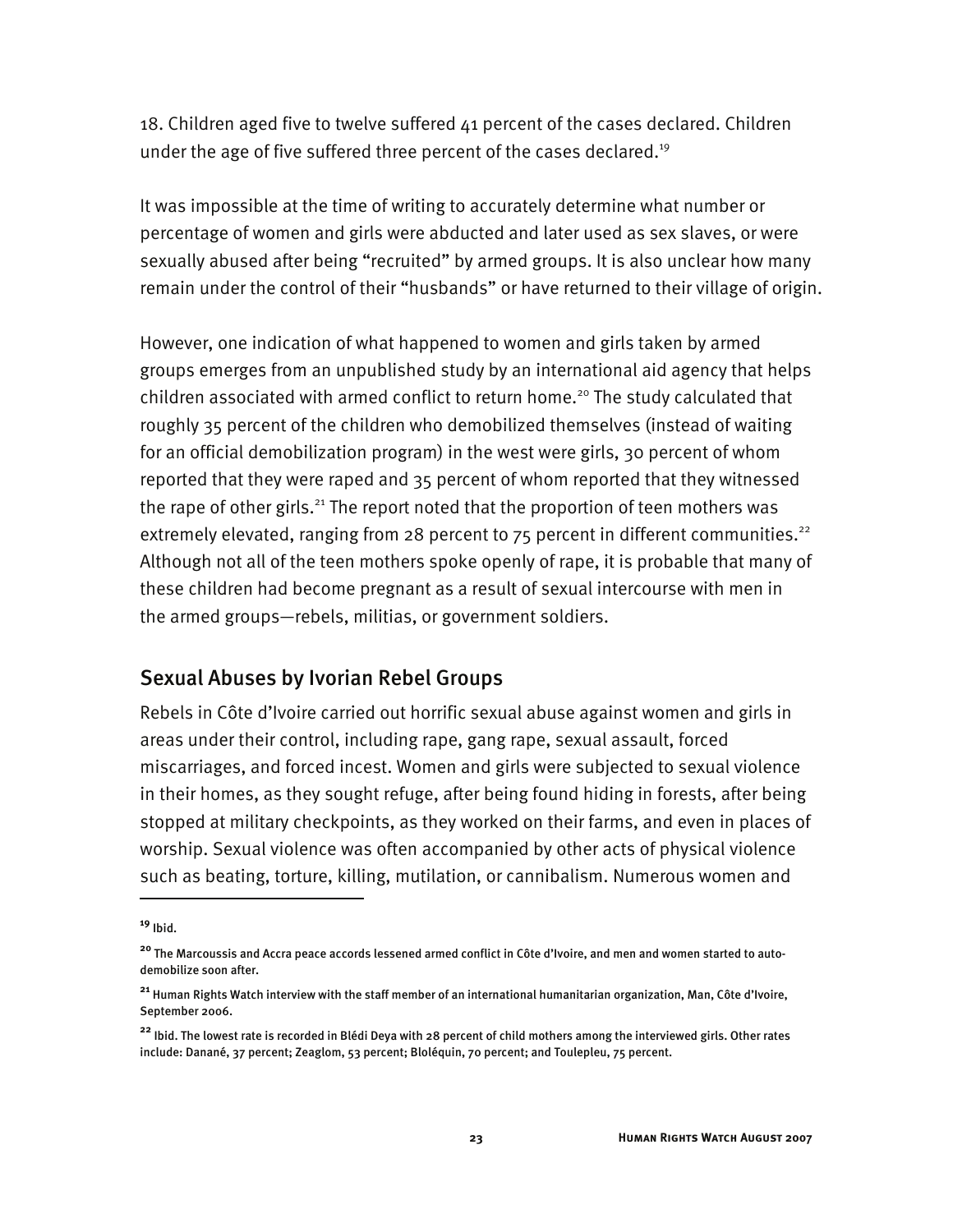girls were abducted and subjected to sexual slavery in rebel camps, where they endured rapes over extended periods of time. Resistance was frequently met with punishment, even death.

Information available suggests that the most egregious acts of sexual violence were committed during the period of active hostilities: from the outbreak of armed conflict in September 2002 to mid 2003. During this period, Liberian combatants fighting alongside Ivorian rebel groups were those most frequently implicated as perpetrators. The subsequent four-year political-military stalemate has resulted in diminishing levels of sexual violence, but it continues nonetheless. Since the outbreak of hostilities, no rebel faction has made meaningful efforts to promote accountability for sexual violence.

#### *Analysis of the Three Rebel Factions Implicated in Sexual Abuse*

Those who carried out these acts initially formed part of three rebel factions: the Patriotic Movement of the Ivory Coast (Mouvement Patriotique de Côte d'Ivoire, MPCI), the Movement for Justice and Peace (Mouvement pour la justice et la paix, MJP), and the Ivorian Popular Movement for the Great West (*Mouvement Populaire* Ivoirien du Grand Ouest, MPIGO).

MPCI was composed predominantly of northern ethnicities (although its membership at both the troop and high political levels included most Ivorian ethnic groups), some Burkinabé and Malian recruits, and the "*Dozos*."<sup>23</sup> The MPCI was the most organized, disciplined and ideological rebel group in Côte d'Ivoire.

In November 2002, two new rebel groups emerged: the MJP and the MPIGO. They opened a new military front in the west, rapidly capturing the major western towns of Man, Danané, Toulepleu, and Blolequin. Human Rights Watch documented numerous sexual assaults which took place during MPJ and MPIGO's first major military offensive, which started on November 28, 2002. In 2003, these new groups

-

**<sup>23</sup>** The brotherhood of Dozos has no equivalent in the Western world; it combines "hunter," "healer," and "magician" in a traditional brotherhood with a prestigious and widely feared position in society. Although the role of the *Dozos* faded during the construction of post-colonial states, they resurfaced across the sub region with the advent of brutal wars in the 1990s. In Liberia and Sierra Leone, the *kamajors*—who are closely related to the *Dozos*—transformed into major fighting forces during those countries' respective wars.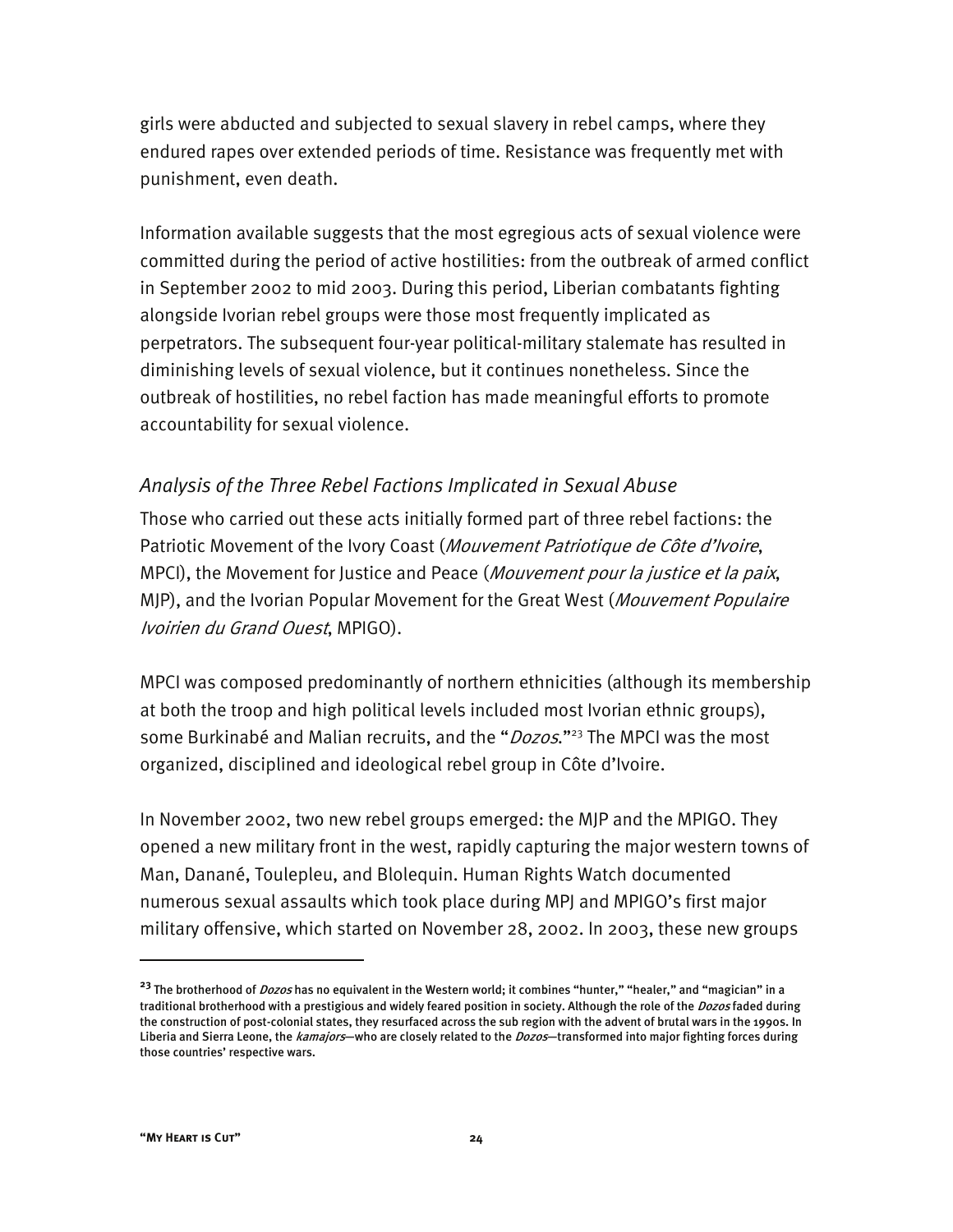formed a military-political alliance with the MPCI and became collectively known as the New Forces (Forces Nouvelles, or FN).

Although the MJP and MPIGO claimed to be Ivorians, both groups were comprised of hundreds of Liberian—and, to a lesser extent, Sierra Leonean—fighters. Many of the Liberian fighters had formerly fought with armed groups linked to then-Liberian President Charles Taylor and many of the Sierra Leoneans had been members of the Sierra Leonean rebel group, the Revolutionary United Front (RUF).

Of the three rebel groups, the MPCI was considerably more organized and disciplined; it was also implicated in fewer atrocities than were combatants from the MPJ or MPIGO. These two west-based groups committed widespread and systematic abuses against Ivorian civilians throughout areas under their control. According to the New Forces national communications secretary, atrocities by MPJ and MPIGO worsened before becoming a political liability for the MPCI.<sup>24</sup> The New Forces leader Guillaume Soro conducted a visit to and around western Côte d'Ivoire in March 2003, which convinced him that the Liberian and Sierra Leonean fighters had to be expelled from Côte d'Ivoire. After this visit, Soro allegedly gathered the military chiefs in the rebel capital of Bouaké and told them that what he had witnessed in the west had to stop, that the civilian casualties would cause problems, that the conflict threatened to ignite much of West Africa, and that he wanted volunteers to expel Liberian and Sierra Leonean fighters from Côte d'Ivoire. As a result, in early 2003, MPCI leaders deployed troops from their stronghold in Bouaké to the west to expel or kill the Liberian and Sierra Leonean fighters and their leaders Félix Doh and Sam Bockarie. The MPCI leadership's mass expulsion of Liberian and Sierra Leonean fighters brought a gradual end to the worst conflict-related sexual violence in the rebel-held west.

**<sup>24</sup>** Human Rights Watch telephone interview with Alain Lobognon, National Secretary for Communication, April 10, 2007; Human Rights Watch interviews, former rebel spokesman, Monrovia, Liberia, October 2006: During the Spring of 2003, MPCI leaders in Bouaké sent troops to expel or kill Liberian and Sierra Leonean fighters in the west and their leaders Félix Doh and Sam Bockarie, ostensibly because the MPJ and MPIGO troops were responsible for such numerous violations that they had become a political liability. The MPCI mobilized troops from the north towards the west and the forces of Chérif Ousmane known as the "Leopards" ("*Companie Guépard*") proceeded to attack combatants from the MPJ and MPIGO, expulsing and killing foreign fighters including MPJ leader Félix Doh. Guillaume Soro himself allegedly accompanied Ousmane to Danané, presented Ousmane to the population, and asked for the people's support.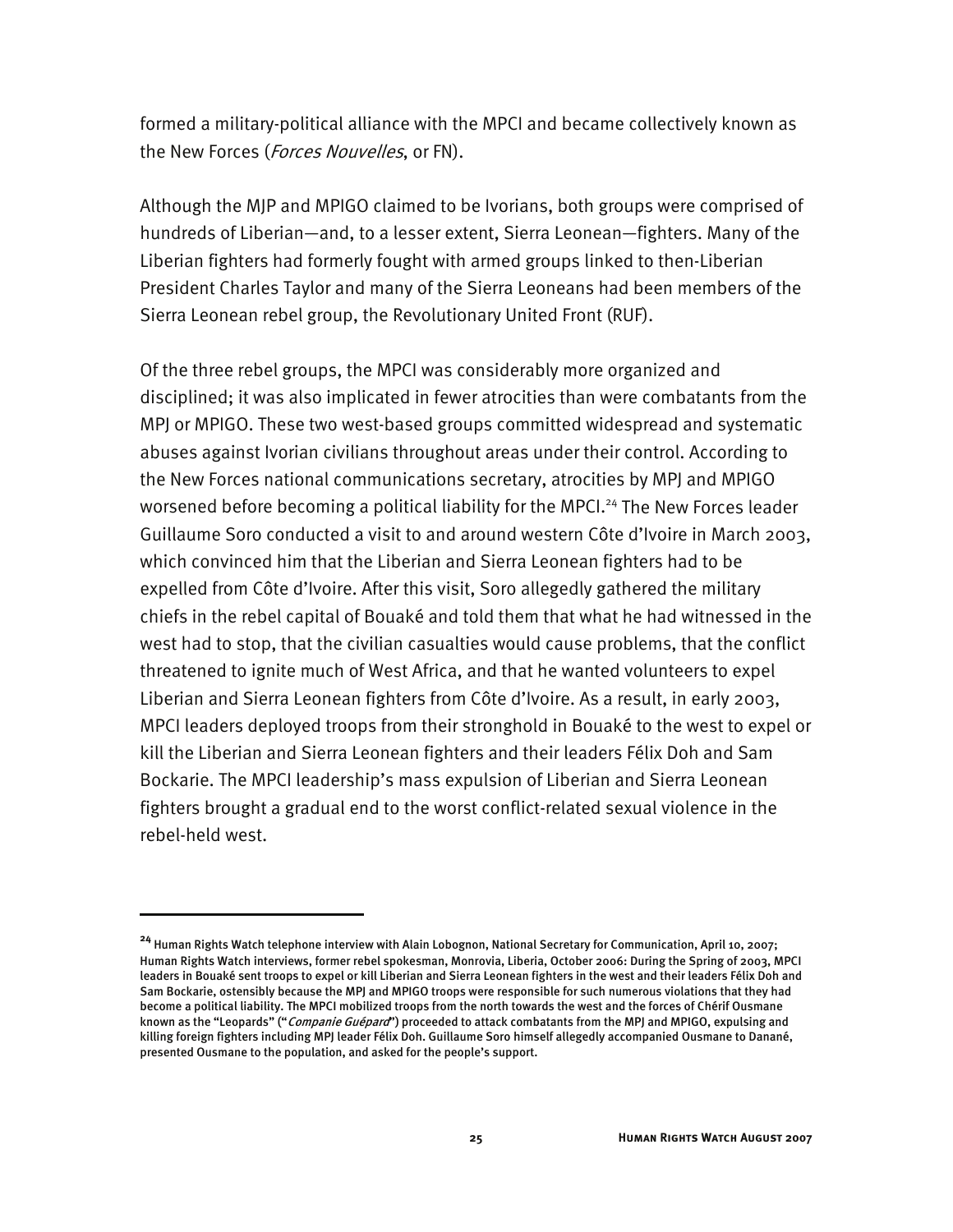#### *Targeting Women and girls Perceived to Support the Government*

Human Rights Watch documented numerous cases in which the wives, daughters, sisters, and mothers of members of the ruling Popular Ivorian Front (Front Populaire Ivoirien, FPI) party and pro-government security forces, including members of the police, gendarmes, and army, were sexually assaulted because of the position held by a male relative. These sexual attacks were often preceded or followed by vicious attacks on other family members. Several rape survivors interviewed by Human Rights Watch described how rebels singled them out along with other women related to policemen, members of the ruling party, and other pro-government bodies. They reported that some rebels called them traitors and explicitly told them that they were being punished because of positions held by one or more of their family members. Similarly, local health and humanitarian workers active in western Côte d'Ivoire in 2002-2003 told Human Rights Watch that they had documented numerous cases in which women and girls appeared to have been similarly targeted for abuse.

One woman described to Human Rights Watch how in 2002 she had been targeted by four rebels specifically because her father was a gendarme. The attack took place in Danané, in western Côte d'Ivoire:

My father was in the gendarmerie, so we were hunted, with all the families of those in uniform. The Thursday that the war came, my dad was coming back from guard duty, he was resting at home, lying down. I was outside. Then suddenly I saw six guys coming in all over the house, we heard many shots and the camp filled with rebels, they entered into the house so fast we didn't hear them coming. And they dragged daddy outside. They shot him in front of me. Four of them raped me. In front of my father's body.<sup>25</sup>

The daughter of a policeman told Human Rights Watch how shortly after the rebels took Danané in 2002, she was gang raped by several rebels who asked repeatedly for her father's whereabouts:

**<sup>25</sup>** Human Rights Watch interview and email correspondence, Monrovia, Liberia, October 2006.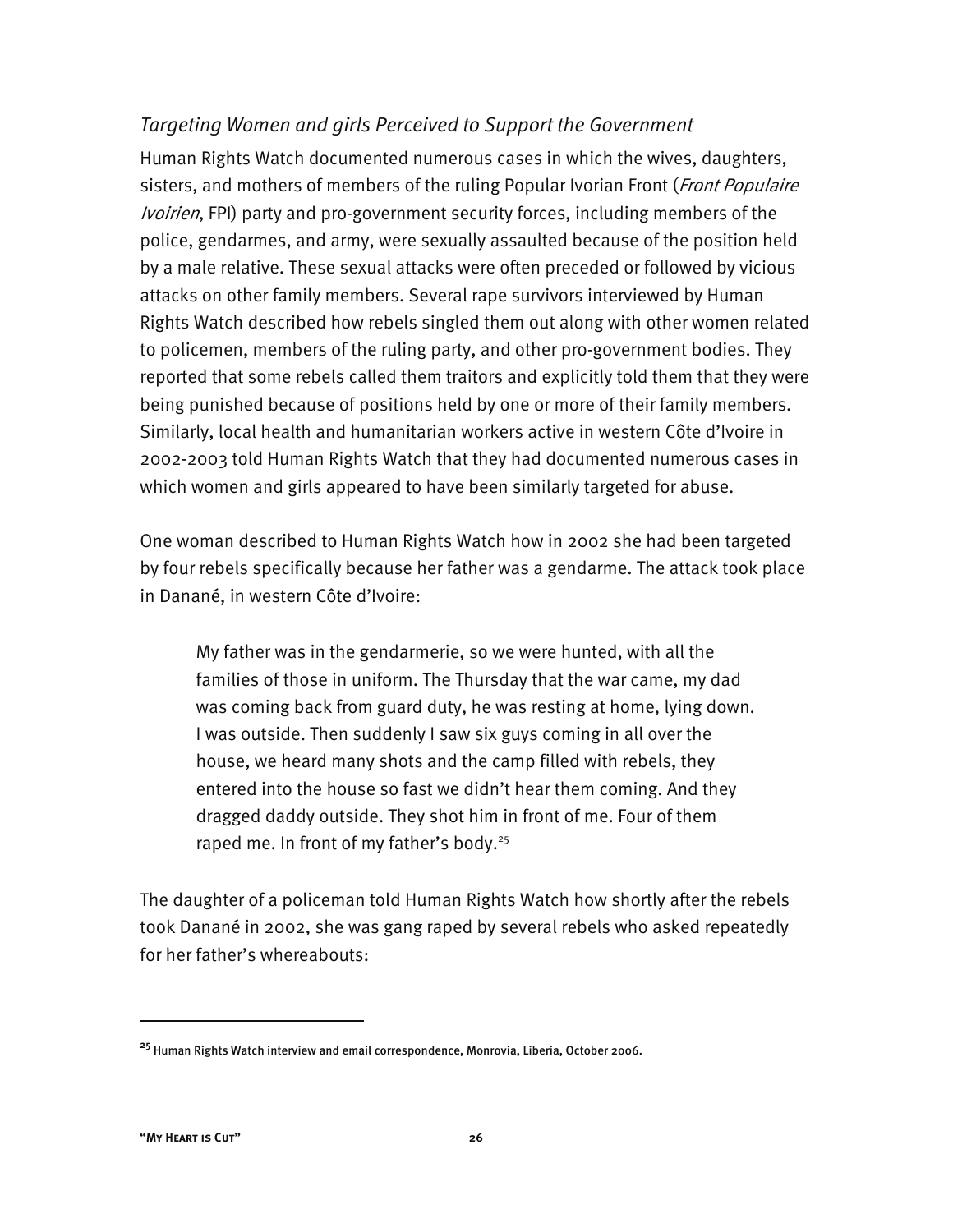My father, who was a policeman…was working…I heard shots and ran straight to find him at the camp but he wasn't there. So I grabbed the kids I could find and my sisters who had run home. I heard rumors that my big brother was killed and that my dad was tied up and arrested. Still no one knows what happened to him. In the bush, my brother and I hid the family members we had found…and we went to the road to try and find food and information. Then the rebels found us. Ivorian rebels were pointing out people to Liberian rebels and showing them who was affiliated with the police. We were pointed out and the Liberians almost shot us right there. They hit my brother really hard, started beating him. I recognized the young Ivorian rebel who pointed us out. He is the one who said "where is your father?" They beat my brother so much I was crying and begging them to stop, and they dragged me off on my knees and my knees were all raw, and they dragged me – and then raped me. My brother had to watch everything. Then they finished raping me and beat me so much I was screaming. They had broken my brother's arm. His bone was sticking out. They tried to drag me into their car, asking me "where is your dad?" They beat me again. In the end they got back in their car, aiming their guns at us the whole time. We lay on the ground and pretended to be dead.<sup>26</sup>

A woman whose husband was suspected of being a government spy in Bouaké described being abducted, gang raped, tortured, starved and kept as a sex slave in a rebel-controlled prison in Bouaké from October 2003 to November 2004, as a punishment for her husband's alleged activities. Her husband was 'disappeared' during the same period.

I want to try to forget. Sometimes I have crises. I am alone but I talk to myself. In 2002 the war started. I was married…The rebels came and shot all over the house. They said [to my husband] "you are a spy and you give messages to Gbagbo"…They took him away. I waited and stayed [in my house] for one week. The rebels came back and said

**<sup>26</sup>** Human Rights Watch interviews, Monrovia, Liberia, October 2006.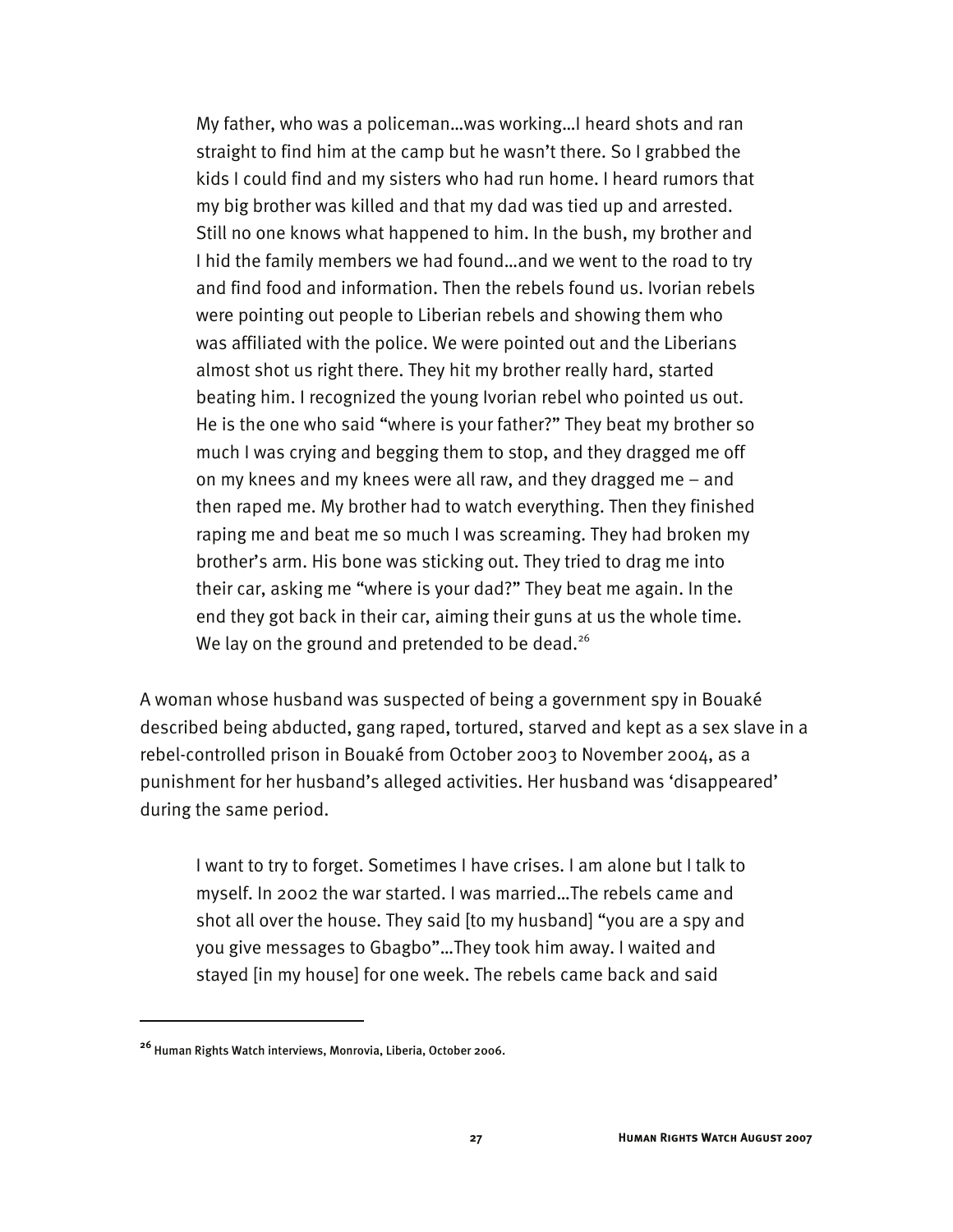"where is your husband?" They shot up the house all over. I said, "I should be asking you where he is, you are the ones who took him last week." They were very angry at me then and took me to a rebel prison. I found the rebel leaders there and they said again "where is your husband" and again I said "I don't know." They [the rebels] beat me every day and raped me all the time. Look, I have marks all over my thighs and legs. They tied me up and kept me naked and hit me with knives and guns... They raped me too much. $^{27}$ 

In addition to being sexually and physically abused, this woman was forced to witness torture, extrajudicial executions, and massacres (in which prisoners were machine-gunned). She told Human Rights Watch that she was interrogated, imprisoned, and sexually abused by mid- and high-ranking New Forces officers.

Women were also singled out for sexual abuse on the basis of their ethnicity. For example, Human Rights Watch documented the targeting of several ethnic Yacouba women, a primarily western group widely perceived to be supportive of former president Robert Guei. A middle-aged Yacouba woman described being attacked by five rebels in late 2002:

I fled to Liberia but on the way there the rebels beat me. I'm Yacouba, so they said to me, "you supported the president." Then five rebels caught me and locked me in a house and raped me. They hurt me very badly. There was suffering in Côte d'Ivoire.<sup>28</sup>

#### *Sexual Violence against Pregnant Women and Forced Miscarriages*

Human Rights Watch documented several cases in which the rebels—particularly those from the MPJ and MPIGO—committed especially egregious forms of sexual violence against pregnant women, including those who were close to term. Pregnant women were raped, gang raped, threatened with disembowelment, and beaten on their stomachs in an apparent attempt to provoke labor or a miscarriage. Others

**<sup>27</sup>** Human Rights Watch interview, Monrovia, Liberia, October 2006.

**<sup>28</sup>** Human Rights Watch interview, Nimba County, Liberia, October 2006.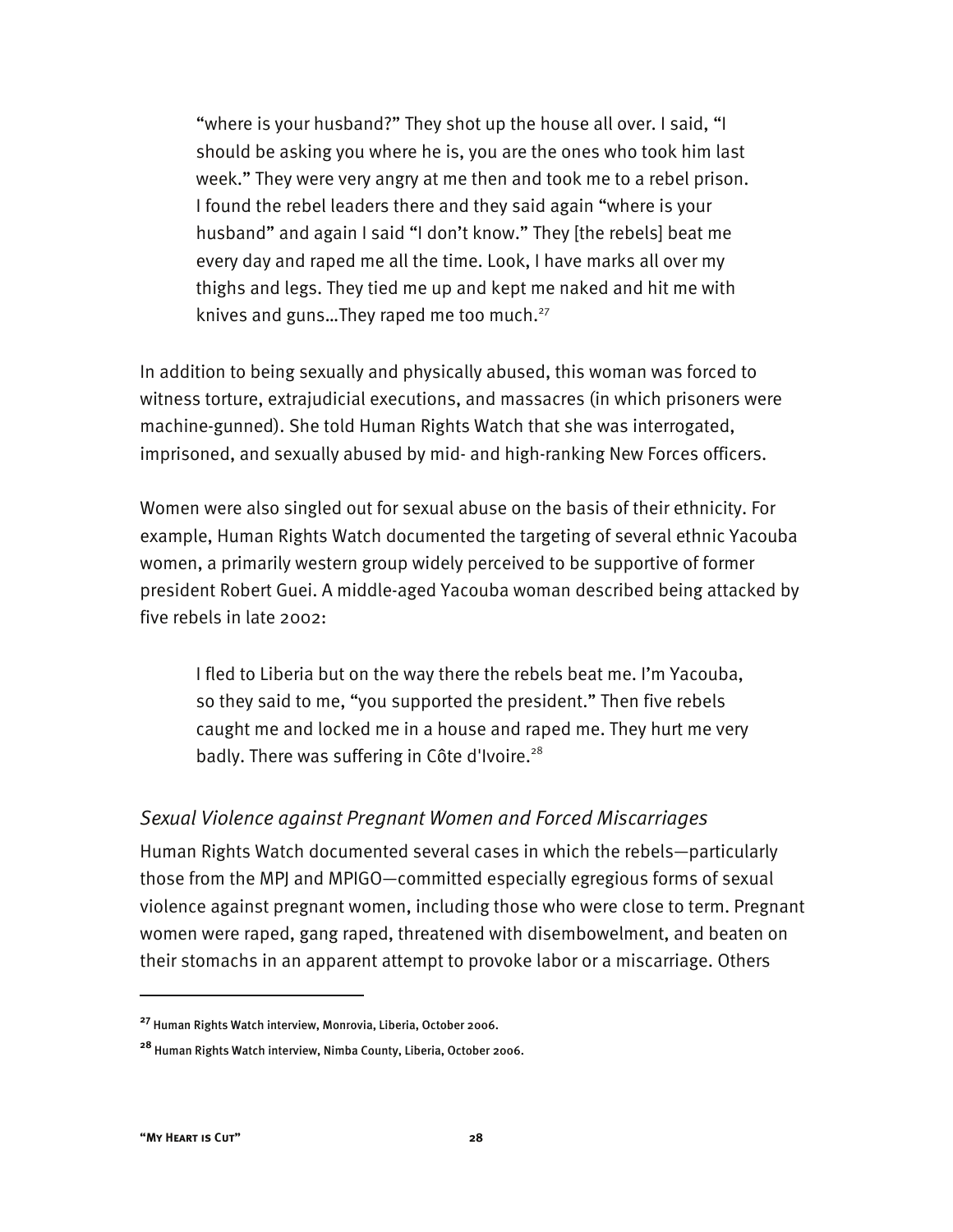were sexually assaulted or sexually mutilated. A woman who was nine months pregnant at the time described one such attack in Danané carried out by a mixed group of Liberian, Sierra Leonean, and Ivorian rebels in September 2002:

The attack in Danané found me in my father's house. He was the representative of the FPI in Danané. I was almost about to give birth. We heard shots and ran inside. But the rebels came to our doors and they hit and banged. They were speaking Liberian and Sierra Leonean English, and Liberian and Ivorian Yacouba, and some French, so they were mixed. They were saying in our Ivorian Yacouba that Daddy was a traitor. I hid under the bed but they found me. I was with my big sisters and my Mommy and they took my Daddy and put him on his knees because his knees are bad, he doesn't walk well. Then they told all three girls to undress in front of Daddy. I undressed. They made me do shameful things. They made me parade in front of them with my pregnant tummy. They were mocking me, insulting me, saying "she will make a boy, no she will make a girl, she will make a boy, no she will make a girl," and then they said "you have to sit, you have to give birth. Push!" I couldn't! I said, "I can't." They started to kick me, even in my sex, they were hitting us, my father couldn't stand it any more and he ran to protect us, they hit him with their guns, he fell, they fell on my sisters and they started raping my two big sisters in front of all of us. My sisters screamed and cried. They were shooting in the air and smoking drugs and laughing. After that they finished raping my sisters. Then they started to tell me that they wanted to see if it was a boy or a girl I was carrying and told me to "push, PUSH! You have to give birth!" and they beat me. I tried but couldn't give birth and they kicked me so hard, it hurt so much. They started putting their hands in my sex, said they will take out the child. I was crying. And they made me get on my knees and started to rape me. I fainted. When I came to [my senses], I was outside, without anyone from my family.  $29$ 

-

**<sup>29</sup>** Human Rights Watch interview, Monrovia, Liberia, October 2006.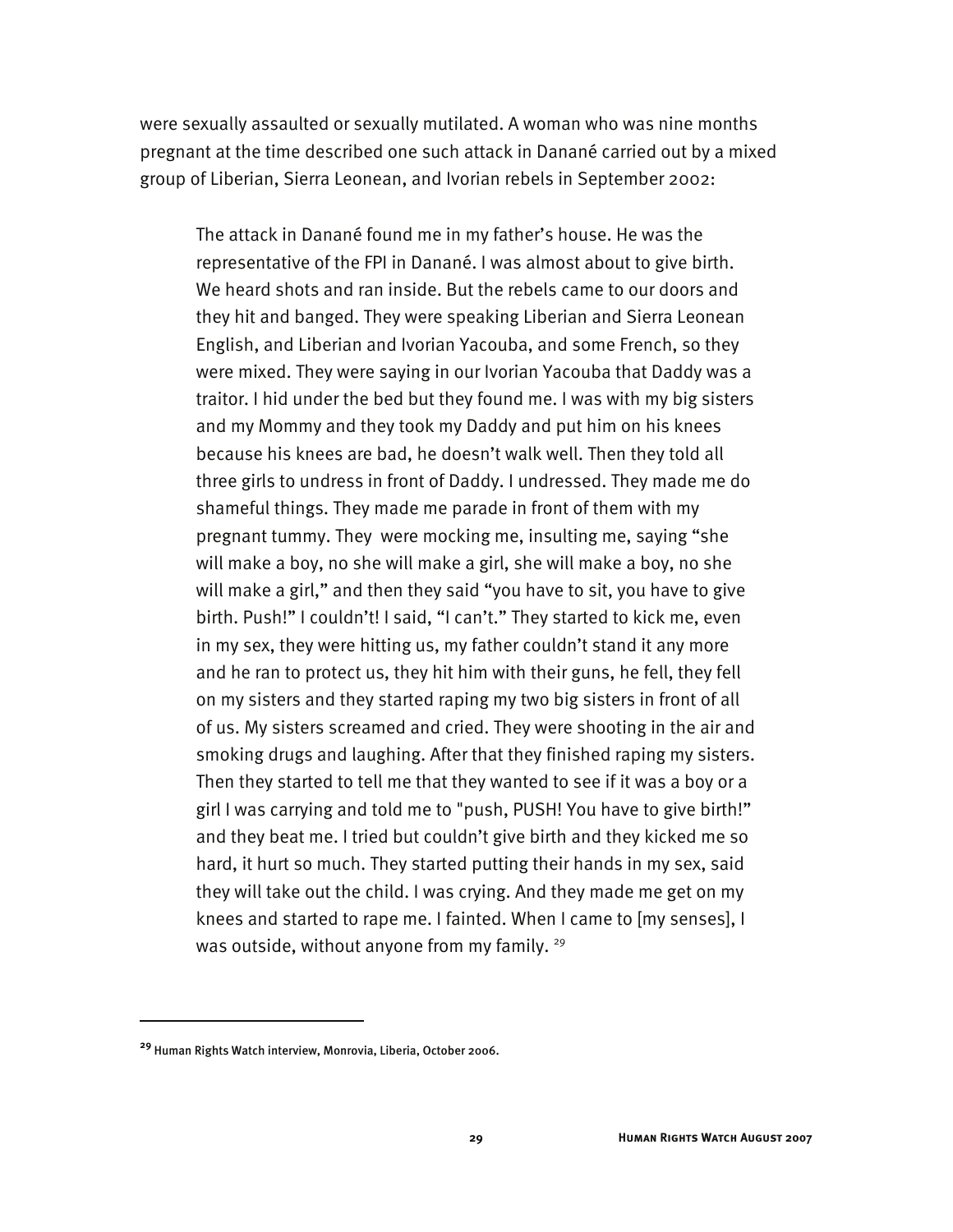Other women who were not visibly pregnant told rebels that they were pregnant in hopes of being spared from rape and other forms of sexual abuse. One such woman described to Human Rights Watch how she begged MPIGO rebels not to rape her because she was pregnant, but was gang raped anyway. This attack took place in 2002 in the western town of Danané:

I was one month pregnant. They told me I must. I said that I didn't want to, I have a boyfriend and I am pregnant. But one of them took me. And then each time one would leave I would be the wife of the others. They raped me so much. Tomate is a chief of MPIGO and he gave me to all his followers a little. And it was so hard to give birth because of all the rapes. They said I might die. My boyfriend heard that I had been the wife of rebels and he abandoned me and said he doesn't want me any more, or even our baby. I am now with his child but I am alone. $30$ 

According to several midwives interviewed by Human Rights Watch, some women gave birth in exceedingly difficult circumstances because of vaginal tearing and other consequences of rape, $31$  or experienced miscarriages as a result of the sexual abuse they suffered, or because of being beaten on their stomachs.<sup>32</sup>

#### *The Use of Drugs to Encourage Rebels to Rape and Abuse Civilians*

Victims and witnesses noted that a number of sexual and other atrocities were committed by fighters who were under the influence of drugs or alcohol. For instance, one young woman who was abducted and gang raped by Ivorian, Liberian, and Sierra Leonean rebels in a rebel camp not far from Danané told Human Rights Watch that she believed substance abuse was a factor in why the men used sexual violence. She described how rebel fighters raped women while under the influence of drugs.

**<sup>30</sup>** Human Rights Watch telephone interview, Côte d'Ivoire, September 2006.

**<sup>31</sup>** Human Rights Watch telephone interview with midwives, Danané, Côte d'Ivoire, September 2006.

**<sup>32</sup>** Ibid.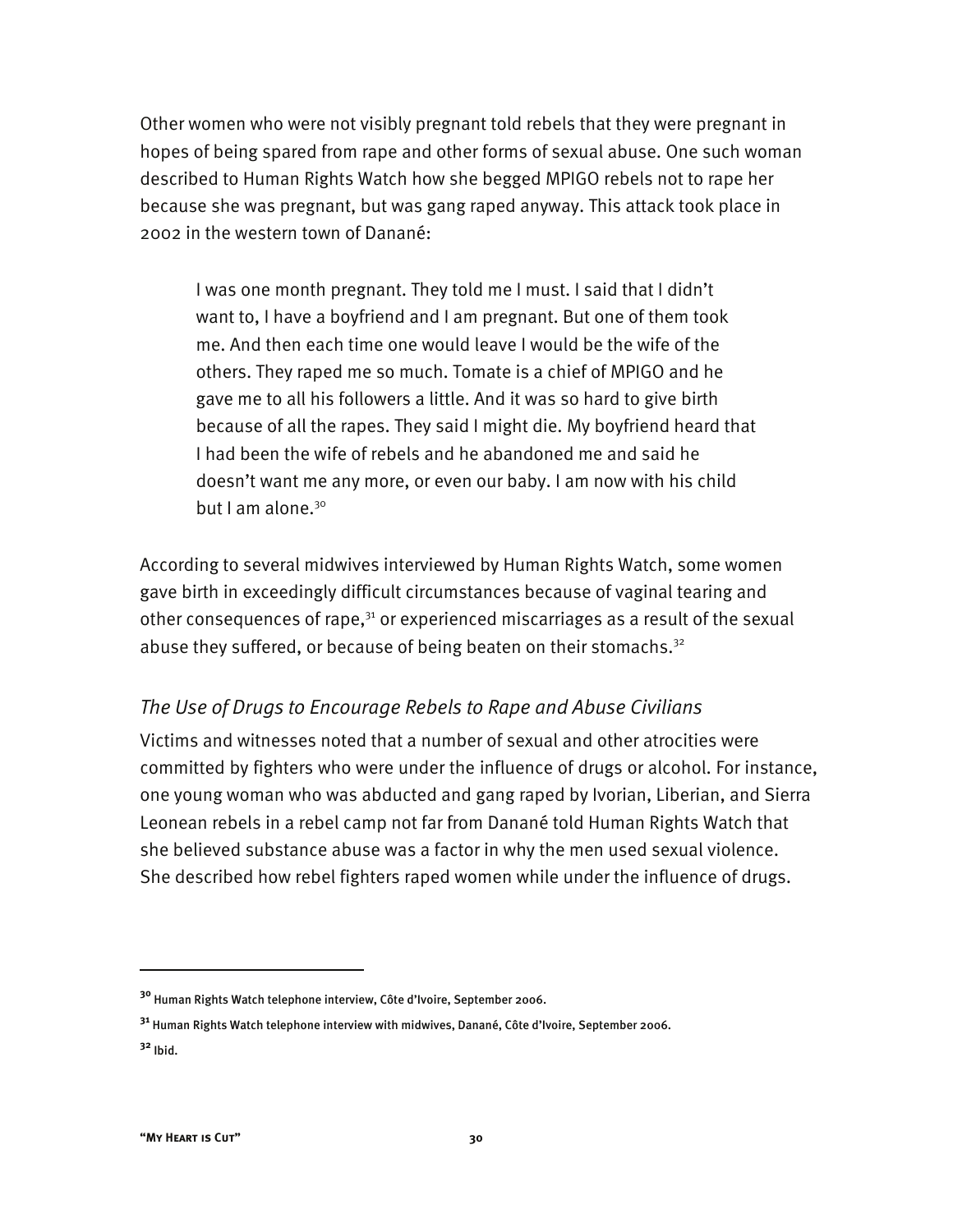When they detained us we were in their camp, we saw them and often they were taking drugs. And it's under the influence of drugs that they acted like this. And really, it's so awful that really we don't know. Each time they take women when they come home from war, from combat, the women are assembled in a room and they come, they throw themselves on us, and do whatever they want. They rape us in spite of our screams, our cries, really it doesn't affect them.<sup>33</sup>

In addition to a number of survivors who described the role of substance abuse, two men who were forcibly conscripted by rebels told Human Rights Watch that their commanders had obliged them to consume drugs, which they sometimes referred to as "medicine." One young man vividly recounted how he struggled against his captors when they forced him to take drugs and to then rape a woman in late 2002 or early 2003.

They forced me. I didn't want to take it. They started to beat me, to hit me. From left to right, everywhere. And on the spot they gave me this stuff I didn't know, they call this drugs. They put it in my mouth, by force, by violence. With liquids. Unknown fire. When they made me take this, I found myself in another world. My conscience had changed. A war slave sitting nearby more particularly a woman, they asked me to mount her and rape her. I said no. They hit my back, put me on her. I didn't know exactly what was happening, I didn't understand. And I executed what they said. What they told me to do.<sup>34</sup>

#### *Forcing Men to Rape Women and Forced Incest*

At times, civilians were not only punished for protecting women from rape, but they were also forced to participate in rape, under threat of torture and execution. A man who was forcibly recruited by the rebels in late 2002 or early 2003 told Human Rights Watch how he was forced to rape a woman the same day he was abducted. Some

**<sup>33</sup>** Videotape interview [on file with Human Rights Watch], Liberia, October 2006.

**<sup>34</sup>** Ibid.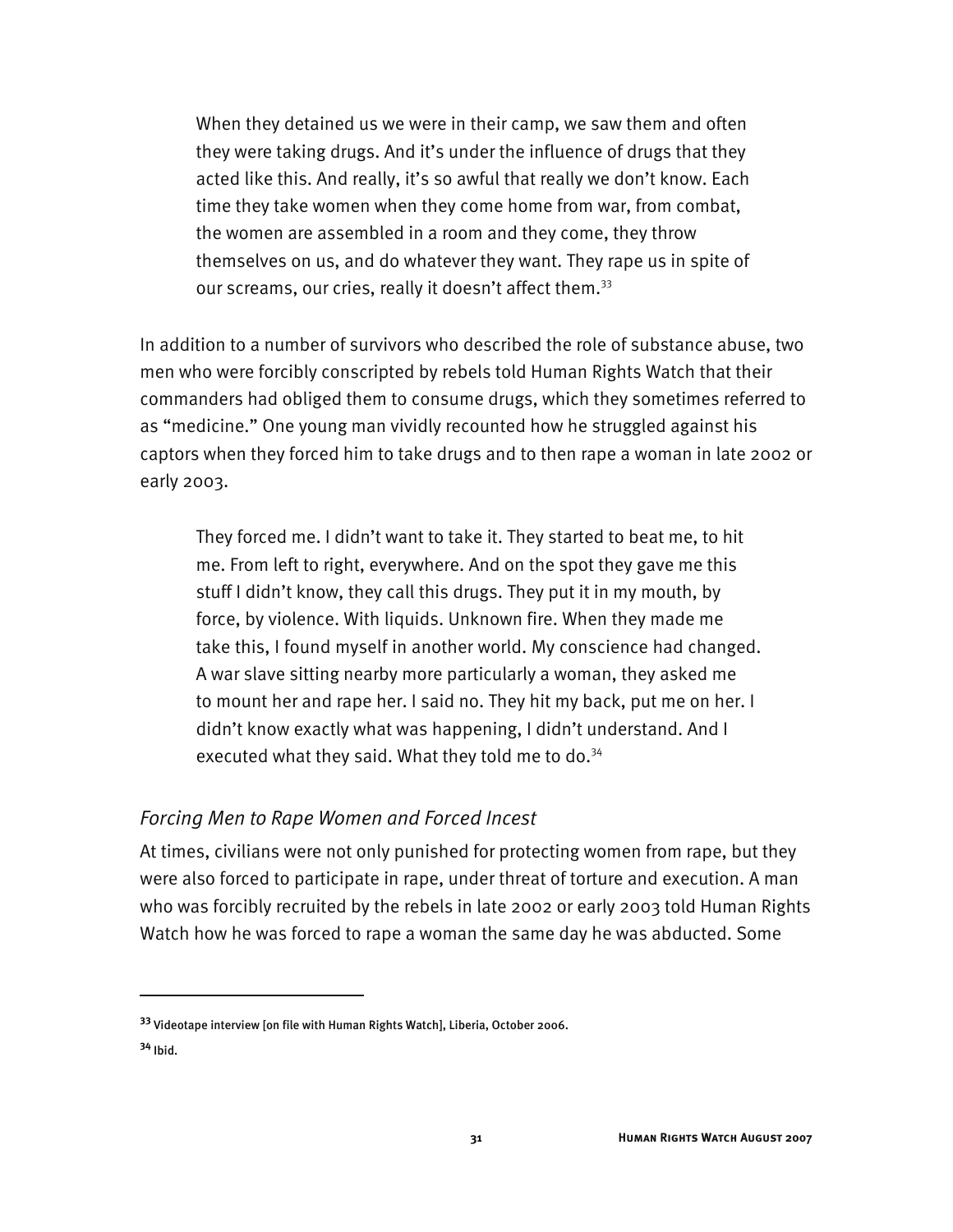men who were forced to rape women still suffer psychologically as a result. The wife of the ex-combatant cited above described her husband's anguish:

I think what he lived is something very, very, very—that hurts. Even I who sit here, even I saw that what he lived is not good. During the night if he sleeps he often screams. Often I wake him up and ask him, "What is it?" He explains things that happened. He has problems now. Even if I think about what he lived through, it hurts me. $35$ 

Human Rights Watch documented several cases of forced incest in which family members were forced under threat of torture and execution to have intercourse with each other. A middle-aged man described one such incident which took place in a rebel camp in the west in 2002:

They [the rebels] asked me to sleep with my sister. And after that they put us in their vehicle and brought us to their camp. They started to beat us again. My sister was in their hands. They were doing whatever they wanted with her. They took me, they asked me to sleep with her again, publicly, and I was obliged to do it.<sup>36</sup>

Family members who refused to partake in raping or torturing their sisters, wives, or daughters were punished, even killed. One young woman described seeing her brother killed during the war, in Tiapleu, after he refused to have sexual intercourse with her. $37$ 

#### *Forced Witnessing of Sexual Violence*

Many women and girls were raped in front of family members, which served to not only increase their psychological agony but also punish their relatives. Human Rights Watch documented numerous cases of husbands, fathers, mothers, and children who were forced to watch the sexual assault against their wives, daughters, and

**<sup>35</sup>** Ibid.

**<sup>36</sup>** Human Rights Watch interview, Liberia, October 2006.

**<sup>37</sup>** Human Rights Watch interview, Monrovia, Liberia, October 2006.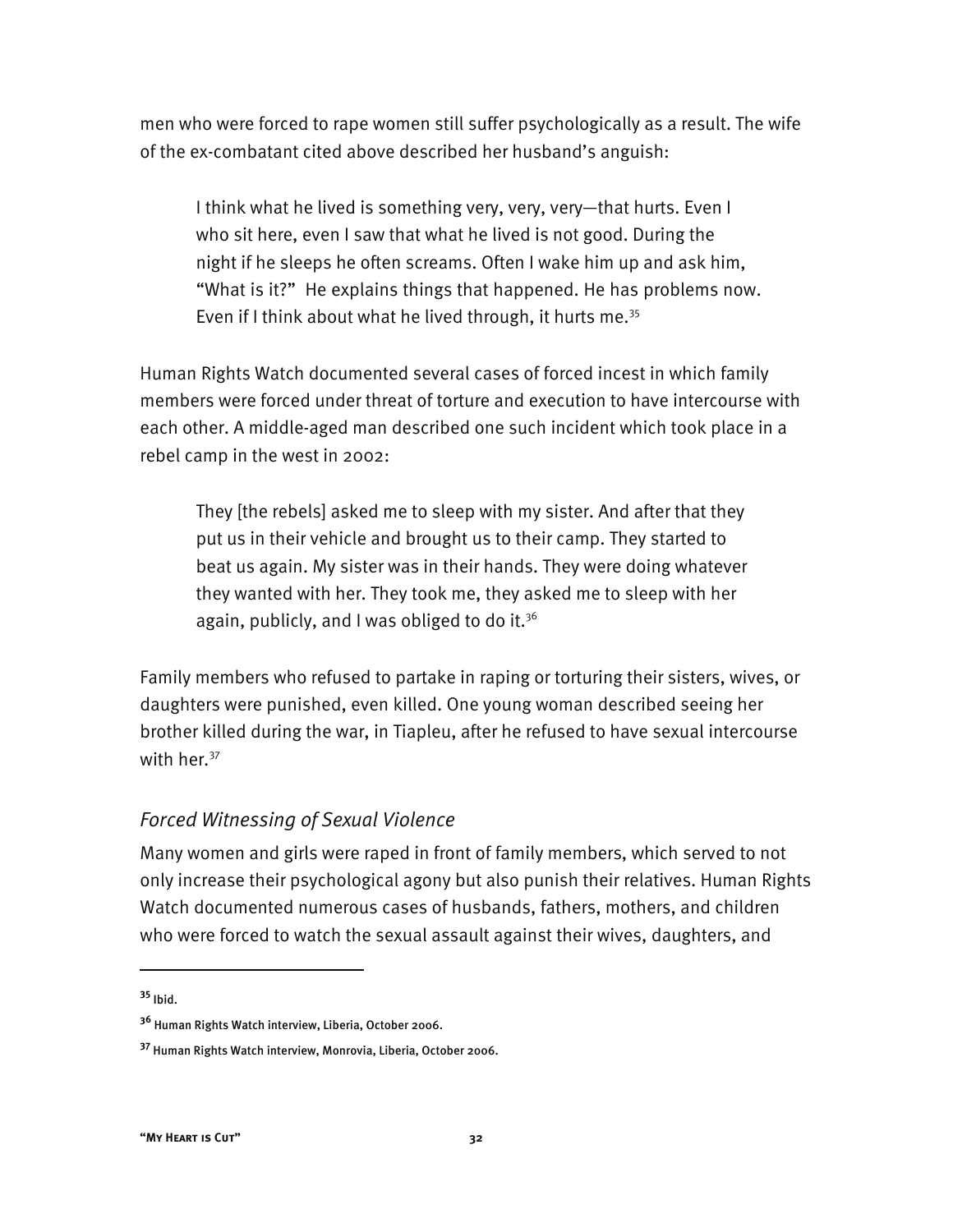mothers, while they were helpless to do anything. One man described to Human Rights Watch how he was forced to witness the rapes of his wife and sister by rebels in late 2002.

One night the rebels came in my house, in my courtyard, with heavy weapons, and they broke the door. They came into my house. My wife had gone to the living room. They started to rape her. And the screams I heard…I jumped up, I went down. They overpowered me, because I was chubby. They took my son, they took my sister. My wife was in their hands. And with this strength they had, we were forced…They beat us. And you can even see my scars. They are black on my skin. On my back. And even on my son. And my sister, they were raping her… I have never seen my wife since I left Côte d'Ivoire. After this, we were in their hands. $38$ 

Men, women, and children were forced to watch sexual violence as punishment, apparently in an attempt to terrorize them. One twelve-year-old recounted to Human Rights Watch how she was forced to witness the raping of several women at the age of eight.

In 2002 when the war came in Danané I was [sitting] without my parents in the market, sewing. I was eight years old. When they started shooting everywhere I was shaking…[I] panicked, everyone was shouting, people told me to calm down but the shots got worse. A group fled and I joined them. En route, the rebels bothered us and said "we will help you, come here." I was afraid of defying them, they ordered me to come and because I was very afraid, I came. They made the families go and kept the young women behind [in a house], and some older ones too. The biggest ones, the rebels raped them in front of me. The oldest [women] were 30 or 45 maybe. Four of them were raped. I was with the other kids, watching. I hid my eyes. I had never seen anything like this. I had never had sex or seen sex before. But

**<sup>38</sup>** Human Rights Watch interview, Liberia, October 2006.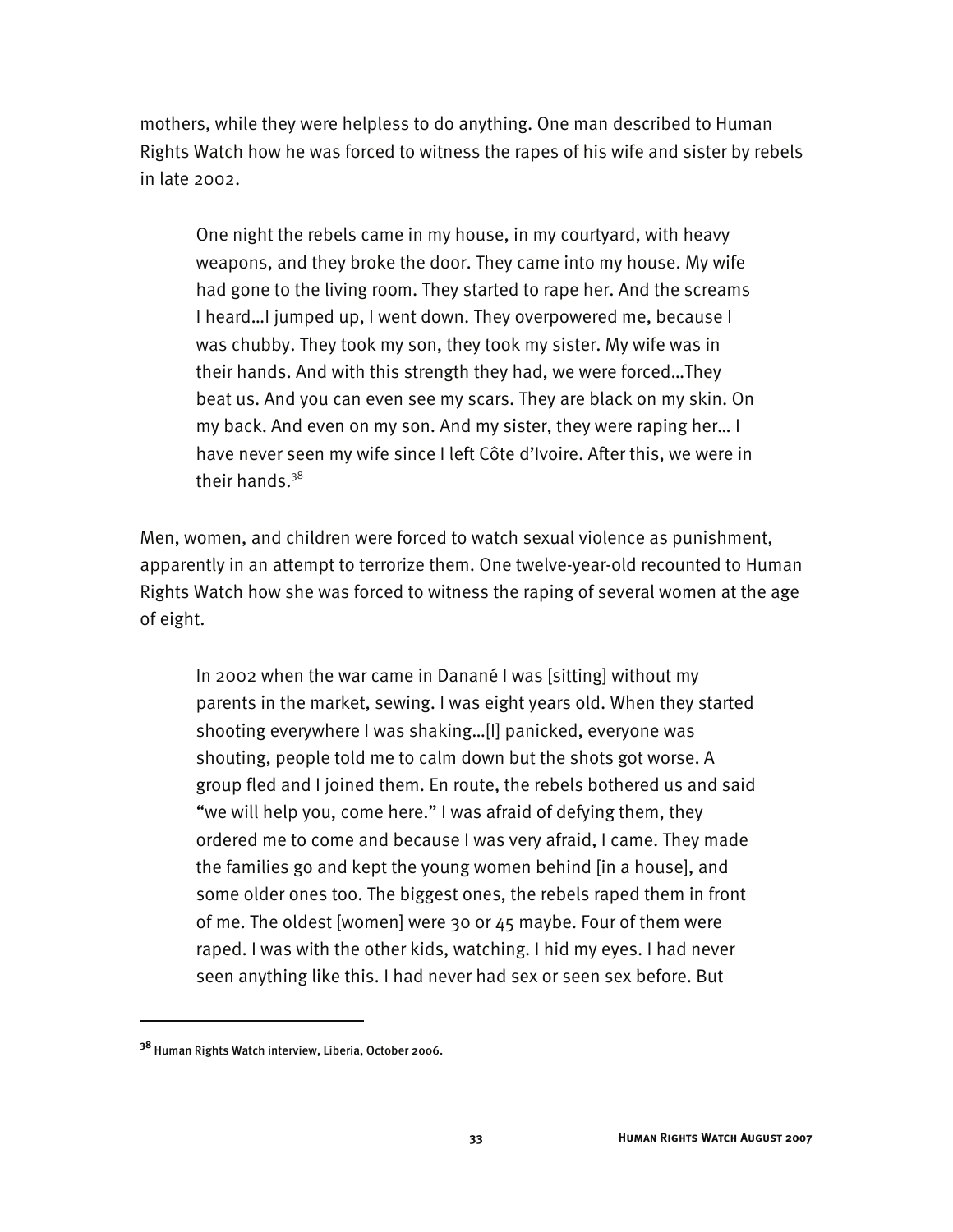they made me watch. Since then, when I sleep, my heart stops. I feel terrible when I think of this. Of the oldest women being raped, the oldest one died right there. Then the body was left in the room with us for four days. Since then, when I see older people, I feel terrible. I worry it will happen to them. It mixes me up in my head. I have bad nightmares, I see these ladies being raped. See violence. I think they are going to get me. $39$ 

Children were raped in front of relatives and in some cases, mothers and their children were raped by the same groups of perpetrators. The mother of a ten-year-old girl describes how in 2002 three rebels raped both her and her daughter in their home in Danané:

Three rebels broke in and broke down the door and said "where is your husband?" Three came in with guns. They found me. They stabbed me and I fought back. Then two of them raped me and the other one raped my ten-year-old girl. They stole everything. They burned the house. I was bleeding, my daughter was very badly hurt. I was sobbing, I took my children and we went into the bush…40

In some cases raping women in front of their relatives resulted in the breaking of family and community ties. Some husbands left their wives because of the shame inflicted by the taboo associated with sexual assault. One twenty-two-year-old explained to Human Rights Watch how her husband had divorced and abandoned her and their baby daughter after rebels raped her in front of him near the Liberian border in 2002. She was only 18 when rebels gang raped her, setting in motion the disintegration of her family.

I was in Danané before the war, in 2002. I fled the war and got to the border of Logouatou with my husband and my five-month-old daughter. I was 18. We encountered some rebels while we were fleeing. They

**<sup>39</sup>** Human Rights Watch interview, Côte d'Ivoire, September 2006.

**<sup>40</sup>** Human Rights Watch interview, Monrovia, Liberia, October 2006.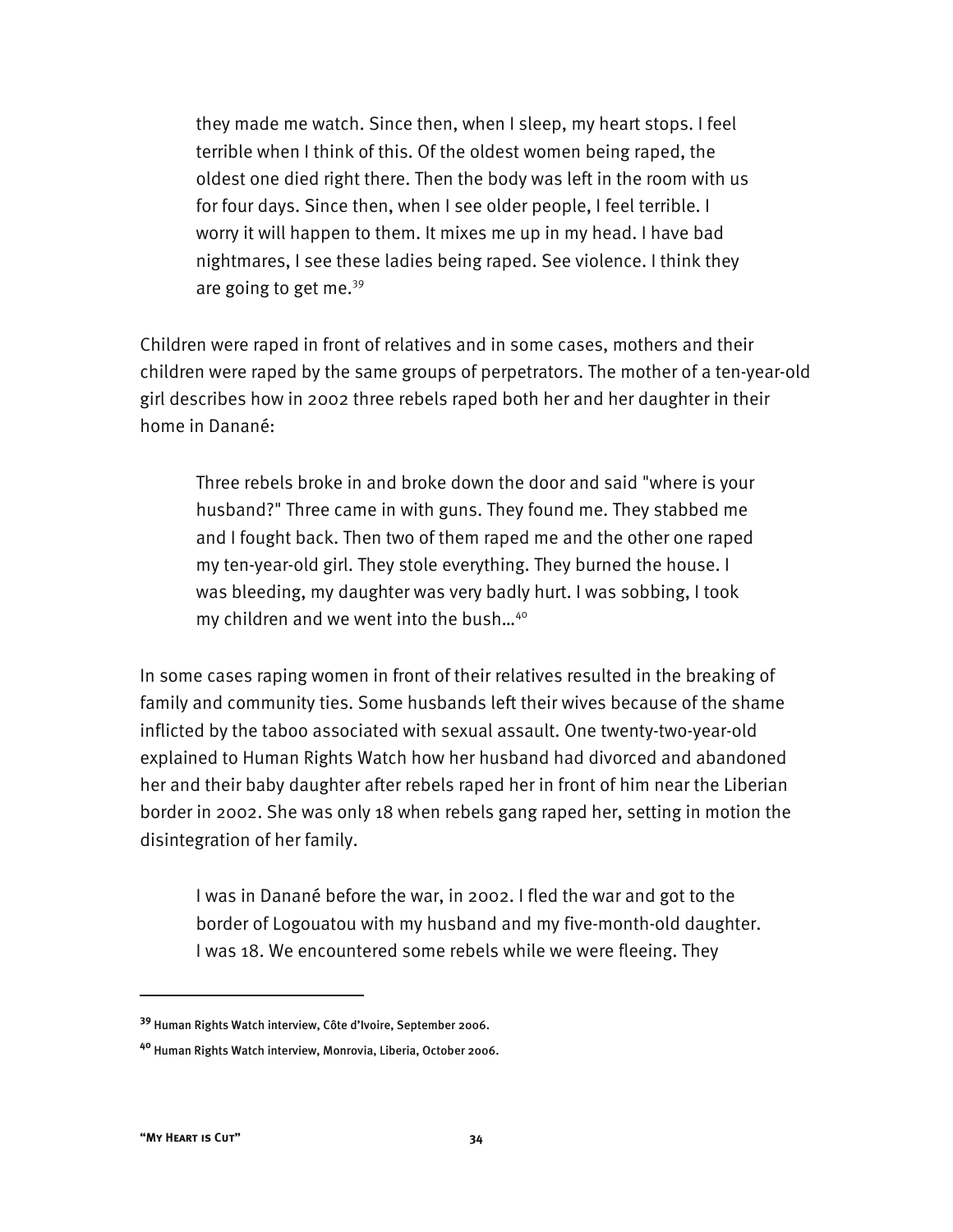raped me in front of my husband. My husband doesn't want me any more. He says it is an abomination in our custom. He divorced me. I live in very difficult conditions.<sup>41</sup>

#### *Male rape*

Men were forced to rape women and to witness rapes, but men and boys have also reportedly been raped and otherwise sexually assaulted by combatants, although no figures on male rape or sexual assault are available. Few survivors give detailed statements about attacks they have suffered, largely because of cultural taboos. However, a woman who works in an international aid agency told Human Rights Watch about rape of men in her home village:

Many men were mistreated. The rebels forced them to work like slaves and also raped some of the men. Not boys, they were 18 to 35. I heard about the men raped because when the Liberians attacked, we had already finished harvesting the rice, and all of [the food] was stored in the village. So we had to come to the village to get food when we were hiding in the bush. Some men went for us and five or six of them were raped. Some of the men died. Others are still here.<sup>42</sup>

Aid organizations also reported cases of torture of a sexual nature inflicted against men and boys. For instance, in Sangouiné, one organization interviewed a group of fathers, who described a case in which a boy was tied by his penis and dragged for nearly two kilometers by the New Forces.

Moreover, men were sexually humiliated, as women were. One girl told Human Rights Watch how psychologically destructive it was for her grandfather to be sexually humiliated: "Rebels…caught my grandfather and hit him and undressed him completely naked. It was very shameful. He cried."43

**<sup>41</sup>** Human Rights Watch interview, Monrovia, Liberia, October 2006.

**<sup>42</sup>** Human Rights Watch interview, Man, Côte d'Ivoire, September 2006.

**<sup>43</sup>** Human Rights Watch interview, Monrovia, Liberia, September 2006.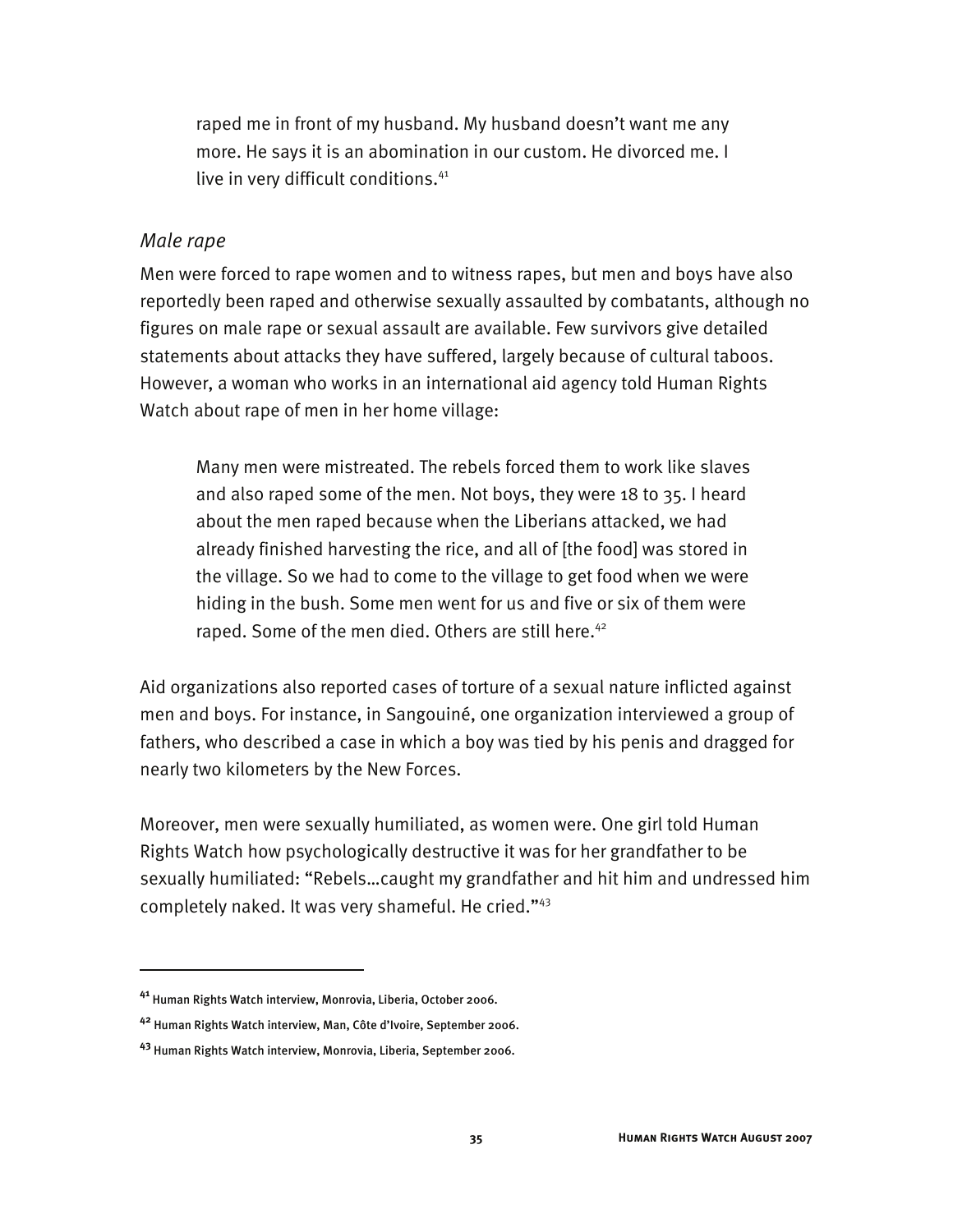### *Rape with Foreign Objects*

Several witnesses described how rebels inserted objects such as firewood and guns into women's vaginas. One woman described to Human Rights Watch how rebels beat and raped her and her two adolescent daughters, and then shoved firewood into the vaginas of the two girls.<sup>44</sup> This particularly brutal attack took place in late 2002 in or near the western town of Logoualé.

Me and my two girls, they raped us. They hit us a lot. Frankly I don't know how I will cope. They took sticks to put in the vaginas of my two daughters…They took wood to shove it up in their vaginas. When they took out the wood they put their hands in. Really, they ruined my children. The blood was running. When the blood is running they told me to wipe it up. Wood, hands…when they were done… they beat my girls again and said they will kill us. I had to clean up the blood from my daughters.45

Another witness told Human Rights Watch how whilst fleeing fighting between rebels and government troops near Man in 2002, she witnessed a young woman being anally raped by a rebel near a western village called Biankouma:

In 2002, we were in Man, but fled when the loyalists came to town, they are the ones who pillaged everything. A woman on the road gave birth to twins, the rebels killed her and her babies…I saw it with my own eyes. I was with my five children. And I even saw three groups on the road raping girls. I saw a woman being raped in the bush, one was raping her anus with his gun.<sup>46</sup>

## *Co-existing Human Rights Violations alongside Sexual Violence*

Human Rights Watch found that many cases of sexual violence took place in a context of other acts of brutal violence including killing, cannibalism, torture, assault,

**<sup>44</sup>** Ibid.

**<sup>45</sup>** Human Rights Watch interview, Nimba County, Liberia, October 2006.

**<sup>46</sup>** Human Rights Watch interview, Bamako, Mali, October 2006.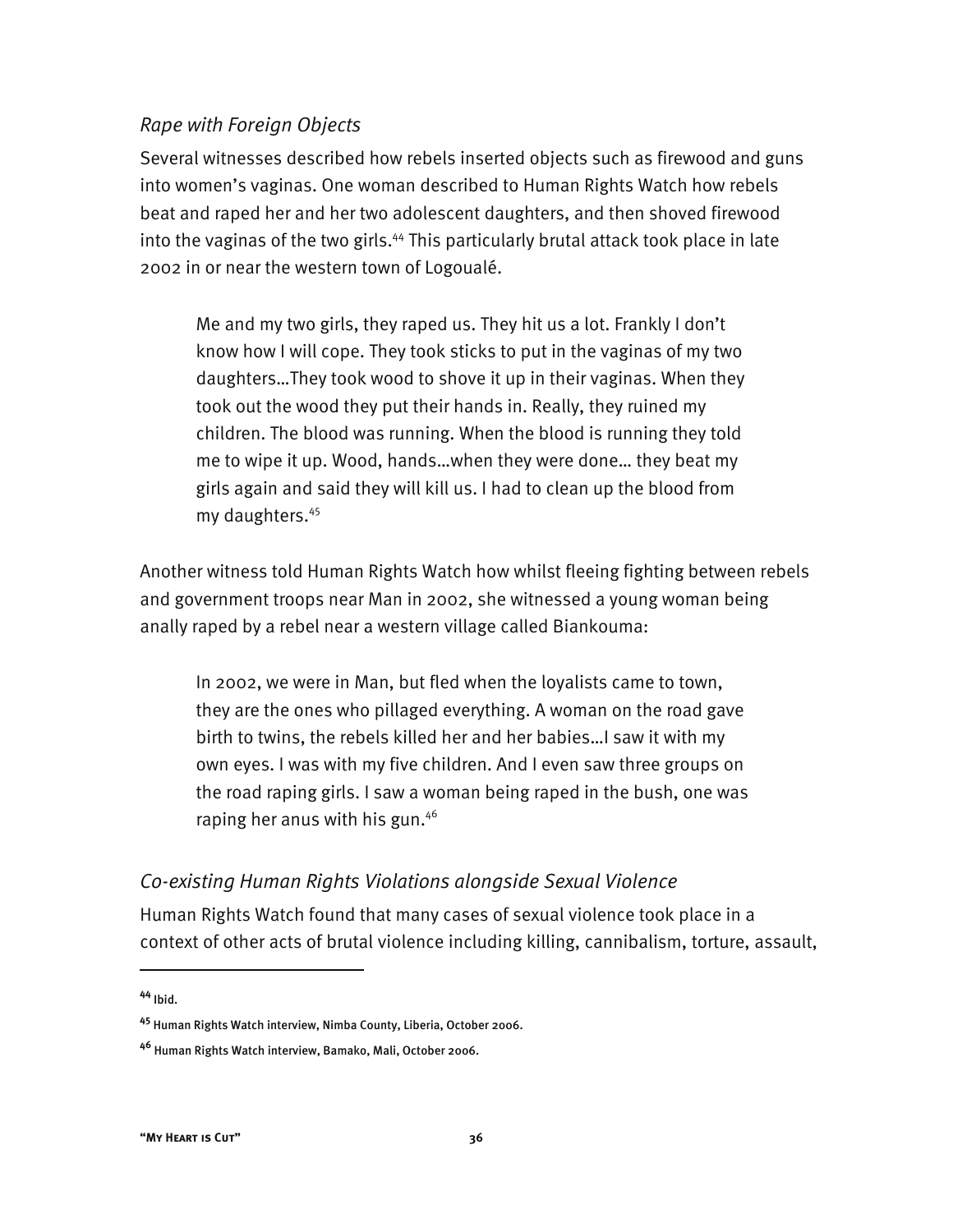abduction, forced conscription, arbitrary detention, forced labor, and forced displacement.

An international NGO conducted a survey of 489 persons in the western rebel-held 18 Montagnes and government-held Moyen Cavally regions to understand the experiences of girls formerly associated with the armed conflict either as female child soldiers, cooks, porters, sex slaves, or in some combination of these roles. $47$ The study found that while they were with fighting groups in rebel-held and government-held regions, girls not only experienced or saw rape and gang rape, but were also subjected to frequent psychological abuse including harassment, humiliation and death threats.<sup>48</sup> They also often witnessed torture, murders, physical abuse such as beatings, and forced drugging. The girls described camps as a violent and terrifying environment, with incessant sounds of gunfire.

Rarer but more terrifying atrocities such as cannibalism were also linked to rape, in ways which appeared to completely terrorize victims and witnesses. Several women who had been abducted by rebel factions described to Human Rights Watch how they had either witnessed acts of cannibalism or were forced to cook and, in a few cases, eat human flesh.

One young woman who was in her late teens when she was detained as a sex slave in a rebel camp recounted the terror she felt when rebels cut out part of her flesh and ate it in 2003.

They took me and for a week they raped me all the time, they locked me in a home. When they weren't raping me I just had to be there. They used to tie me up with my legs spread apart and arms tied behind me to rape me. They'd rape me three or four in the night, they would put their guns next to you and if you refuse they kill you. They killed one of my friends and made us bury her. We were about ten or 15 girls

**<sup>47</sup>** Report by an international humanitarian organization, which wished to remain anonymous, based on a March-June 2006 study of community reinsertion of girls who were associated with different armed groups in Western Côte d'Ivoire, unpublished document [on file with Human Rights Watch], hereinafter "Reinsertion of Former Girl Soldiers," 2006.

**<sup>48</sup>** Ibid.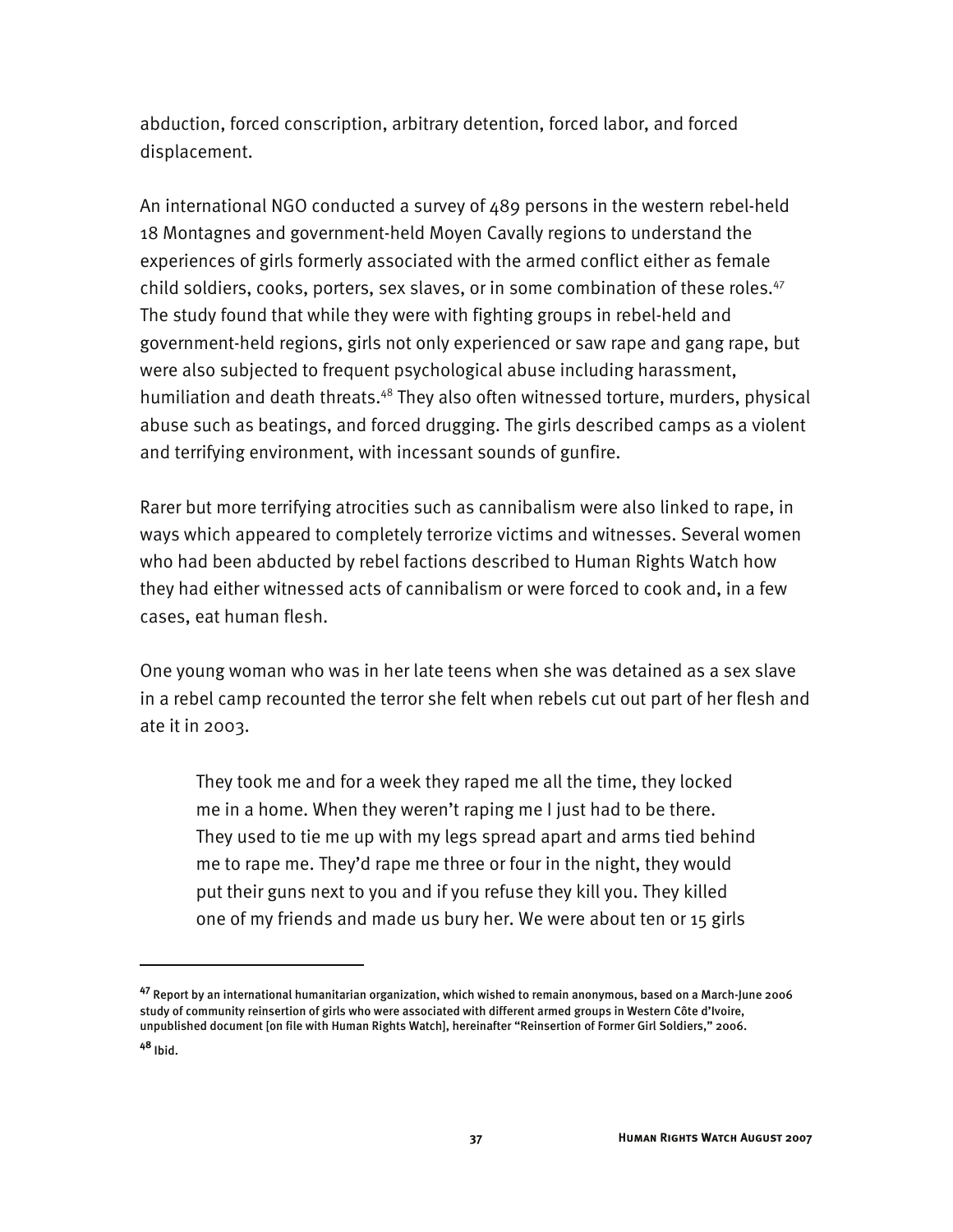there, being raped. They starved us. The nice ones would feed us secretly but if they were found out they were killed. They cut off a piece of my leg and they did the same thing to two other girls. They cooked it in front of us and ate it and said they wanted to taste human flesh. And they put a cloth in my wound and my leg closed over it but it got so infected, with pus coming out, still today my foot hurts sometimes when I put my foot down.<sup>49</sup>

#### *Punishment for Resistance*

Women who resisted attacks and friends or family members who tried to rescue women from sexual slavery or violence were often severely punished, and sometimes killed. A member of an Ivorian human rights group told Human Rights Watch that his organization interviewed numerous men who were punished for trying to free their wives from sexual slavery. He described abuses he had witnessed as well as those his organization had documented in 2002-2003 in the rebel-held west:

The Chief named Zana sent his patrols to go tear women away from their homes and bring them to "commissariats" [rebel bases]. When the husbands came to complain, they were forced to lie on the ground with their eyes on the sun, and stare at it steadily. If you didn't, then you were beaten. Two husbands were beaten to death. I myself saw these men whom they forced to lie in the sun all day. These husbands were exposed, stripped naked, all day. Women were slaves for cooking, everything. These types of abuses lasted about four to eight months.<sup>50</sup>

One woman who had been abducted and kept as a sex slave in Danané in late 2002 told Human Rights Watch how her brother was machine-gunned in the leg for trying to save her, and how a few weeks later her father was beaten and probably killed for trying to stop her fourteen-year-old sister from being abducted:

**<sup>49</sup>** Human Rights Watch interview, Monrovia, Liberia, October 2006.

**<sup>50</sup>** Human Rights Watch interview with a staff member of an international humanitarian organization, Man, Côte d'Ivoire, September 2006.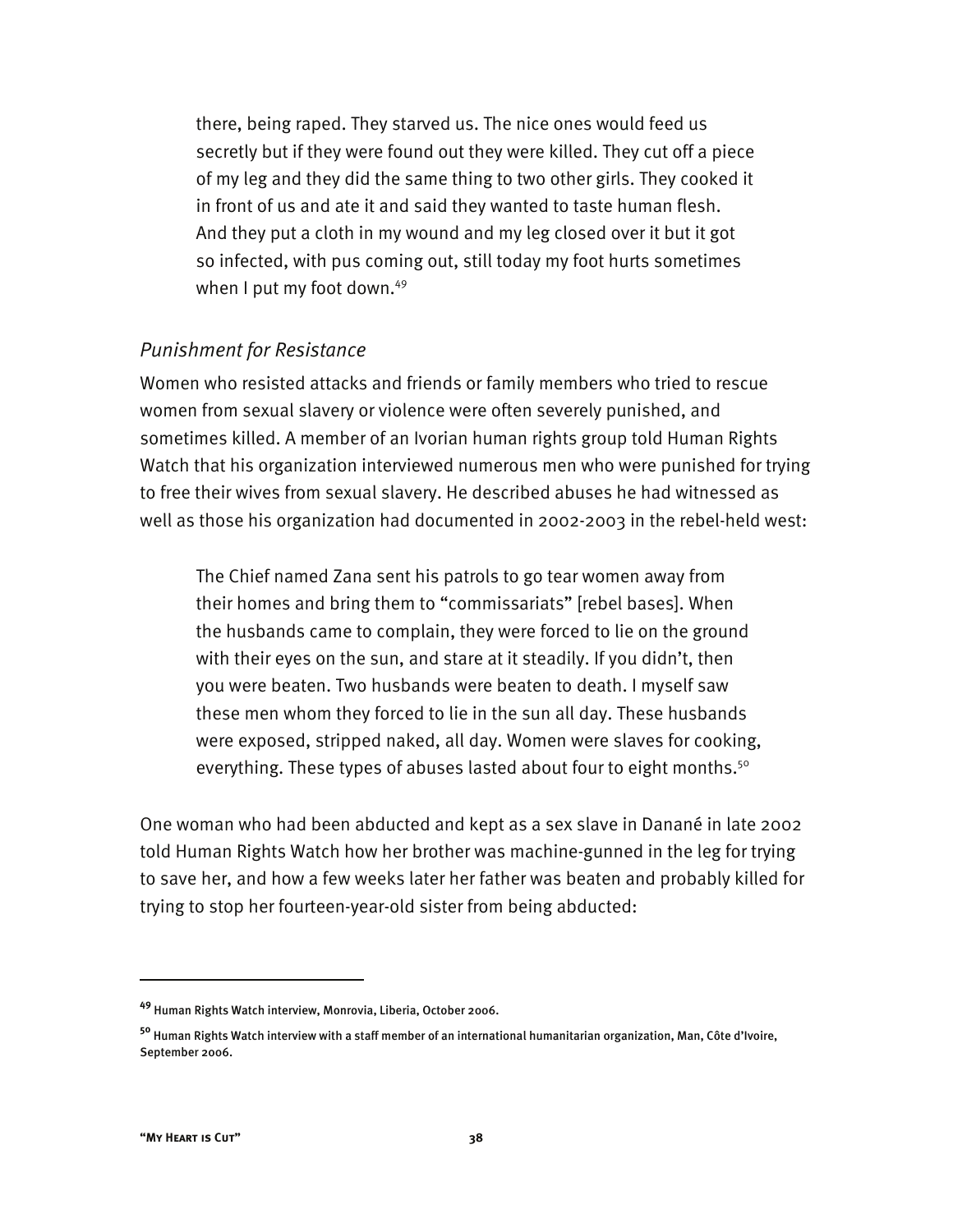My papa was beaten and taken off to be imprisoned and probably killed. This all happened to him because he tried to save my little sister. I heard my sister is still held hostage in Bin-Hounien. And I have no news from her. She was 14 when they took her…What happened is that they took me in Danané and started to violate me. And then they brought me to Bin-Hounien to get my things. That is when they saw my little sister. They tried to take her right away. I said "no, please I beg you don't do this she is too little, you can have me." But they hit me and took away my papa who also tried to stop them. I heard they brought him to the Gendarmerie de Zouan-Hounien. My little brother tried to defend me but they machine-gunned his leg so badly that his leg had to be cut off, it was just hanging off, we were all screaming. I heard that he is still there, alone and handicapped. I was taken, my sister was taken, my father was taken, and they burned the house down. They killed seven people in my family. Who will take care of my little brother now that he cannot walk? $51$ 

Victims of sexual violence themselves who tried to resist and prevent their rapes were subjected to additional beatings, torture, and other violations. One pregnant woman described how she was sexually mutilated near Man in late 2002 or early 2003 because of her initial refusal to be raped.

On the road close to Man the Ivorian rebels found me. They raped me and ripped my sex because they raped me so hard. I was three months pregnant and I lost my pregnancy. They ripped me also with their knives on my arms and legs, and beat me, because I refused to sleep with them.<sup>52</sup>

Another young woman from Danané described how rebels who were enraged by her resistance beat her and subjected her to torture with ants in late 2002:

**<sup>51</sup>** Human Rights Watch interview, Monrovia, Liberia, October 2006.

**<sup>52</sup>** Human Rights Watch interview, Côte d'Ivoire, September 2006.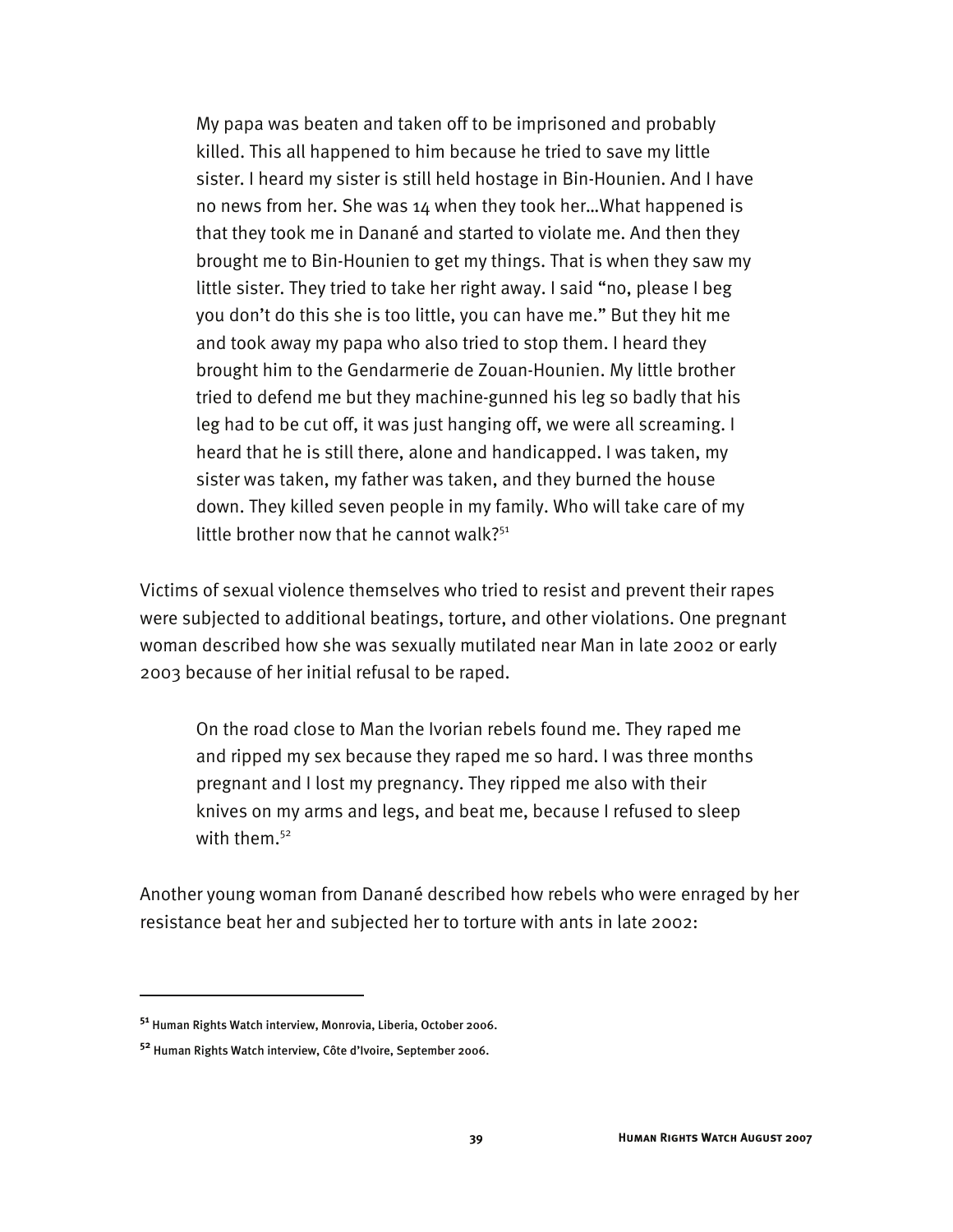They went from courtyard to courtyard to recruit new fighters. My brothers said "no." They asked the girls to fight, too. I said no, I told my brothers and sisters to refuse. They got mad at me. They grabbed me and took me and I screamed to my family to run away and hide. I said if I die it is alright but just save my children. The rebels took me in their pickup. My village is halfway to the Liberian border from Danané. They took me into the bush and raped me there. Five people. Then they beat me, and after raping and beating me they took me to a hut where they imprisoned other girls too. When they first tried to imprison me there I fought back. And so they stripped me naked and threw me on ants that ate me, I could hardly feel my skin. They undressed me. Then they threw me into the jail with the other girls. They raped us.<sup>53</sup>

### *Sexual Harassment, Strip Searches, Sexual Humiliation and Forced Nudity*

Because of the extreme, brutal forms of sexual violence experienced by scores of Ivorian women, less serious forms of sexual harassment appeared to go almost unnoticed. For instance, harassment, strip searches, sexual humiliation, and forced nudity appeared to be of such relative unimportance that interviewees rarely mentioned them unless specifically questioned.

Women described to Human Rights Watch how they never knew when or where they might be harassed, stripped, sexually humiliated, or sexually threatened, whether in their village, while traveling, at work, or in their homes. One woman who was stripped naked whilst in rebel custody in March 2003 in a makeshift prison in the town of Man described her ordeal:

In March 2003 I was arrested on a pretext that I was a spy. They beat me so badly I thought I'd die. They brought me to the prefecture and accused me of giving information to the father of a former student I'd taught a while back [who was apparently a government official], when I was a teacher. They threatened to kill me. They kept me naked a whole day from 13:00 [hrs] to 17:00 [hrs] the next day…I cried, I was so scared.

**<sup>53</sup>** Human Rights Watch interview, Côte d'Ivoire, September 2006.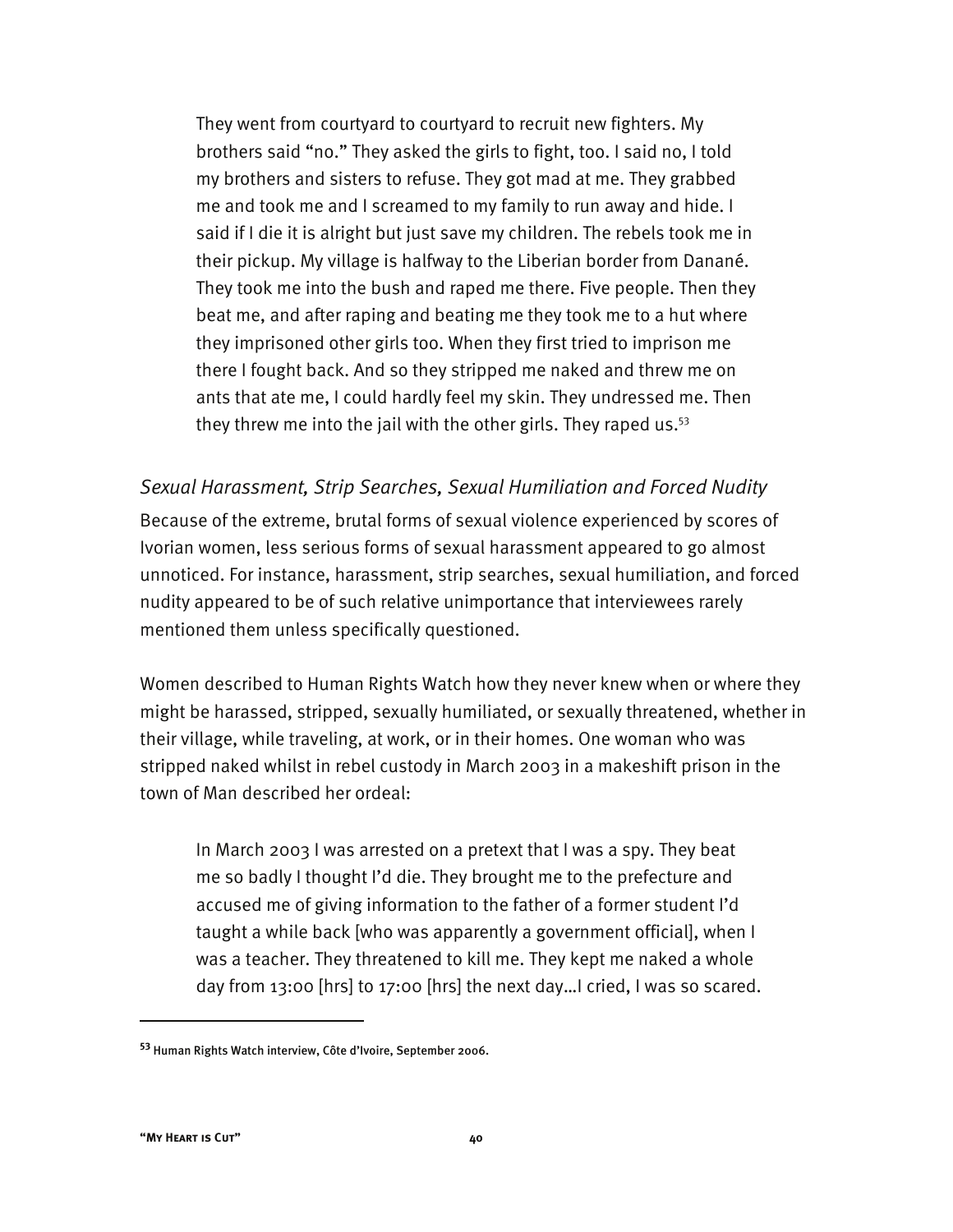They kept me in the Justice Palace where they had their headquarters. They beat me. It even left traces. The UN mission came and took a photo of the horrible marks on my back. They almost destroyed my eye.54

#### *Sexual Slavery*

I

Sexual slavery has been defined as the status or condition of a person over whom any or all of the powers attaching to the right of ownership are exercised, including sexual access through rape or other forms of sexual violence, and includes most if not all forms of forced prostitution. In Côte d'Ivoire, women and girls were abducted along with men to perform forced labor and in addition, many abducted women and girls became the sex slaves of the rebels. Consistent with fairly common practice in Côte d'Ivoire, many rebels had polygamous "marriages," including with abducted women whom they had forced to "marry" them. Rebels also changed "wives" frequently when they tired of them or when their "wives" fled, became ill, or died.

Most of the abductions and cases of sexual slavery documented by Human Rights Watch occurred in the western rebel-held areas of Côte d'Ivoire, particularly in the region of 18 Montagnes.

After being captured, abducted, or detained, numerous women and girls were raped or gang raped during single incidents or raped over extended periods of time. Many were forced to live with their captors for periods ranging from several days to over a year. Some were forcibly compelled to take active part in the fighting. While some sex slaves were used in camps for forced labor based on gender roles, such as carrying water, cooking, cleaning, and other household chores, others were incarcerated in small, confined spaces where they were kept as prisoners just for sexual intercourse, occasionally even tied up. Some survivors described being considered the "property" of one combatant, which appeared to ensure some degree of protection from such crimes as gang rape. As a result of abduction and sexual slavery, women and girls suffered brutal abuse, enduring beatings and humiliation in addition to sexual violence.

<sup>54</sup> Human Rights Watch interviews with a staff member of a local humanitarian organization, Man, Côte d'Ivoire, September 2006.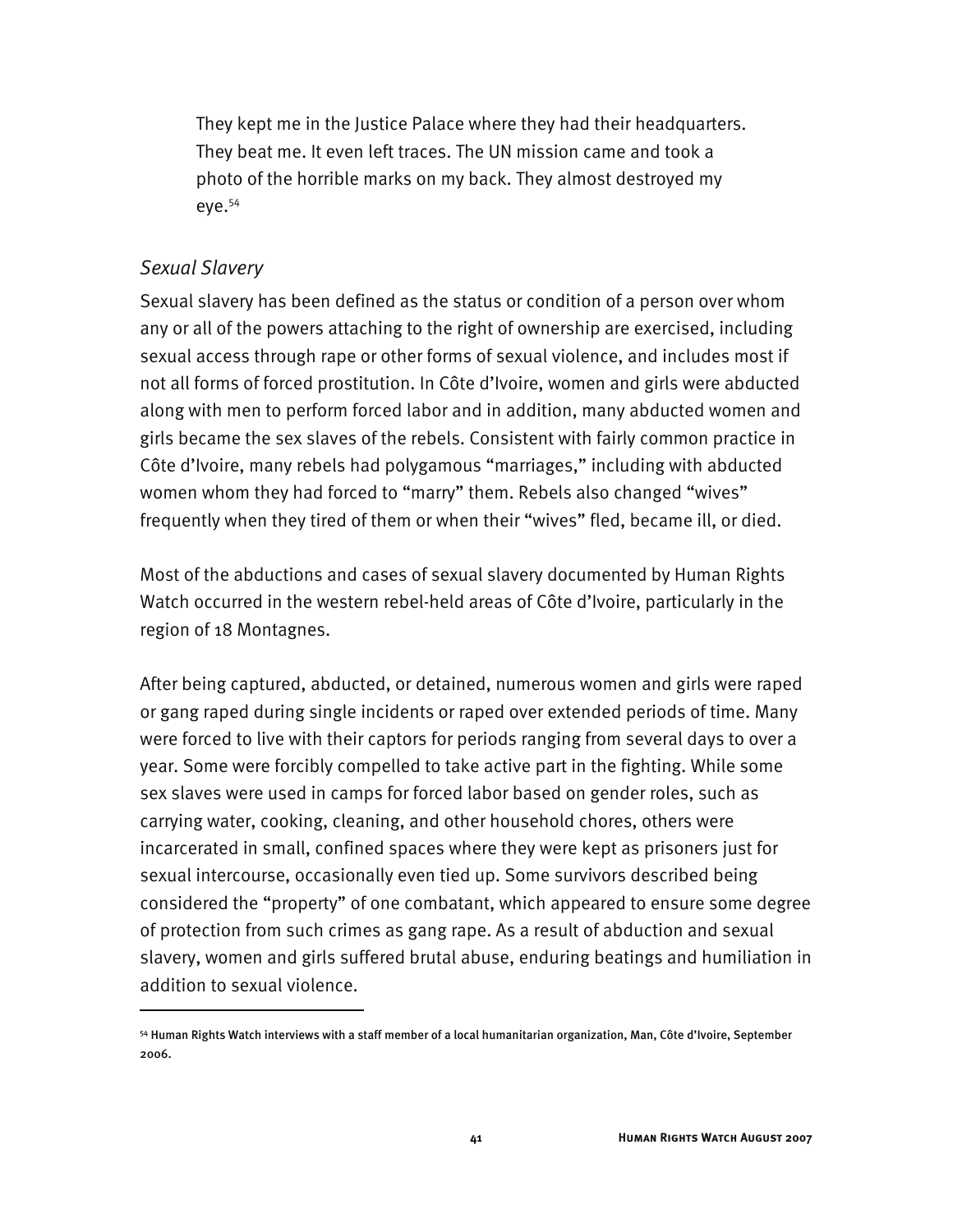Several former sex slaves interviewed by Human Rights Watch spoke of living in near constant fear, with gunshots, violence, atrocities, and physical punishment becoming a daily reality. Most of them recalled with particular anguish the torment of suffering alone, knowing that they were separated from their loved ones. One woman, who was abducted as a teenager in 2002 by MPIGO forces and held for months, described what she saw:

Going from boy to boy is so hard. So sad. I nearly died many times. The rebels took girls from all the nearby villages around where I was. We would see the new girls coming into the camp. And the boys talked about this. They were proud of it. There were four girls in my house in the camp alone. I met many girls from all over the region, even from far away like villages close to Bangolo and Logouatou and next to Man.<sup>55</sup>

Human Rights Watch spoke with women and girls who had been kept as sex slaves who described having been abducted as children. For instance, one seventeen-yearold told Human Rights Watch how she was abducted off the street in Danané in late 2002 when she was only 13.

When the war came, rebels came from all over…This big rebel commander, Samson, drove up in a big car and said "get in the car or we'll kill you." I said, "Why kill me? What did I do?" He said "Just get in." They drove me to a house, he raped me, he had me, he had me all the time. The house had three bedrooms and a living room. We were lots of girls in there. At least ten girls. Any time you want to go out or try to talk they beat me. Always punish me because he thinks I will run away. Whenever I'd say "I want to go home," he'd say "No, do what I want or I'll kill you." I'd say, "No I want to go home now." He'd say "No, you're my woman now." I'd say "No," and he'd beat me. For a year I think...Samson, he hurt me so badly, he'd take me rough.<sup>56</sup>

**<sup>55</sup>** Human Rights Watch interview, Monrovia, Liberia, October 2006.

**<sup>56</sup>** Human Rights Watch interview, Côte d'Ivoire, September 2006.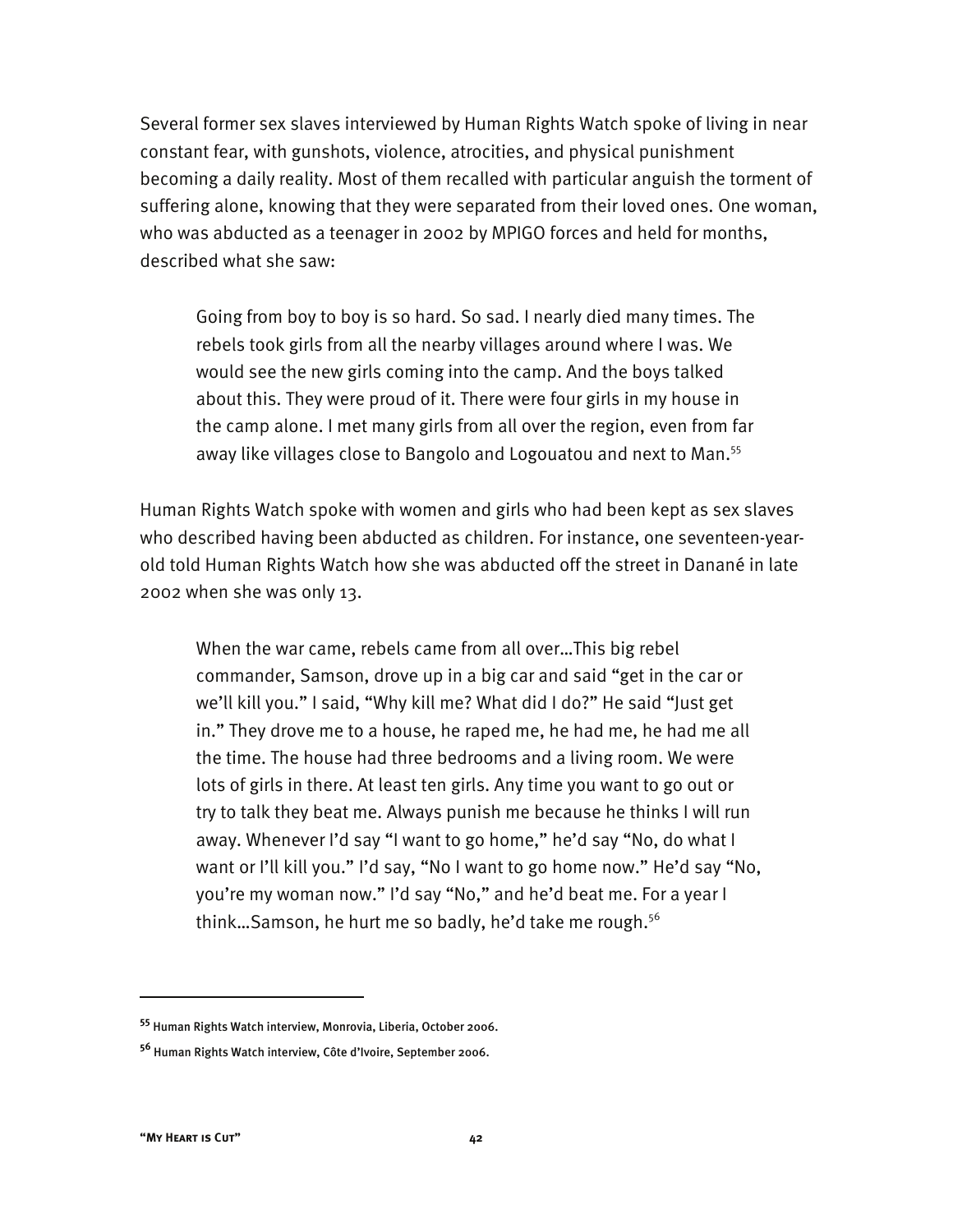Some women and girls were abducted off the streets, on rural roads, or in the bush. Others were ripped from their own households, in full view of their family and neighbors who were powerless to protect them. One girl told an international NGO, "I had been enrolled by force in Zeaglo. My father refused that I follow them. They killed him in front of my eyes. My father is dead because of me."<sup>57</sup>

One civil society leader working in the rebel-held west in late 2002-early 2003 documented many cases in which women and girls were abducted from rebel checkpoints and raids on villages in and around the town of Man. He explained:

I used to teach in that zone so I knew a lot of people and they talked to me, they trusted me. The military were the ones responsible. FAFN [FN], Liberians and Ivorians all mixed up. Especially MJP but also MPIGO and some symbiosis with the MPCI. There were mostly gang rapes. When women went to do errands in the market the [rebel] soldiers would kidnap them on their way back at checkpoints. There would also be cases of periodic raids where [rebel] soldiers would take girls [or women] and goods, then the patrol groups would go back to the camp with the [girls or] women. From the checkpoints and raids, the [girls or] women would stay in camps easily one, two, or three weeks, sometimes more. When husbands would go to fetch their wives and pay ransoms, they'd be beaten. Five young women were kept for three months, so long that the families thought the kids were already dead. When they tried to meet the [rebel] soldiers' supervisor, it was impossible. A lot of times they took girls from their families.<sup>58</sup>

A young man recounted his cousin's abduction in 2003 by Sierra Leoneans fighting with the forces of MPIGO or MPJ in the town of Danané.

One of my cousins was taken by a Sierra Leonean warlord called Idrissa. He saw her in a disco. She is very beautiful. She didn't want to

**<sup>57</sup>** Ibid.

**<sup>58</sup>** Human Rights Watch interview with a staff member of an international humanitarian organization, Man, Côte d'Ivoire, September 2006.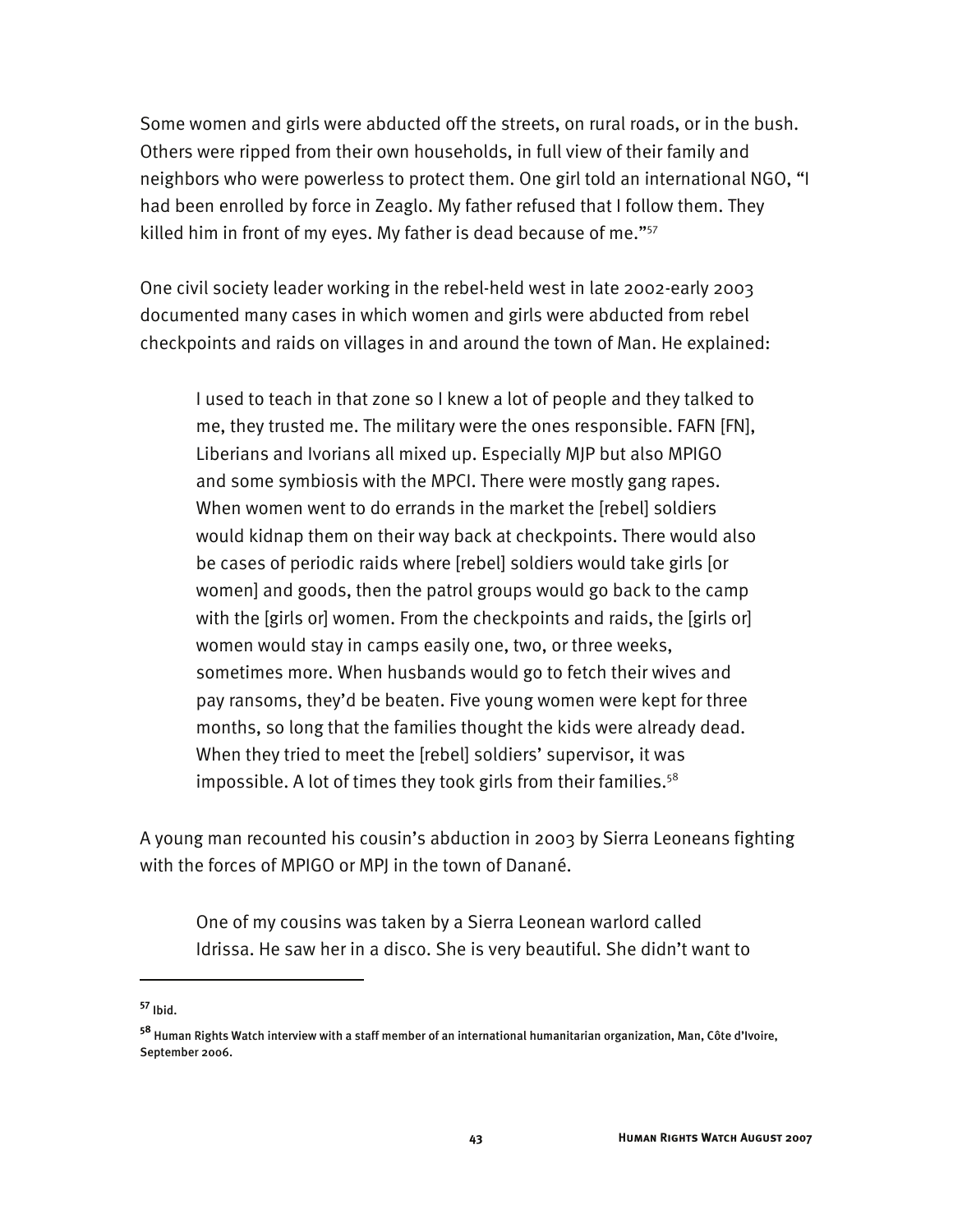date him but he would come to the house with all his men, shooting in the air, everyone panicked. He terrified everyone. He was sadistic: he shouted that if the girl didn't accept him there would be a massacre. They barged into the courtyard shooting. The guards were savages. The whole neighborhood woke up. The family was so afraid that they pushed the girl to go with him. They even asked me to intervene and tell her that she needed to sacrifice herself to save the rest of the family. The mother came to ask me to intervene, she said that her daughter had to accept to save us all from the barbarism of this man. My cousin's case really makes you feel pity…Her mom died, because she was sick before and the anxiety over her daughter killed her.<sup>59</sup>

While some sex slaves interviewed by Human Rights Watch recounted harrowing tales of escape, numerous others were forced in 2003 to flee into Liberia with retreating Liberian or Sierra Leonean combatants. Even though the period of active hostilities has long passed, many of these women and girls remain with their captors, both out of the fear of reprisals and fear of rejection by their families. Some women indicated to Human Rights Watch that they remained with their captors because they feared that their families would blame them for having been abducted and raped; others remained because they had given birth to their children, or because of drug addictions.

Those who wish to sever links with their captors have few alternative economic or social options, and remain a very vulnerable group with little or no means of support. In Côte d'Ivoire as in Liberia, sex slaves who have escaped their captors find themselves destitute and abandoned, with no option but to engage in survival sex or to eke out a meager living as low income workers in the informal economy. More than half of the former Ivorian sex slaves interviewed by Human Rights Watch in Liberia had at one point traded sex for as little as a plate of food.

Escaped sex slaves interviewed by Human Rights Watch and Ivorian refugee leaders in Liberia believe that many Ivorian women and girls remain with their former captors

**<sup>59</sup>** Human Rights Watch interview with former rebel spokesman, Monrovia, Liberia, October 2006.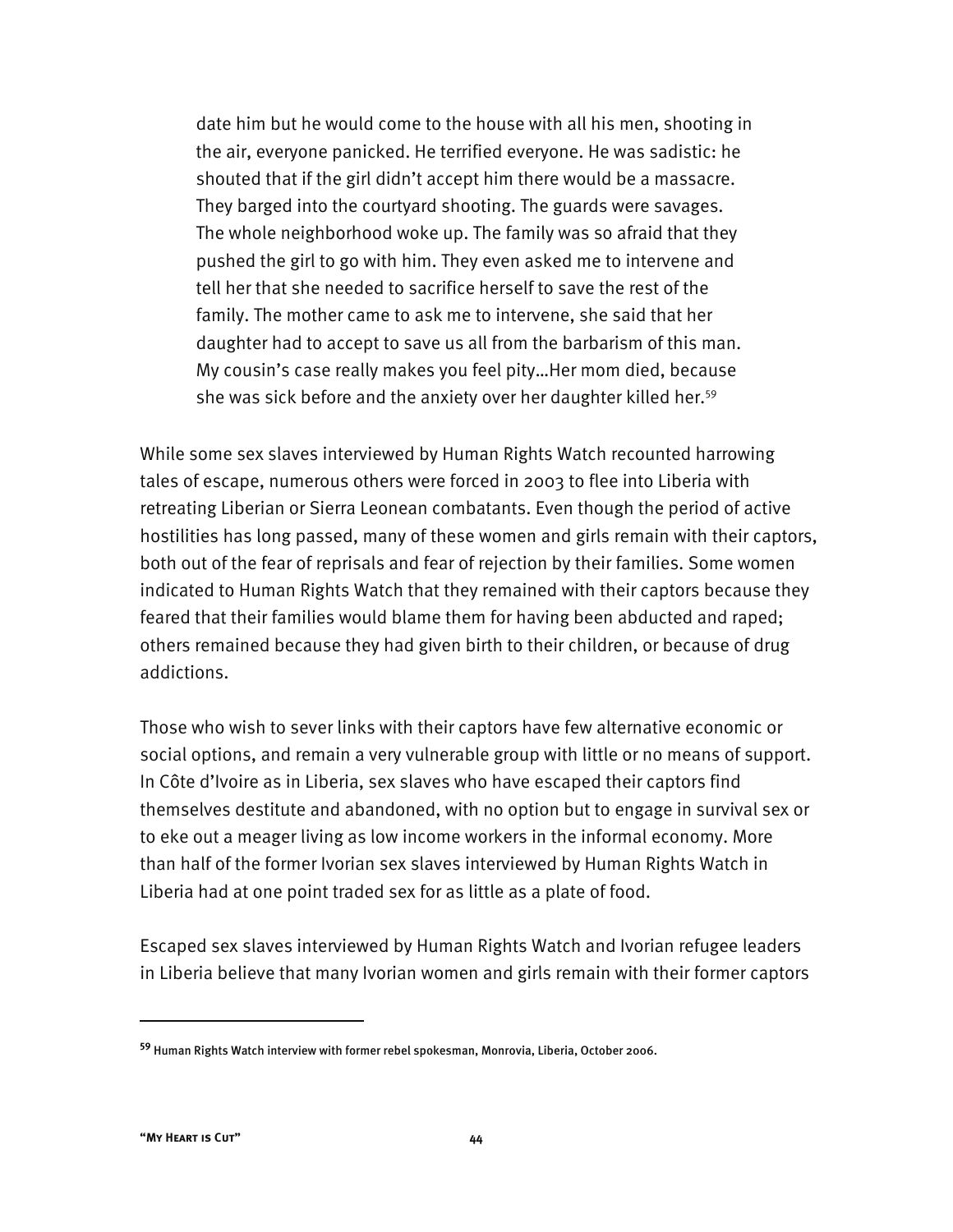in Liberia and to a lesser extent in Côte d'Ivoire.<sup>60</sup> One humanitarian worker told Human Rights Watch:

There are a number of girls from Bangolo captured by Liberians, who were found in Bin-Hounien and reunified with their families. They'd been prisoners, wives, for as much as three years, handed from Liberian to Ivorian rebels. And many more girls went to Liberia and haven't come back from there. A lot of times they took girls from their families, and now they *still* live with them at checkpoints and houses as concubines. These girls don't know how to go back, sometimes they have kids or they are now on drugs.<sup>61</sup>

Several former sex slaves interviewed by Human Rights Watch in Liberia explained how difficult it had been for them to escape their captors, both physically and psychologically. Some said they still live in fear that they will be found and punished or even killed for having had the temerity to run away.

## *Killings of Sex Slaves*

I

While some sex slaves and "wives" of rebels escaped or remained with their captors, others were killed. Human Rights Watch interviewed several witnesses to the killing of female abductees. Women and girls were killed in particular during the internal power struggle between the MPCI and combined forces of the MPJ and MPIGO in early 2003, which resulted in the expulsion of Liberian and Sierra Leonean fighters from the rebel-held west. Although this brought a gradual end to the worst conflictrelated sexual violence in the rebel-held west, the expulsion of the Liberians and Sierra Leoneans gave rise to a short but brutal surge in violence against women.

According to interviews with local civil society leaders, the staff of aid agencies, former sex slaves, and a former rebel spokesman, numerous women and girls who had been abducted by Liberian and Sierra Leonean fighters between 2002 and 2003 were killed during or shortly after their foreign captors were expelled from Côte

**<sup>60</sup>** Human Rights Watch interviews with Ivorian refugee leaders, Liberia, October 2006.

**<sup>61</sup>** Human Rights Watch interview with over a dozen staff members of an international humanitarian organization, Man, Côte d'Ivoire, September 2006.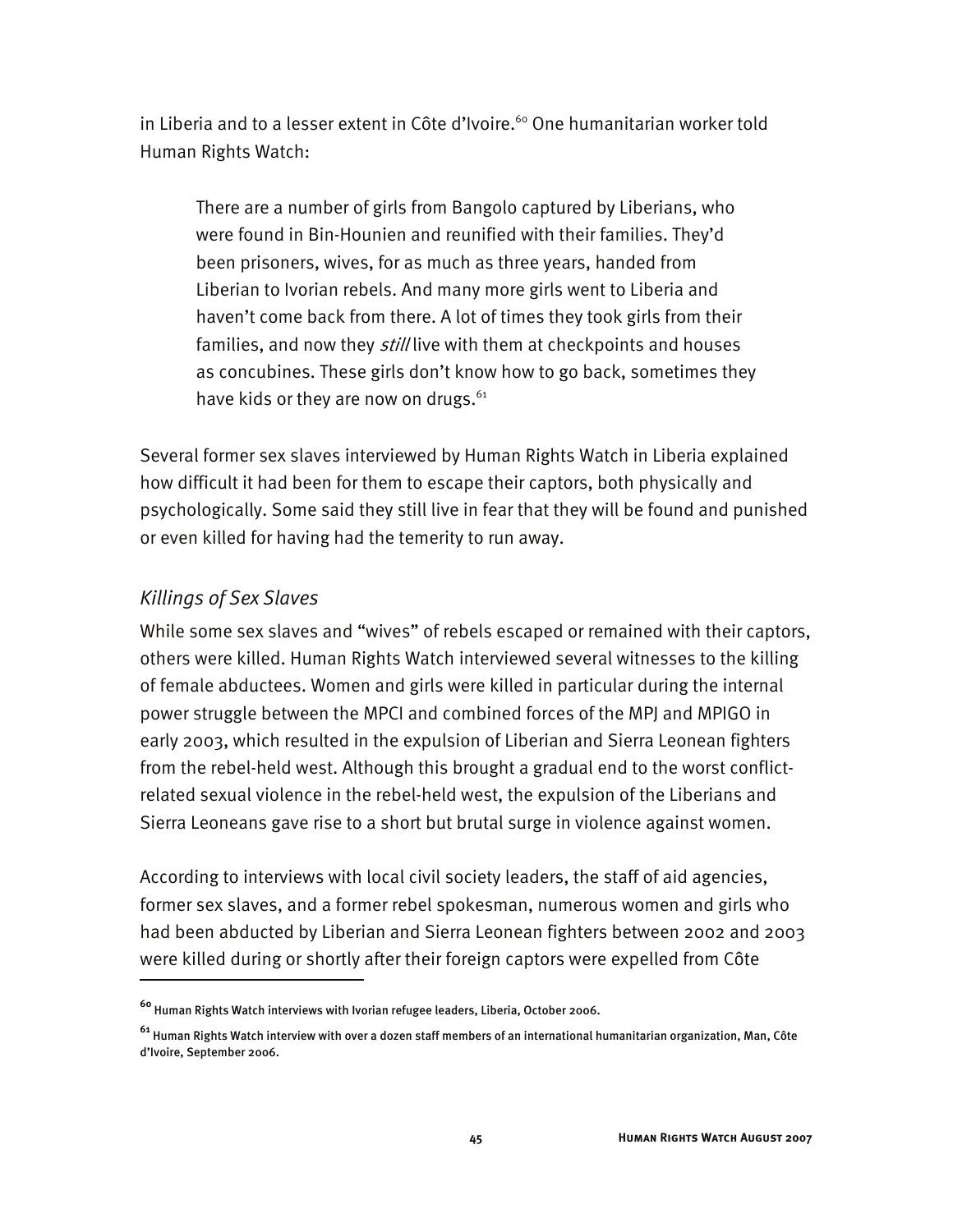d'Ivoire.<sup>62</sup> These killings happened in two contexts. First, for reasons which remain unclear, the Liberians and Sierra Leoneans started to kill their own sex slaves. Second, the MPCI forces involved in expelling the Liberian and Sierra Leonean fighters killed many of the Liberian/Sierra Leonean rebels' Ivorian "girlfriends" in reprisal killings.

#### Liberians and Sierra Leoneans killing their own "wives"

Women who had already suffered the trauma of abduction and sexual slavery told Human Rights Watch about their panic when the killings began. Numerous killings are reported to have taken place between Man and Danané near the Liberian border as fleeing Liberians fighters killed some of their own captives. Four separate former sex slaves described to Human Rights Watch how they witnessed the murder of scores of Ivorian "wives" of Liberian and Sierra Leonean fighters in separate group killings which occurred in early 2003. One former sex slave told Human Rights Watch of her own terrifying near-death experience at the hands of her Liberian rebel captors in the bush near Logouatou during this troubled time:

They killed four Ivorian girls in front of me. It was in the bush near Logouatou. I said "Please, please, I beg you, let them live, they are my sisters." I tried to intervene but they were killed. They were girls from Danané. I recognized two of them. I didn't know the other two but all four said they were from Danané. We didn't bury them. I wanted to but I couldn't bury them. Some of the Liberians wanted to kill me too. They said that all the girls should be killed. But the five men who were raping me said "No, she is our wife." I heard that there were many, many other girls killed on the way to the border. $63$ 

One woman abducted in late 2002 and enslaved by her captors in a number of rebel camps around the western region of 18 Montagnes stated: "When the Liberians left

**<sup>62</sup>** Reports of additional killings of abducted women and girls by forces loyal to then-Liberian President Charles Taylor merit further investigation. These reports suggest that many abducted Ivorian and other women and girls may have been killed in the Liberian town of Ganta when Liberian government forces, allegedly acting on the orders of Liberian then-President Charles Taylor, murdered his former ally.

**<sup>63</sup>** Human Rights Watch interview and email correspondence, Monrovia, Liberia, October 2006.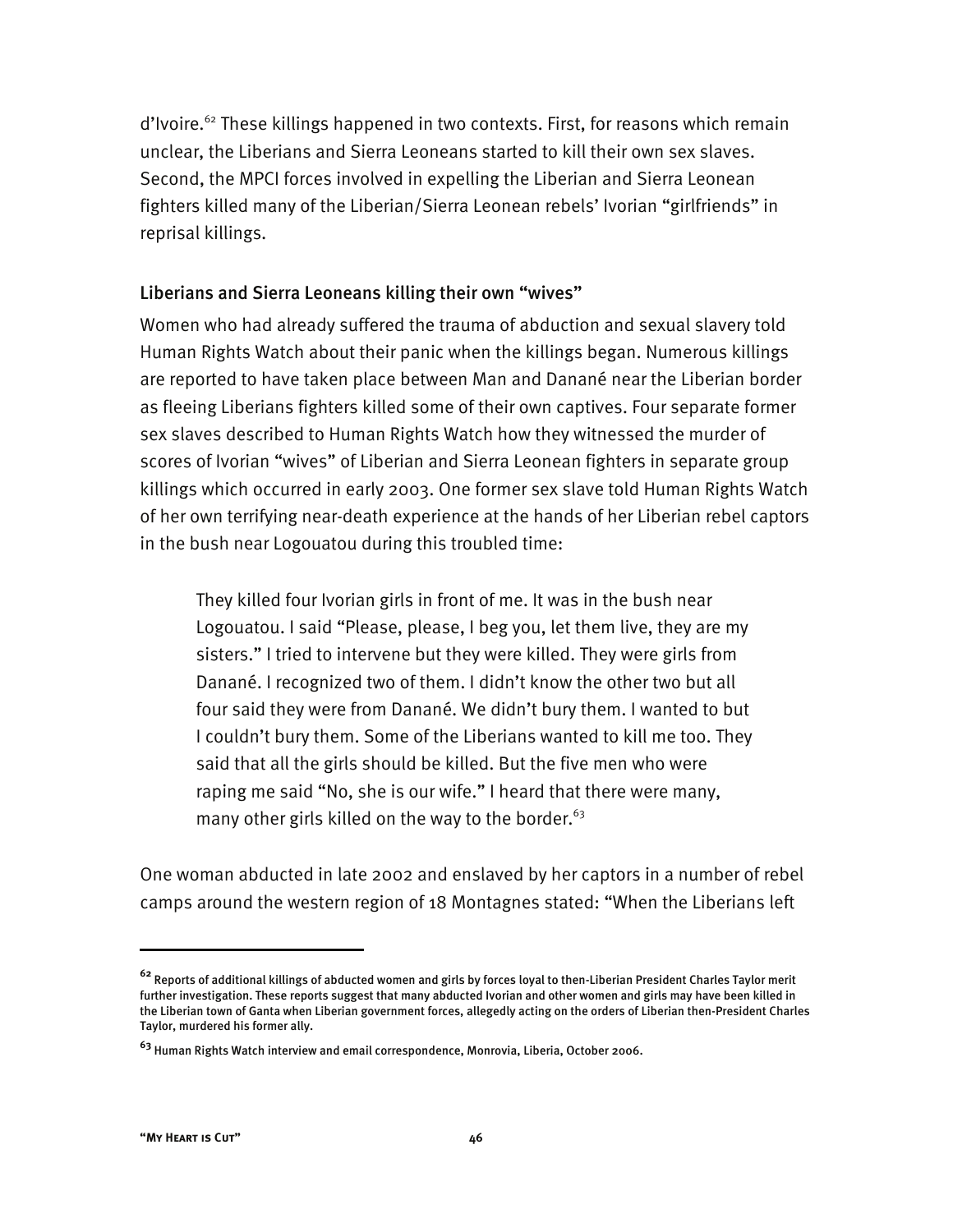Côte d'Ivoire they killed many, many girls they had kidnapped, from Danané to the border. I saw some executions with my own eyes and other girls like me told me about things they had seen too."<sup>64</sup> This woman estimated that over a period of several weeks she saw roughly ten abductees killed. Another escaped sex slave described her near death experience at the hands of her rebel captors:

After two days they took us, we were nine women, most of us in our twenties and thirties. They put us in the back of their pickup truck and put bands on our eyes. We were naked. We stopped. They told us to get out. They said they were going to shoot and when they shot in the air we should run otherwise they would kill us. But we didn't know that we were all on the edge of a river. Without knowing it because of the bands on our eyes. They shot and we ran without seeing the river. At least five young women drowned that way. The water carried me down. I held onto a tree and I managed to get my bandage off. The river carried me to Liberia. I managed to crawl out in the bush where there were women working in the fields. I was naked, staggering because I had almost no strength, the rebels had starved us for three days. I fell in the fields. They thought I was dead. But they took me and washed me and fed me and gave me water, dressed me. These Liberian women were nice. It was next to the village Bohepleu. I spent one week in that village.<sup>65</sup>

MPCI targeting Liberians' and Sierra Leoneans' Ivorian "wives" in reprisal killings

Moreover, Ivorian MPCI rebels involved in the purge of Liberian and Sierra Leonean combatants allegedly killed numerous girls associated with them. According to a former rebel spokesman with credible information regarding the fate of these women, those killed during the 2003 expulsion of Liberians and Sierra Leoneans could actually be between 50 and 100:

**<sup>64</sup>** Human Rights Watch interview, Côte d'Ivoire, September 2006.

**<sup>65</sup>** Human Rights Watch interview, Monrovia, Liberia, September 2006.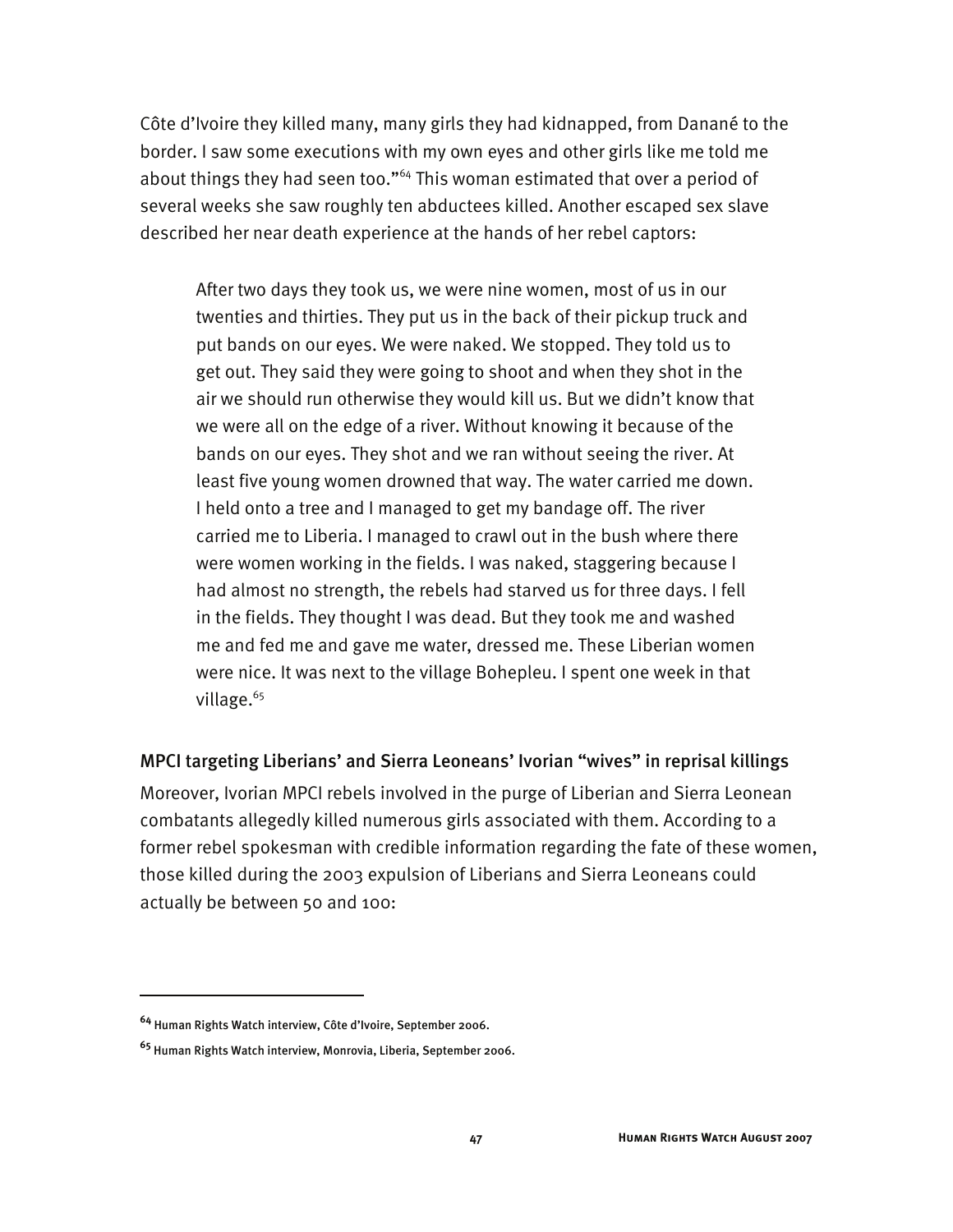When the Ivorians pushed the Liberians out all the girls who were left behind got killed. If someone designated your courtyard and said that you had dated a Liberian warlord or even one of his fighters, they will kill you, they don't want to know anything. These girls who were killed were so many…too many. I can't give an exact number but I have seen about ten bodies of Ivorian girls killed in Danané alone, with my own eyes. And because of my position I heard of many others.<sup>66</sup>

Women and girls abducted by Sierra Leonean and Liberian rebels who heard of these reprisal killings were terrified. Former sex slaves told Human Rights Watch that these reprisal killings made it even more dangerous for them to escape their "husbands" and stay behind in Côte d'Ivoire.<sup>67</sup>

#### *Sexual Violence at New Forces checkpoints*

From the beginning of the war all the way through 2006, the numerous checkpoints scattered across rebel- and government-held areas of Côte d'Ivoire have been focal points for predatory sexual behavior. Abuses include rape, gang rape, sexual exploitation, and sexual harassment in addition to crimes such as theft, extortion, intimidation, beatings, torture, killings, and forced disappearances. Survivors of sexual abuse, civil society leaders, and bus drivers alike described how women were forced out of buses and kept behind while other passengers were allowed to pass, especially in the rebel-held west.

Human Rights Watch and other organizations documented numerous cases of rape, gang rape, sexual humiliation, physical abuse and sexual harassment perpetrated by rebel combatants at rebel-manned checkpoints. One civil society leader who conducted investigations in 2002 and 2003 into abuses in 20 villages within the rebel-held west, told Human Rights Watch that his organization had documented at least 40 cases of rape, most of which had occurred at checkpoints. One Ivorian humanitarian worker who traveled frequently in the west described what she saw:

**<sup>66</sup>** Human Rights Watch interview with former rebel spokesman, Monrovia, Liberia, October 2006.

**<sup>67</sup>** Human Rights Watch interview, Côte d'Ivoire, September 2006.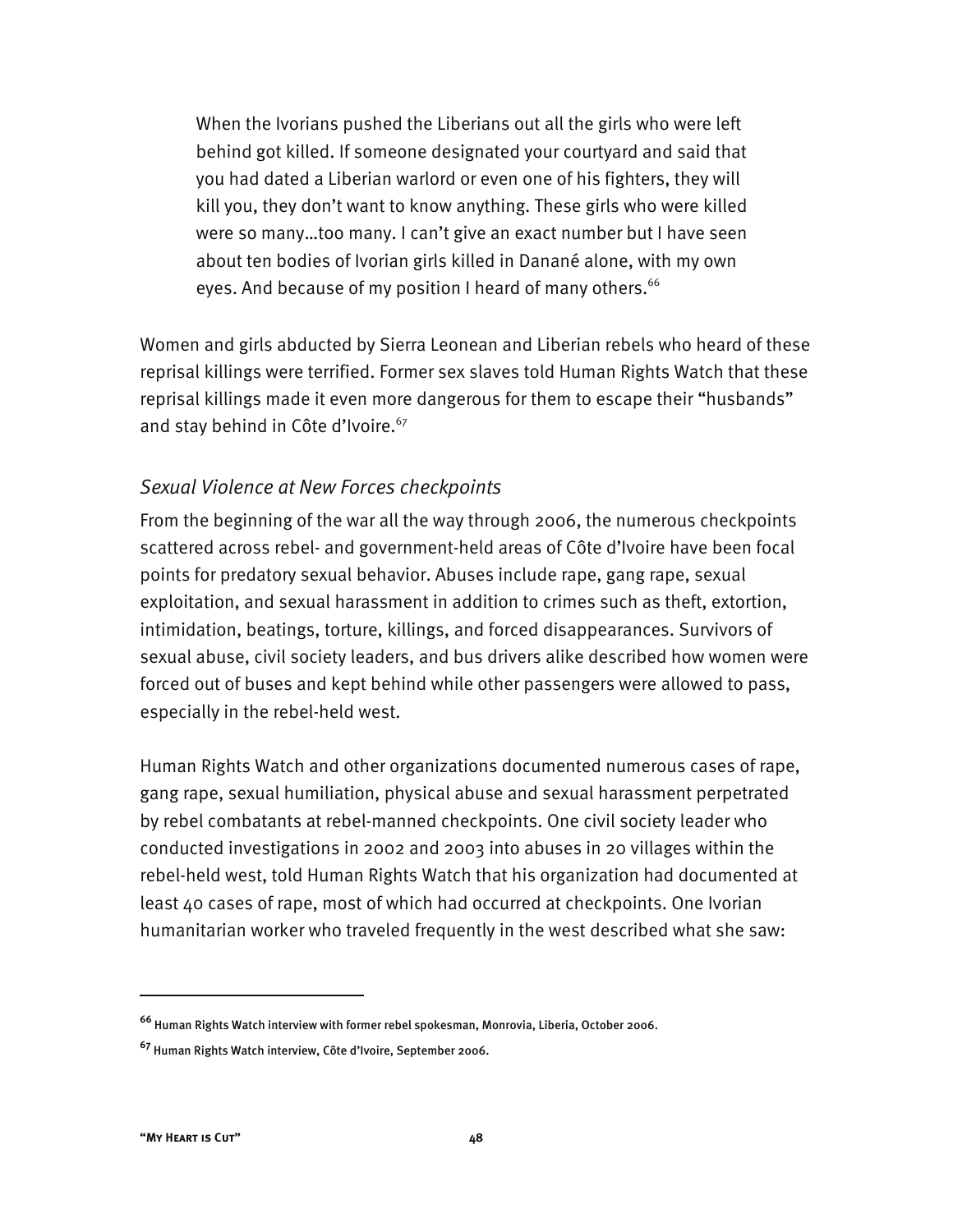I had to travel all the time, and I have seen girls taken off buses at least ten times, maybe more like 15. I even remember a case where the parents were there and they were screaming and crying and the mother begged the soldiers on her knees and so in the end the rebels let the daughter go and get back on the bus. But this [letting the young women go] did not happen very often.<sup>68</sup>

Certain roads in the western rebel-held region of 18 Montagnes were particularly perilous for women and girls, long after the armed conflict stopped. A local civil society leader reported that in November 2006 a ten-year-old girl was raped at a checkpoint near Bloalé.<sup>69</sup> A humanitarian worker described what she saw at a checkpoint near the entrance to Logoualé:

When a girl pleases a rebel there, she has to stay behind, cook, and be a sex slave. In many places. The checkpoint at the entrance of Logoualé was bad, they blocked a lot of girls there. A woman I know used to be a saleswoman and every time she had to cross the checkpoint she was forced to stay and got raped every time. Her husband came with her one time and they took her even in front of him. $70^\circ$ 

Witnesses, including over a dozen minibus drivers who pass through scores of checkpoints on a daily basis, told Human Rights Watch that from 2002 to 2004 they routinely saw women being forced or pressured to stay behind while the rest of the bus passengers were allowed to proceed. The drivers described how attractive young female passengers were routinely forced off public transport vehicles. This was particularly prevalent during the active conflict, but continued through 2006, at which time this report was researched. As one driver put it, "At checkpoints, they

**<sup>68</sup>** Human Rights Watch interview with a staff member of a local women's organization, Danané, Côte d'Ivoire, September 2006.

**<sup>69</sup>** Human Rights Watch interviews with a staff member of a local organization, Man, Côte d'Ivoire, September 2006.

**<sup>70</sup>** Human Rights Watch interviews with a staff member of a local organization, Man, Côte d'Ivoire, September 2006.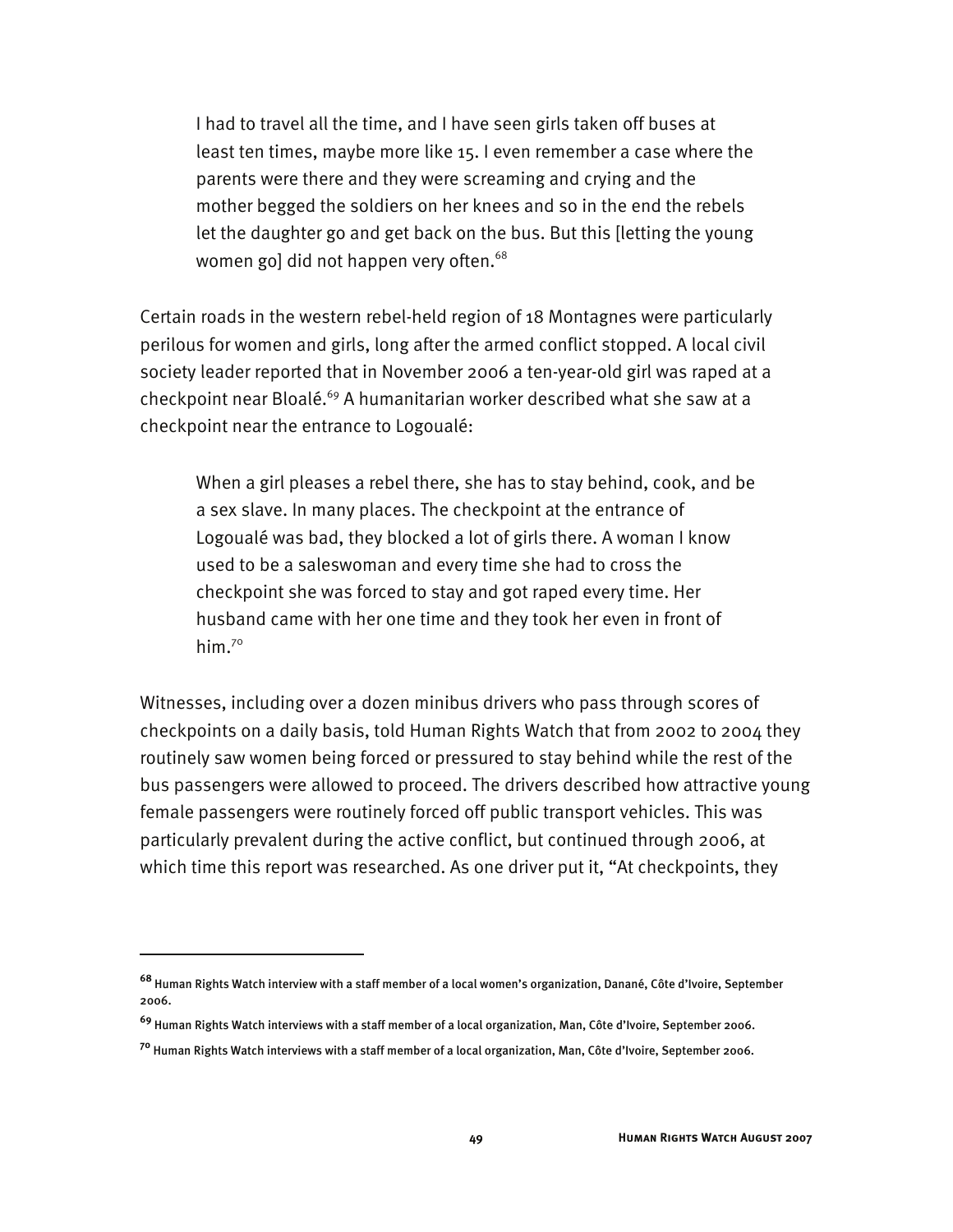keep the young and pretty girls, and let the other women go."71 Drivers from Abidjan to Man, from Man to Danané, and from Guiglo to several destinations all told Human Rights Watch of cases when women and girls had been taken thus by men from a variety of armed factions. Two young women told Human Rights Watch that they were raped at checkpoints by rebel combatants in 2003 and 2004, one in a region near Bouaké and the other not far from Bangolo.<sup>72</sup> A group of three drivers told Human Rights Watch how they observed young women dressing in unattractive ragged clothing to make themselves as ugly as possible, or even cross-dressing as young men, in order to avoid the anticipated harassment and sexual exploitation at checkpoints.73

One survivor recounted how she was kidnapped at a checkpoint, beaten, stripped, and raped by a New Forces officer in Danané in late January 2006, apparently in retaliation for her perceived support of the ruling party. She believes she was targeted because she had traveled from government-controlled Abidjan, and was thus accused of being a government-spy:

I stayed in Abidjan when the war happened. But I had no contact with my parents and my two kids. I worried so much about them…In the end in 2005 I decided to leave Abidjan and I went on 26 January 2006, arrived January 27. The rebels harassed me at many of the checkpoints and asked me for money and said my papers were bad and some of them wanted me to stay with them. In spite of this I made it nearly all the way to Danané…and there again they asked for my papers. The rebels said "You are a spy, we know people like you. You are a liar, this paper is proof." They locked me up in a little house and all day they mistreated and hit me and threatened me…Then at 18:00 [hrs] they sent me to Danané town to the Belleville neighborhood to the Station Chief [Chef de Poste]...I told him that I am not a spy, I just got operated and I didn't want to die without seeing my mother and

**<sup>71</sup>** Human Rights Watch interview with Joseph Djitro, staff member of the United Nations High Commissioner for Refugees (UNHCR), Guiglo, Côte d'Ivoire, September 29, 2006.

**<sup>72</sup>** Human Rights Watch interviews, Abidjan, Côte d'Ivoire, September 2006.

**<sup>73</sup>** Human Rights Watch interviews, Abidjan, Côte d'Ivoire, September 2006.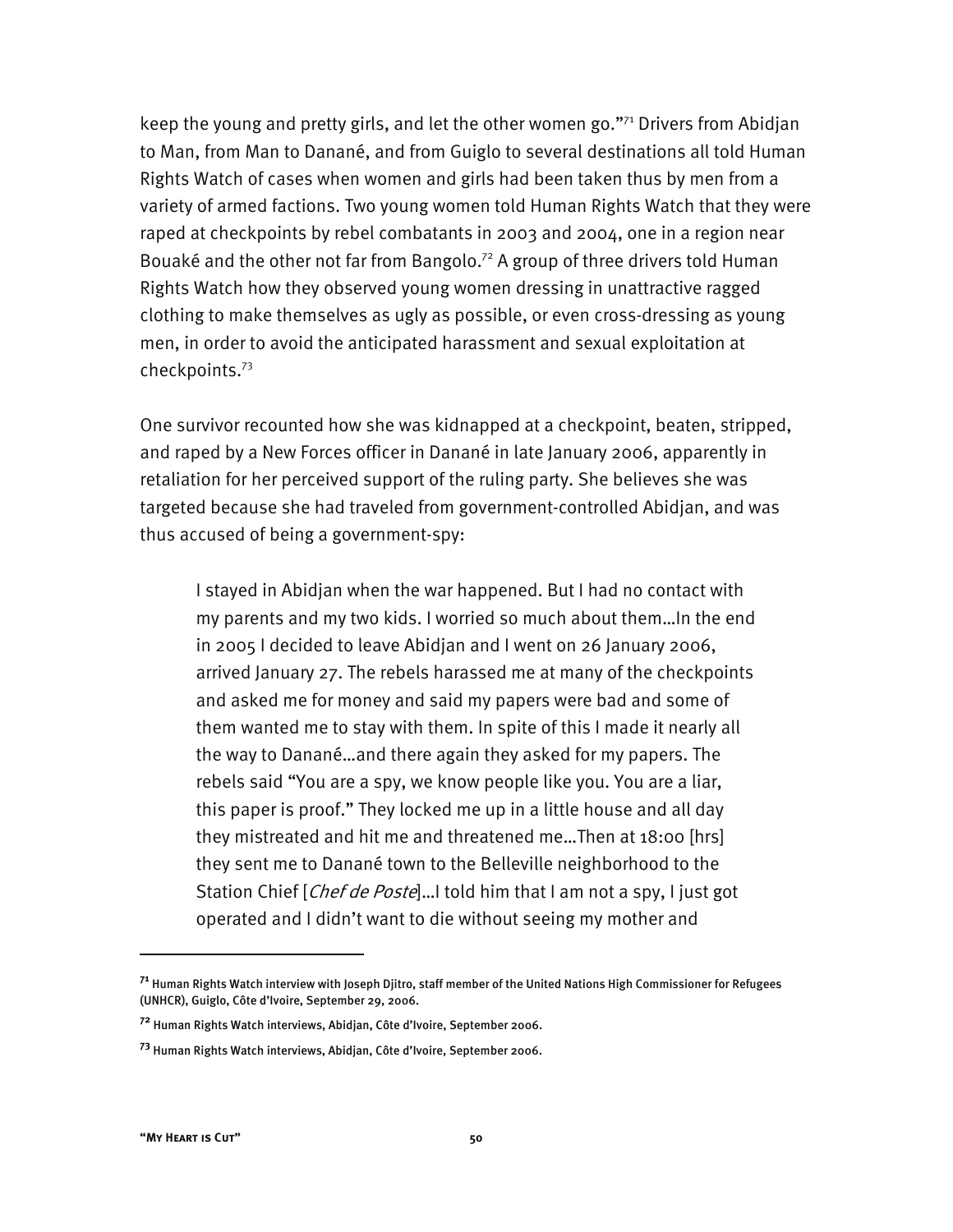children. But he ripped off my clothes and hit me very hard and I said "Please, please, I just had an operation" and tried to show him my scar but he raped me anyway. It was my first time having sex since my operation and it hurt a lot, he forced me very hard. I fainted. And I woke up and saw he had left me on the ground, naked and I heard him talking to the men outside, then I heard him say "We are taking her into the bush, get ready." So I was very afraid and pushed a chair up on a window and jumped out of the window naked. And I crawled and made it to a house and they gave me a *pagne* [a cloth which women wrap around themselves] and after a bit I fled.<sup>74</sup>

Nearly all of the 15 NGO staff and civil society leaders interviewed by Human Rights Watch in rebel-held western Côte d'Ivoire separately and independently confirmed that sexual violence continues at checkpoints. They noted that market women were particularly vulnerable, given the nature of their work which obliged them to travel in order to sell their goods. According to the NGO staff and civil society leaders as well as bus drivers, market women are systematically asked for money at checkpoints. Those who are unable to pay the bribes being demanded are often held behind and subjected to sexual abuse, including rape.

#### *Sexual Violence During the Period of "No Peace, No War," 2004-2007*

When French and UN troops began patrolling the buffer zone between northern rebels and government forces in the south, active fighting came to a halt, ushering in the political and military stalemate of 2004-2007. This period has often been characterized as the period of "no peace, no war." While abuses against civilians were more concentrated in the period of active hostilities, serious violations including massacres, extrajudicial executions, torture, harassment, pillaging, and intimidation have nevertheless continued to take place.<sup>75</sup>

**<sup>74</sup>** Human Rights Watch interview, Nimba County, Liberia, October 2006.

**<sup>75</sup>** ONUCI, Human Rights Division, ONUCI Report on the Human Rights Situation in Côte d'Ivoire, Report N° 6, May – June – July - August 2006, 2007. This report noted that the human rights situation is especially alarming in the Zone of Confidence where inter-communal, inter-ethnic violence "continues to plunge the population in rampant insecurity," with criminals, armed men, militias called "Cocos taillés", *Dozos*, and other armed groups acting in total impunity. ONUCI reported assassinations, killings, extortion and theft, kidnappings, disappearances, and other physical abuse in the Zone of Confidence which continue to trigger forced displacement of populations. In the rebel areas, ONUCI found frequent summary executions and detention of suspected spies, and received reports of rapes.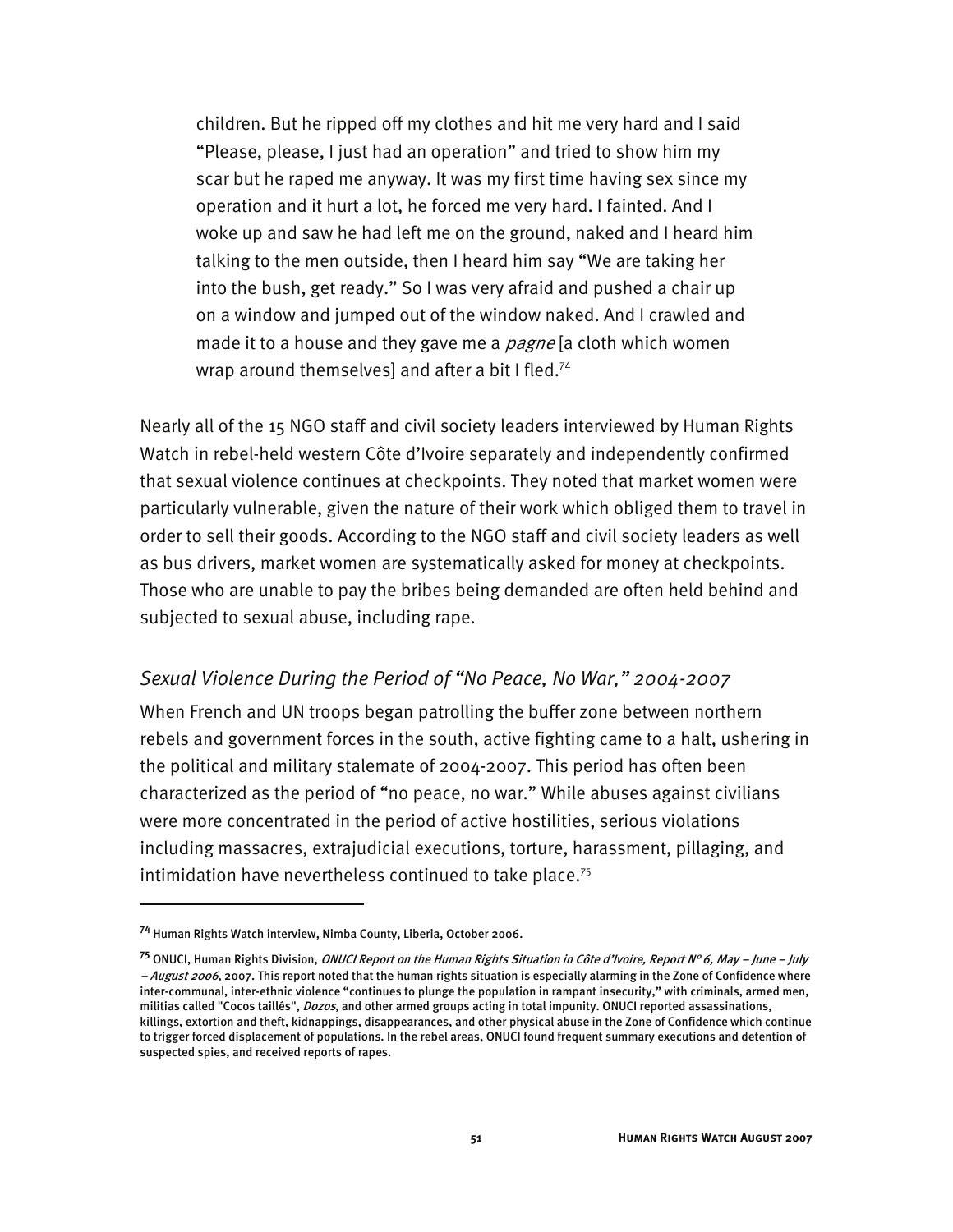Human Rights Watch documented fewer cases of sexual abuse committed by the New Forces rebels during the period of 2004-2006 than was the case during the 2002-2003 war or ensuing periods of active combat. This improvement was also noted by civil society representatives and humanitarian workers active in rebel-held Côte d'Ivoire.<sup>76</sup>

Absent more substantial data on patterns and prevalence, it is impossible to be sure why sexual and other attacks have decreased since 2004. However, local observers and civil society members attribute the decrease in sexual attacks first and foremost to the departure in 2003 of Liberian and Sierra Leonean fighters (who had been the most egregious perpetrators of sexual assaults against women and girls); second to the French peacekeepers' impact while controlling a buffer zone known as the "Zone of Confidence" and conducting regular patrols into rebel territory; third to the arrival of ONUCI troops who also conduct regular patrols in rebel-held areas;<sup>77</sup> and fourth to an effort on the part of rebel leadership to address the problem. For example, after the UN-imposed sanctions on rebel commander Martin Kouakou Fofié for major human rights violations in February 2006, New Forces leader Guillaume Soro ordered a reduction in checkpoints, partly in recognition of the many incidents of human rights abuses at such locations.78

Rebel spokesman Sidiki Konaté declared on May 26, 2006 in a press conference that all New Forces were responsible for crimes in zones under their control. He declared: "Everyone will answer for his acts, for human rights violations…this crisis will end one day, but it will not be possible to erase these crimes. It is key to pay attention and understand that it's different now than it was before."<sup>79</sup>

However, sexual abuse continues to occur. Human Rights Watch documented and received many reports of sexual abuse in rebel-held Côte d'Ivoire from 2004-2006,

**<sup>76</sup>** Human Rights Watch interview with civil society representatives and humanitarian workers active in rebel-held Côte d'Ivoire, Côte d'Ivoire, September 2006.

**<sup>77</sup>** The United Nations Operation in Côte d'Ivoire (Opération des Nations Unies en Côte d'Ivoire, ONUCI) replaced the United Nations Mission in Côte d'Ivoire (Mission des Nations Unies en Côte d'Ivoire, or MINUCI) on 4 April 2004.

**<sup>78</sup>** Human Rights Watch telephone interview with Alain Lobognon, New Forces National Secretary for Communication, April 10, 2007.

**<sup>79</sup>** ONUCI, Human Rights Division, ONUCI Report on the Human Rights Situation in Côte d'Ivoire, Report N° 6, May – June – July – August 2006, 2007, p. 21.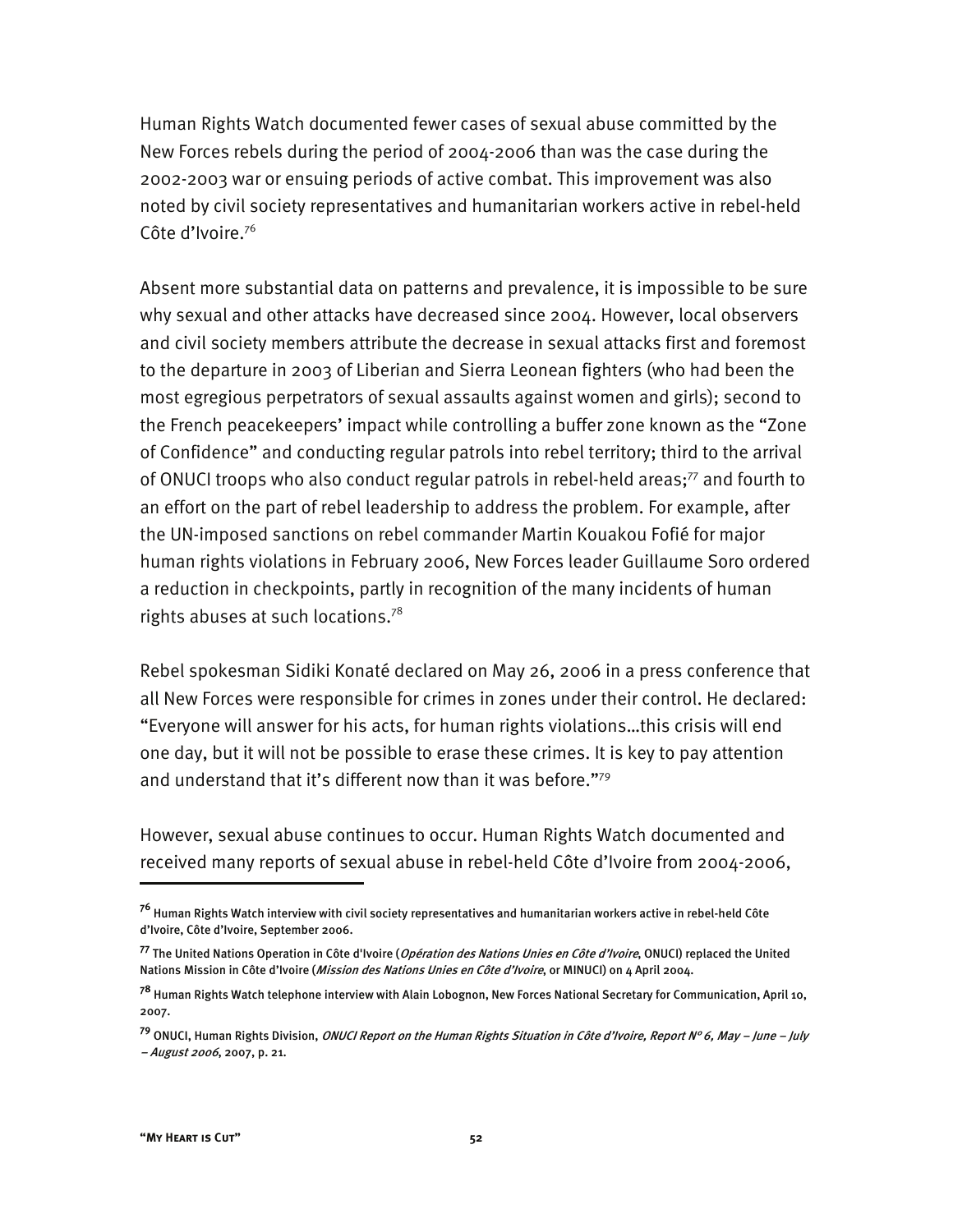primarily rape and gang rape. Although civil society representatives unanimously noted that the situation had improved dramatically since the end of active hostilities, they were adamant that sexual violence remained a problem. One local women's rights NGO leader told Human Rights Watch in the fall of 2006:

We find sexual violence up to today you know. Like in Vavoua a young woman was the victim of a forced marriage to her cousin and she fled. She went to confide in the local authority for help, who was a rebel chief. He forced her to become his wife...One month ago.<sup>80</sup>

Likewise, the human rights section of the UN Mission to Côte d'Ivoire (ONUCI) documented dozens of cases of sexual violence committed by rebel combatants from 2004 to 2006. $^{81}$  Some of these cases, which took place in all areas under rebel control, include rapes, gang rapes, and sexual assault of women and girls in Vavoua, Bouaké, Konankankro, Ibodokro, Korhogo, and other locales in the north.

## *Regional Differences in Sexual Abuses by Rebels*

Sexual abuse by rebels did not take place with the same intensity or frequency everywhere in rebel-held Côte d'Ivoire. The extent to which rebel zone commanders tolerated, encouraged, or participated in sexual violence appeared to influence the prevalence of sexual violence in certain areas under rebel control.

Central and far northern territory, controlled by the MPCI, was spared the widespread sexual violence experienced by civilians in the MPJ- and MPIGO-controlled west.<sup>82</sup> Since the 2003 expulsion of Liberian and Sierra Leonean mercenaries, the west has been more tightly controlled by the MPCI leadership in Bouaké, but the local New Forces commanders in Man and Danané appear to remain relatively independent of centralized oversight.

**<sup>80</sup>** Human Rights Watch interviews with the leader of a local women's organization, Abidjan, Côte d'Ivoire, September 2006.

**<sup>81</sup>** ONUCI, Human Rights Division, ONUCI Report on the Human Rights Situation in Côte d'Ivoire, January – February – March – April 2006, June 2006. pp. 31-36; ONUCI, Human Rights Division, ONUCI Report on the Human Rights Situation in Côte d'Ivoire, August – September – October – November – December 2005, February 2006, pp. 27-29; ONUCI, Human Rights Division, ONUCI Report on the Human Rights Situation in Côte d'Ivoire, May – June – July 2005, October 2006, pp.29-33.

**<sup>82</sup>** Human Rights Watch, Trapped Between Two Wars, pp 24-25.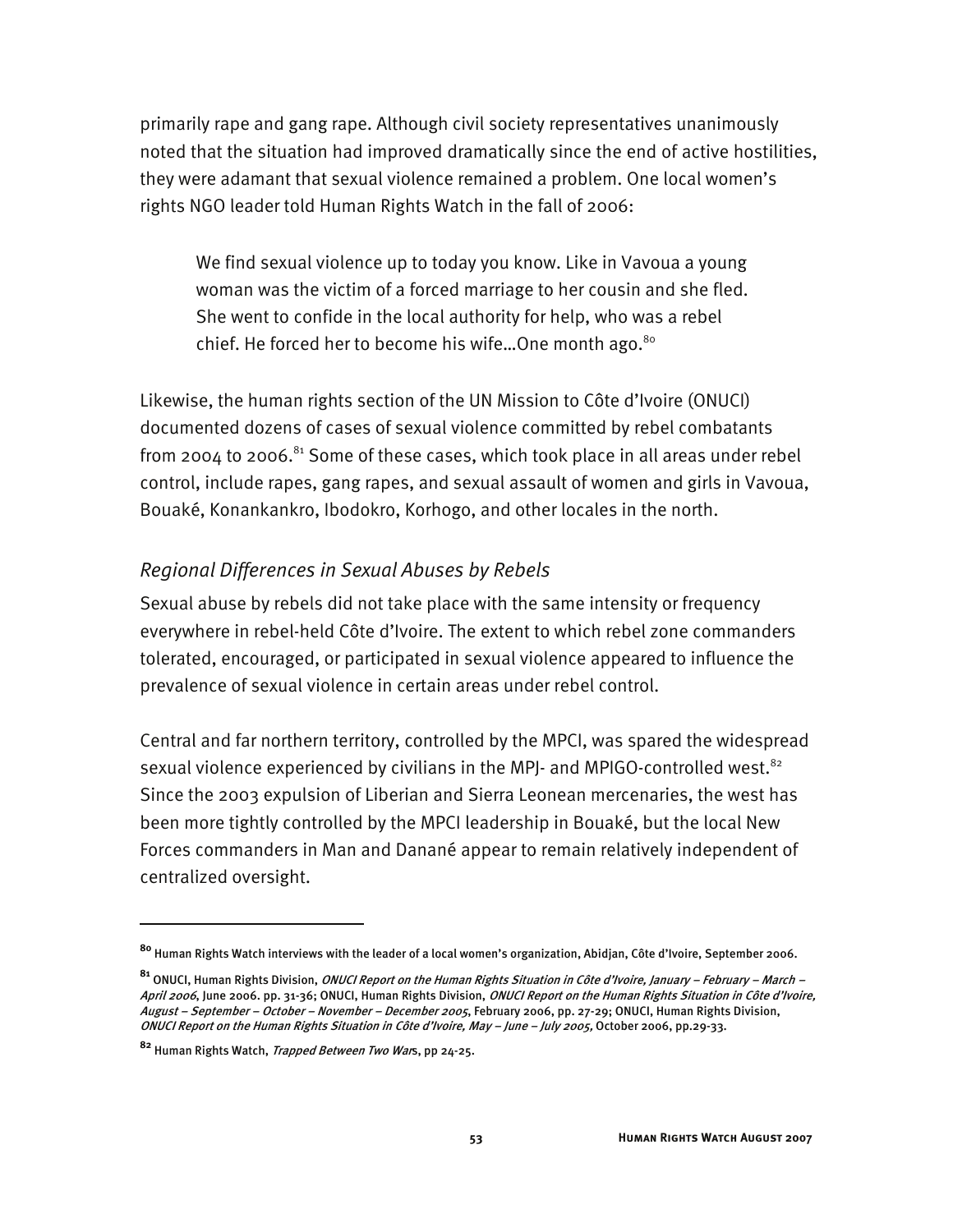When Human Rights Watch conducted investigations in 2003, civilians who lived in center-north, MPCI-controlled zones (including some who were unsympathetic to the rebels' cause) testified that the MPCI generally respected most civilians in the towns they captured in the north, conducting meetings with the civilian population, explaining their aims, and telling civilians that they were not there to attack them.<sup>83</sup> One credible motive for this pattern of behavior is that the MPCI initially viewed itself as a liberation movement and wanted to maintain its reputation as such in the center-north, especially where the population shared the rebels' predominant ethnicities and religious affiliation, and had experienced discrimination under the southern-dominated security forces.

Nonetheless, despite such positive reports and the MPCI's efforts to curb MJP and MPIGO atrocities, the MPCI center-northern rebels have been responsible for numerous egregious human rights violations, reminiscent of those committed by their erstwhile western allies. For instance, when the rebels took Bouaké in September 2002, they arrested roughly 100 gendarmes and detained them in the barracks of the 3rd Legion of the Gendarmerie. Several weeks later, on October 6, 2002, between 90 and 131 people were found in a mass grave in the communal cemetery of Dar-es-salam in Bouaké, many allegedly connected to the gendarmerie. The dead were believed to have been summarily executed by the MPCI.

Killings were not the only punishment MPCI meted out to perceived government supporters; sexual violence was used as well. Local human rights groups reported cases of sexual violence in which MPCI rebels targeted women whose family members were affiliated with police and other government officials, women affiliated with the ruling FPI party, and certain ethnicities considered to be loyal to the government or simply hostile to the New Forces.<sup>84</sup> Most of these occurred in the first few months of the rebellion, from September through December 2002, during which period MPCI rebel atrocities around Bouaké terrified civilians and triggered massive

**<sup>83</sup>** Ibid, p. 24.

**<sup>84</sup>** Ethnicities considered to be loyal to the government or simply hostile to the New Forces could include Baoulé, Bété, Guéré, or Krou.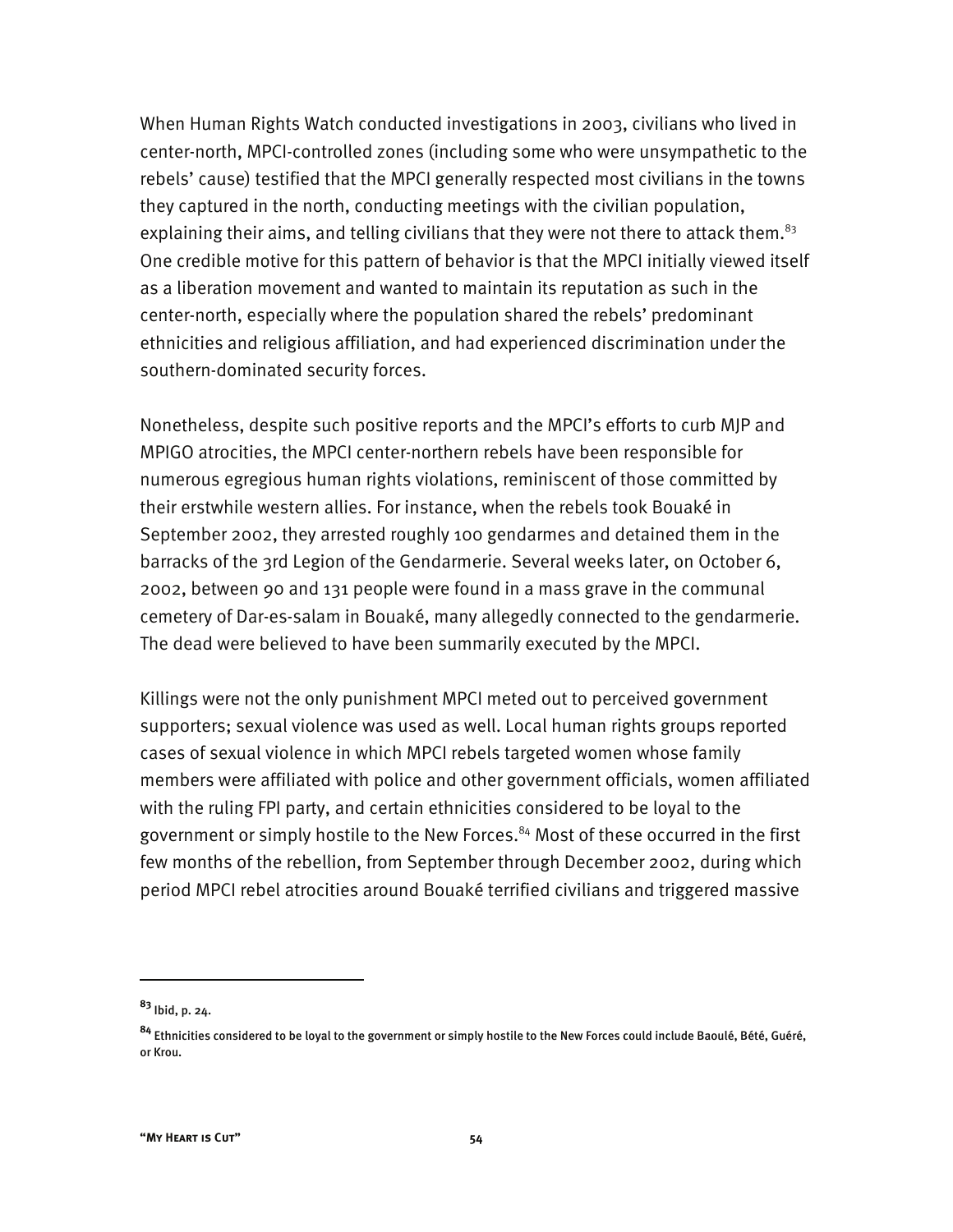population displacement.<sup>85</sup> A civil society leader in a northern town described this dynamic to Human Rights Watch:

Bouaké had lots of Baoulé and other southerners but also northerners. The Baoulé and southerners supported the loyalists and government, and so many of them fled Bouaké when the rebels won. Ngatakro, Aouniansou and other Baoulé and southern neighborhoods have been empty since the rebels came, whereas Koho and Dar-es-salam are very busy and full of life, because they were always Dioula. They are empty because the people suffered abuses. They were looted and also there was some sexual violence.<sup>86</sup>

When the largely Baoulé population fled, they headed south into governmentcontrolled territory, especially Yamoussoukro and Abidjan. Midwives and social workers based in Yamoussoukro told Human Rights Watch that during November and December 2002, they treated dozens of women who had been raped by the rebels.<sup>87</sup>

Amnesty International documented cases in which MPCI rebels raped relatives of government officials. For example, in one such documented case, rebels gang raped the wife of a government official in the Finance Ministry when they took Bouaké in September 2002. This Baoulé woman who was in her forties was gang raped by MPCI rebels in her house in front of her husband and her children.<sup>88</sup>

**<sup>85</sup>** During the rebel takeover of northern and central Côte d'Ivoire during September and October, numerous atrocities were committed. The extent of human rights violations remains hard to quantify. Rebels allegedly arrested and killed scores if not hundreds of people affiliated with police and government. Pro-government forces then briefly retook the city of Bouaké and the region around it, summarily executing a number of alleged rebel supporters, burning and exposing their bodies in the streets. A few days later, on October 8, 2002, when rebels definitively retook Bouaké, they committed similar retaliatory executions, targeting both armed pro-government forces and civilians who had demonstrated support for the government. These atrocities triggered massive population displacement. At least 200,000 people are estimated to have fled Bouaké alone, many from the Baoulé or other southern ethnic groups, who fled partly out of fear that the rebels, largely from the Sénoufou or other northern ethnic groups, would carry out abuses against them. See Human Rights Watch, Trapped Between Two Wars.

**<sup>86</sup>** Human Rights Watch interview with leader of a local humanitarian organization, Korhogo, Côte d'Ivoire, October 2006.

**<sup>87</sup>** Human Rights Watch telephone interviews with midwives and social workers who had been based in Yamoussoukro, September 2006-March 2007.

**<sup>88</sup>** Amnesty International, Côte d'Ivoire – Targeting women: the forgotten victims of the conflict, AI Index: AFR 31/001/2007, 15 March 2007, available at http://web.amnesty.org/library/Index/ENGAFR310012007.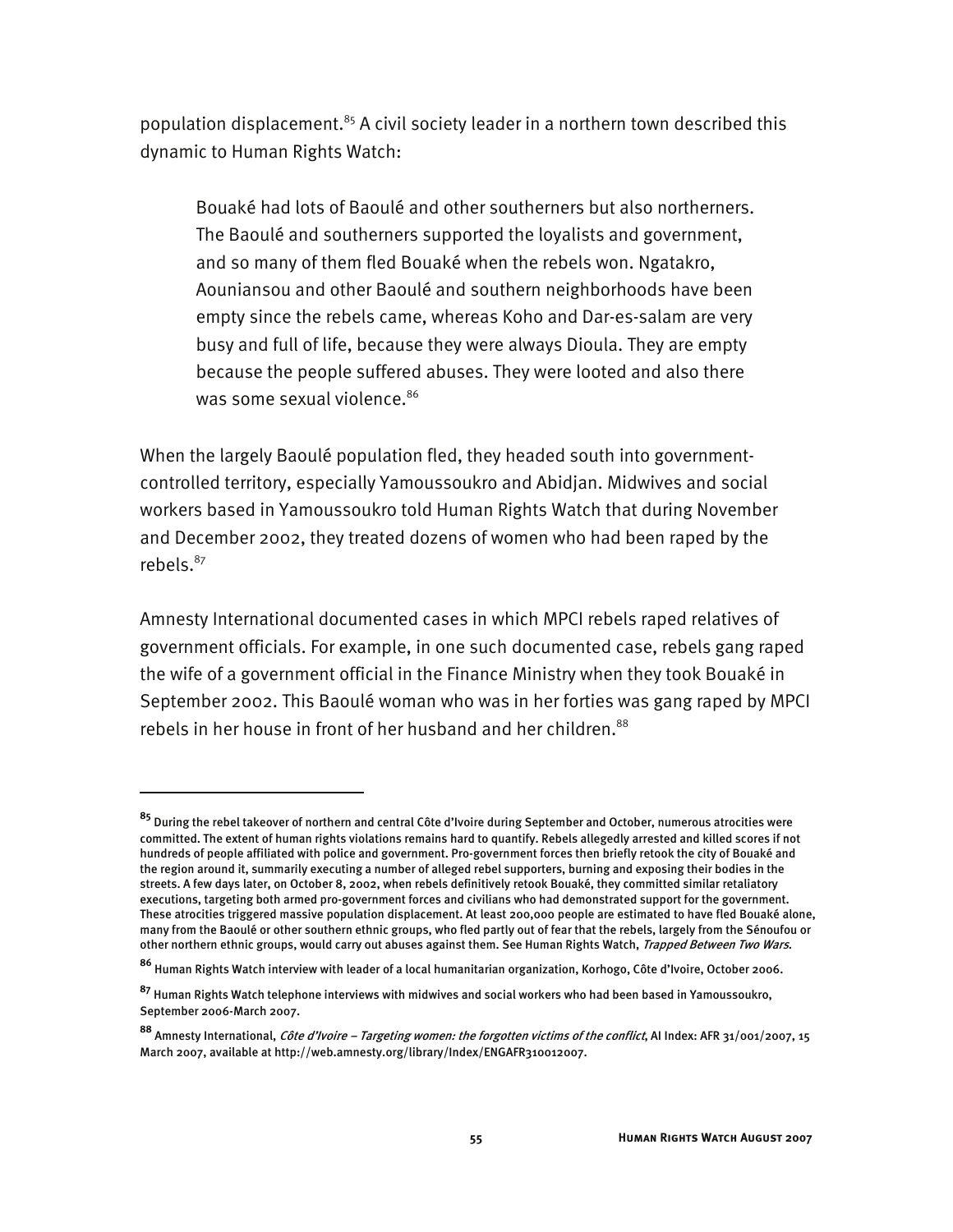In addition to attacks on civilians including the rape or gang-rape of women, MPCI rebels also kept some women as sex slaves. For example, Amnesty International reported a case in which three sisters aged 17, 16, and 12 were "kept as wives" in their own home by occupying MPCI rebels in September 2002. Although the two eldest sisters reportedly were able to escape, the youngest died en route.<sup>89</sup> MPCI rebels also forcibly recruited women to partake in active hostilities, almost all of whom were raped or experienced some other form of sexual violence, according to Amnesty International. <sup>90</sup> A twenty-two-year-old described to Amnesty International how she was abducted in Bouaké by MPCI in September 2002 along with multiple other young women, how she and many others were beaten with metal bars and wooden sticks, and how those who refused to wear uniforms were allegedly killed. She also described how she and the other women and girls were raped from the first day onward; during the first two days rebels indiscriminately raped the various captives, then allocated a woman to each rebel to act as a sex slave. $91$ 

Moreover, as time passed and the salaries and provisions available to the Ivorian rebels dwindled, MPCI rebel troop behavior deteriorated even in the northern zone, with increasing incidents of looting and rape reported in MPCI-controlled territory by May 2003.

Like the MPCI rebels in the center-north around Bouaké, rebels in the far north carried out rapes and other human rights violations during the conflict, too. For example, Amnesty International documented how in the region of Korhogo, not far from the border with Mali, MPCI rebels reportedly raped several women fleeing for Mali, and slit the throat of a man accused of being part of a pro-government force.<sup>92</sup>

Concerns about sexual violence and other crimes against humanity were included as grounds for the implementation of United Nations travel and economic sanctions

**<sup>89</sup>** Ibid.

-

**<sup>90</sup>** Ibid, p. 10.

**<sup>91</sup>** Ibid.

**<sup>92</sup>** Ibid.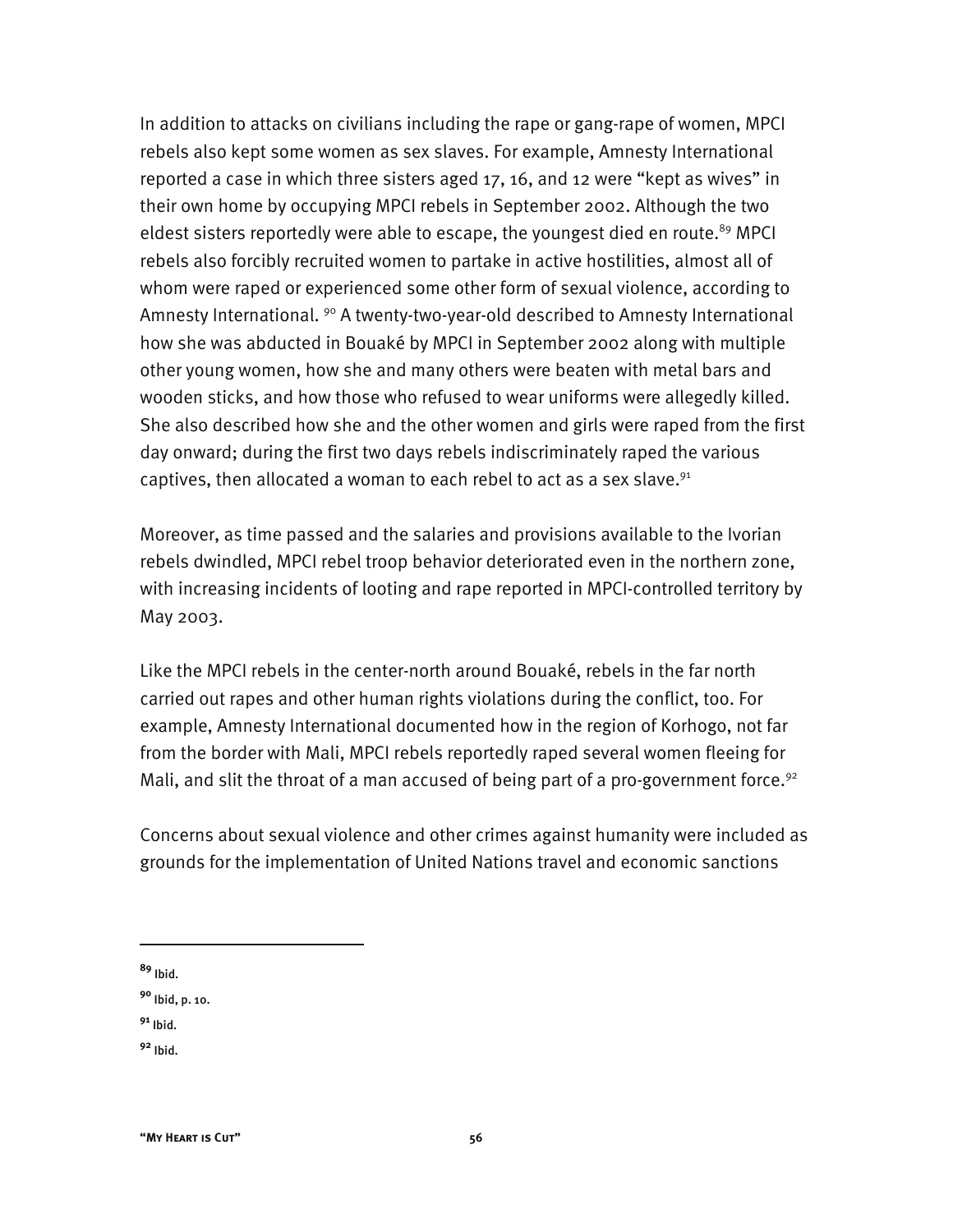initiated against Korhogo rebel commander Martin Kouakou Fofié.93 As detailed in the February 7, 2006 UN Sanctions Committee statement:

Forces under his command engaged in recruitment of child soldiers, abductions, imposition of forced labor, sexual abuse of women, arbitrary arrests and extrajudicial killings, contrary to human rights conventions and to international humanitarian law.94

As the Human Rights Watch mission did not include fieldwork around the northwestern cities of Odienné or Touba, it is impossible at this time to describe patterns of sexual violence in those areas. Moreover, in part because of security problems and funding limitations, aid agencies and local NGOs have not been able to conduct reliable work on sexual violence in vast swaths of the rural north. Consequently, as a gender-based violence specialist working in Côte d'Ivoire put it, "these areas [like Odiénné] are a big black hole. We have no information. Who knows what was happening there? It is probably better than what happened in the west, but it could be quite bad. We just don't know."95

# Sexual Abuses by Pro-government Forces

I

Since 2000, pro-government forces have been responsible for numerous acts of sexual violence against women and girls, including rape, gang rape, sexual torture, and sexual slavery. Sexual abuse by pro-government forces started in the beginning of the political crisis in 2000, peaked during the period of active hostilities (2002- 2003), and continued thereafter (2004-2006), especially during periods of heightened political tension.

**<sup>93</sup>** One particularly egregious crime attributed to Commander Fofié was a well documented massacre in June 2004 of over one hundred (100) people, mostly dissident rebel fighters, some 60 of whom were found to have died from suffocation after being held in sealed goods containers for several days without food or water. Report of the United Nations Commission of Inquiry on Côte d'Ivoire, unpublished document [on file with Human Rights Watch], p. 38.

**<sup>94</sup>** "Côte d'Ivoire: Profiles of Three Ivorians Facing UN Sanctions," IRIN, February 8, 2006, available at http://www.globalsecurity.org/military/library/news/2006/02/mil-060208-irin04.htm.

**<sup>95</sup>** Human Rights Watch telephone interview with a staff member of an international humanitarian organization, Abidjan, Côte d'Ivoire, January 16, 2007.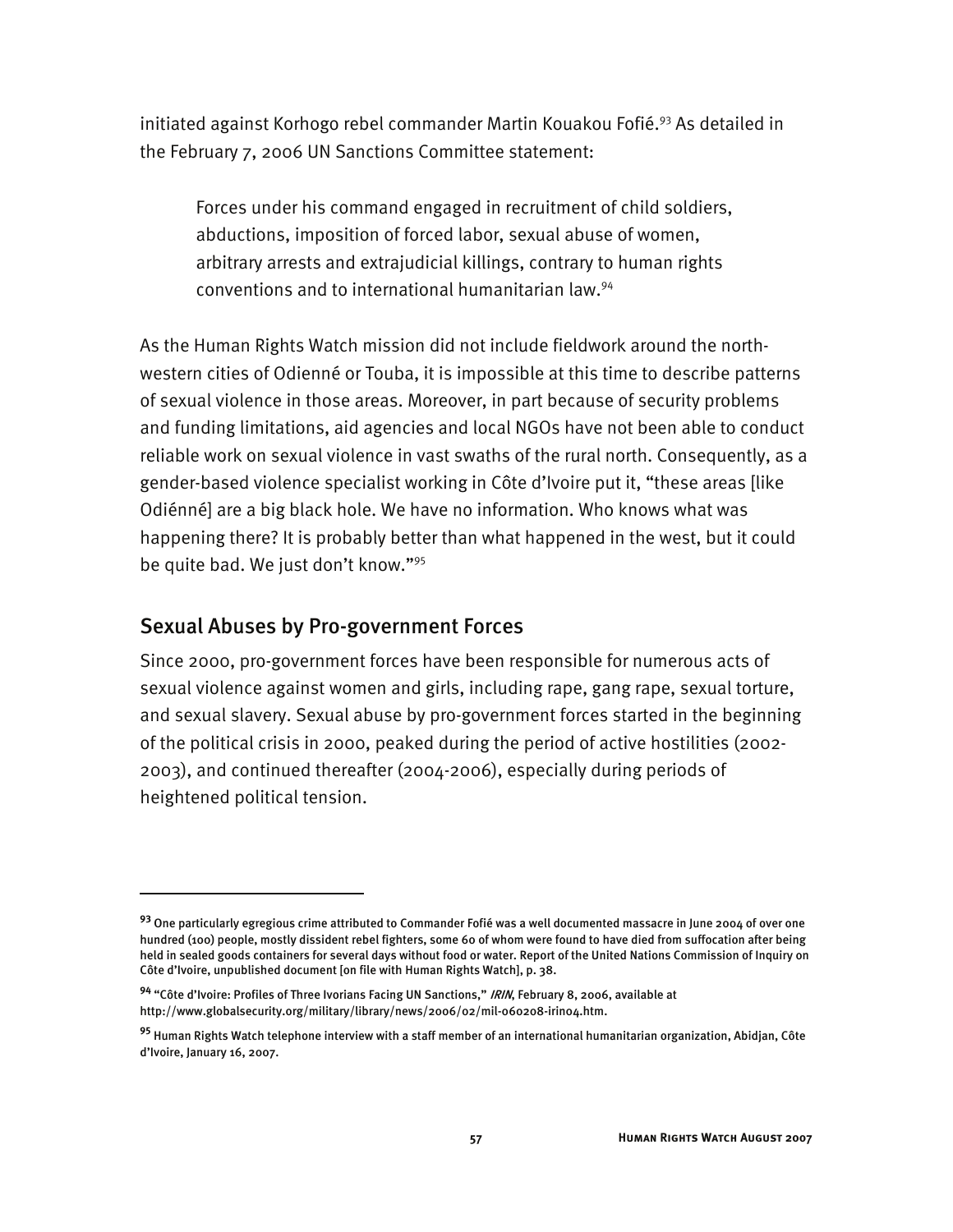Many cases of sexual abuse by pro-government forces appeared to be politically motivated because they were committed against women and girls perceived to support the northern-based rebels or political opposition. Those most vulnerable to attack were members of or were related to political leaders from a leading opposition party, the Rally of Republicans (Rassemblement des républicains, RDR); women from ethnic groups primarily from the rebel-held north, such as the Dioula and Sénoufo; and women originating from other West African countries, most notably Burkina Faso and Mali.

The most concentrated period of sexual violence by pro-government forces occurred in the context of active hostilities from September 2002 to mid 2003, as government and rebels fought for control in the west and south of Côte d'Ivoire.<sup>96</sup> Some of the worst sexual violence during this period appears to have been carried out by Liberian fighters working as pro-government mercenaries. Egregious sexual crimes committed by progovernment troops were often accompanied by other serious atrocities including massacres, torture, mutilation, and forced recruitment of children and others.<sup>97</sup>

Following the cessation of active armed conflict in 2003, pro-government forces continued to commit serious sexual abuse against women and girls throughout the government-held south. Sexual abuse during this period—from late 2003 to 2006 was often associated with key political and military developments in Côte d'Ivoire, including riots, large-scale violence, and inter-ethnic clashes. Of the 15 cases of sexual violence documented by Human Rights Watch during this time, six took place during such periods. Most of those targeted appeared to have been singled out on the basis of their ethnicity, nationality, or perceived affiliation with rebel and opposition groups.

**<sup>96</sup>** The hardest hit areas of western and southern Côte d'Ivoire appear to have been the administrative regions of 18 Montagnes, Moyen-Cavally, Bas-Sassandra, and Haut-Sassandra, and the towns of Duékoué, Guiglo, Blolequin, Toulepleu, Tai, Tabou, Vavoua, and Daloa.

**<sup>97</sup>** Human Rights Watch, Trapped Between Two Wars, p. 7-8. Human Rights Watch and others have documented a number of these crimes including the killing of more than 60 civilians by Liberian mercenaries and government troops in Bangolo in early March 2003, the killing of over 50 in Daloa in October 2002, and the killing of some 100 civilians in Monoko Zohi in November 2002.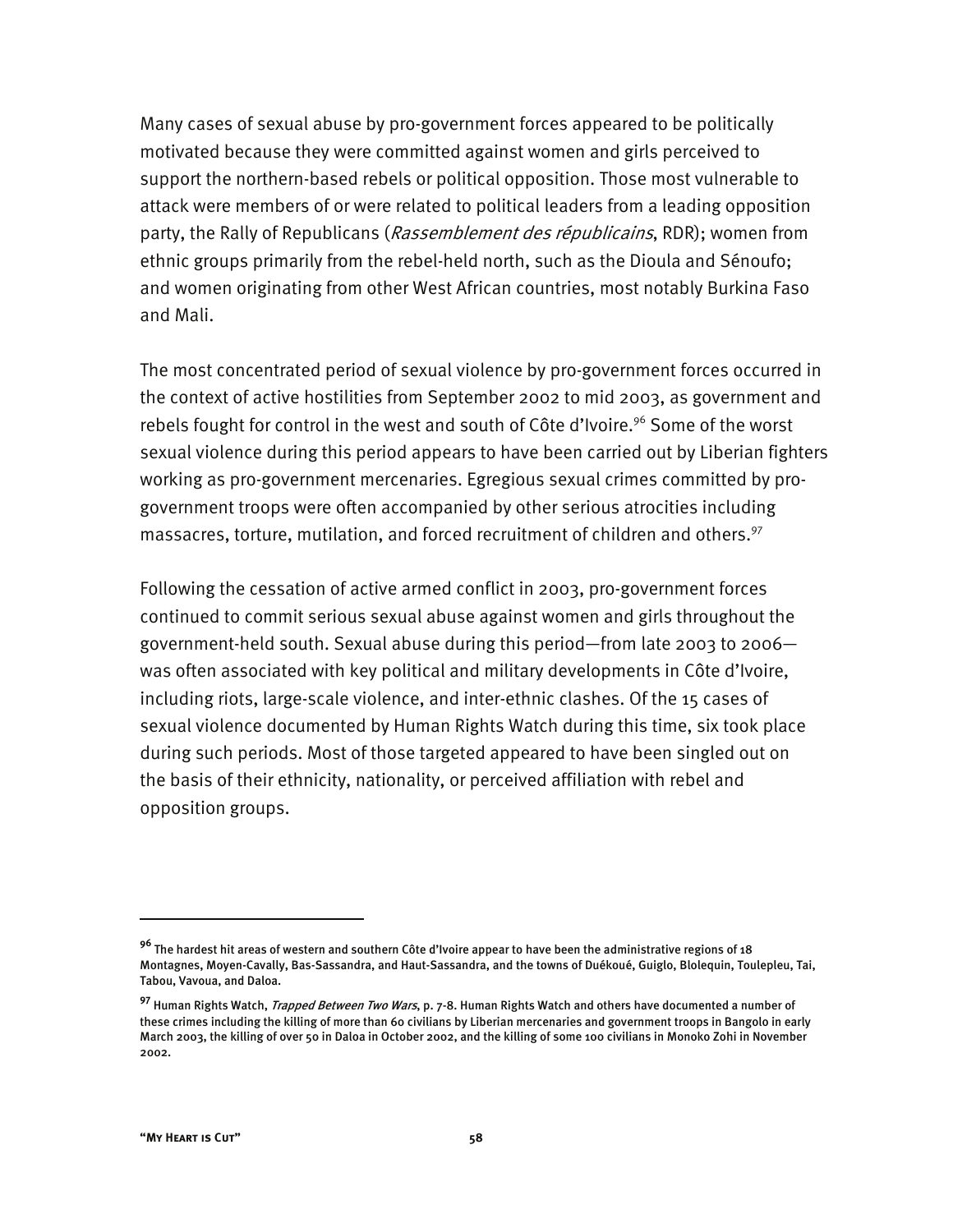# *The Different Pro-government Forces Implicated in Abuses*

Those implicated in acts of sexual violence include members of the official armed forces and law enforcement institutions, numerous pro-government armed militias, and pro-government youth groups.

### Official security forces

The security forces associated with human rights violations include the gendarmes, who have the mandate for law and order in a district (typically in more rural areas); the police, who maintain law and order in towns; and the National Armed Forces of Côte d'Ivoire (Forces armées nationales de Côte d'Ivoire, FANCI), which regroups the army, air force, and navy. Other units function more or less as paramilitary units attached to different forces such as the Security Operations Command Center (Centre de commandement des opérations de sécurité, CECOS), the Anti-Riot Brigade (Brigade anti-émeute, BAE), the Presidential Guard (Garde Présidentielle, GP), the Presidential Security Group (Groupement de Securité Présidentielle, GSP), and the Republican Guard (*Garde Republicaine*, or GR).<sup>98</sup>

### **Militias**

Since the outbreak of hostilities in 2002, urban and rural militias have played an increasingly active role in matters of national security, including manning checkpoints on main roads in government-controlled areas, checking civilian identification, and generally taking on tasks usually carried out by uniformed government security forces. Militia leaders claim that they are at the vanguard of forces defending the government, compensating for an army that has been split along ethnic and regional lines since the 2002 rebellion.<sup>99</sup> Western diplomats and Ivorian government officials alike refer to the militias as "parallel security forces."<sup>100</sup> These militias have been used by government officials to violently suppress opposition demonstrations and anti-government dissent, stifle the press, foment

**<sup>98</sup>**Human Rights Watch, Côte d'Ivoire: The Human Rights Cost of the Political Impasse, December 2005, http://hrw.org/backgrounder/africa/Côte1205/index.htm.

**<sup>99</sup>** Ibid.

**<sup>100</sup>** Ibid.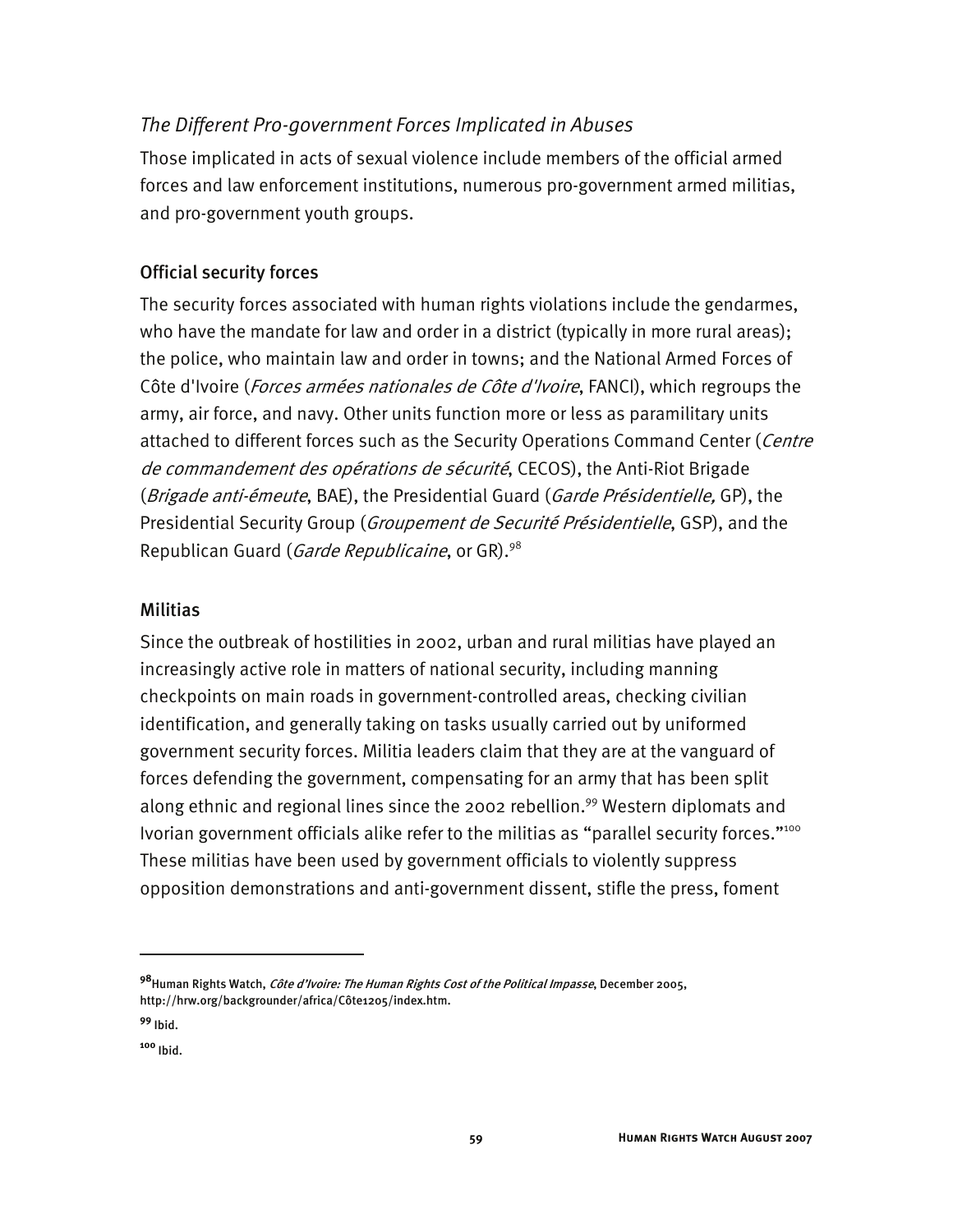violent anti-foreigner sentiment, and attack rebel-held villages in the western cocoaand coffee-producing areas.

Urban militias operating especially in Abidjan include the Young Patriots (*Jeunes* Patriotes); the Group of Patriots for Peace (Groupement des Patriotes pour la Paix, GPP); a radical pro-government student group called the Ivorian Students Federation (Federation estudiantine et scolaire de Côte d'Ivoire, FESCI); the youth wing of the ruling FPI party; and smaller groups like the Scorpion Guards in Yamoussoukro.<sup>101</sup>

Numerous other pro-government militias operate in the southwest around Toulepleu, Duékoué, and Guiglo, the largest of which is the Greater Western Liberation Front (Forces de Liberation du Grand West, FLGO).<sup>102</sup> Other militias in the west include the Ivorian Movement for the Liberation of Western Ivory Coast (Mouvement pour la liberation de l'ouest de la Côte d'Ivoire, MILOCI); the Patriotic Alliance of the Wê (*Alliance Patriotique Wê*, AP-Wê); and the Union of Patriots for the Resistance of the Far West (Union des Patriotes Pour la Résistance du Grand Ouest, UPRGO). Most of the recruits for the western militias come from the Guéré, Bété, Attie, Abey, and Dida ethnic groups, or their allies in the west, or from the Wê and Krou tribes. Other, smaller militias include the Security Front of the Center-West (Front de sécurité du centre ouest, FSCO) and the African Solidarity (Solidarité Africaine, SOAF).

#### Liberian mercenaries

In 2002 and at various times since, the government recruited and used Liberian mercenaries, including children, to fight alongside militias and government armed forces, especially in the southwest. Many government-backed Liberian forces, loosely linked to abusive Liberian rebel groups such as the Liberians United for Reconciliation and Democracy (LURD) or the Movement for Democracy in Liberia (MODEL), fought with both the Greater Western Liberation Front (Front de liberation du grand ouest, FLGO) and "LIMA forces."<sup>103</sup> However, whether through policy or a

**<sup>101</sup>** Human Rights Watch has already documented the proliferation of pro-government militia groups and their increased role and power in earlier work. See Human Rights Watch, "Côte d'Ivoire – Militias Commit Abuses with Impunity," November 27, 2003, available online at http://hrw.org/english/docs/2003/11/27/cotedi6541.htm.

**<sup>102</sup>** Human Rights Watch, The Human Rights Cost of the Political Impasse.

**<sup>103</sup>** The name "Lima" may be derived from the fact that Lima is the radio alphabet code for the letter "L," used to designate Liberians.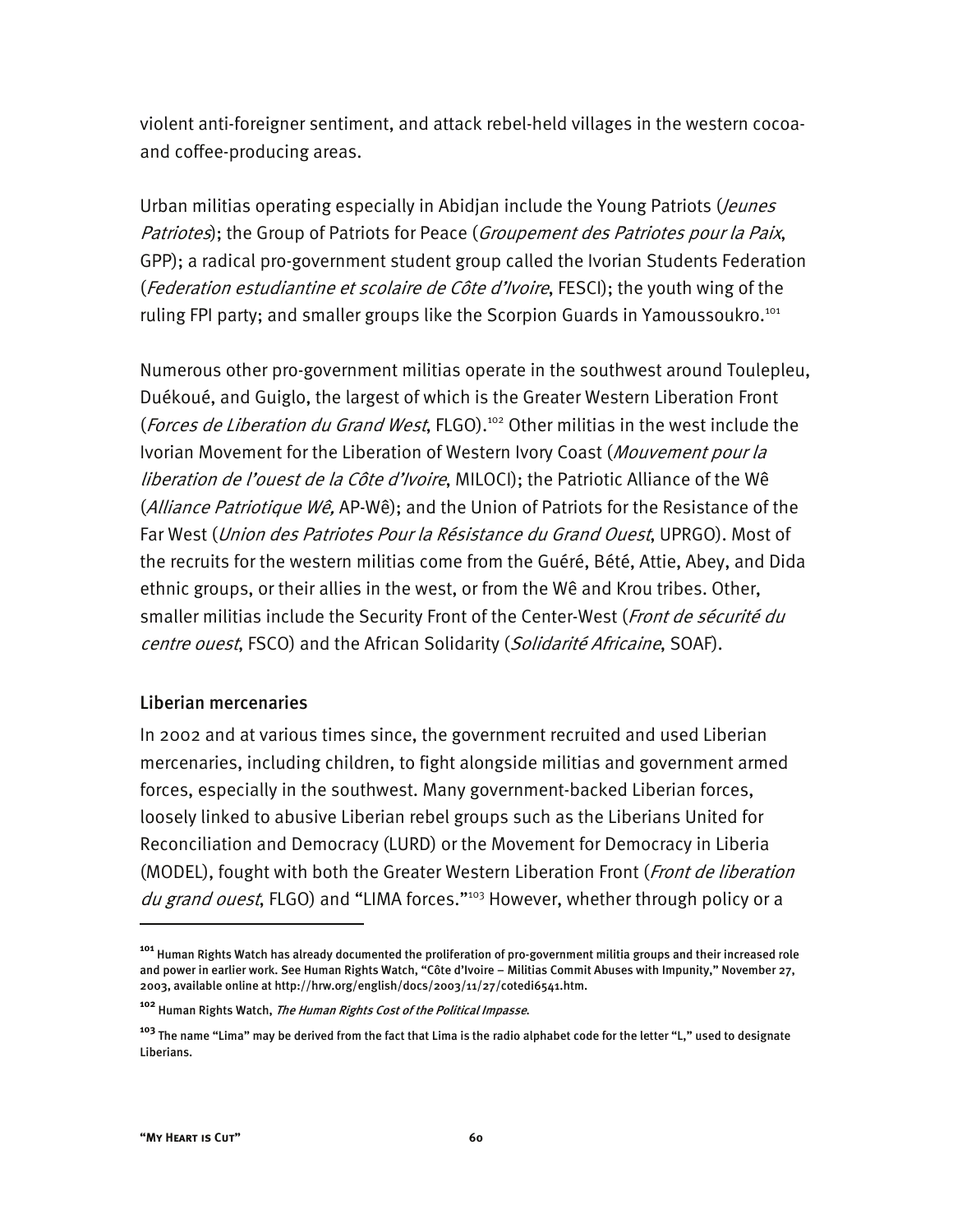lack of control, the Liberians became the de facto authorities in some of "their" areas, often acting in collaboration with Gueré self-defense committee members.

#### Loyalists

I

Victims and witnesses interviewed by Human Rights Watch were not always able to identify the particular armed group responsible for the sexual abuse they suffered. Sexual abuse from 2002 onwards was often carried out in situations of extreme chaos by men dressed in civilian clothing, in irregular and dissimilar uniforms, or in uniforms lacking identifiable insignia. During 2002 and 2003, Liberian mercenaries, civilian militias, and official government security forces cooperated to retake towns and territory from rebels. Human Rights Watch was repeatedly told that since the beginning of the war, many of the gendarmes and police also donned military fatigues. Without uniforms, often without clear leadership or ranks, and without open links to the government, the identity of these armed men could be difficult to determine. As a result, many victims and witnesses interviewed for this report could only describe their attackers as "men dressed in uniform," "the men of the government," or "loyalists."

## *Sexual Abuse during Active Hostilities, 2002-2003*

The most concentrated period of sexual abuse against women and girls by progovernment troops took place during the period of active hostilities from September 2002 through mid 2003, and in areas where the battles were the fiercest, most notably in the west and southwest. While ethnically based militias and government troops were implicated, Liberian mercenaries were the pro-government fighters most often associated with some of the worst violations, including sexual abuse.

The president of a women's association, who was also a traditional healer and had treated many women raped and gang raped by pro-government forces, spoke of the violence by those groups in the battle for the western town of Man. The abuses took place at some point between December 1 and 18, 2002, when government forces recaptured Man from rebels.104

**<sup>104</sup>** A mixture of rebel forces captured Man on November 28, 2002. The government counter-attacked and succeeded in recapturing Man on November 30, 2002. The loyalist forces then held Man for at least two weeks, until the town was re-taken by the rebels on December 19, 2002.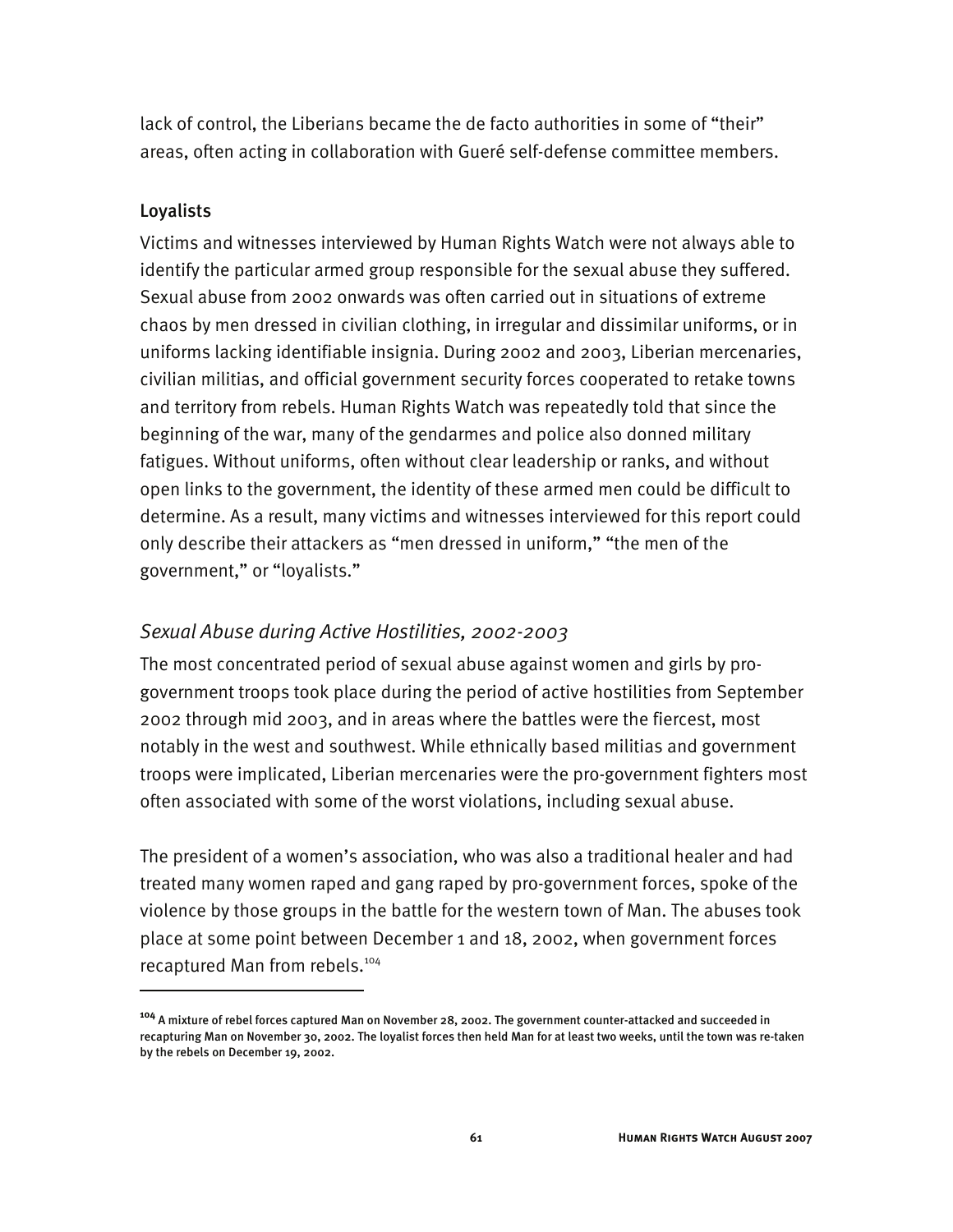My husband died in the war with my four-year-old child. My nephew was shot in the foot. They came to my courtyard, in Man. They shot in the air so much everyone was terrified and since then, one of my children is not right in the mind because of the fear. There were so many killings that we had to bury my child in the courtyard. Loyalists are the ones who did this. When they retook the city of Man, they raped many women, almost all the women were Dioula…Many women…come to me about sexual violence, both because I am a traditional healer and because I am the president [of a women's association]. I personally treated at least 30 women, but many more come and I have heard of over a hundred cases [throughout the war]. I just can't help all of them.<sup>105</sup>

Midwives, nurses and social workers and confidential reports from local and international organizations operating in the western towns of Man, Blolequin and Toulepleu provided Human Rights Watch with information about dozens of rapes and other forms of sexual abuse by pro-government troops during 2002 and 2003. 106

According to victims, witnesses, and aid workers, combatants from militias comprised of men from the Guéré ethnic group—active in the southwest near Guiglo—were allegedly implicated in numerous human rights violations, including sexual violence, killings, physical abuse, extortion, and harassment. The Guéré militias appear to have targeted in particular West African immigrants, in 2002 and 2003, including those from Burkina Faso and Mali.

Rapes by pro-government forces often took place in the context of other egregious human rights violations. Interviewees described to Human Rights Watch how armed men carried out rapes together with other abuses including extortion, beatings, torture, and killings. For instance, one Muslim woman of Burkinabé background explained to Human Rights Watch how early in the war her community, near the border town of Zouan-Hounien, suffered a number of atrocities including sexual violence at the hands of "Loyalists."

**<sup>105</sup>** Human Rights Watch interview with a president of a women's association, Bamako, Mali, October 2006.

**<sup>106</sup>** Human Rights Watch interviews with health and humanitarian workers, Man, Côte d'Ivoire, September 2006.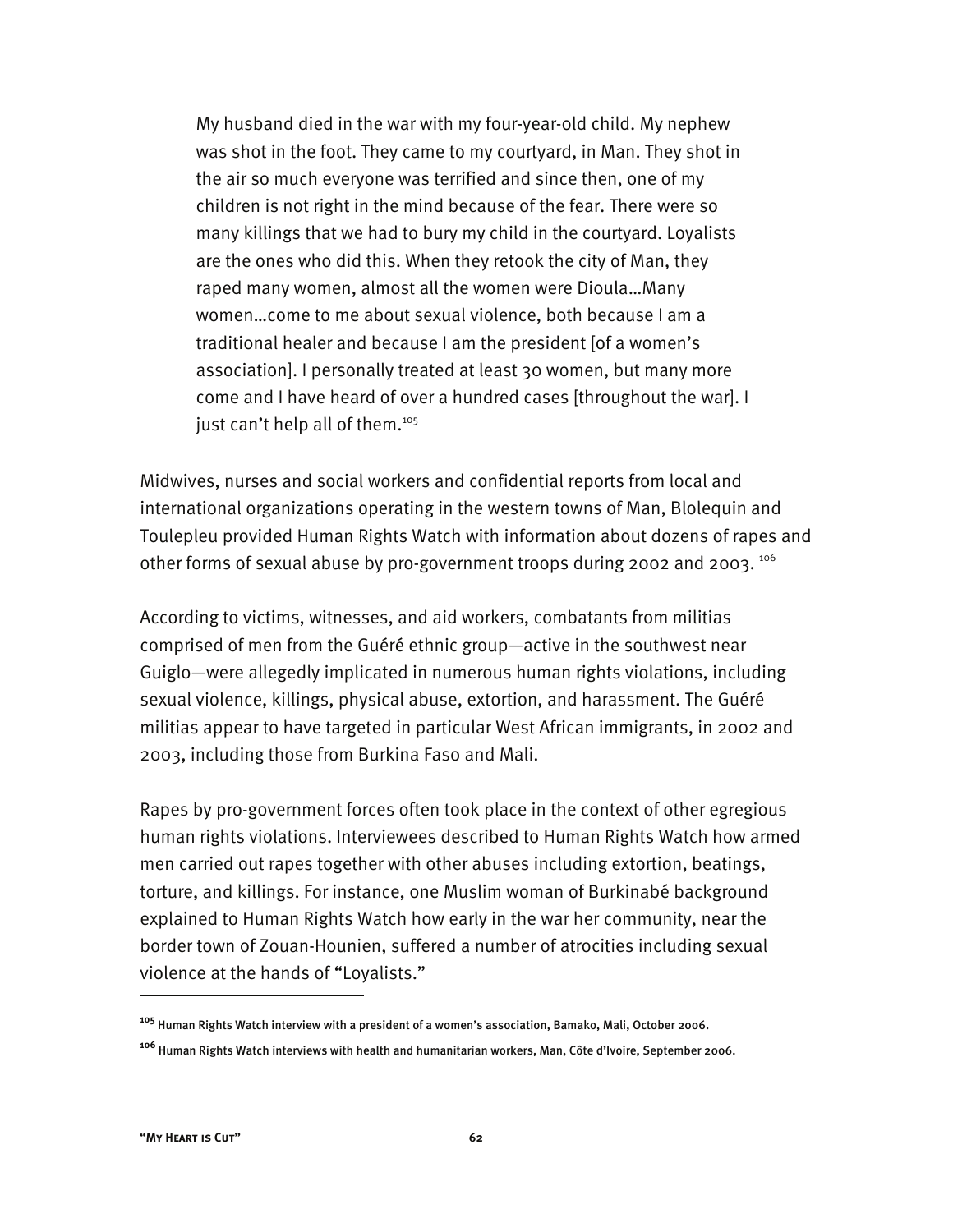My mother and father were killed in Miadatou next to Zouan-Hounien. Loyalists are the ones who did that…They came in, shooting in the air, everyone was shouting and screaming and running and then they slit the throats of four people right in front of me. When they finished killing them, they beat the others, so we fled into the bush. The whole village was burned. Only three houses were left. After that we fled…I left because there were too many shots so I ran away…We don't even know where the rest of the family is. When we were still in the village, the loyalists caught young women and put them in a house, and said they'd kill them if they refused. The loyalists who went into the house to use the girls were numerous, I couldn't count them. One girl was 12, one was five, one was seven. I saw this with my own eyes. We all know they were raped. They were very little. These girls were crying…I feel very traumatized by all this.<sup>107</sup>

Many acts of sexual violence appear to have taken place during organized campaigns of violence by pro-government forces, designed to force "allogenes" (foreigners) off their lands. Thus, for a number of victims and witnesses, acts of sexual violence were often part of a pattern of broader suffering and loss these communities experienced: villages or homes burned, possessions stolen, and family and friends killed. However, it appeared that the inter-ethnic fighting and attacks over plantations in the southwest were more characterized by extreme *physical* violence than specifically by *sexual* violence.<sup>108</sup> Many victims and witnesses described acts of collective violence, harassment, intimidation, torture, massacres, and the destruction of villages, but stated that they had neither witnessed nor experienced sexual violence.<sup>109</sup> In a study on the role of land ownership in localized conflicts between Bété and Burkinabé households in the central-western forest regions of Côte d'Ivoire, historian Joshua Strozeski found a 500% increase in

**<sup>107</sup>** Human Rights Watch interview, Nimba County, Liberia, October 2006.

**<sup>108</sup>** Human Rights Watch, "'Because They Have Guns…I'm Left with Nothing': The Price of Continuing Impunity in Côte d'Ivoire," footnote 13.

**<sup>109</sup>** Human Rights Watch interview with a random sampling of 14 Burkinabé women who had fled Côte d'Ivoire at various points during the war and crisis, Burkina Faso, October 2006.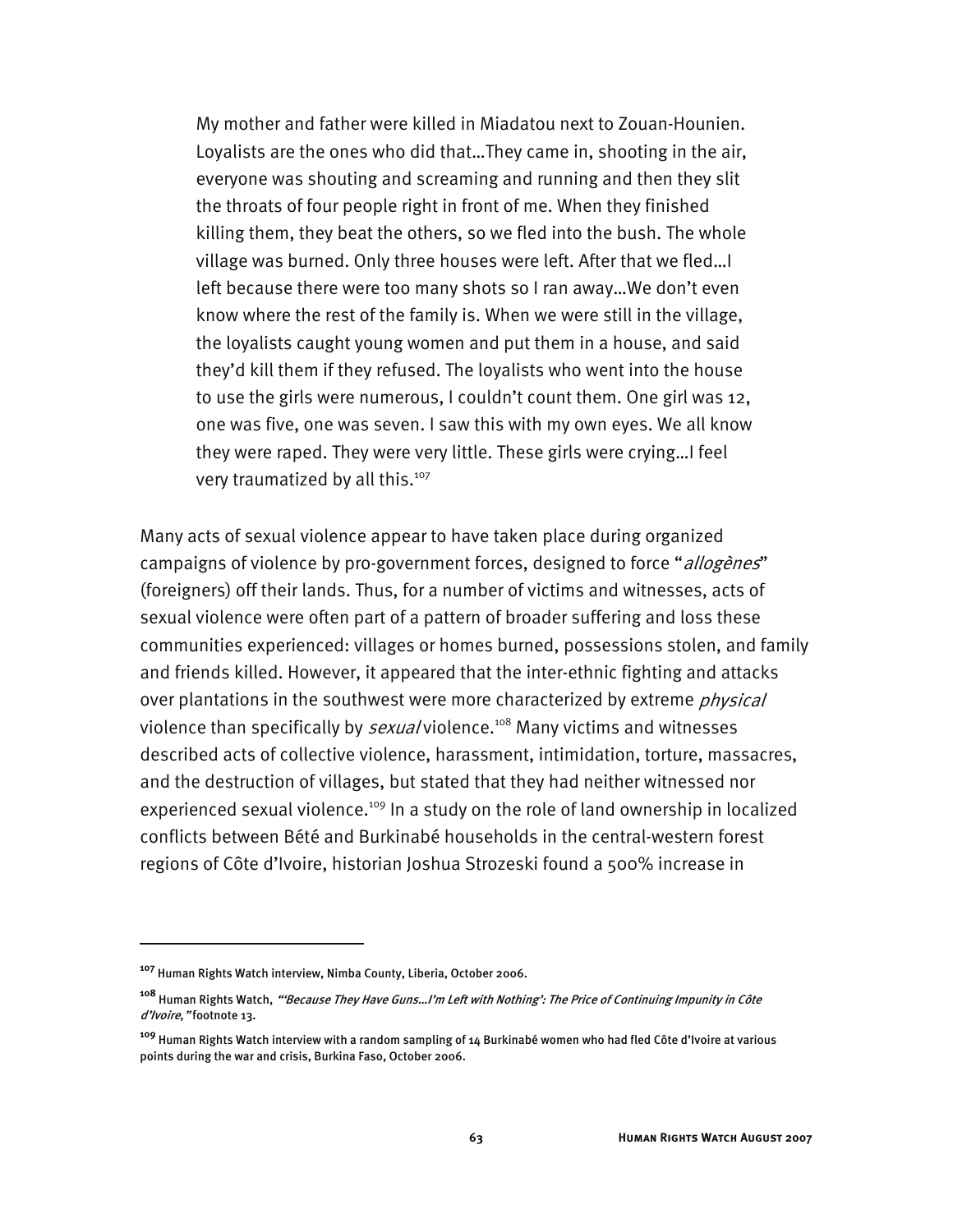physical conflicts after a discriminatory anti-foreign law was passed, but did not discover similarly shocking spikes in sexual violence.<sup>110</sup>

Moreover, not all local leaders and militias in government-held territories engaged in or condoned sexual and other violence against foreigners and Muslims. Indeed, some local leaders resisted the tide of xenophobia sweeping government-held areas and refused to join or allow ethnically or religiously motivated persecution. One woman described to Human Rights Watch how she believed that her community was spared inter-ethnic violence and sexual targeting of Burkinabé and other migrant women because of her traditional chief's refusal to condone such abuses during the war.

In palavers with my friends, many people talked about rapes. It happened frequently…[but] where I was, the village chief was not ok with violence against foreigners. $111$ 

## *Women Targeted because of their Dioula Origin*

Politicians in power from President Bédié to President Gbagbo developed and promoted the notion of *Ivoirité*, often using propaganda to manipulate social imagination and to foster divisions between two groups: Ivorians who belonged and whose citizenship was beyond doubt, and those people of dubious Ivorian citizenship, who could be reclassified as outsiders. At first, making this distinction appeared to be aimed at marginalizing current or future political rivals from political life. As the notion of *Ivoirité* gained traction and deepened rifts between ethnic groups, supporters of the RDR political party were progressively targeted as enemies of the government, alongside those perceived to support them: people from the north, Muslims, Dioulas, and foreigners, especially Burkinabés and Malians. Once the war broke out in 2002, this polemic adopted a further interpretation relating to national security.

**<sup>110</sup>** Joshua A. Strozeski, The Role of Land Ownership in Localized Conflicts Between Bété and Burkinabé Households in the Central Western Forest Regions of Côte d'Ivoire (Washington, DC: Dissertation Submitted to the Faculty of the Graduate School of Howard University Department of African Studies), unpublished document [on file with Human Rights Watch], May 2006, p. 142. (in Gboghue, Yokorea, Gripazo, Niapoyo/Koneadougou, Sorohio, and Valua).

**<sup>111</sup>** Human Rights Watch interview, Burkina Faso, October 2006.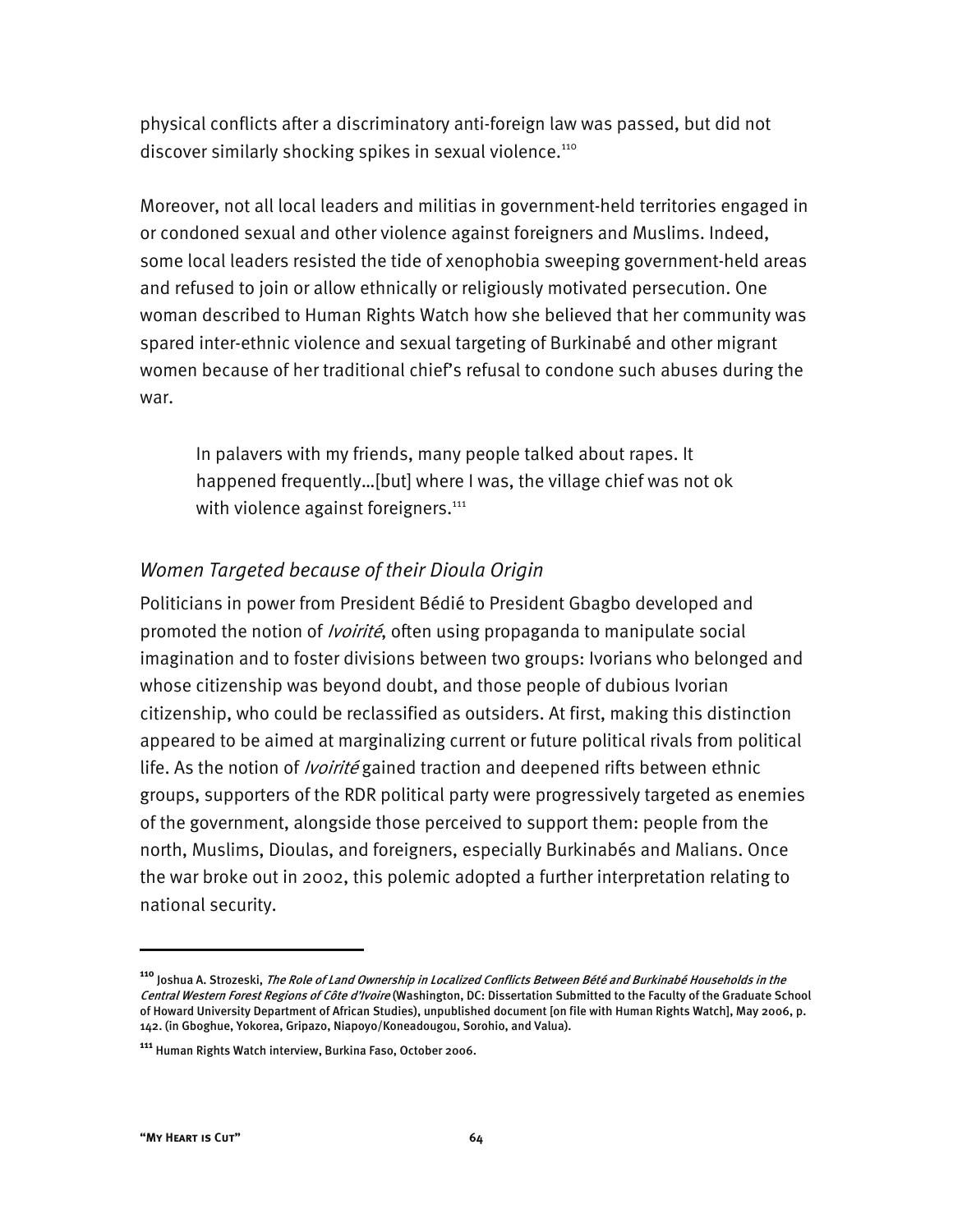The former cabinet head for the police chief of staff (Chef de Cabinet du Directeur de la Police), who is currently the Korhogo Police Prefect, told Human Rights Watch of numerous cases of sexual abuse against Dioula, Muslim, and foreign women by police officers. He described how his efforts to sanction police officers accused of rape from 1999 to 2001 were frustrated, and how, to the best of his knowledge, none of the alleged perpetrators within the police were ever punished:

I was with police for 28 years in Abidjan. I had men under my orders from the south who didn't obey me; they would commit crimes against northerners, even rape and harass women because they were Muslim or because their name was "Ouattara" for example. All kinds of crimes. I made case files about this and tried to sanction people but it never went anywhere. This all started under Bédié even. For example in 2001 I prepared a report about a colleague for rape, to get him fired, but because of the crisis they dropped the case. The lack of sanctions was a way of encouraging more sexual violence…and towards the end my colleagues admitted that rape happened in times of crisis during raids."112

From 2000 to the present, abuses at checkpoints by pro-government forces against Dioulas frequently turn routine travel into a nightmare for many women. Although extortion and physical violence remained the most common forms of abuse, armed men at pro-government checkpoints subjected women and girls to numerous forms of sexual abuse, including strip searching, sexual humiliation, rape, gang-rape and other abuse. One girl described how she saw gendarmes sexually humiliating and mistreating a Dioula woman in 2002 at an Abidjan checkpoint after accusing her of supporting the rebels:

One day, right in front of me, I was doing commerce in Guedyawaye to resell my wares in Abidjan; I was with a Dioula woman. They made her get out of the bus, the police, and they forced her to crawl around on her knees. She was pregnant. They touched her breasts and searched

**<sup>112</sup>** Human Rights Watch interview with Koné Nabalassé, Korhogo Police Prefect (Préfet de police), Korhogo, Côte d'Ivoire, October 2006.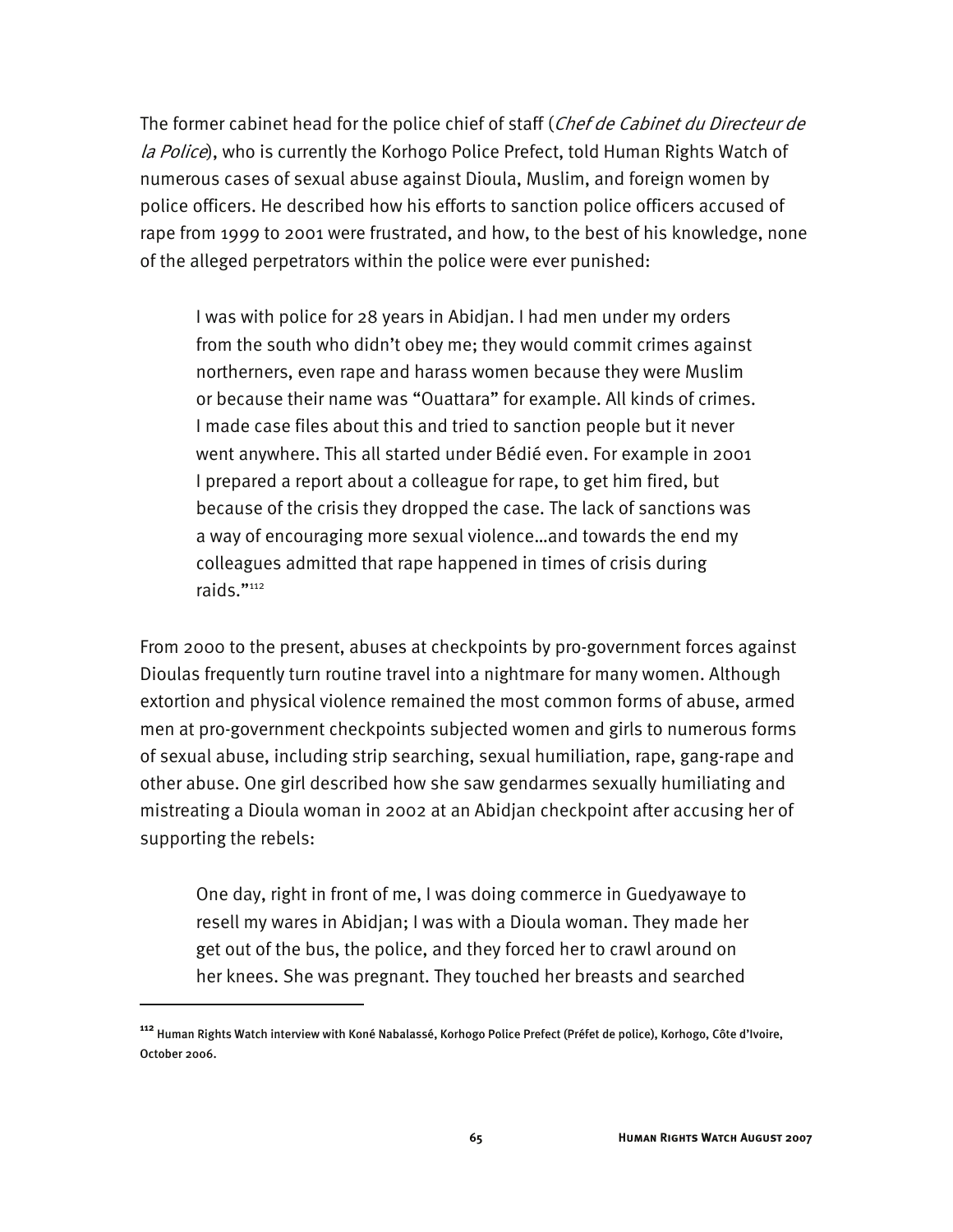her and undressed her and were mistreating her. This was in 2002 during the crisis.<sup>113</sup>

The girl told Human Rights Watch that the police shouted at their victim that she was a Dioula, and that the war "is the fault of your people."

Several women leaders from the RDR opposition party told Human Rights Watch that they regularly received reports from RDR women members (most of whom have Muslim-sounding names) of sexual harassment, and slurs or verbal threats which made reference to their ethnic or national identity. They believed the strip searches, sexual humiliation, and vaginal searches took place more frequently at checkpoints in predominantly Muslim neighborhoods in Abidjan and Yamoussoukro.<sup>114</sup>

A number of Dioula victims, witnesses, and women leaders told Human Rights Watch how they lived in fear of sexual and physical violence by the police, gendarmes, and other pro-government forces. One testimony from a Dioula woman who lived in Abidjan and who suffered physical and verbal sexual harassment, and possibly sexual abuse, illustrates this fear:

I was selling things in Abidjan and the gendarmes were bothering us. They would chase us and destroy my merchandise…Sexual harassment happened a lot…even to me. But I am too ashamed to speak of it. It happened to many women in the market… If I tell you what happened to me, I will melt in tears. I just can't tell anyone. In the market, if you are a Dioula woman, they take you to the police station. They keep you and lock you up and many of them rape you. If one finishes the other comes up and there are not enough women then they pass on you... $^{115}$ 

Numerous rapes occurred during the government razing of "*quartiers précaires*" or shantytowns, occupied by thousands of immigrants and "Dioula" Ivorians. The Red

**<sup>113</sup>**Human Rights Watch interview with a witness, Abidjan, Côte d'Ivoire, September 2006.

**<sup>114</sup>** Human Rights Watch interview with multiple leaders in the RDR party, Abidjan, Côte d'Ivoire, September 2006.

**<sup>115</sup>** Human Rights Watch interview with a witness, Bamako, Mali, October 2006.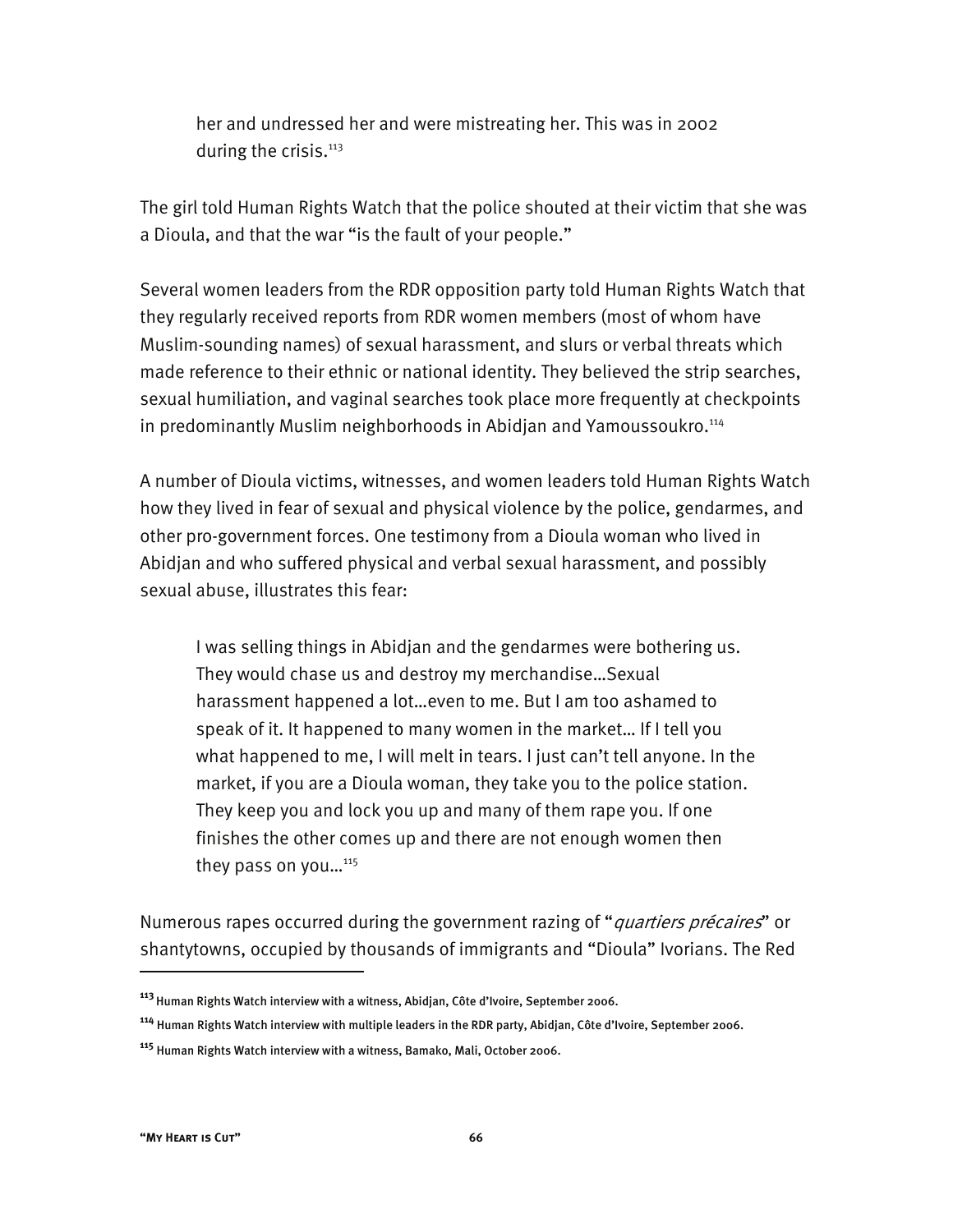Cross estimated that between September 21 and 24, 2002 some 12,000 people were displaced from Dioula neighborhoods in Abidjan.**<sup>116</sup>** During these operations from October 2002 to December 2002 and even later, government forces allegedly searched for weapons and rebels, but more often would simply order out all the residents and burn or demolish their homes, engaging in numerous human rights abuses, including extortion, arbitrary arrests and detentions, "disappearances," summary executions, the displacement of thousands, and sexual abuse.<sup>117</sup>

### *Women Targeted Because They Were "Foreign"*

I

Human Rights Watch and several other national and international organizations documented a clear pattern of women of West African origin being singled out for sexual abuse and harassment by pro-government forces. Sometimes the sexual abuse against West Africans occurred within the context of attacks on camps or neighborhoods, which were largely comprised of Malians or Burkinabés. Other times these West African women were singled out from others riding public transportation by security forces manning a checkpoint.

Human Rights Watch documented a range of crimes committed against Burkinabé and Malian women ranging from vaginal fingering to gang rape. One local aid organization documented sexual violence against over 100 Burkinabé women and girls in government-held southwest Côte d'Ivoire at the height of the conflict in late 2002 and early 2003, finding that they had been raped or sexually abused by armed men from various pro-government groups.<sup>118</sup> The area where the attacks occurred is a stronghold of pro-government militias. A representative of the organization told Human Rights Watch that many of the sexual attacks were committed within the context of body searches for hidden money, and that most of these women subsequently fled to Burkina Faso:<sup>119</sup>

**<sup>116</sup>** Human Rights Watch, Government Abuses in Response to Army Revolt, vol 14, no.9(A), November 2002, footnote 20: "Information provided by humanitarian agencies in Abidjan."

**<sup>117</sup>** Human Rights Watch, Government Abuses in Response to Army Revolt; "Des centaines de soldats ont investi hier des bidonvilles," le Jour, December 12, 2002, p. 2; Human Rights Watch, Trapped Between Two Wars, pp. 9-10.

**<sup>118</sup>** Report by an anonymous NGO, unpublished document [on file with Human Rights Watch], hereinafter Sexual violence in 18 Montagnes.

**<sup>119</sup>** Human Rights Watch interview with staff members of an international humanitarian organization, Guiglo, Côte d'Ivoire, September 29, 2006.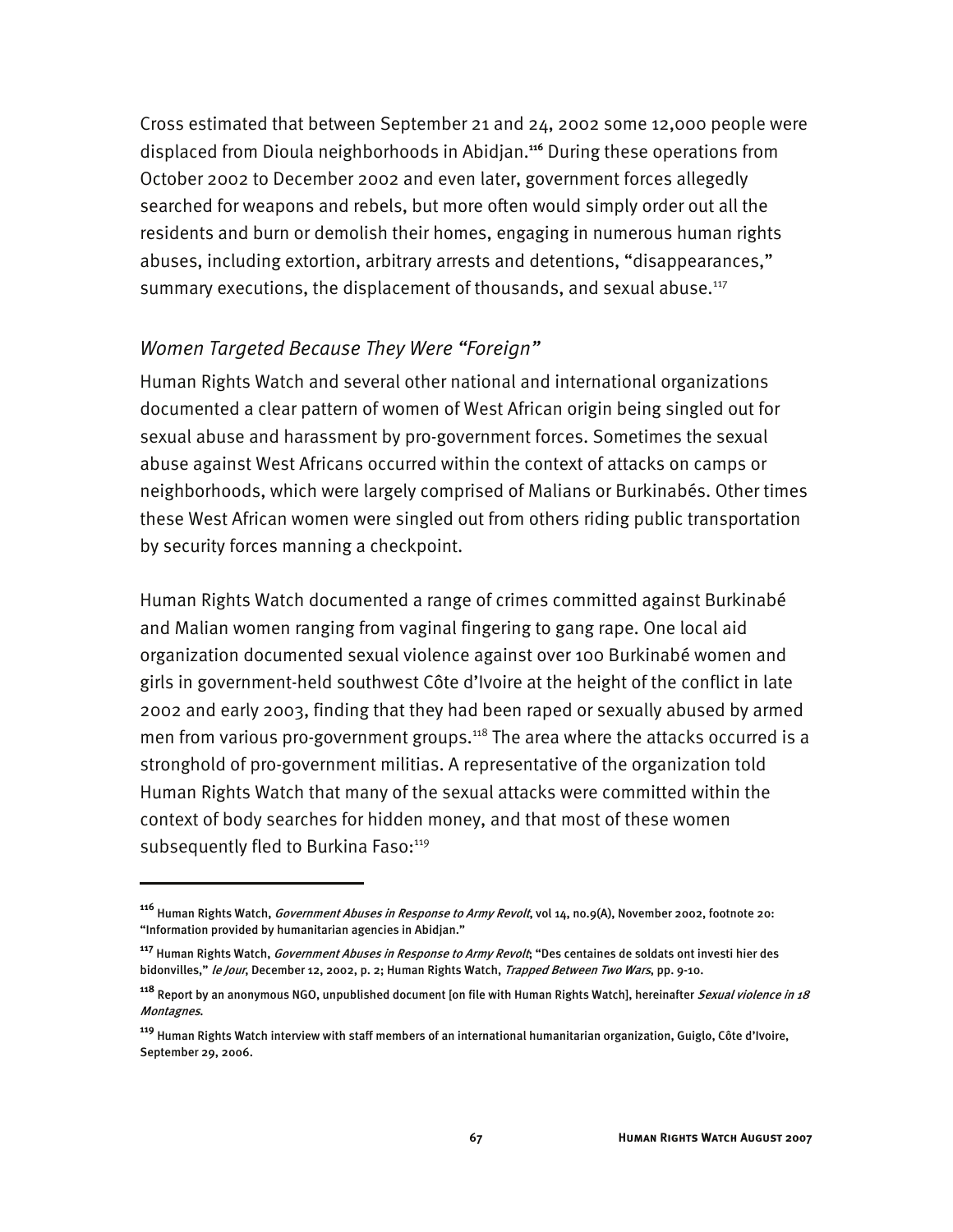Many of the Burkinabé women who were raped went back to Burkina Faso. We did research with focus groups…Women said rape was frequent. They were attacked and searched for money. If they had no money, then they were raped. It started because there was a rumor was that Burkinabé women hid their husbands' money in their underclothes. They were raped from age 16 up 'til women in their forties.<sup>120</sup>

One Burkinabé woman told Human Rights Watch about the experience of her sisters' sexual abuse at the hands of pro-government forces in a southwestern community not far from the Liberian border. After Guéré militias and loyalists attacked and raped civilians in her community in the "hot times" of the war, two of her sisters aged 12 and 13 were gang raped by militiamen in 2005, and she witnessed a gang rape by Loyalists:

We are from a *campement* [rural community] with mostly Burkinabé. We suffered. They frighten us and want us to leave. They steal our things and say to us "go home or we will kill you." [Militiamen] raped two of my little sisters in 2005. In the evening they had gone to see their big sister and the militiamen took them, the girls were scared, one was only 12 and one was 13. The militiamen made them drink. The girls didn't know what to do or how to get help. Then the men all raped my sisters. We were all crying. We sent them to Danané to get them treated. I left so I don't even know if they are alright now. I worry about them. Also one girl coming from the market in Zouan-Hounien, she was raped in front of me by Loyalists…I saw them harass her and take her and then I ran away and was hiding and I heard her screaming "Please, please no"…They knew she was Burkinabé because of her name on her identity card.<sup>121</sup>

**<sup>120</sup>** Ibid.

**<sup>121</sup>** Human Rights Watch interview with a witness, Nimba County, Liberia, October 2006.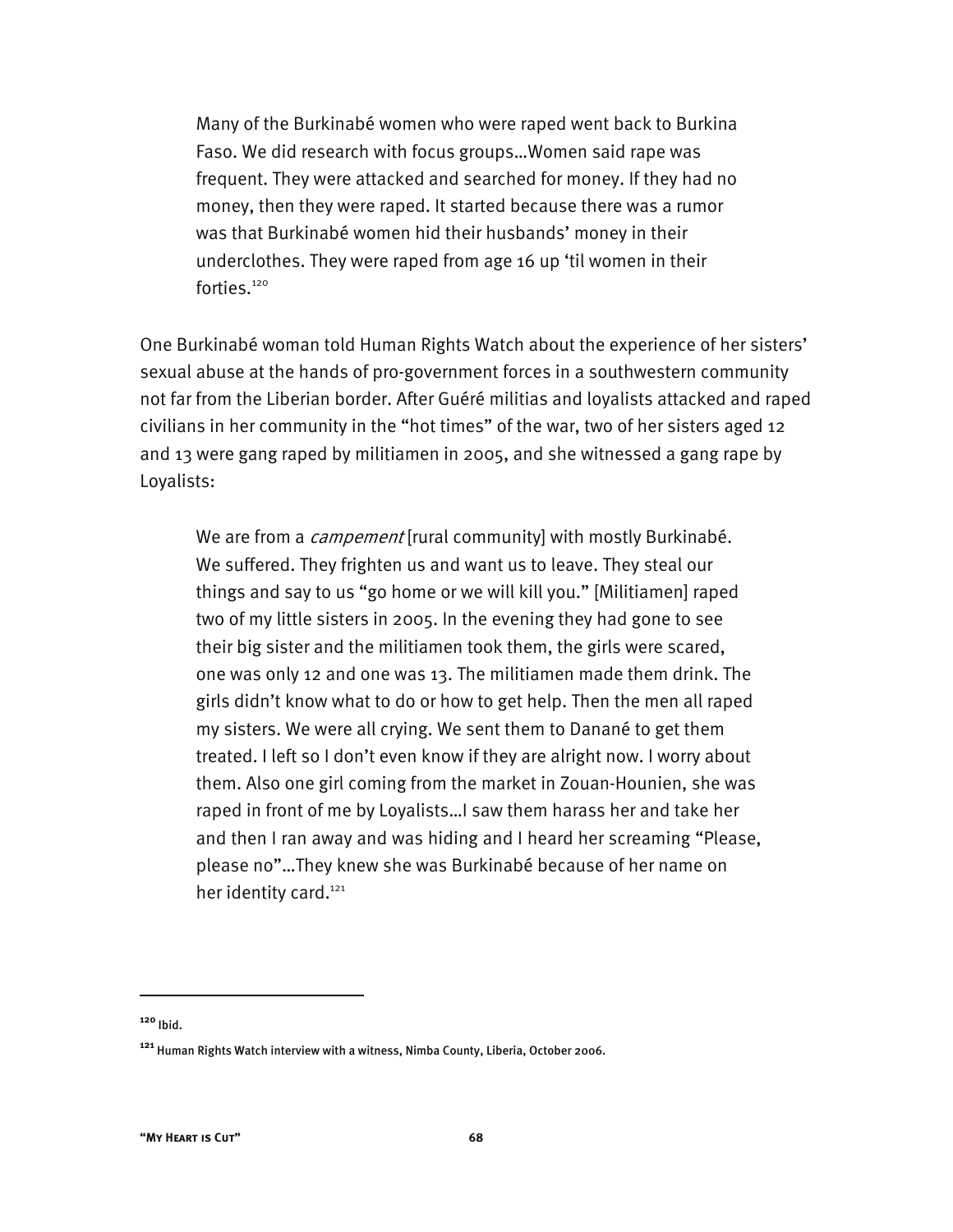Many cases of sexual abuse against women of West African origin involved the victim being strip searched, undressed, or vaginally searched in an apparent attempt to humiliate them. An Abidjan-based humanitarian organization told Human Rights Watch about three cases of vaginal searches of Burkinabé women at gendarme-run checkpoints in Abidjan between 2003 and 2005.122 Another documented numerous cases of vaginal searches of Burkinabé and Malian women at checkpoints around the southwestern town of Guiglo, which is dominated by pro-government militias.<sup>123</sup> The victims who sought treatment and help from local or international NGOs reportedly described these experiences as profoundly humiliating and traumatic.

One Muslim Ivorian woman discussed how she saw numerous women attacked by pro-government ethnic Bété militiamen in a predominantly Muslim market in Abidjan in the fall of 2002, and recounted how women who were considered to be of foreign origin were stripped naked or partially undressed in acts of sexual humiliation.

It happened in front of me at Abobo. They came, they caught and then beat everyone, stripped many of them naked, and beat and beat and beat people: Malians, Guineans, Burkinabés, not so many Dioulas though. Young Bété men did this. I saw three women they beat and undressed in front of me. I was lucky because an Ivorian woman hid us. This was when the war was hot. $124$ 

In some cases, vaginal searches and sexual humiliations could be precursors to far worse forms of sexual abuse. For instance, a Malian woman who was singled out for sexual abuse in June 2005 described how a policeman accused her of being a rebel because of her Malian nationality, and then stripped, vaginally fingered, beat and vaginally and anally raped her at the southern road leading into the western town of Duékoué:

**<sup>122</sup>** Human Rights Watch interview with the president of a local organization, Abidjan, Côte d'Ivoire, September 2006.

**<sup>123</sup>** Human Rights Watch interview with staff members of an international humanitarian organization, Abidjan and Guiglo, Côte d'Ivoire, September 2006.

**<sup>124</sup>** Unpublished affidavit by victim for local human rights organization [on file with Human Rights Watch], Abidjan, Côte d'Ivoire, 2005.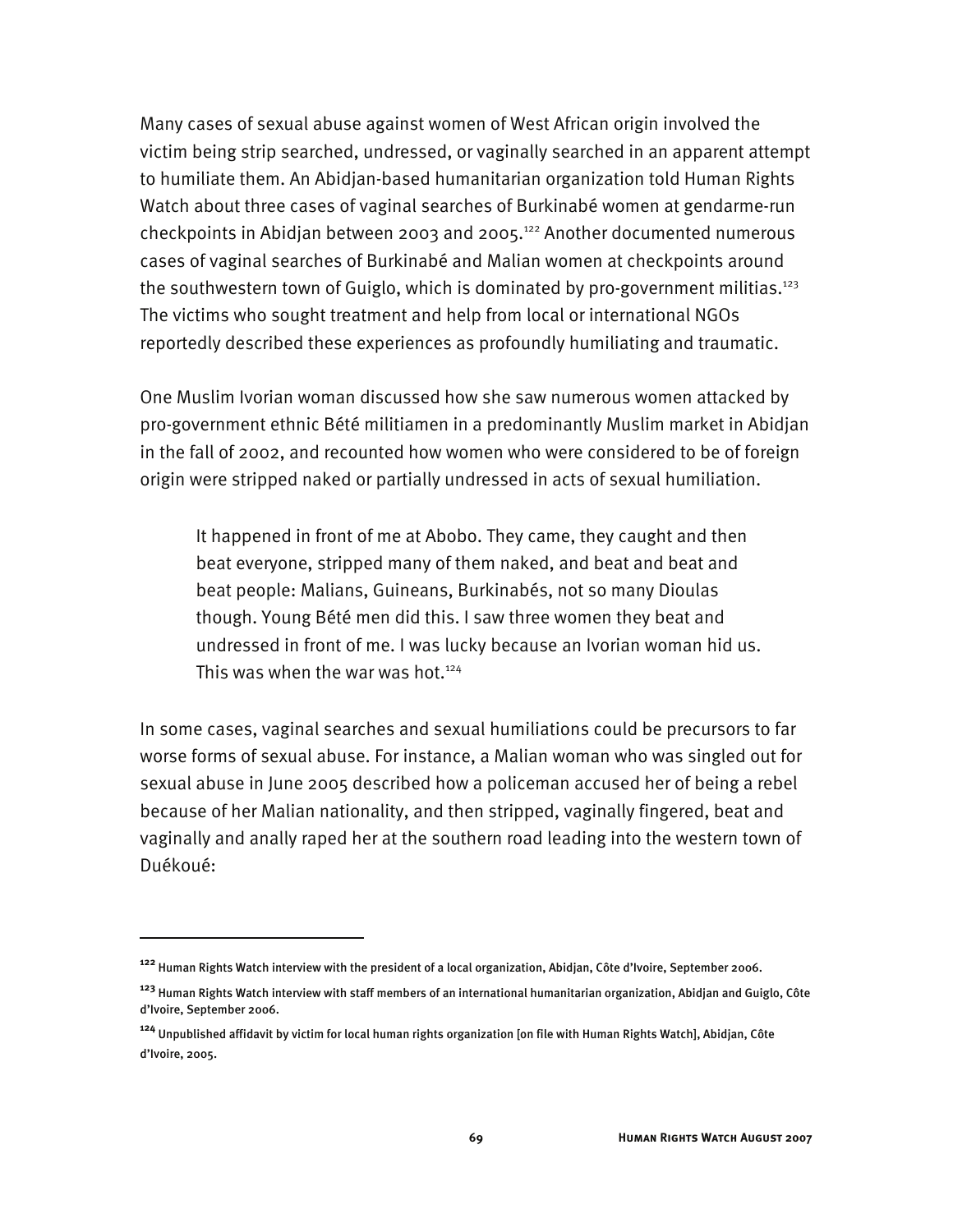I'd hidden my [Malian papers] in one of the pockets of my clothes. Because in Mali everyone had told me that anyone giving these documents on Ivorian territory risked abuse by the FDS. Thus, at the southern corridor of Duékoué I was asked for my papers. I told the agent that I didn't have any and he brought me to a house near the corridor. He searched my pockets and found my papers. Then he searched my bags. According to him he was looking for drugs that I was hiding. Then he ordered me to undress, he forced me to get naked. Then he put his fingers in my sex and moved them around under pretext that he was looking for drugs, before taking them out and ordering me to dress. He started to hit me with a wooden stick. One of his friends joined him and asked why I was there. He answered that I was a friend of the rebels, and that on top of it I was trafficking drugs. Needless to say, I denied all these accusations. He kept saying that I refused to give him my papers in order not to be identified. So his friend started beating me right away. Then the first police agent stuffed me in a white car under pretext that the police commissioner was asking for me at the police station. On the road, he told me I would go to prison as the rebels' woman and that the danger for me in prison would be that I'd be with men who hadn't made love for years. So they'd rape me. He asked me if I could have sex with five or six people back to back. I said "No," and said "I cannot, and don't want to." He said I had to choose between him and the prisoners…He drove me to a courtyard…he came to me and asked me to sleep with him, and I said "No, please, I can't do it" so he pushed me and I fell and he abused me. Then he put his fingers in my sex and was moving them around. These movements produced difficult pain. Then he turned me over and sodomized me. Before starting these acts he put his pistol on the table.<sup>125</sup>

**<sup>125</sup>** Human Rights Watch interview with a witness, Abidjan, Côte d'Ivoire, September 2006.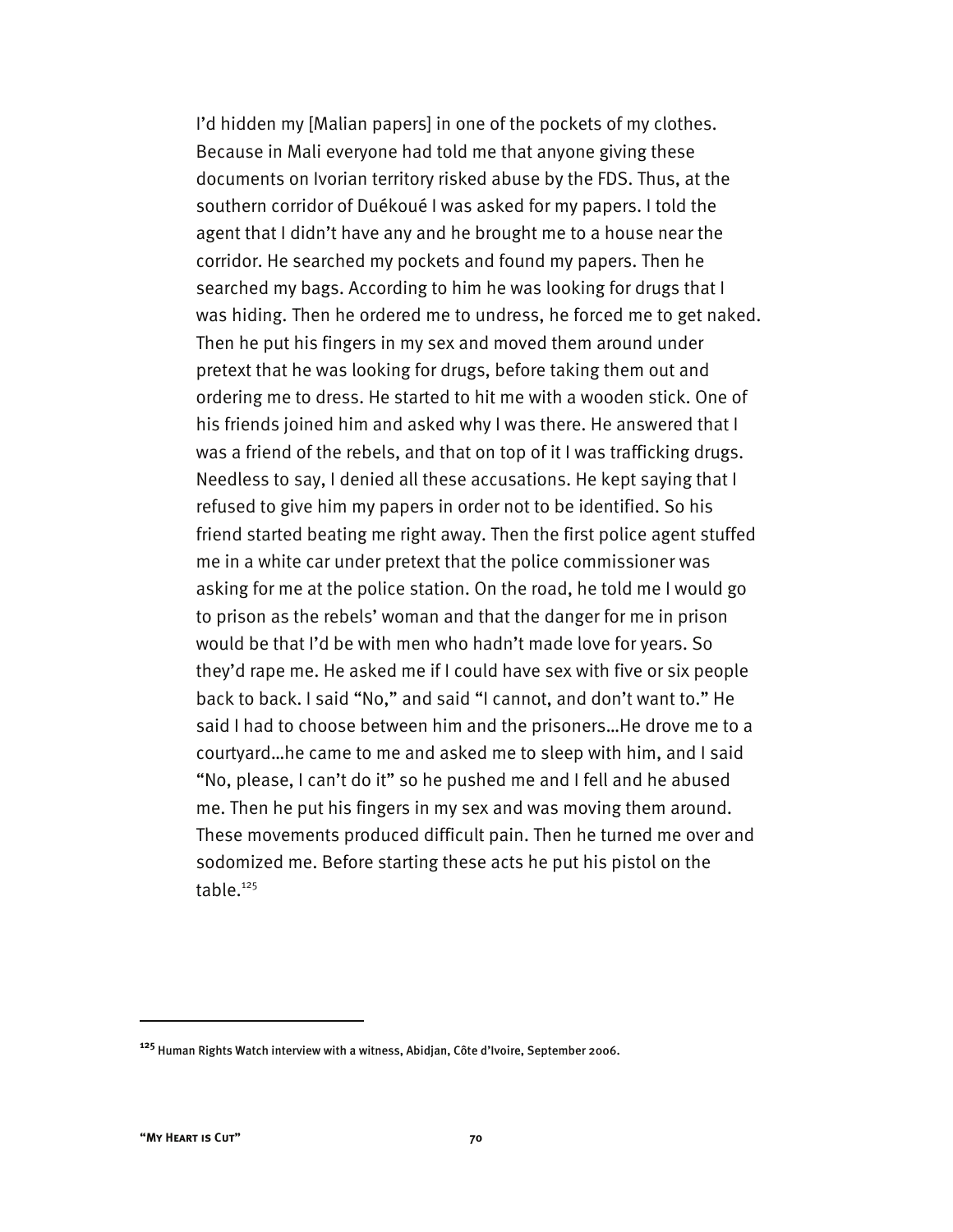This policeman kept her in captivity for a night and a day, during which time he forced her to suck on his penis, beat her again, and repeated several times that she was "a friend of the rebels."<sup>126</sup>

Human Rights Watch documented three cases of rape and collected reports of many more rapes perpetrated by pro-government forces against women of Burkinabé and Malian origin. A leader of an Ivorian humanitarian organization described to Human Rights Watch how she had counseled scores of cases of sexual violence against Malian and "Dioula" women (the term Dioula is often used to refer not only to Ivorians but also to people of northern or foreign background). She told Human Rights Watch that she believed the police routinely raped *allogène* (foreign) and Dioula women whom they detained for various reasons. For instance, she recalled a case in the early months of the armed conflict involving a middle-aged Malian woman who lived in a predominantly Muslim neighborhood of Abidjan. She described how she left the house in spite of a curfew to look for her son because she heard shots outside. On the way she was taken in a car by 12 gendarmes along with two other women, and all were raped before being dropped off at the police station. The NGO leader, who had been alerted to that woman's detention, picked her up at the police station, where she found her disheveled and sobbing. The NGO leader described nine other cases involving victims of Burkinabé, Malian or Dioula origin in comparable detail, and affirmed that she had documented many more cases.<sup>127</sup>

A number of cases of sexual violence against West African and Dioula women took place during raids on predominantly Dioula neighborhoods by law enforcement officers. For instance, Malian consular officials documented a case in November 2003 in which two young Malian women were raped and one pregnant woman was so badly beaten that she miscarried during a violent raid in the Adjamé neighborhood of Abidjan.<sup>128</sup> A woman of Malian origin living in a predominantly Muslim neighborhood of Abidjan described how she was raped by soldiers in front of

**<sup>126</sup>** Human Rights Watch interviews with consular sources, representatives of a local human rights group involved, and the witness' testimony, Abidjan, Côte d'Ivoire, September 2006. The consular officials told Human Rights Watch that the policeman involved in this attack was a notorious recidivist who had been implicated in numerous rapes whilst on duty.

**<sup>127</sup>** Human Rights Watch in-person and telephone interviews with the president of a local human rights organization, Bamako, Mali, October 2006.

**<sup>128</sup>** Human Rights Watch interviews with a consular official, Abidjan, Côte d'Ivoire, September 2006.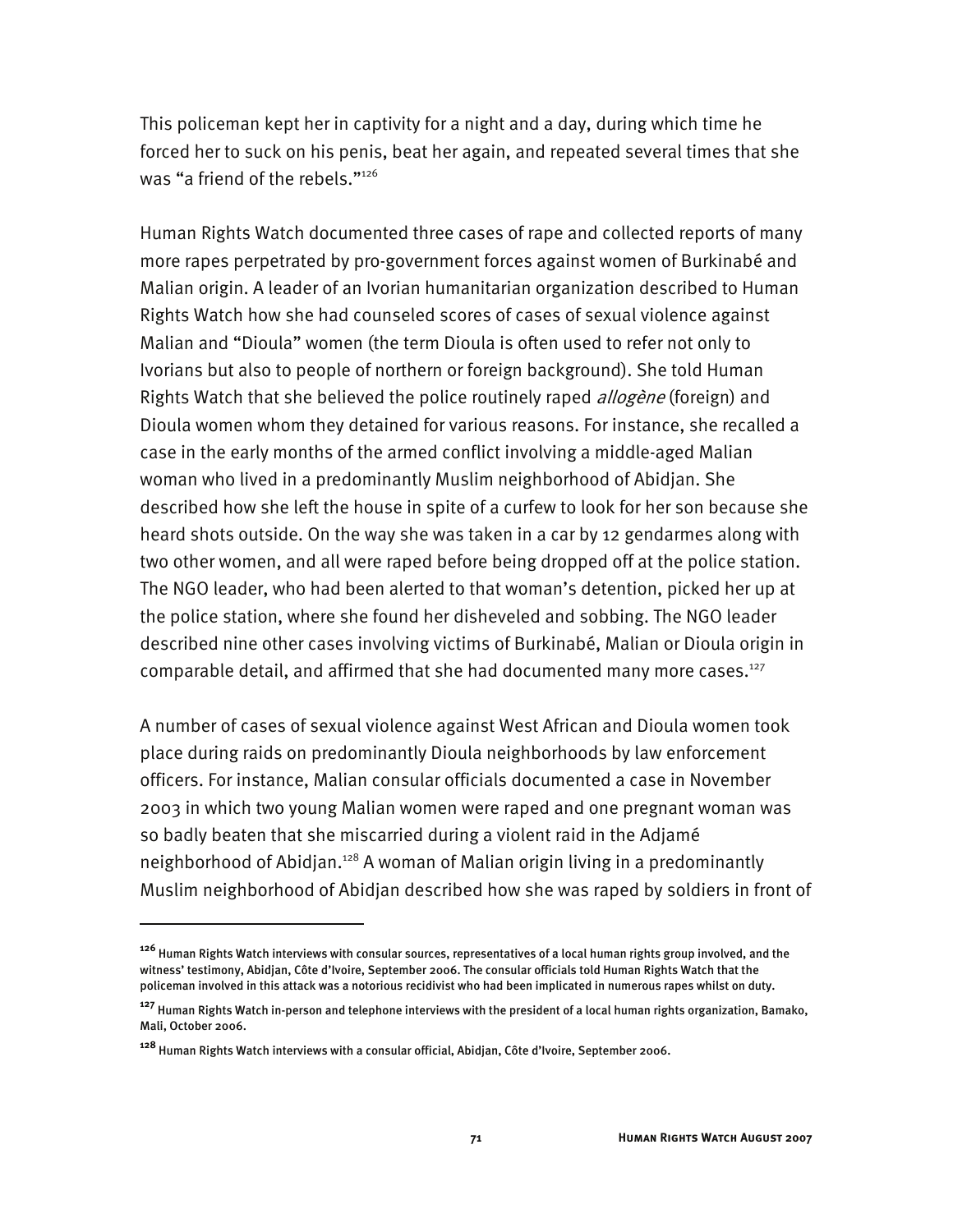her husband on March 25, 2004. The attack occurred during a government crackdown following a protest march by the RDR:

During the crisis that followed the opposition march, I was raped by the military at about 20:00 [hrs]. They came into our house. My husband was in the living room and my three children were in their rooms. The soldiers locked the kids up. I was just coming out from the shower. They forced my husband to sit and watch them raping me under the threat of their guns. This shame prevents me from looking at my husband today. I want to return to Mali because I suffer too much from shame. $129$ 

Even more serious were rapes or gang rapes accompanied by killings and torture. A businesswoman of Burkinabé origin told Human Rights Watch how in late 2002 or early 2003 men dressed in government military uniforms and civilians of Baoulé, Bété and Agni ethnicity attacked her and other foreigners, one of whom she saw raped and killed. The incident took place on the way from Abidjan to Lomé, Togo.

I was with a friend who is Guinean and a Malian friend. I am Burkinabé. I was selling things between Lomé and Abidjan. One day we left for Lomé. On the way back, bandits stopped us. They killed many people that day: men, women. They killed a young man with us. We were very afraid. That day, so many people were killed. I saw that they killed four men and three women. The bandits were dressed in military clothes, the military of Gbagbo. They were military and civilians mixed together. We were being killed because we were foreigners…this is what they told us. They said we must go home. Baoulé, Bété, Agni were mistreating the foreigners and we were killed. The police never did anything. One of our neighbors on this trip, his daughter was raped. He was going to Niger. They took a knife and sliced her pants. She was

**<sup>129</sup>** Human Rights Watch interview with four women leaders of a women's organization, Abidjan, Côte d'Ivoire, September 2006.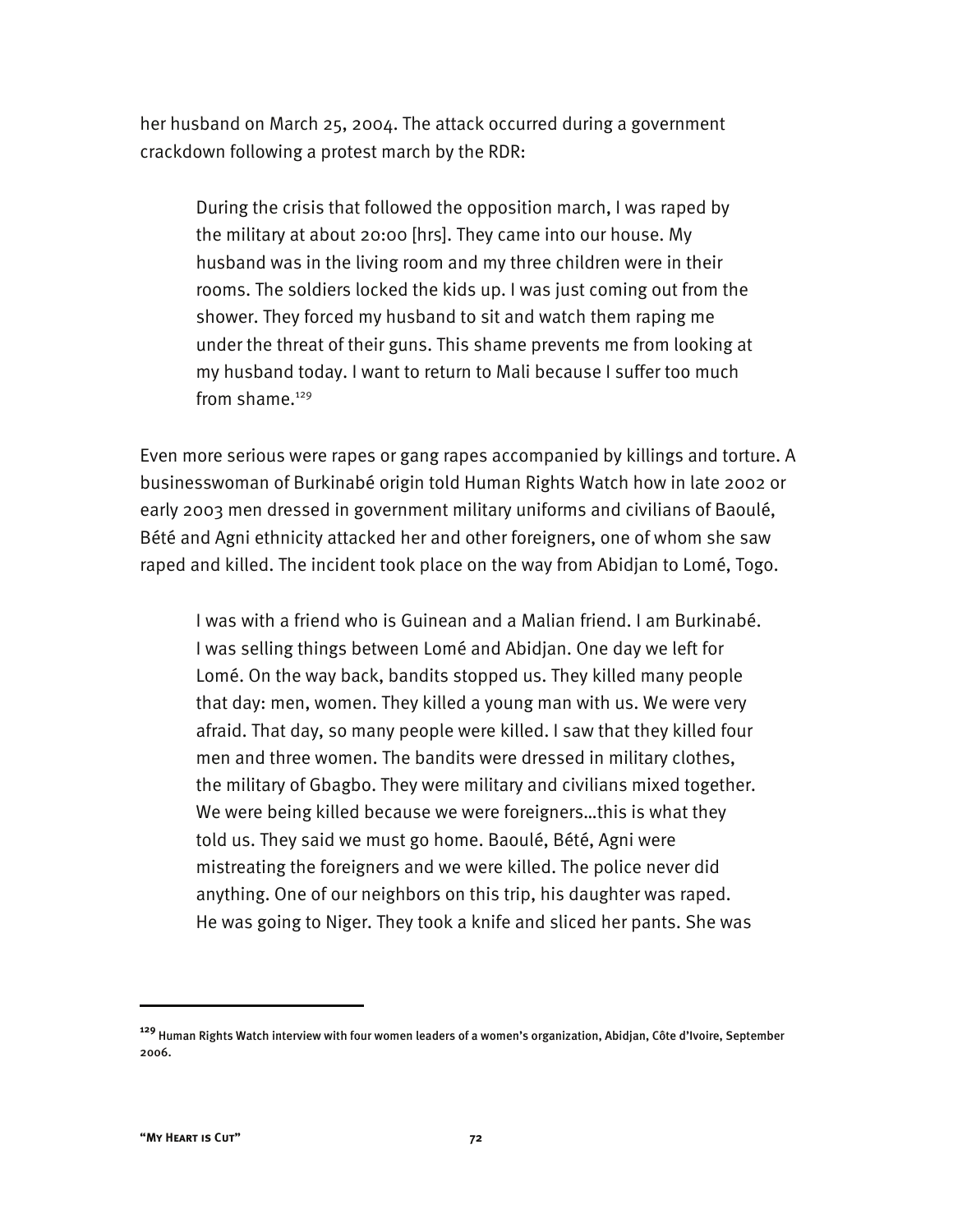raped there, by a first one. Then a second one wanted to rape her, and she resisted. He killed her.<sup>130</sup>

Some cases of sexual violence against women originating from neighboring West African countries have taken place within the context of interethnic conflicts over land, particularly in the southwest. Indeed, southwestern Côte d'Ivoire remains beset by ethnic tensions and violence, characterized by armed gangs and militias attacking villages, destroying homes, schools, wells, and health centers, resulting in ongoing cycles of displacement.<sup>131</sup> Killings, rapes, and a few massacres have continued up until the present, long past the end of active hostilities, and even within the Zone of Confidence.

## *Women Targeted because they were French or White*

Foreign women of non-African descent were also singled out for politically motivated sexual violence. Several white women, most likely French, were raped during the anti-French riots and attacks that rocked Abidjan from November 6 to 12, 2004. These attacks followed a military crisis between Ivorian and French troops; in early November 2004, Ivorian airplanes broke a ceasefire and bombarded a New Forces base at Bouaké, killing numerous civilians and nine French soldiers. The French immediately responded by destroying all Ivorian military aircraft, which then ignited anti-French riots, large-scale violence in Abidjan, and the evacuation of 8,000 foreigners (most of them French).

According to French military officials, several white women were raped; French General Henri Poncet, then commander of the *Licorne* operation (French peacekeeping forces in Côte d'Ivoire), said "I confirm that there were rapes…There were exactions, tragedies for a number of women. I will not comment any more, out of respect."132 General Henri Bentégeat, chief of staff of the army who commanded all operational French forces at the time, did not hesitate to describe as "rapists" those responsible for pillaging French residences in Abidjan and attacking French

**<sup>130</sup>** Human Rights Watch interview with a witness, Burkina Faso, October 2006.

<sup>&</sup>lt;sup>131</sup> Strozeski, *Land Ownership*, pp. 142.

**<sup>132</sup>** Meera Selva, "Rioters Rape Europeans As They Flee From Ivory Coast," Independent (UK), November 13, 2004; Marie-Amélie Lombard-Latune and Christophe Cornevin, "Des plaintes pour viol déposées en justice," *Le Figaro*, November 13, 2004.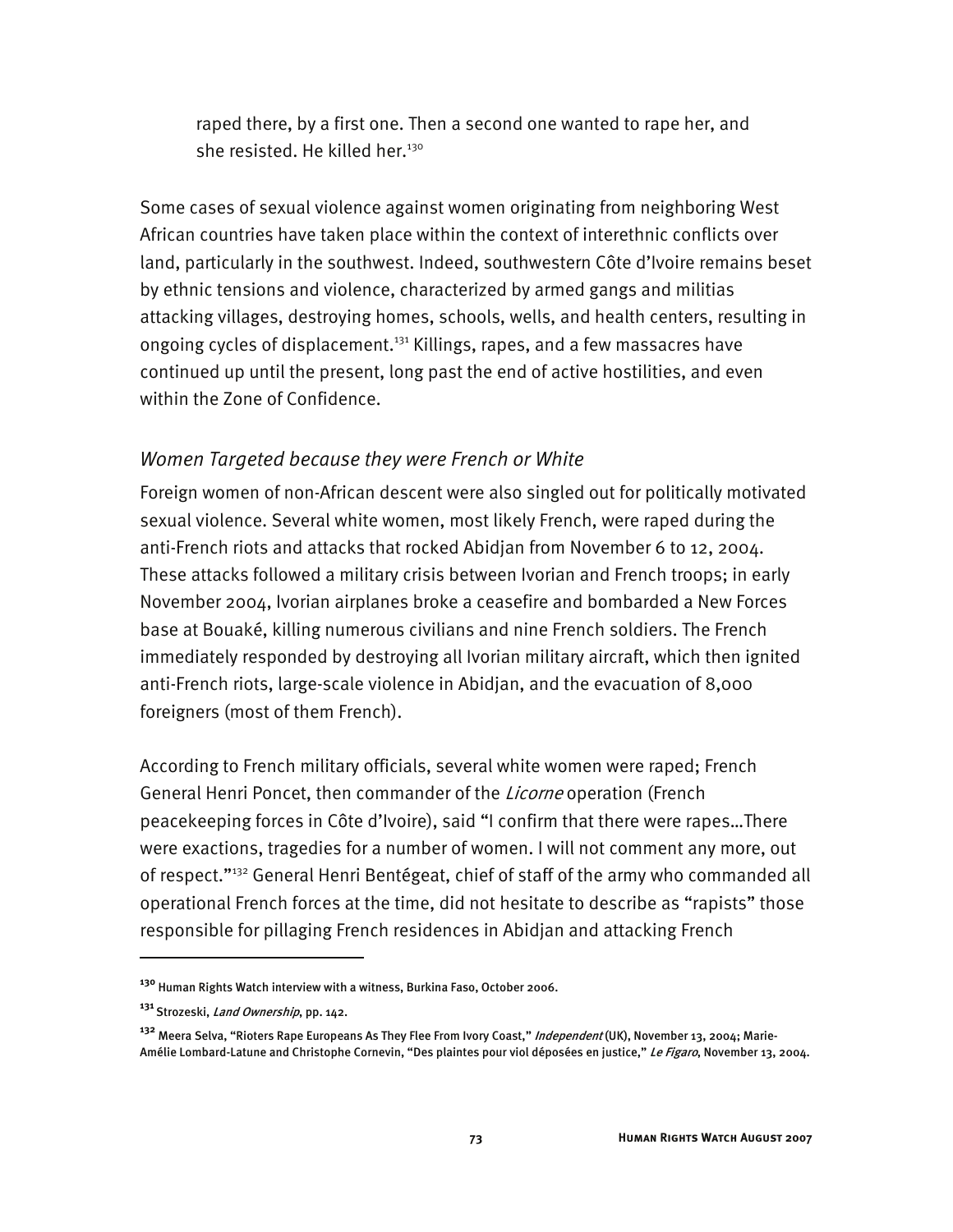citizens.<sup>133</sup> Both Henri Aussavy, then spokesperson for *Licorne*, and Hervé Ladsous, then spokesperson for the Foreign Ministry in Paris confirmed that there were indeed rapes in November 2004.<sup>134</sup> On November 12, 2004, the President of the Union of French Expatriates in Abidjan (l'Union des Français de l'étranger à Abidjan), Catherine Rechenmann, hinted that three European women who had been raped had returned to France.<sup>135</sup> Human Rights Watch was unable to obtain concrete information on the number of overall rapes, or contact information for victims, even those few who had commenced a lawsuit in Paris.<sup>136</sup>

# *Women Targeted for their Affiliation to the Rassemblement des Républicains (RDR) Opposition Party*

Even prior to the 2002 outbreak of hostilities, as early as 2000, women in Côte d'Ivoire were targeted by pro-government forces for their affiliation—either actual or perceived—with the RDR opposition political party. In many cases these acts terrorized entire families and neighborhoods, perhaps in an effort to weaken their support for the opposition party. Some women were raped and gang raped because of the political activities of a husband, father, brother, or other relative, even if they had never engaged in any form of political activism themselves.

A previous wave of politically motivated sexual abuses against women affiliated with the opposition took place in 2000, two years before the outbreak of active fighting. During the violence which accompanied the 2000 presidential and parliamentary elections, police, gendarmes, soldiers, and other pro-government forces committed many rapes and acts of sexual torture perpetrated against real or perceived RDR supporters.<sup>137</sup> The perpetrators most frequently committed sexual crimes in centers of detention where both male and female detainees were subjected to sexual abuse and humiliation while in the custody of the gendarmes and police, or by supporters

j

**<sup>133</sup>** "Interview with General Henri Bentégeat," Europe-1, November 12, 2004.

**<sup>134</sup>** Selva, "Rioters Rape Europeans As They Flee from Ivory Coast" and Lombard, "Des plaints pour viol deposes en justice."

**<sup>135</sup>** France-Inter news [Radio], November 12, 2004.

**<sup>136</sup>** Two hundred and thirty-seven complaints were registered at the French tribunal of Bobigny (Seine-Saint-Denis, near the airport Roissy-Charles-de-Gaulle) on February 1 2005, three of which were for rape and one for attempted rape. The cases have been processed and were ongoing at the time of writing.

**<sup>137</sup>** Human Rights Watch, The New Racism.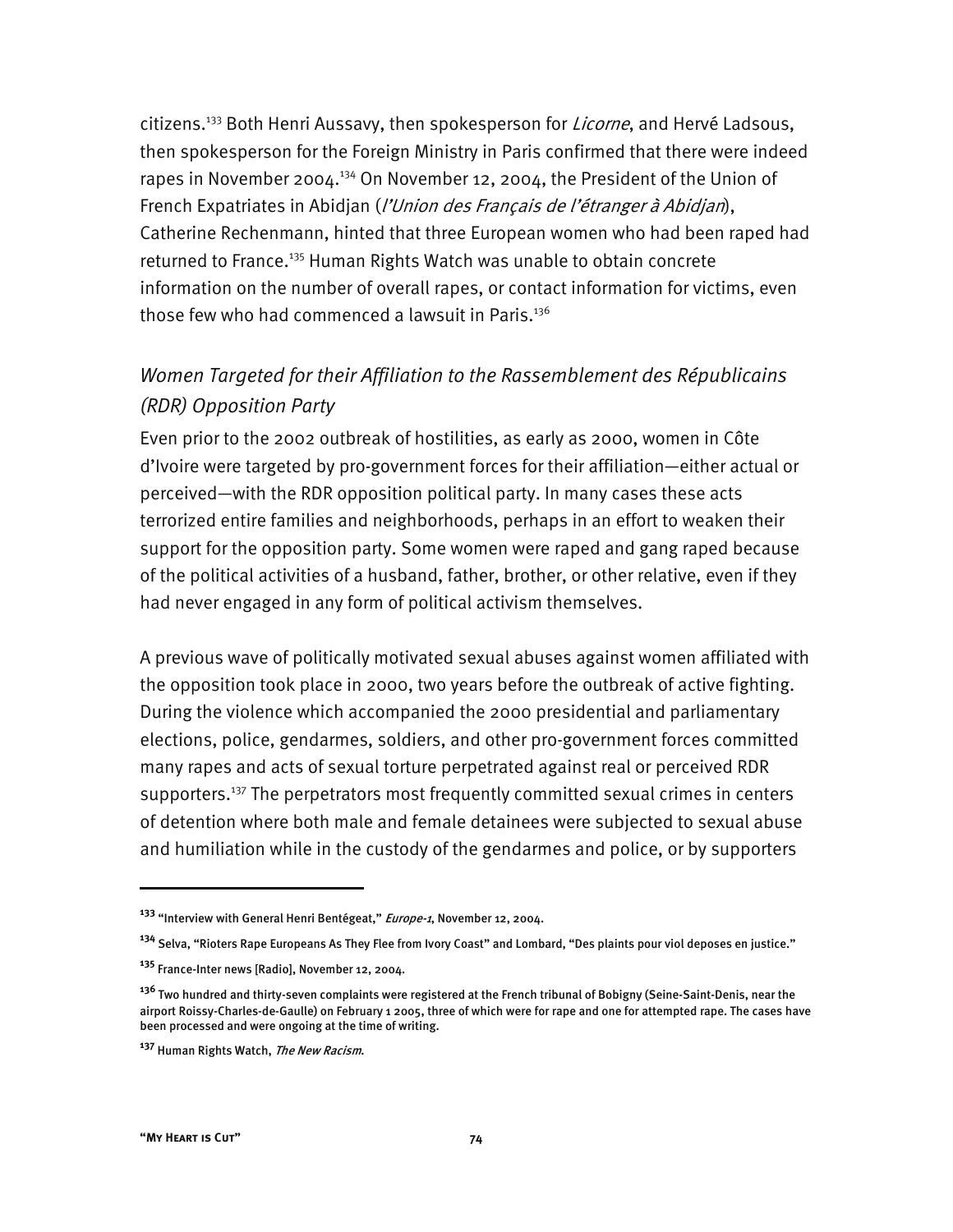of the FPI in the presence of security forces. Men's genitals were beaten, tortured, and/or burned, and male detainees were ordered to get an erection in order to rape women detainees. Women were stripped naked, beaten, threatened with sexual assault, raped, gang raped, penetrated with objects, beaten in the genital area, or sexually humiliated. Rapes took place on the grounds of a technical institute in Cocody, the National Police Academy, and the Youpougon Gendarme Camp.<sup>138</sup> Other abuses were meted out by supporters of the FPI in the presence of security forces.

In spite of international outrage about the 2000 sexual abuse, these and other atrocities against RDR members and their families continued, reemerging in 2002 with the outbreak of war, and continuing throughout the conflict. From 2002, women associated with the RDR were sexually abused by pro-government forces, at times against a backdrop of intimidation of RDR members in general. A United Nations Commission of Inquiry,<sup>139</sup> which was mandated to investigate human rights abuses in Côte d'Ivoire from 2002 to 2004, produced a hard hitting report that was suppressed at the United Nations and has not been published. In a leaked version of this report, the Commission of Inquiry described a number of political assassinations of RDR leaders. A leading human rights group, the Ivorian Movement for Human Rights (*Mouvement Ivoirien des Droits de l'Homme*) documented approximately 300 assassinations of RDR activists in the period following the rebellion alone.<sup>140</sup> Interviews with victims, witnesses, and RDR leaders suggest that these attacks were sometimes accompanied by sexual assaults against RDR supporters and their female family members.

Human Rights Watch received numerous reports and documented seven cases from 2002-2006 in which victims of sexual abuse appeared to have been targeted on account of their or a family member's affiliation with the RDR party.

A woman whose family was active in the RDR described how Liberian mercenaries and Ivorian gendarmes gang raped her in front of her husband and then killed him, after accusing him of being a "traitor." The attacked occurred in late 2002 when pro-

**<sup>138</sup>** Ibid.

**<sup>139</sup>** Report of the United Nations Commission of Inquiry on Côte d'Ivoire, p. 52.

**<sup>140</sup>** Ibid, pp. 36-37.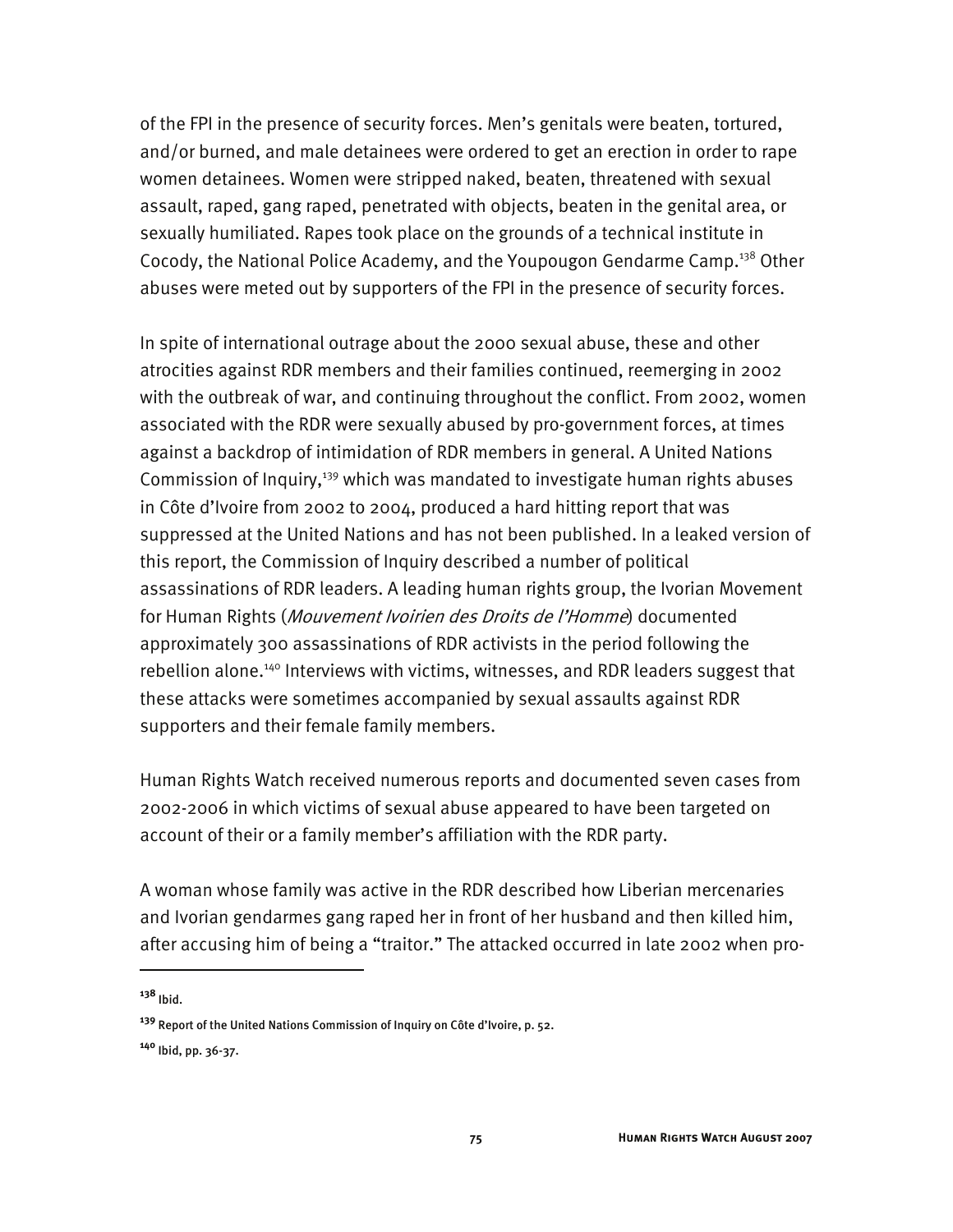government forces took the city of Daloa back from the rebels. According to the United Nations Commission of Inquiry, numerous RDR supporters were targeted at this time, during a massacre by pro-government forces in Daloa. The rape survivor told Human Rights Watch that she saw many bodies of other people killed and that she believed other women had been raped as she was, because of their affiliation to the RDR or their perceived support for the rebels.

I was in Daloa when the rebels came. We were RDR and we went out to applaud [the rebels when they took the city] because we thought they were fighting for us. Gbagbo's people made a list $1441$  of all the people who went out to greet the rebels, of all of us who'd clapped. Then later, Gbagbo sent the Liberian mercenaries [and other forces to take back Daloa]. They came to our house. They [the Liberians] were speaking English, mixed in with the gendarmes who were speaking French. They beat my husband. When I complained and screamed, then they beat me terribly and they raped me. In front of my husband. I don't know how many raped me. I had a breakdown and couldn't bear the pain. And afterwards I woke up and I saw that they killed my husband. His body was in front of me. They mostly killed men and raped the women. But if you were unlucky they would rape you and then kill you too.<sup>142</sup>

Human Rights Watch documented two cases in which women whose in-laws were leaders in the RDR in Abidjan appeared to have been targeted for sexual abuse. In both cases, one or more RDR supporters in their family were murdered. The first woman recounted to Human Rights Watch how she was illegally detained, jailed, and repeatedly gang raped in the beginning of the war by eight armed men in Abidjan whom she could not identify, and whom she believed were punishing her because of her father-in-law's political activism with the RDR:

**<sup>141</sup>** For a discussion of lists, see Human Rights Watch, Trapped Between Two Wars: "Some of the targeting of political opposition and suspected rebel sympathizers was done with premeditation and planning. Numerous witnesses told Human Rights Watch of the existence of lists of names that circulated among units of the government armed forces in Daloa, Guiglo, Vavoua, and other locations. In several cases, witnesses escaped after being warned of the existence of the lists by friendly government contacts. In most cases these lists appear to have been created with assistance from local villagers and townspeople sympathetic to the government. In some cases however, the names on the lists may have originated in Abidjan."

**<sup>142</sup>** Human Rights Watch interview, Bamako, Mali, October 2006.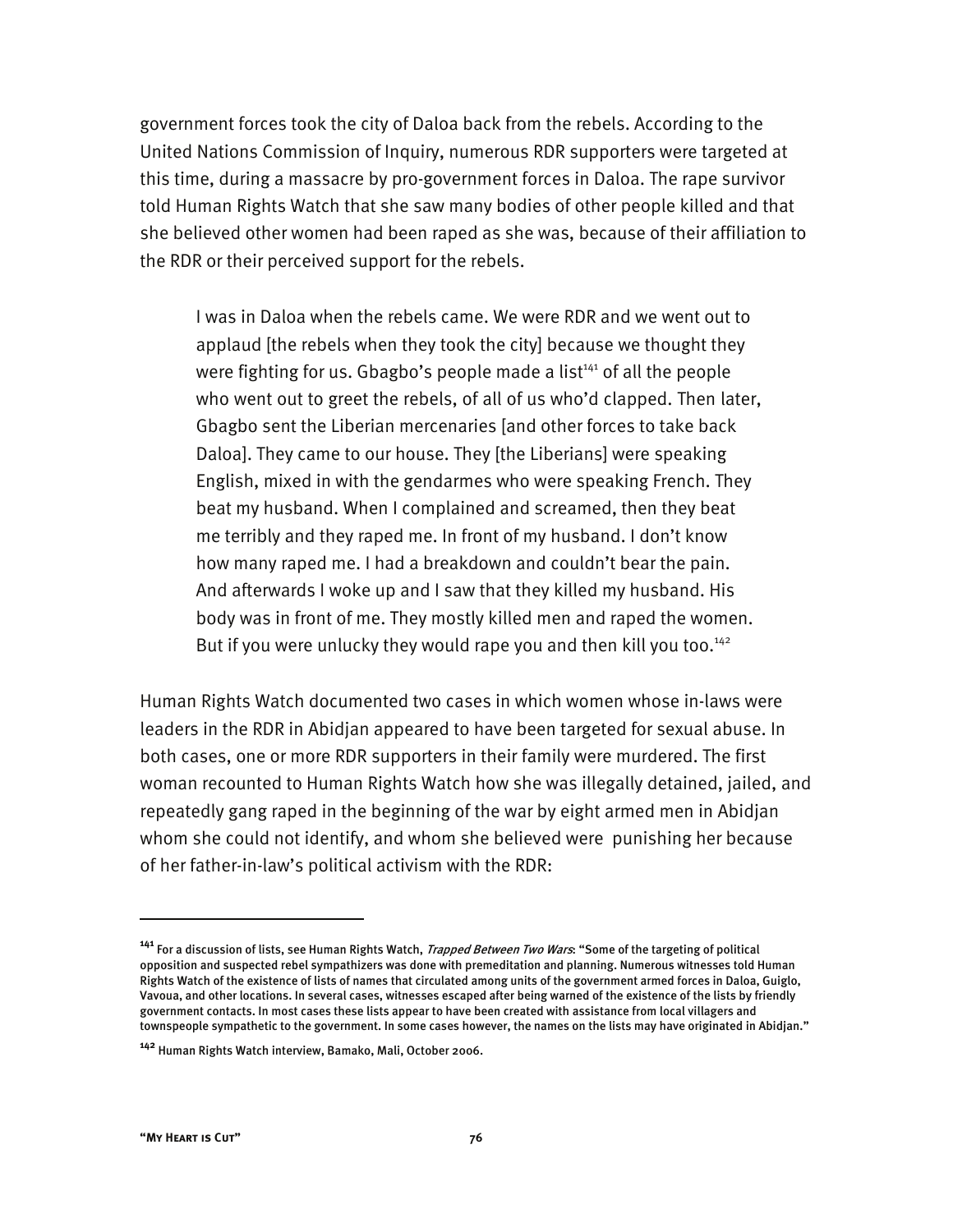The father of my husband was a big planter and he was at the head of a group of RDR. One day in the war they went to attack him and kill him and he died. I was in the market. And they were looking for my husband to kill him too. They came looking for me in the market. They broke my store where I sell cloth and they killed people in front of the store. They caught me and put me in jail. I was in jail three days. I myself was raped. I was raped. It was very hard. They caught us, in this story of the politics, us seven women. If I talk about it, I feel it touching me and it hurts my heart. It is too much in my heart. They would pass on me one by one. By the hour, they could sleep with me three times in one hour's time. They raped us. They went to put us in a place like a house far away in the bush…I saw some dead women. We found some corpses of women there, in the abandoned house. I'd never seen any bodies with my own eyes before.<sup>143</sup>

The second woman—whose father-in-law and two brothers-in-law were killed—was also detained in a similar clandestine, unofficial jail. She described how she was attacked, beaten, kidnapped, incarcerated, and gang raped for three days while her husband was wounded and her small children left to fend for themselves.

Several interviewees recounted how women were raped in RDR households and neighborhoods at the same time that men were taken to be killed. One woman who resided in an RDR stronghold in Abidjan described an attack on her house in late 2002, shortly after Bouaké was taken by rebels, during which pro-government forces in camouflage uniform detained and later "disappeared" her husband who was a politically active member of the RDR, raped several women, including one who was pregnant, and injured or killed a few neighbors:

My husband and I were in the RDR and did campaigns together…They came to our courtyard in Ndiama. When they came in they killed an old man and hurt a youngster and threw a grenade. Then they came into the women's room to rape women. They took my husband because

**<sup>143</sup>** Videotape interview shot in Mali [on file with Human Rights Watch], October 2006.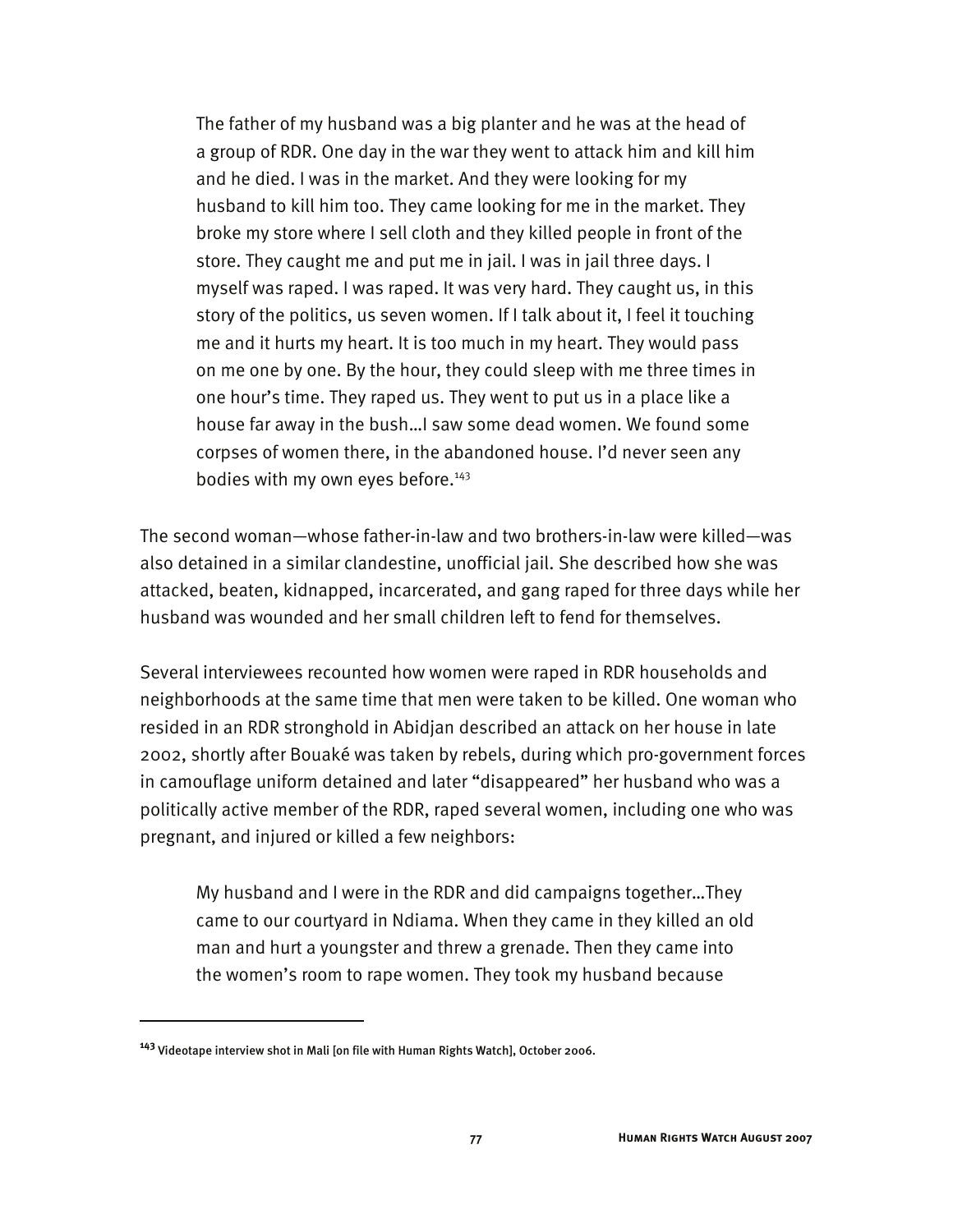they said he is RDR…I cannot go back to Abidjan because of what I saw there. This happened after Bouaké was taken. The men who did this were in camouflage uniform with guns. They took everything. The women they raped, one was pregnant. The pregnant woman aborted right there. Yes, the girls were screaming. And when the men left and the pregnant woman aborted, she told us about the rapes. They beat the pregnant lady's husband to death.<sup>144</sup>

The sexual violence against relatives of higher ranking RDR members appeared designed to punish and terrorize entire families and communities, perhaps in an effort to weaken their support for the opposition party. Another survivor whose family was Muslim and some of whose relatives were of Malian origin described how her family was attacked by uniformed pro-government forces in Daloa in an effort to ascertain the whereabouts of their brother, an RDR activist. During the attack, her older sister was gang raped by seven "Loyalists" and she herself was threatened with rape, beaten with a gun, and had her arm broken.

My big brother was in the RDR, a political member…They came looking for him. We [my sisters and I] said "He is out." They said then "We will kill the three of you if you don't call him and get him to come." They found a notebook with the number of…my big brother and they called him. They said they would kill his three sisters if he didn't come. He said "I am coming, just take some money, please don't hurt them." They said "We will rape all three." They took me and hit me with a gun and broke my arm, they smacked my big sister in the face. They locked the two of us [younger girls] up. Then they took my beautiful tallest older sister and tied her up and raped her over and over. Then they found the two of us and they beat us again. After a second attack by pro-government forces, some time later we escaped and got into a bus and came to Mali. We heard afterwards that they burned everything and broke everything and stole all our things. So we are here in Mali with nothing. My life is miserable here. Every day I cry. I don't know

**<sup>144</sup>** Human Rights Watch interview with witness, Bamako, Mali, October 2006.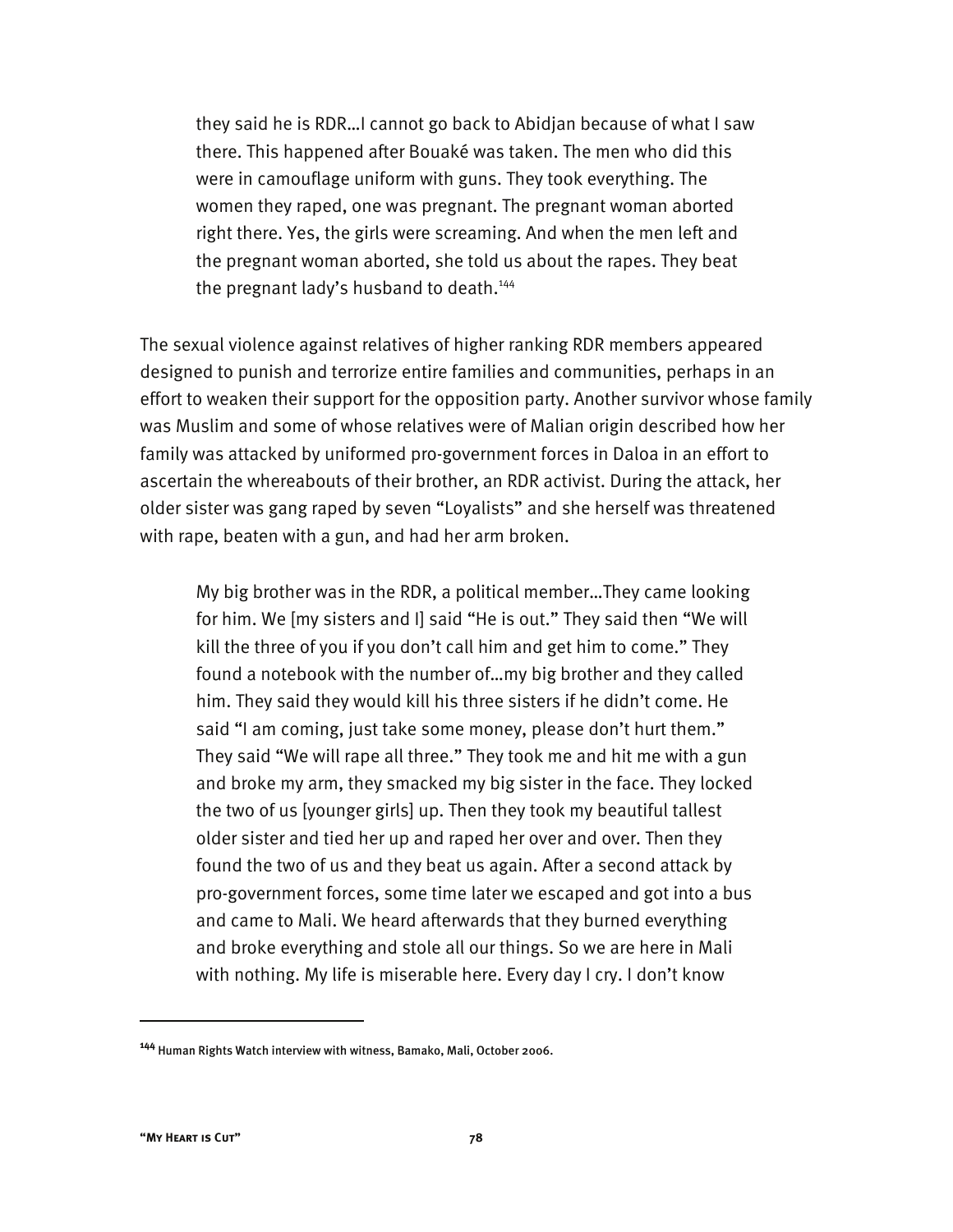what to do. My big sister who was raped is married here now. My big sister is so sad and feels the pain forever. They were many of them raping her, seven Loyalists. When I see men now I feel scared and  $bad.<sup>145</sup>$ 

Representatives from the RDR party, consular officials, and local and international NGOs told Human Rights Watch that they believed women and girls from groups perceived to support the rebels or political opposition were particularly vulnerable to sexual violence by security forces and their supporters during political crises.<sup>146</sup> Many of these attacks happened in and around the Abidjan neighborhoods of Sadiba, Adjamé, Abobo, Youpougon and Treichville, which have sizeable Dioula and Muslim populations and as such are rightly or wrongly perceived by most actors in the Ivorian conflict to be strongholds of the RDR party and sympathetic to the New Forces.

#### *Women targeted by FESCI*

-

Human Rights Watch documented several cases of sexual abuse and exploitation perpetrated by the militant pro-government student group Ivorian Students Federation (Fédération estudiantine et scolaire de Côte d'Ivoire, FESCI). FESCI became increasingly violent as the Ivorian crisis deepened in the late 1990s. It is fiercely loyal to the Gbagbo government. FESCI was once led by the leader of the Young Patriots, Charles Blé Goudé, (who is one of the three individuals in Côte d'Ivoire to have been sanctioned by the United Nations), and Guillaume Soro (head of the New Forces, and currently serving as Prime Minister). Diplomats, journalists, and human rights monitors told Human Rights Watch that in addition to sowing terror, FESCI has in effect become a 'mafia' that uses violence to control economic activity on the university campus, with absolute control over who receives campus accommodation and which merchants operate on campus, seemingly without any fear of being held accountable.<sup>147</sup>

**<sup>145</sup>** Human Rights Watch interview with witness, Bamako, Mali, October 2006.

**<sup>146</sup>** Human Rights Watch interview with consular officials, Abidjan, Côte d'Ivoire, September 2006.

**<sup>147</sup>** Human Rights Watch, Because They Have Guns, Footnote 41: Human Rights Watch interviews with diplomats, journalists, and human rights monitors, Abidjan, September-October 2005.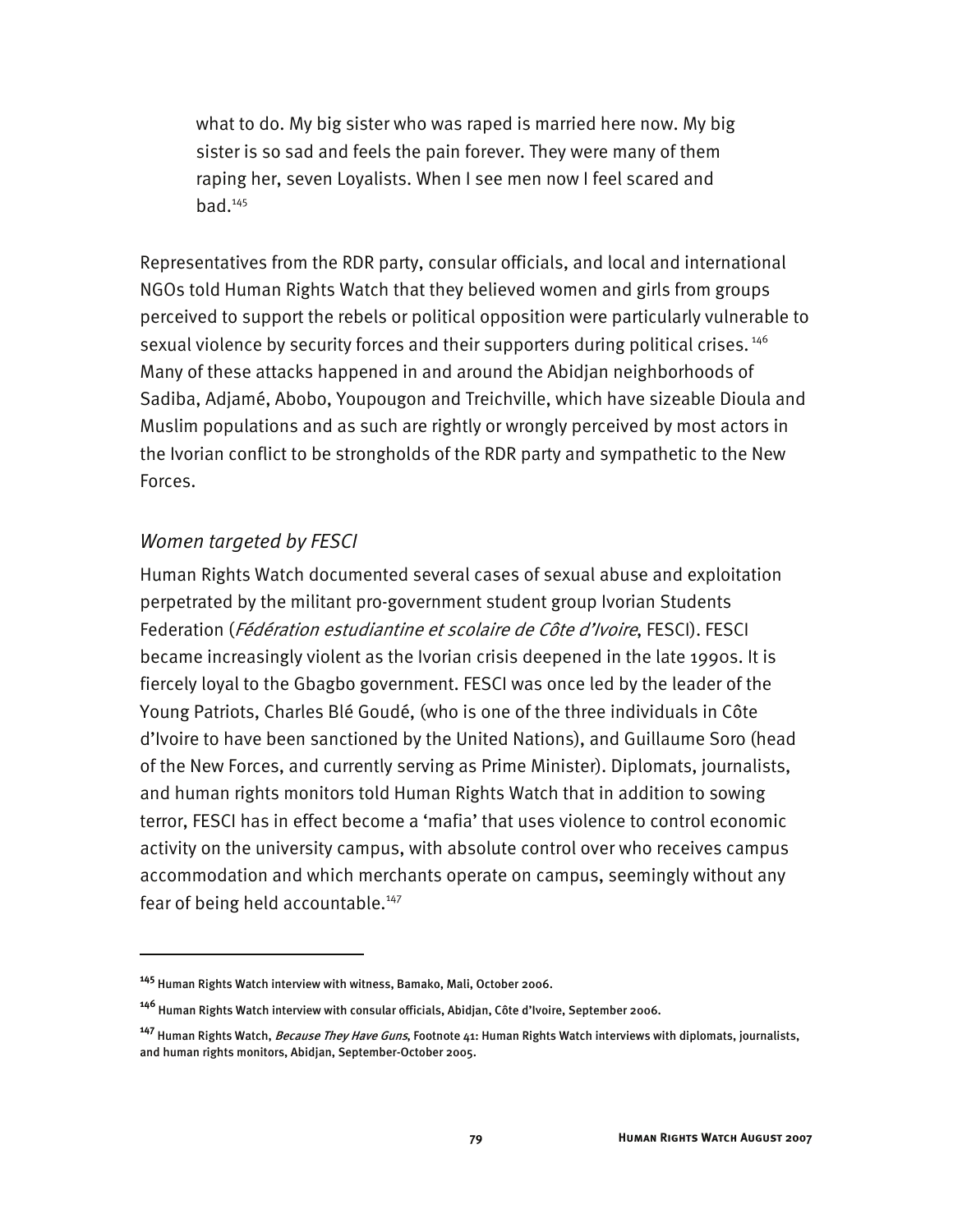In previous reports, Human Rights Watch has documented how at the main university campus in Abidjan, FESCI engaged in frequent acts of harassment, intimidation, and violence against those student and other groups they believe support the opposition or New Forces.<sup>148</sup> These tactics have driven the rival student association, the General Association of Students of Côte d'Ivoire (Association générale des élèves et étudiants de la Côte d'Ivoire, AGEE-CI), underground. AGEE-CI members told Human Rights Watch that although they regularly report incidents of harassment and abuse to the police, so far no one has been prosecuted or punished for these crimes. In a July 2005 interview, FESCI leader Serge Koffi Yao justified the attacks because "AGEE-CI is not a student organization and we cannot let them meet on campus. It is a rebel organization created in the rebel zone and seeking to spread its tentacles to the university."<sup>149</sup>

Several local human rights organizations told Human Rights Watch that they feared following up on and making public reports of sexual violence and other attacks on campus perpetrated by FESCI because of safety concerns.<sup>150</sup> While Human Rights Watch documented several cases of sexual abuse by members of FESCI, we believe the numbers and incidence of sexual abuse by them may be significantly underreported.

Human Rights Watch interviews indicate that members of FESCI, including at least one FESCI "general," have been implicated in sexual violence. For example, in June 2005, an AGEE-CI student leader was brutally gang raped on the Cocody campus in Abidjan, explicitly because of her activism in the AGEE-CI.

I was kidnapped by the same members of this FESCI which had tortured Habib Dodo to death. After dragging me all over the campus, looking for a "general" who was supposed to tell them what to do, they finally went to the old campus. Shortly afterwards, they made me undergo an interrogation. Their questions were trying to make me

**<sup>148</sup>** Human Rights Watch, The Human Rights Cost of the Political Impasse and Human Rights Watch, Because They Have the Guns.

**<sup>149</sup>** "Côte d'Ivoire: University Campus Polarized by Political Violence," IRIN, July 29, 2005.

**<sup>150</sup>** Human Rights Watch interview with Ivorian human rights organizations, Abidjan, Côte d'Ivoire, September 2006.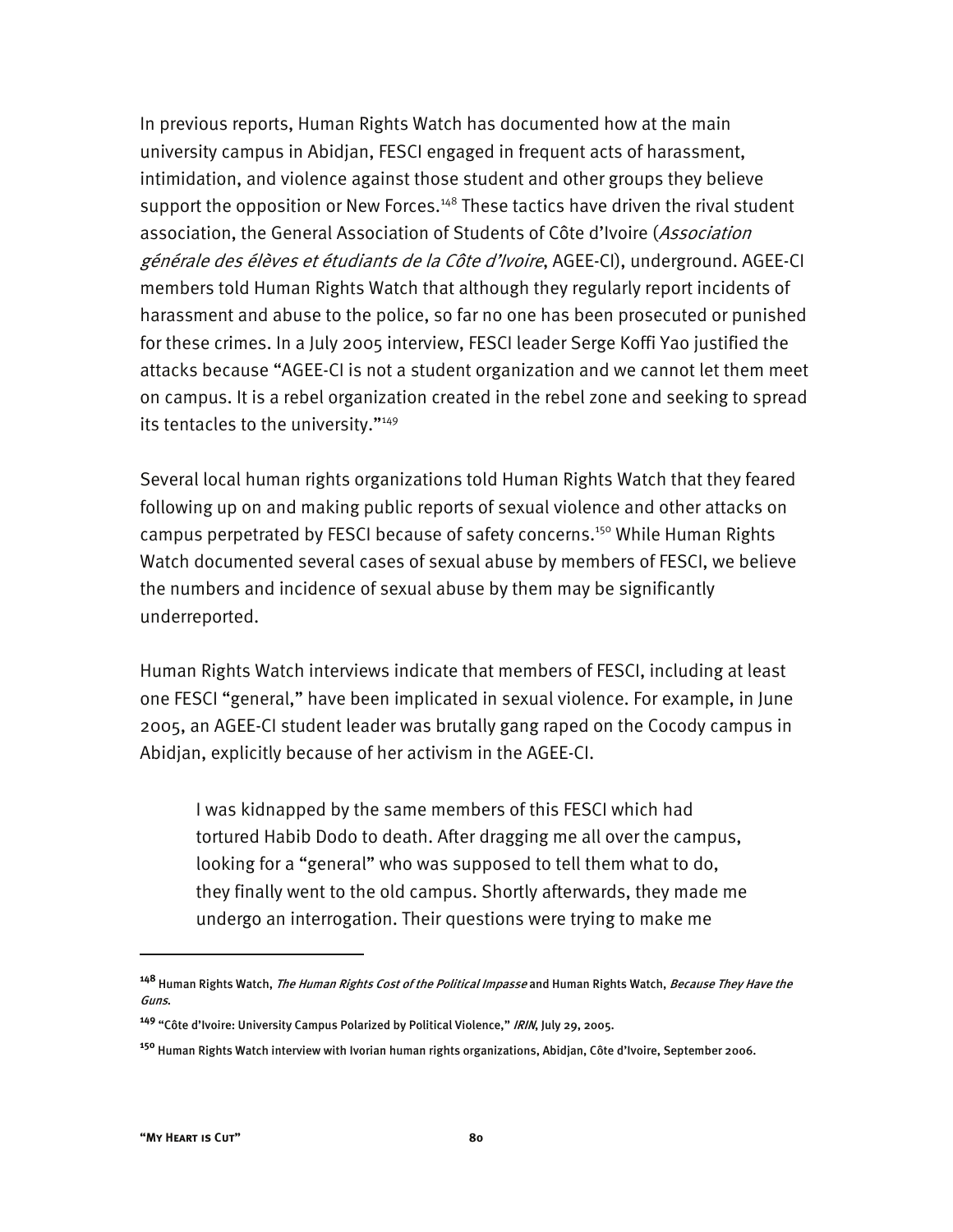confess AGEE-CI's collaboration with the rebels, and to get information about the leaders. I tried to say I didn't know anything…They told me I was screwed. They also gave me information on my home, my private life, to show me that they know a lot about my case and couldn't escape them. When they spoke of my [family members]…I had chills…Then my interrogator asked them to "Be effective" as he locked me up with four of them, and told them to "Do a clean job…"They beat me up. They told me that they were trained to kill and that they'd kill me if I didn't speak. They showed me bloodstains on the ground… and told me it was the blood of my comrades who'd been tortured there not long ago. Then…one of them insisted that they undress me forcibly and make me lay down, which was done. I understood right away that this was to accomplish an evil plan. One of them hit my head against a wall, the others were hitting me and fingering me. I screamed until my voice was hoarse but it was useless…My rapist took his place, squeezing my throat with his two hands. He was strangling me…He covered my face with a piece of coarse cloth and penetrated me. While he was raping me I tried to fight back and scream but the others were holding my feet…My rapist was hurting me. I was disgusted, suffering, and powerless…[After they let me go] they forbade me to return to the campus and told me my studies were finished...on pain of death.<sup>151</sup>

A leading local human rights organization documented the gang rape of another student active in the PDCI opposition party by two members of FESCI (one of whom she could identify) near her house in Abidjan shortly after she participated in an antigovernment protest march on March 25, 2004. This student gave to the human rights NGO a written, detailed testimony, reviewed by Human Rights Watch. The NGO confirmed that there was no police or judicial follow-up for her case.<sup>152</sup>

Three women students alleged to Human Rights Watch that they are frequently victims of sexual harassment and intimidation by FESCI, and believed numerous

**<sup>151</sup>** Human Rights Watch interviews, Abidjan, Côte d'Ivoire, September 2006.

**<sup>152</sup>** Human Rights Watch interview with representatives of a local human rights organization, Abidjan, Côte d'Ivoire, September 2006.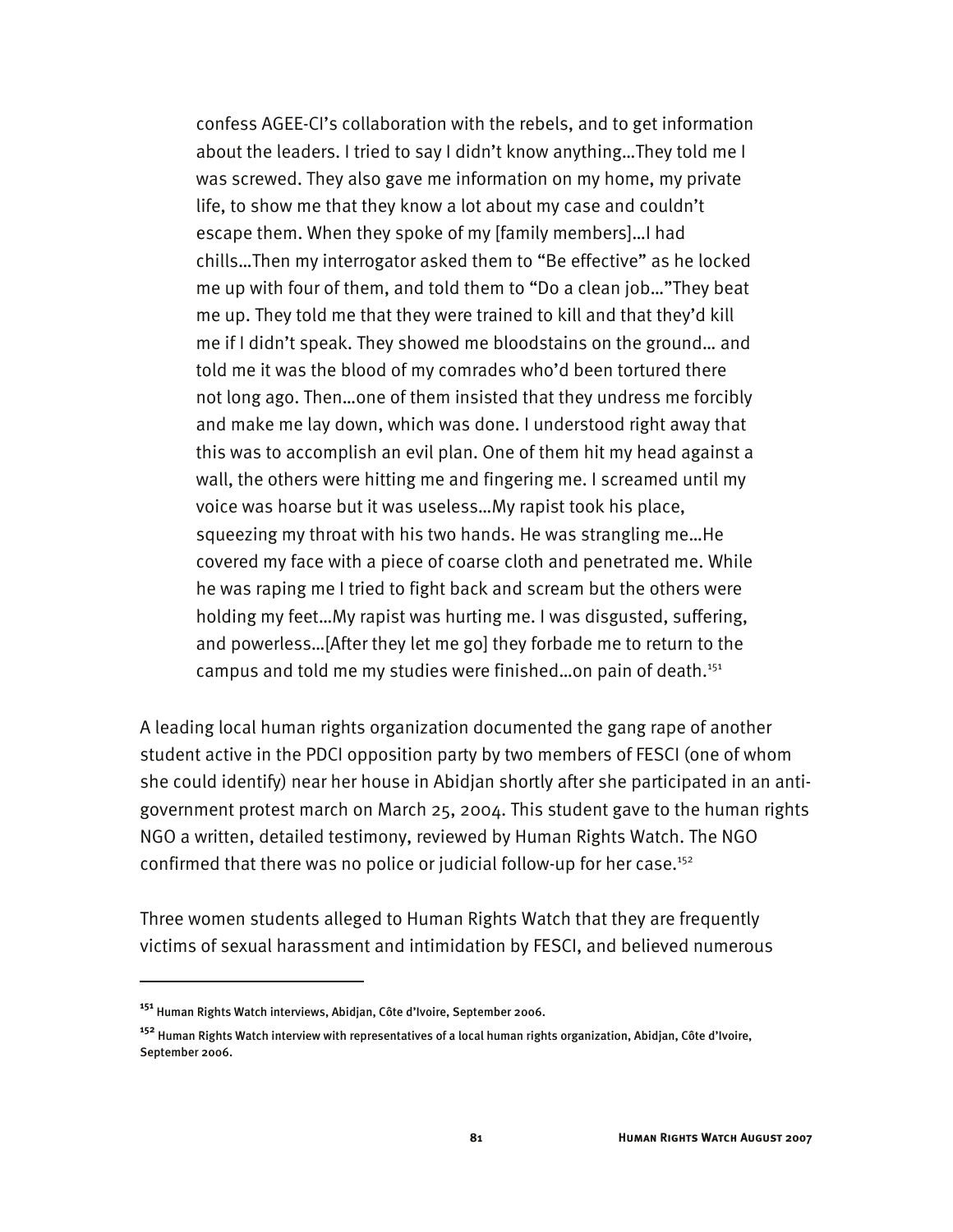other women experienced similar threats and abuse.<sup>153</sup> This assertion was echoed by a leader of the opposition student union AGEE-CI.<sup>154</sup> According to the three students individually interviewed by Human Rights Watch, and a group interview with seven women students, FESCI is also implicated in apolitical sexual exploitation and harassment of women students on campus. Students described a system of campuswide domination by FESCI, where women students could be forced or pressured to have sexual intercourse with FESCI representatives. They explained that impunity for these attacks is fueled by FESCI's control over the distribution of dorm rooms in university housing. Interviewees also described how the most beautiful women students are especially at risk: "if you are really pretty and they want you, you have a hard time refusing…they can make a lot of problems for you," said one student who refused to give her name or age.<sup>155</sup> A journalist from the UN Integrated Regional Information Network (IRIN) cited a law student as stating, "As soon as a girl pleases them they send their guys to get her. If she refuses to submit to them she is expelled from the residence and prevented from going on campus to attend her classes." $156$ 

When the group of women students was asked how they could contact the school administration for protection or how they could report such behavior for sanctions, the interviewees all laughed and one of them told Human Rights Watch, "You are dreaming! The university will do nothing."157 Indeed, FESCI members are able to attack with impunity not only students, but faculty and top administrators as well. A teacher's face was disfigured in a FESCI attack, prompting his colleagues to halt work for two weeks.<sup>158</sup> In February 2007, a newly appointed director of the University of Cocody designated by the Ministry of Higher Education was beaten by alleged FESCI members on the day that he was to take up his position, sustaining a head injury.

**<sup>153</sup>** Human Rights Watch interviews, Abidjan, Côte d'Ivoire, September 2006.

**<sup>154</sup>** Human Rights Watch telephone interview with a leader of the opposition student union AGEE-CI, Abidjan, Côte d'Ivoire, September 2006.

**<sup>155</sup>** Human Rights Watch interviews, Abidjan, Côte d'Ivoire, September 2006.

**<sup>156</sup>** "Côte d'Ivoire: Violence in University campus," IRIN, February 23, 2007.

**<sup>157</sup>** Human Rights Watch interviews, Abidjan, Côte d'Ivoire, September 2006.

**<sup>158</sup>** "Côte d'Ivoire: Violence in University campus," IRIN, February 23, 2007.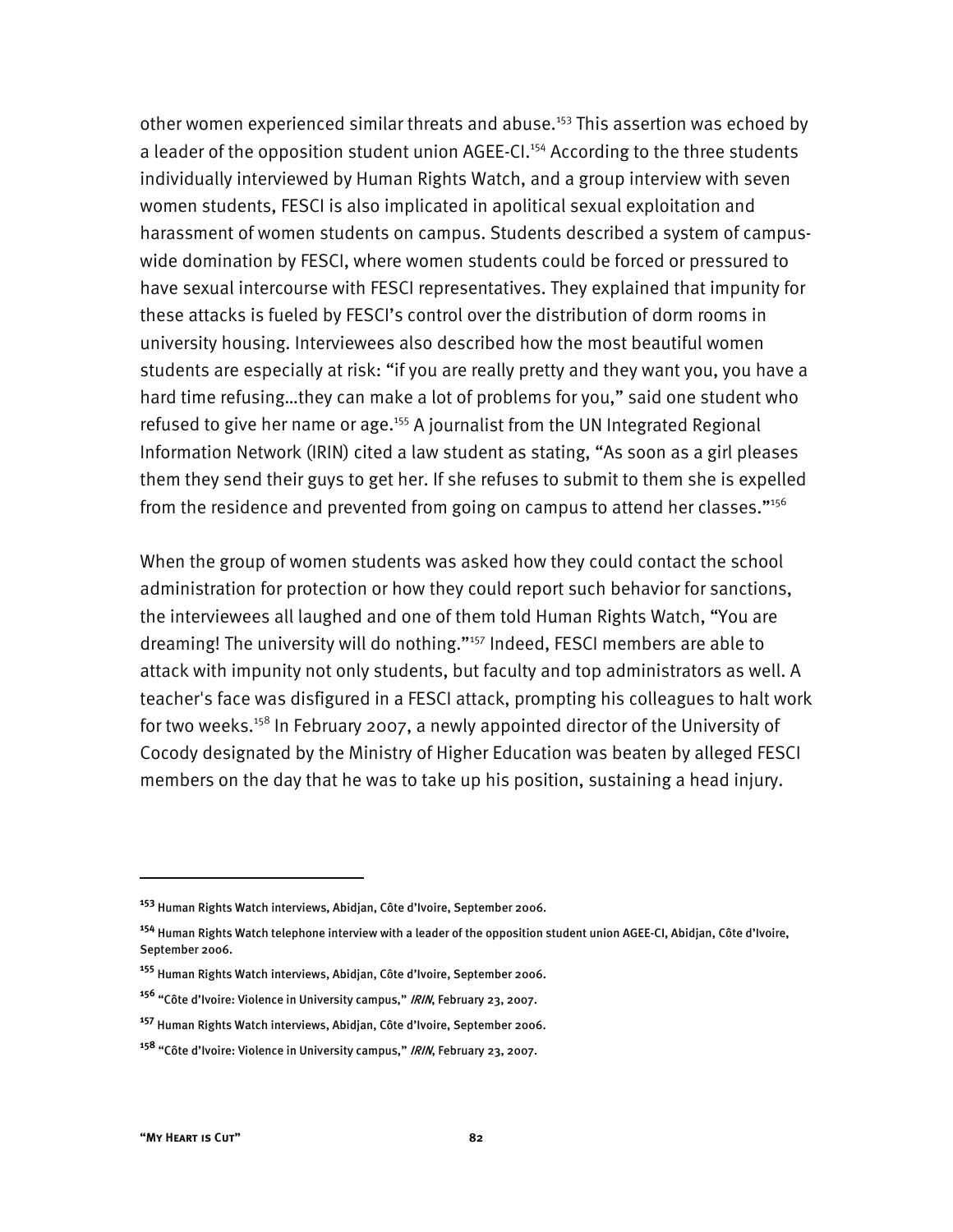## *General Sexual Abuse Facilitated by Impunity and Conflict*

The protracted nature of the Ivorian political-military crisis has appeared to increase girls' and women's vulnerability to various forms of sexual violence and exploitation including non-conflict-related rape, prostitution of children, sexual abuse by teachers, forced and early marriage, and domestic violence. Many women and girls described being driven to commercial sex work or locked into abusive relationships as a result of the increased poverty caused by the conflict.

Rates of rape where perpetrators are unknown and appear to be civilians or simply armed men without overt government or rebel affiliation are reportedly high. Many cases of sexual assault and exploitation appear to have been facilitated by the breakdown of the legal system, proliferation of arms, and general climate of impunity.

Displacement and poverty caused by the conflict have fueled a major increase in prostitution, sexual exploitation, and sexual abuse of women and children in Côte d'Ivoire. The war is estimated to have displaced an estimated 1.7 million people within the country and additional hundreds of thousands abroad, often splitting up families, undermining the networks that traditionally protect them and leaving women or children to deal alone with responsibility for managing household finances and supporting children. Internally displaced persons appeared to be particularly vulnerable to sexual abuse.

With economic growth rates averaging around 7 percent for the first 20 years of independence, Côte d'Ivoire was the envy of countries throughout the developing world.<sup>159</sup> However, its economy has been dramatically undermined by the war and other causes, leaving millions of Ivorians impoverished.<sup>160</sup> As a result, many women and girls engaged in survival sex (sex for money, food, or services for their families or themselves). An adolescent who was 11 when the war started recounted how, after

**<sup>159</sup>** Jean-Claude Berthelemy and Francois Bourguignon, Growth and Crisis in Côte d'Ivoire, (Washington DC: The World Bank Press, 1996).

**<sup>160</sup>** Other causes include the declining cocoa prices on the world market, corruption (Hofnung, "Dix clés," p. 9.), and the most rapid deforestation taking place in any country in the world since the mid-1950s (M. P. E. Parren and N. R. de Graaf, *The Quest* for Natural Forest Management in Ghana, Côte d'Ivoire and Liberia, (Wageningen: Wageningen Agricultural University Press, 1995), p. 29. "The average annual deforestation rate, as a percent of the remaining forest, rose from 2.4 percent in 1956 – 65 to 7.3 percent in 1981 – 85, over ten times the pan-tropical average of 0.6 percent.")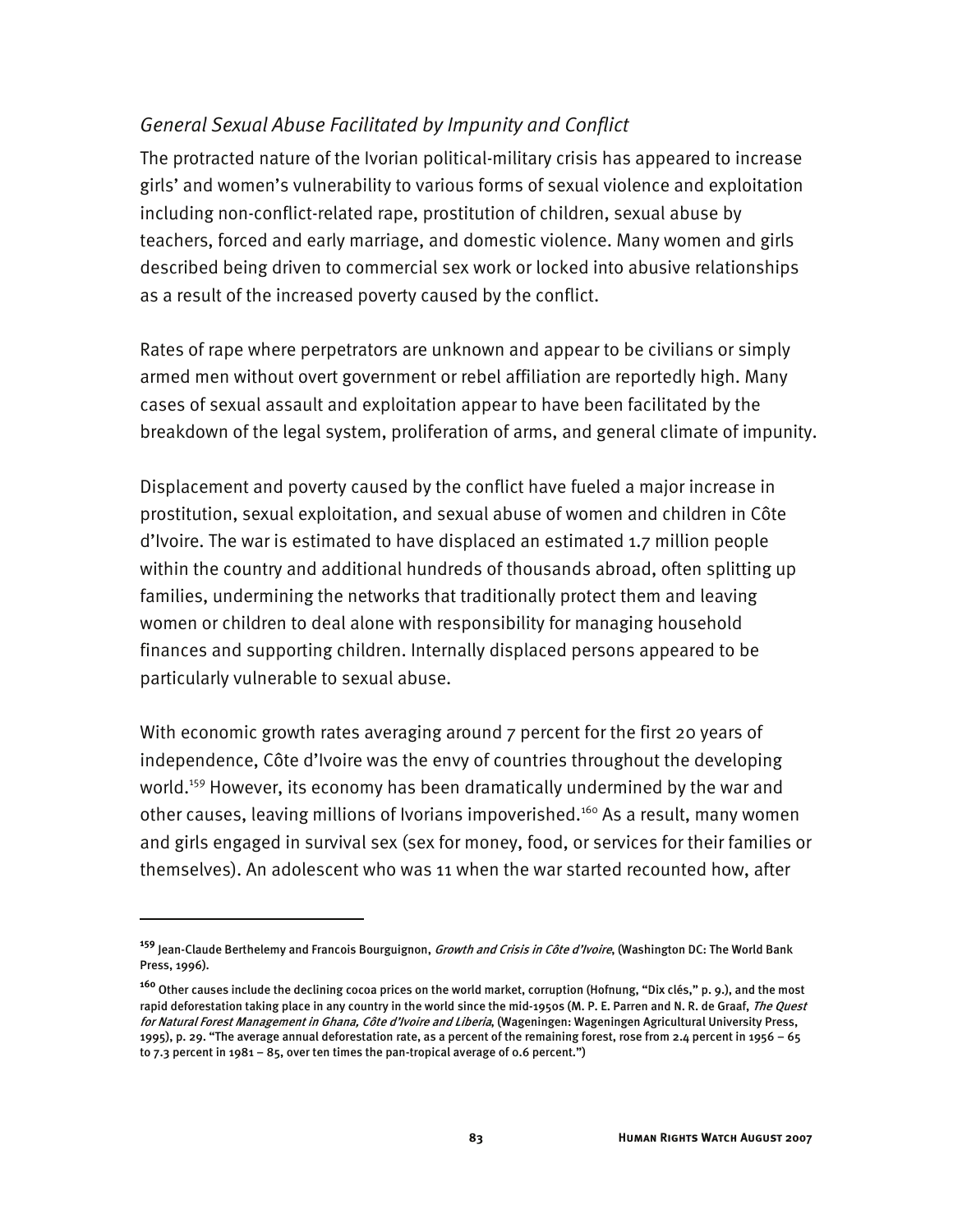becoming separated from her family during the war, she became dependent on a man who eventually became her "husband."

When the war came, I fled into the bush. I was 11 years old. I lost my family. And during the walk a young man helped me, he saved me because I didn't know where to go. So since then till now I live with him as a husband. Life is hard.<sup>161</sup>

Representatives of national and international humanitarian organizations unanimously agreed that there is a dramatic rise in survival sex and sexual exploitation, which they believed to be a direct result of poverty and mass displacement.<sup>162</sup> Several children's rights organizations noted the increase in the number of children as young as eight involved in selling sex, with girls of 12 years and upwards identified as doing so regularly. A United Nations High Commissioner for Refugees (UNHCR) representative underscored that IDPs were particularly vulnerable, even after their initial displacement.<sup>163</sup>

In exchange for sex, many women and girls receive very small amounts of money (1000 CFA,164 or US\$2) or basic food items like a packet of biscuits, or a plate of food. Others are given clothing, cell phones, perfume or watches. An OCHA representative based in the western town of Man described how some women and girls sold their bodies for as little as one meal: "Women and teenagers will spend the night with a man for a plate of  $atch\acute{e}k\acute{e}$  [a cassava-based staple]."<sup>165</sup> A woman who was gang raped in 2002 by pro-government forces who also murdered her husband now engages in survival sex:

j

**<sup>161</sup>** Human Rights Watch interviews with a minor victim of sexual exploitation, Côte d'Ivoire, September 2006.

**<sup>162</sup>** Nearly all of the dozens of national and international NGO representatives who were asked about prostitution and sexual exploitation independently told Human Rights Watch that they believe both increased dramatically in 2002 with the beginning of the conflict, as a direct result of poverty and mass displacement.

**<sup>163</sup>** Human Rights Watch interview with Joseph Djitro, a staff member of the United Nations High Commissioner for Refugees (UNHCR), Guiglo, Côte d'Ivoire, September 29, 2006.

**<sup>164</sup>** The CFA franc (in French: "franc CFA," pronounced "céfa", or more colloquially known just as "franc") is a currency used in 12 formerly French-ruled African countries, as well as in Guinea-Bissau (a former Portuguese colony) and in Equatorial Guinea (a former Spanish colony).

**<sup>165</sup>** Human Rights Watch interview with Boni M'Paka, a staff member of Office for the Coordination of Humanitarian Affairs (OCHA), Man, Côte d'Ivoire, September 24, 2006.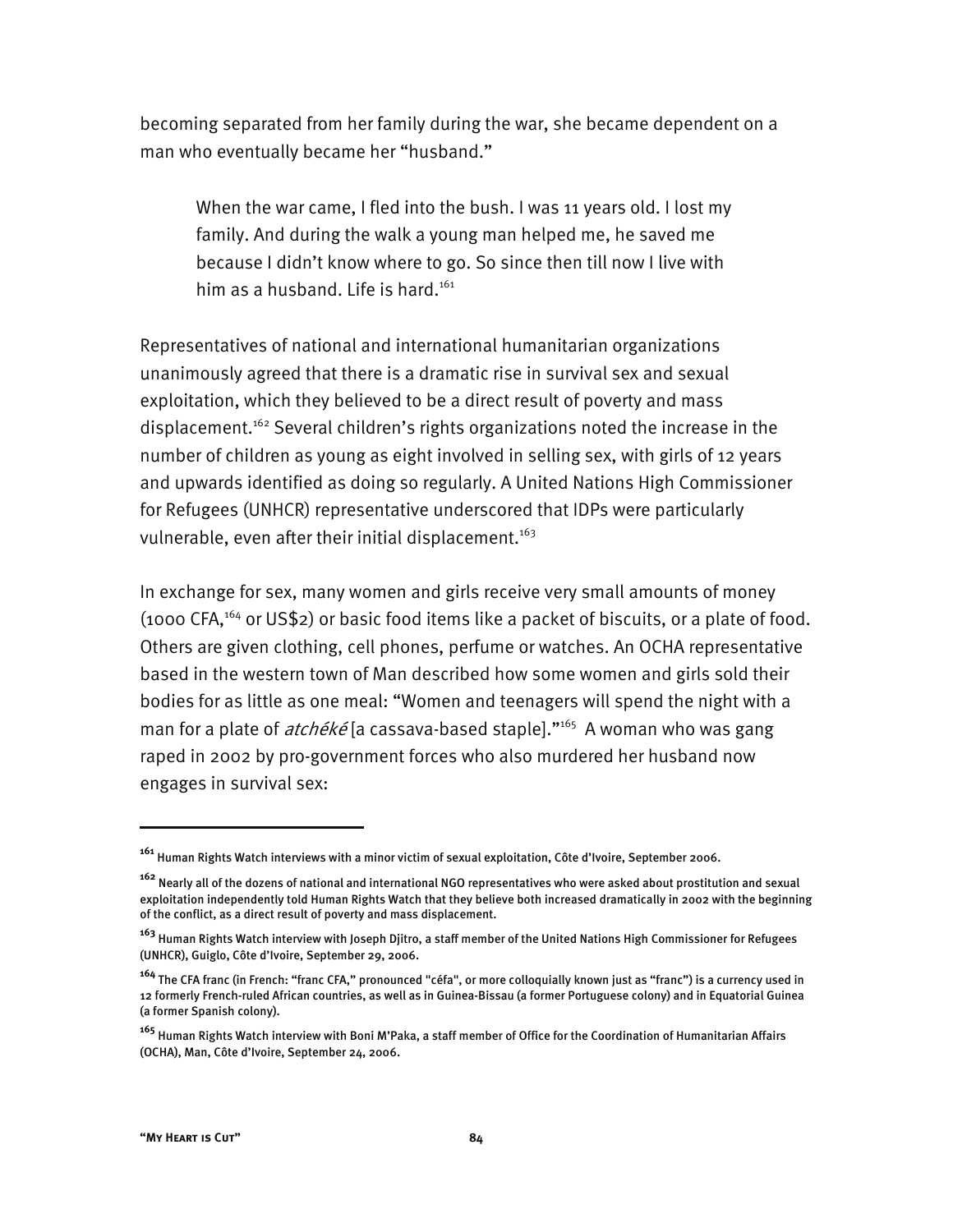I fled to Mali. We hid to escape, in a big truck. I live alone in my room, with a Malian family, I pay when I can…I have to prostitute myself to eat. Many girls do this but they won't tell you. I want to kill myself, I want to commit suicide.<sup>166</sup>

**<sup>166</sup>** Human Rights Watch interviews, Bamako, Mali, October 2006.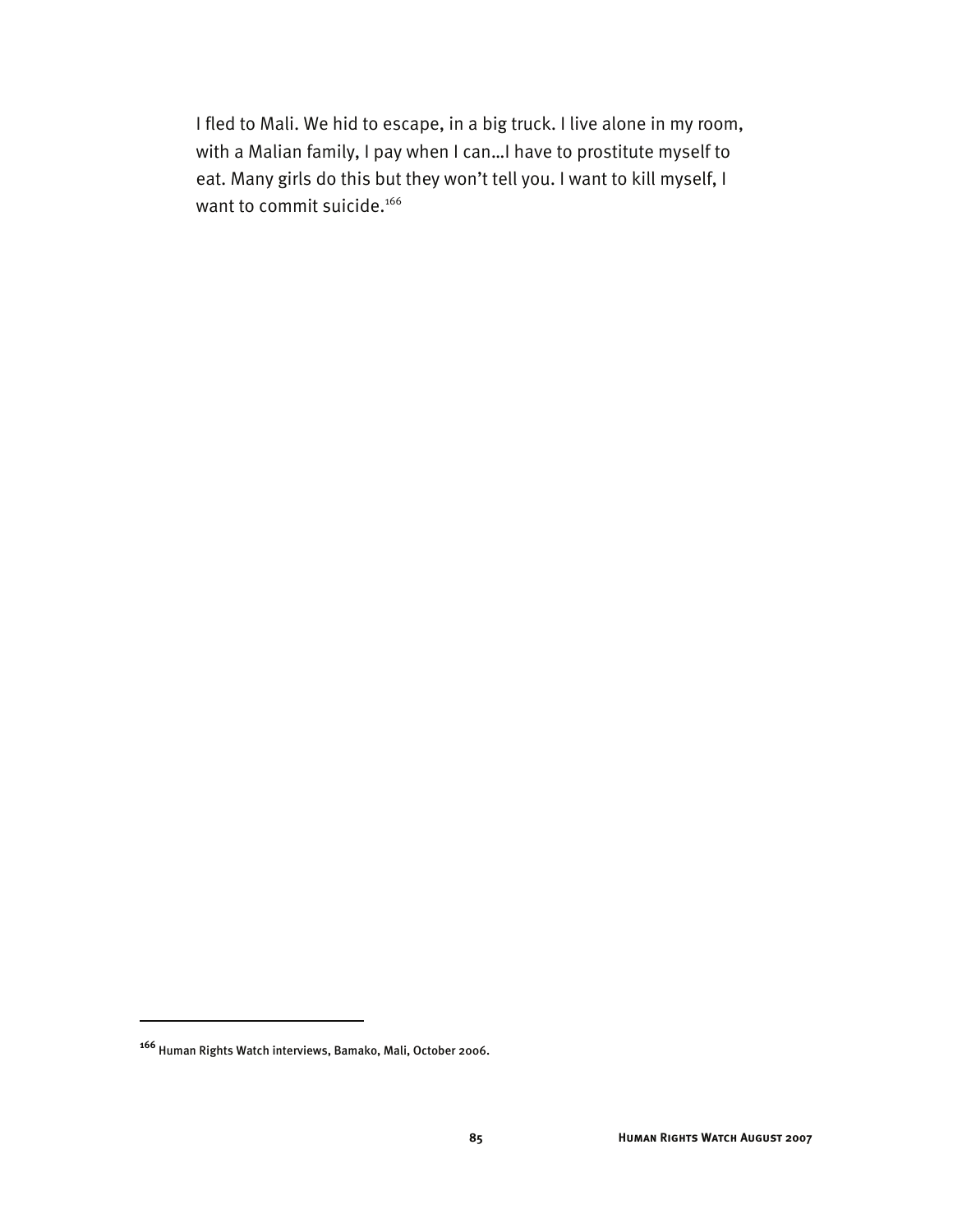# **Effects of Sexual Violence on Survivors and the Need for Services**

Nearly all survivors of sexual violence interviewed by Human Rights Watch described their feelings of profound anxiety, shame, anger, depression, and fear. Three women told Human Rights Watch that they regularly contemplated suicide. Others described frequent psychosomatic problems like headaches, insomnia, and nightmares. Many remained with serious and at times debilitating physical impairments they suffered as a consequence of the sexual attack. Human Rights Watch interviewed women who had been so violently raped that for months following their ordeal, they were unable to walk. For others, even sitting and bending to do routine housework caused extreme pain. Women routinely complained of bleeding, aches in their abdomens, and burning pain when they urinated or tried to have sex with their partners. Doctors and other medical workers described having treated many survivors whose genital and reproductive tissue had been torn and damaged or who had suffered miscarriages or difficulties giving birth on account of the sexual attack they had endured. Others suffered from botched illegal abortions they sought out after having become pregnant following their ordeal.

Not a single rape survivor interviewed by Human Rights Watch reported that the perpetrators had used a condom, putting these women and girls at especially high risk for sexually transmitted infections, including HIV/AIDS. Medical treatment available for HIV/AIDS and other sexually transmitted infections was grossly inadequate, as were nearly all gynecological, reproductive health, and psychological medical services for rape victims. All too often, families and communities ostracized or punished rape survivors, in particular those who spoke out about the abuse they endured. While NGOs have displayed courage under fire, they have not been able to cope with these survivors' health and counseling needs.

One civil society leader's testimony about her work with survivors of sexual violence encapsulates many of the psychological and physical effects of sexual violence:

The girls would come to us all torn, beaten, traumatized, afraid of men…There was one girl very wounded. She had been taken at the bus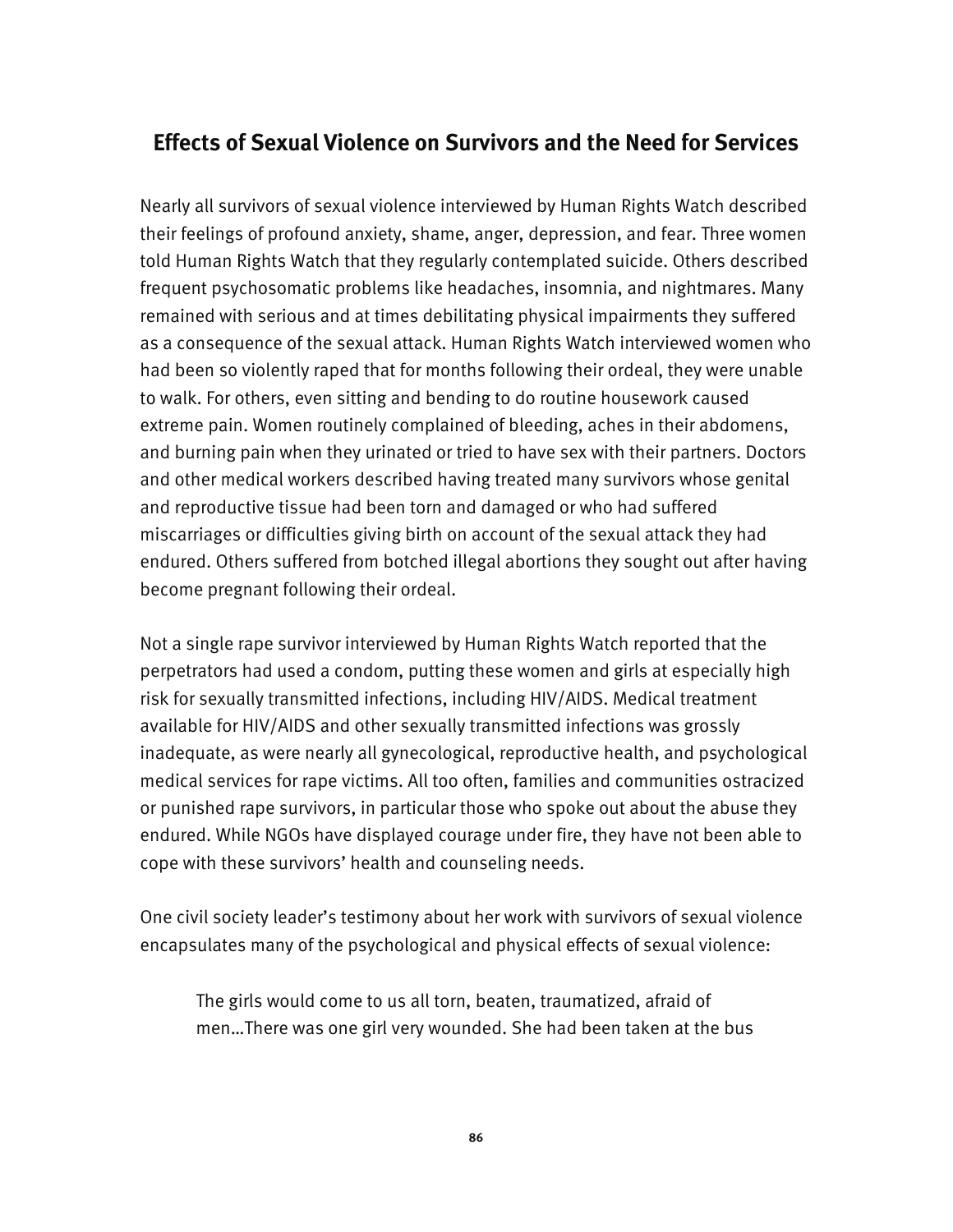station at Logoualé on the road to Man, kidnapped by Liberians, tied up, raped, drugged, saw people killed and their throats slit. Her vagina was very badly wounded, she couldn't walk. She had to wear diapers. No one wanted to eat with her; they all thought she had AIDS.<sup>167</sup>

## Physical Impact of Rape

#### *Trauma to reproductive organs*

Women who were especially badly injured as a result of rape had difficulty walking, and experienced bleeding and discharge in the genital area. Most women interviewed felt severe pain for weeks, months, or even years after the rape, especially in the abdomen and vagina. Women who were physically abused in other ways also endured suffering related to their beatings or torture. One woman who had been raped for over a year during the war by rebels in Bouaké explained her appalling physical condition after she managed to escape:

I could hardly walk, was bleeding all the time. I had no money for cloths to stop the bleeding or even for food. I often want to commit suicide. I once decided to really kill myself. I was so sick, they chased me away from the hospital, my living conditions were awful, I smelled bad, I couldn't sleep, I crawled like a baby because I couldn't walk, I felt so bad, I didn't have anyone to help me. $168$ 

One woman described how her two daughters were in agony after being gang raped and having wooden sticks shoved inside their vaginas by rebels during the war in western 18 Montagnes. She described blood literally pooling on the floor under her children.

**<sup>167</sup>** Human Rights Watch interview with a civil society leader, Man, September 2006.

**<sup>168</sup>** Human Rights Watch interview, Monrovia, Liberia, October 2006.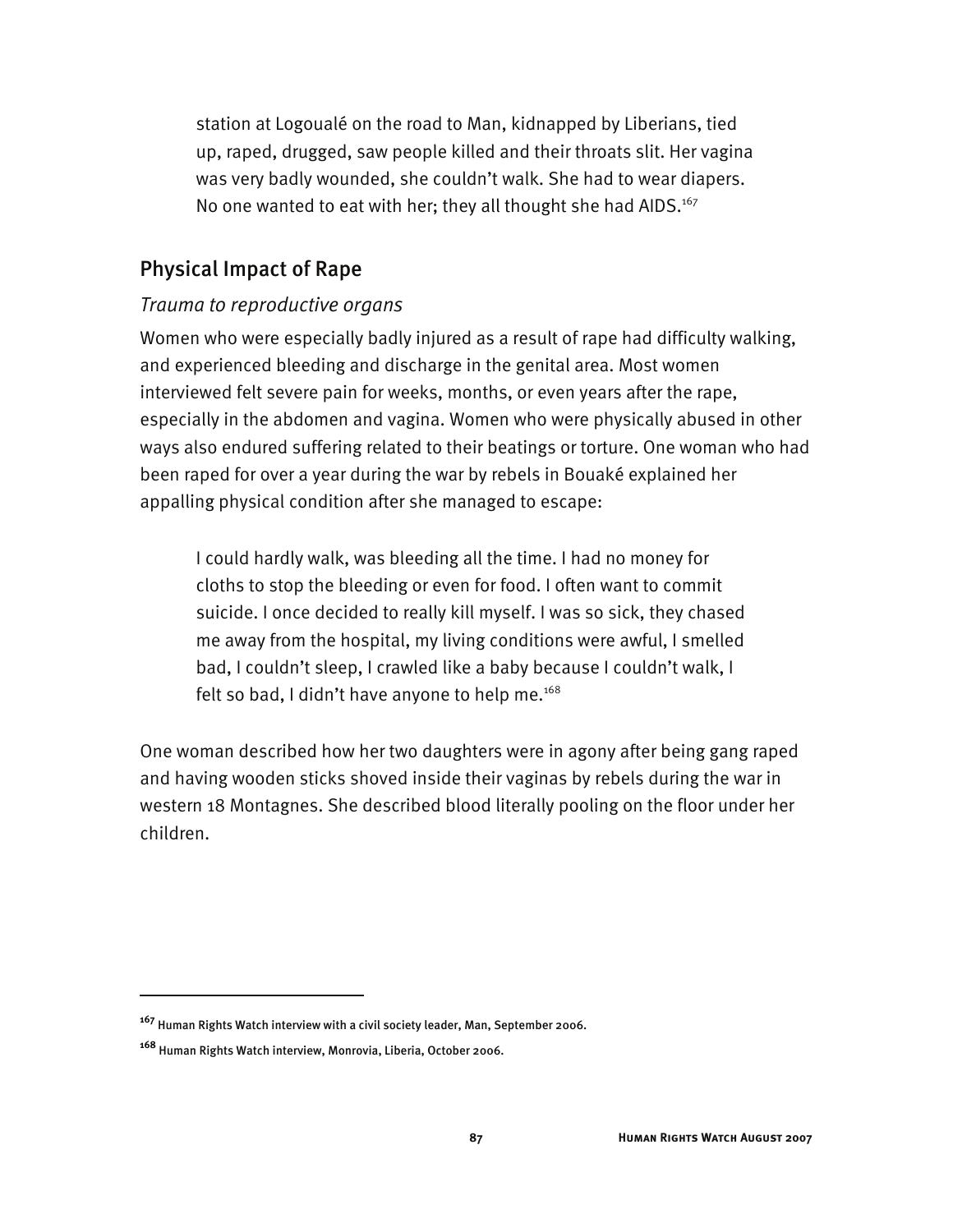Doctors working with victims of rape listed some of the worst physical consequences as being internal and external bleeding, discharge, and uterine prolapse, when the uterus descends into the vagina or beyond.<sup>169</sup>

### *Deaths in childbirth, miscarriages, and difficulties giving birth*

Health workers in both rebel- and government-held areas of Côte d'Ivoire noted that the sexual abuses women suffered, in addition to displacement, increased poverty, and the destruction to health centers and hospitals had had serious consequences for maternal health. They spoke of numerous women who had either miscarried or died during childbirth, apparently as a result of what they had endured.<sup>170</sup>

Others suffered from rape-related complications during their pregnancy or labor. One woman who was nine months pregnant described how she nearly died after being gang raped by rebels in the western town of Danané:

[I] walked to Liberia for three days and three nights…And I was bleeding a lot down there. It hurt so much that I could hardly walk; they made me a cane…I saw that I was going to give birth, I arrived at the border and my case got very serious. They brought me to the clinic at Logouato. I had contractions for two weeks but couldn't give birth, there was blood and pus coming out but no waters breaking. A jeep from Save the Children took me to Campleu camp…I still couldn't give birth. The UN brought me to Monrovia and I had a caesarian. I gave birth to twin girls but I went into a coma. I came out of the coma and was alone, didn't know anyone.<sup>171</sup>

One midwife in Danané recounted to Human Rights Watch how from 2002 to 2003 she assisted in birthing the children of numerous women who had been forced to flee their homes and villages during periods of active hostilities.

**<sup>169</sup>** Human Rights Watch interviews with the Interim Country Director of Médecins Sans Frontières-Belgium (MSF-B), the Country Director of MSF-B, and other MSF-B staff, Abidjan and Man, Côte d'Ivoire, September 2006.

**<sup>170</sup>** Human Rights Watch interview with health workers in both rebel- and government-held areas of Côte d'Ivoire, Côte d'Ivoire, September 2006.

**<sup>171</sup>** Human Rights Watch interview, Monrovia, Liberia, September 2006.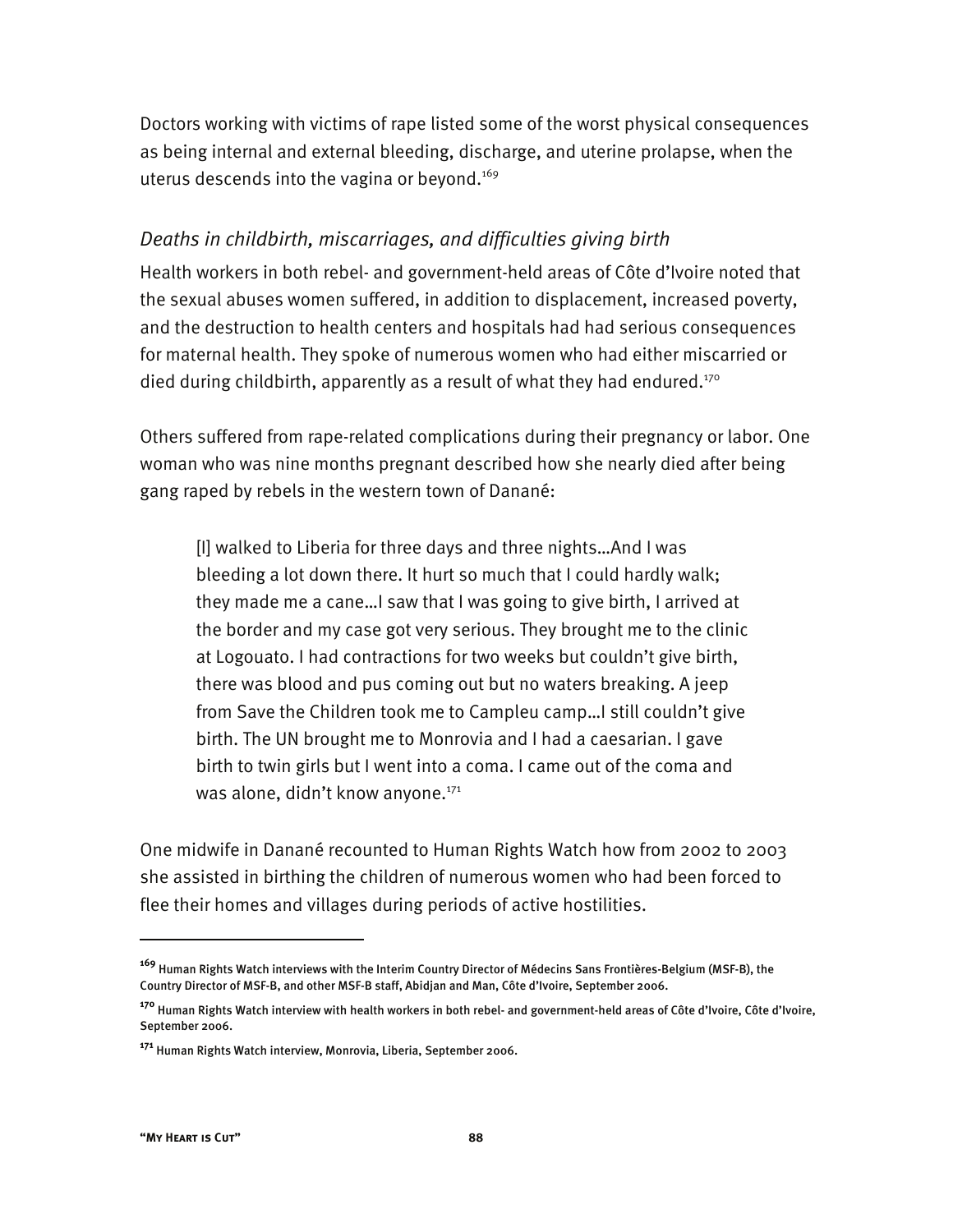During the war, when women were fleeing, many of them had to give birth without help, like in the bush even. Many died, and their babies too. So we created the Committee of Midwives. We did trainings and also gave our members birthing kits. I helped with births where they were out in the middle of nowhere, there was nothing, it was a miracle that the babies and mothers lived. $172$ 

#### *The rise in and dangers of illegal abortions*

Since the beginning of the armed conflict, some health workers noted an increase in abortions, despite the fact that the procedure is illegal. Most traditional midwives and gynecologists interviewed by Human Rights Watch described having attended to large numbers of women and girls who attempted to get abortions and suffered complications as a result. Doctors and traditional midwives all speak of a rising trend since the beginning of the conflict of women and girls struggling with botched illegal abortions coming to them in dire medical condition.

From their conversations with patients, many believe that the rise is directly related to the armed conflict and the rising trends of rape, sexual exploitation, and survival sex, as well as the war-related economic pressures an unwanted child would bring on families already struggling to cope.<sup>173</sup> A midwife at a hospital in Guiglo told Human Rights Watch how the demand for abortions and the emergencies resulting from poorly performed abortions had risen considerably at her hospital at least since the war began:

[There are] so many cases of abortions now. The conflict made this go up dramatically. It used to happen a little but now it's huge. Girls are raped and the father is unknown, or they sell their sex for money. They are afraid of being rejected by their families, can't face the financial burden of a child. I get 15 to 20 girls per week asking for abortions, or coming here with botched abortions where they have mutilated themselves. This happens because there is no sexual education for

**<sup>172</sup>** Human Rights Watch interview with a women's rights leader, Danané, Côte d'Ivoire, September 2006.

**<sup>173</sup>** Human Rights Watch interviews with traditional midwives and gynecologists, Côte d'Ivoire, September 2006.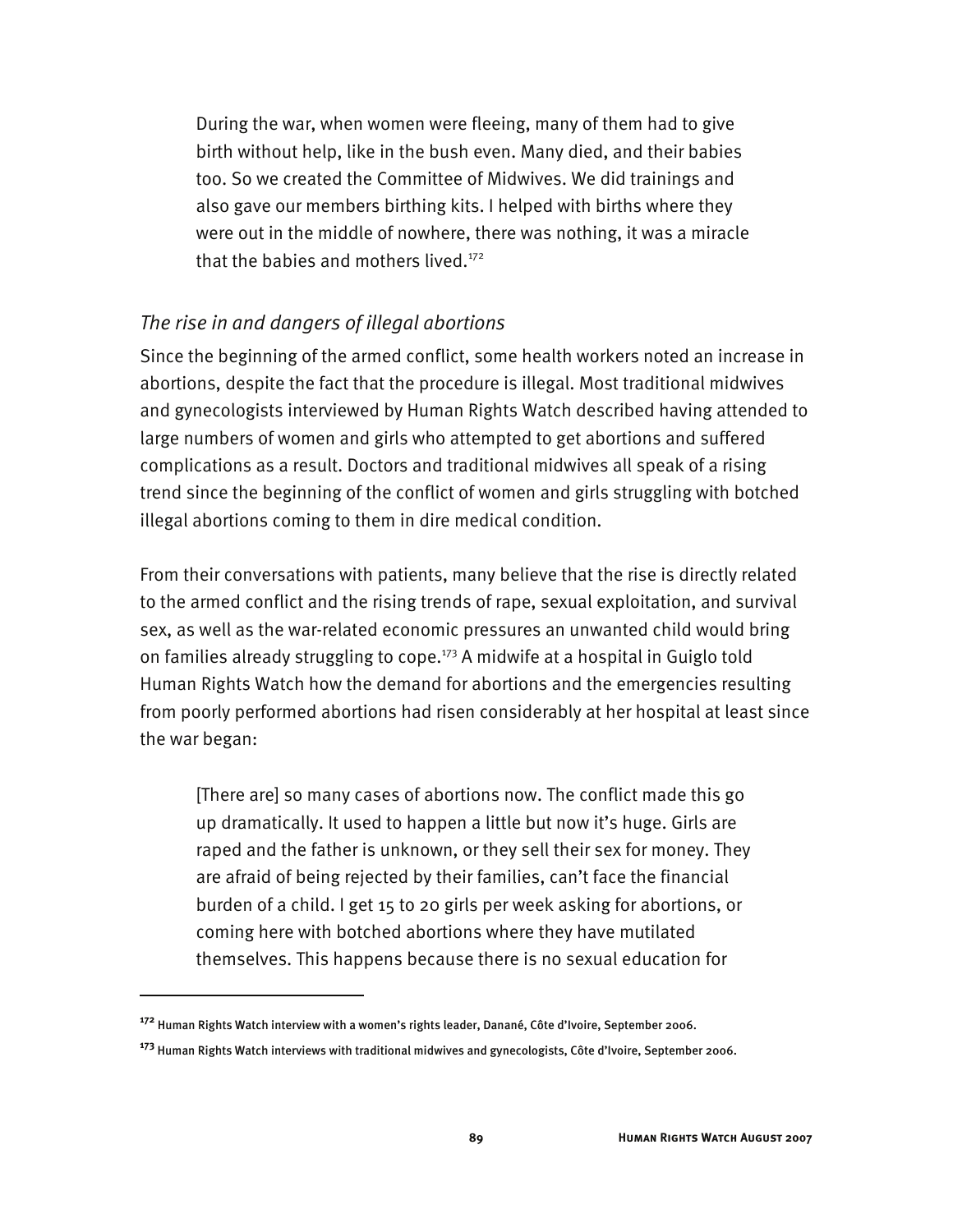girls any more. They tell each other really stupid things and try to abort themselves.<sup>174</sup>

The Penal Code provides for ten years of imprisonment for those who carry out abortions and their assistants in addition to fines ranging from approximately  $US$300$  to US\$16,000.<sup>175</sup> Women seeking abortions also face prison time and fines. Dr. Lassina Sanogo, a general practitioner in the rebel-held town of Bouaké, noted that, "Clandestine abortions have attained dangerous levels in our hospitals during these four years of crisis, both on the rebel and government side."<sup>176</sup>

Women seeking illegal abortions from unqualified practitioners risk very serious injury, including infertility, infection, genital tearing, and death. A study conducted in 2005 by a local non-governmental organization showed that 34 percent of the 2,400 women interviewed for the survey had undergone at least one abortion. According to the study, 30 percent of women and girls of those who sought abortions in the north were obliged to have backstreet procedures that often led to complications, some of them fatal.177 It is crucial to reform Côte d'Ivoire's abortion laws.

#### *Sexually transmitted infections, especially HIV/AIDS*

One of the commonly noted problems associated with sexual violence is vulnerability to infection; rape survivors are at particularly high risk for contracting sexually transmitted infections (STIs), including HIV/AIDS, which can lead to major complications in reproductive health or even death. A 2005 report by Doctors

**<sup>174</sup>** Human Rights Watch interviews with staff at a hospital in Guiglo, Guiglo, Côte d'Ivoire, September 29, 2006.

**<sup>175</sup>** Abortion remains illegal in Côte d'Ivoire. Specifically, Article 366 stipulates that "whosoever, by food, drink, medicine, surgical procedures, violence, or any other means, procures or attempts to procure an abortion of a pregnant woman, whether or not with her consent, will be punished by imprisonment of one to five years and a fine of 150,000 (US\$238.78) to 1,500,000 CFA francs (US\$2,387.81)." A woman who procures or attempts to procure her own abortion, or consents to the use of the means administered for that purpose, is subject to punishment of six months to two years of prison and a fine of 30,000 (US\$47.76) to 300,000 CFA francs (US\$477.56). Persons belonging to the medical profession or a profession involving public health who promote or procure the means to induce abortion, are subject to one to 10 years of imprisonment and a fine of 150,000 (US\$238.78) to 10,000,000 CFA francs (US\$15,918.75). They may also be prohibited from practicing their professions. (Penal Code, Art. 366). The only situation in which an abortion is legal is when it is necessary to save a woman's life. (Penal Code, Art. 367.)

**<sup>176</sup>** Seguela Aly Ouattara, "Côte d'Ivoire: Abortion - Illegal, Sought After, Sometimes Fatal," Inter Press Service (Johannesburg), August 23, 2006.

**<sup>177</sup>** Objectif santé [local NGO, aka "Goal: Health"), unpublished study, 2005.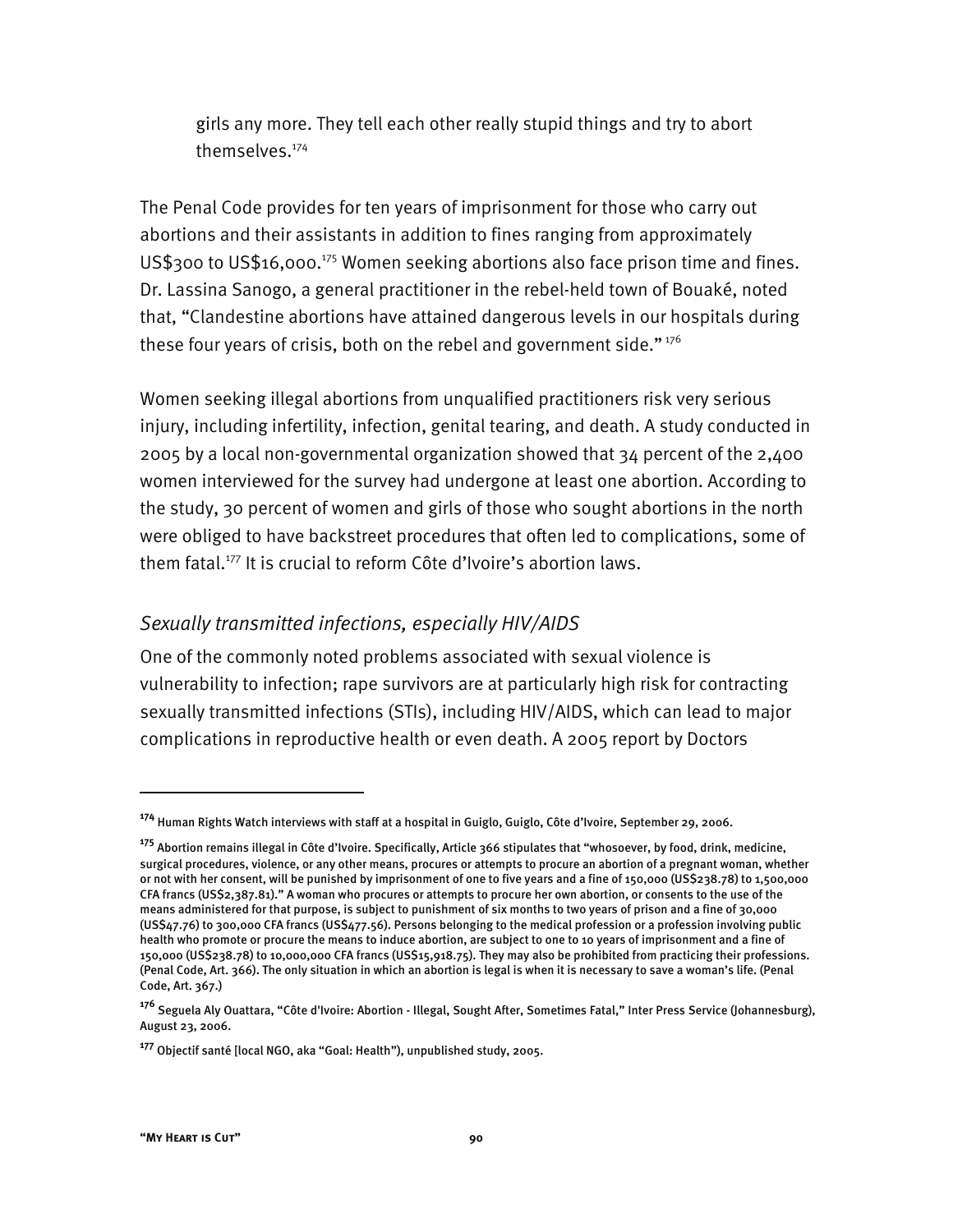Without Borders (*Médecins Sans Frontières*, MSF) described a case in which a child died of sexually transmitted infections in their hospital:

A patient arrives semiconscious at the Danané Hospital in northwestern Côte d'Ivoire. She has abdominal pain and no blood pressure can be detected. The concerned midwife finds that the patient's vaginal walls are encrusted with a thick, solid discharge. This is one of the worst cases of sexually transmitted infection (STI) that the midwife has seen in her 20 years of experience. Despite immediate treatment by the hospital staff, the patient goes into cardiac arrest and dies of septic shock. She is 13 years old. $178$ 

Many rape survivors told Human Rights Watch about physical ailments that typify STIs: discharge, discomfort, lack of control over urination, inability to become pregnant, and other symptoms that disrupt their lives and cause them tremendous anxiety.

Medical practitioners with MSF have encountered alarmingly high rates of STIs in clinics they operate in western Côte d'Ivoire: some 20 percent of the adults visiting their clinics in some towns were infected. The teams are convinced that the actual prevalence is higher and that many STIs, including HIV/AIDS, often go undiagnosed and untreated. Like other health providers, MSF's analysis of the situation is that "Family separations and the influx of soldiers have left many women and young girls vulnerable to sexual violence, prostitution, unwanted pregnancy and STIs."179

While drastic in its own right, the high level of STIs accompanies a parallel increase in the prevalence of HIV/AIDS throughout Côte d'Ivoire, making prevention and treatment efforts all the more urgent. The prevalence of HIV/AIDS is estimated between 7 percent and 10 percent, giving Côte d'Ivoire a generalized HIV epidemic

**<sup>178</sup>** "International Activity Report 2005, Ivory Coast: Renewed violence deepens crisis," Doctors Without Borders, 2005, available online at http://www.doctorswithoutborders.org/publications/ar/i2005/ivorycoast.cfn.

**<sup>179</sup>** "Top 10 Most Underreported Humanitarian Stories of 2005: Crisis Deepening in Ivory Coast," Doctors Without Borders, 2005, available online at http://www.doctorswithoutborders.org/publications/reports/2006/top10\_2005.html#ivorycoast; and Doctors Without Borders, "International Activity Report 2005, Ivory Coast: Renewed violence deepens crisis."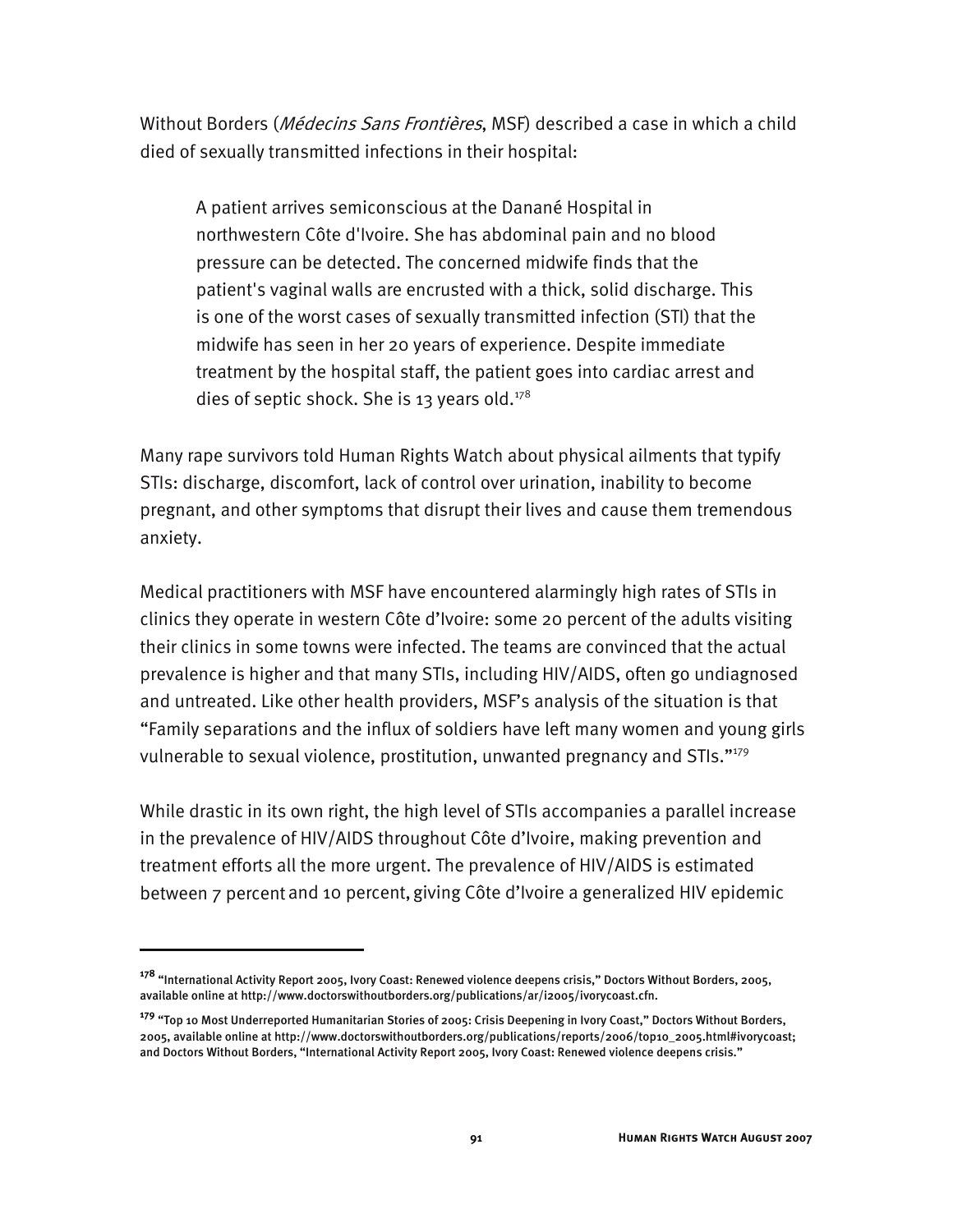and the highest HIV prevalence in West Africa.<sup>180</sup> This is suspected to have increased since the beginning of the war given its destructive impact on the health system.<sup>181</sup> According to ONUCI, the HIV pandemic in Côte d'Ivoire has an increasing gender dimension, with 300,000 women infected in 2005. $182$ 

The risk of HIV/AIDS infection increases when a rape injures a woman so badly that her genital tissue is torn or bleeds. Obviously, tearing of genital tissue in repeated or gang rape greatly increases the chances of rapists infecting their victims with STIs. It is very likely that a number of women and girls raped by soldiers and other armed men have contracted HIV/AIDS, particularly since the prevalence of HIV infection among military forces is generally above the average infection rate of the population in many conflicts, and violent assault increases the risk of infection through tears and injuries to genital tissue.<sup>183</sup>

## Psychological Impact of Rape

Rape and other forms of sexual abuse inflict often devastating psychological and social effects upon not only the victims, but their families and communities as well. Nearly all rape survivors interviewed by Human Rights Watch experienced psychosomatic pains (headaches, stomachaches, listlessness, and insomnia), and feelings of profound anxiety, panic attacks, shame, anger, depression, loss of self-

**<sup>180</sup>** For a 7 percent estimate, see World Health Organization Country Page and HIV/AIDS report at http://www.who.int/countries/civ/en/. See also website for the Joint United Nations Program on HIV/AIDS (UNAIDS) Country Profile for Côte d'Ivoire: http://www.unaids.org/en/Regions\_Countries/Countries/côte\_d\_ivoire.asp. For a 10 percent estimate, see Doctors Without Borders, *Renewed violence*; The United States Department of Health and Human Services Center for Disease Control (CDC), "The Emergency Plan in Côte d'Ivoire," http://www.cdc.gov/nchstp/od/gap/countries/Côte\_d\_Ivoire.htm.

**<sup>181</sup>** The World Health Organization, "Côte d'Ivoire, Summary Country Profile for HIV/AIDS Treatment Scale-Up," December 2005, p. 2. "The political and military crisis in Côte d'Ivoire has limited the national capacity to respond to the HIV/AIDS epidemic for the past few years. Trained health personnel are lacking, and the situation has been aggravated by the displacement of existing human resources towards the non-occupied regions. Existing HIV/AIDS interventions are largely concentrated in Abidjan and some other large cities. Drug prices are prohibitive for most people attending accredited centers. Facilities for laboratory monitoring are inadequate." See also, Betsi NA, Koudou BG, Cisse G, Tschannen AB, Pignol AM, Ouattara Y, Madougou Z, Tanner M, Utzinger J., "Effect of an armed conflict on human resources and health systems in Côte d'Ivoire: prevention of and care for people with HIV/AIDS," AIDS Care, May 2006;18(4), pp. 356-65.

**<sup>182</sup>** ONUCI, Fourth Report.

**<sup>183</sup>** Human Rights Watch, DRC – The War Within the War: Sexual Violence against Women and Girls in Eastern Congo, June 2002, http://www.hrw.org/reports/2002/drc/Congo0602.pdf, p. 77; Pieter Fourie and Martin Schönteich, "Africa's New Security Threat: HIV/AIDS and Human Security in Southern Africa," African Security Review Vol. 10 No 4, 2001, http://www.iss.co.za/Pubs/ASR/10No4/Fourie.html; Timothy Docking, "AIDS and Violent Conflict in Africa," United States Institute of Peace Special Report No. 75, October 15, 2001, http://www.usip.org/pubs/specialreports/sr75.html.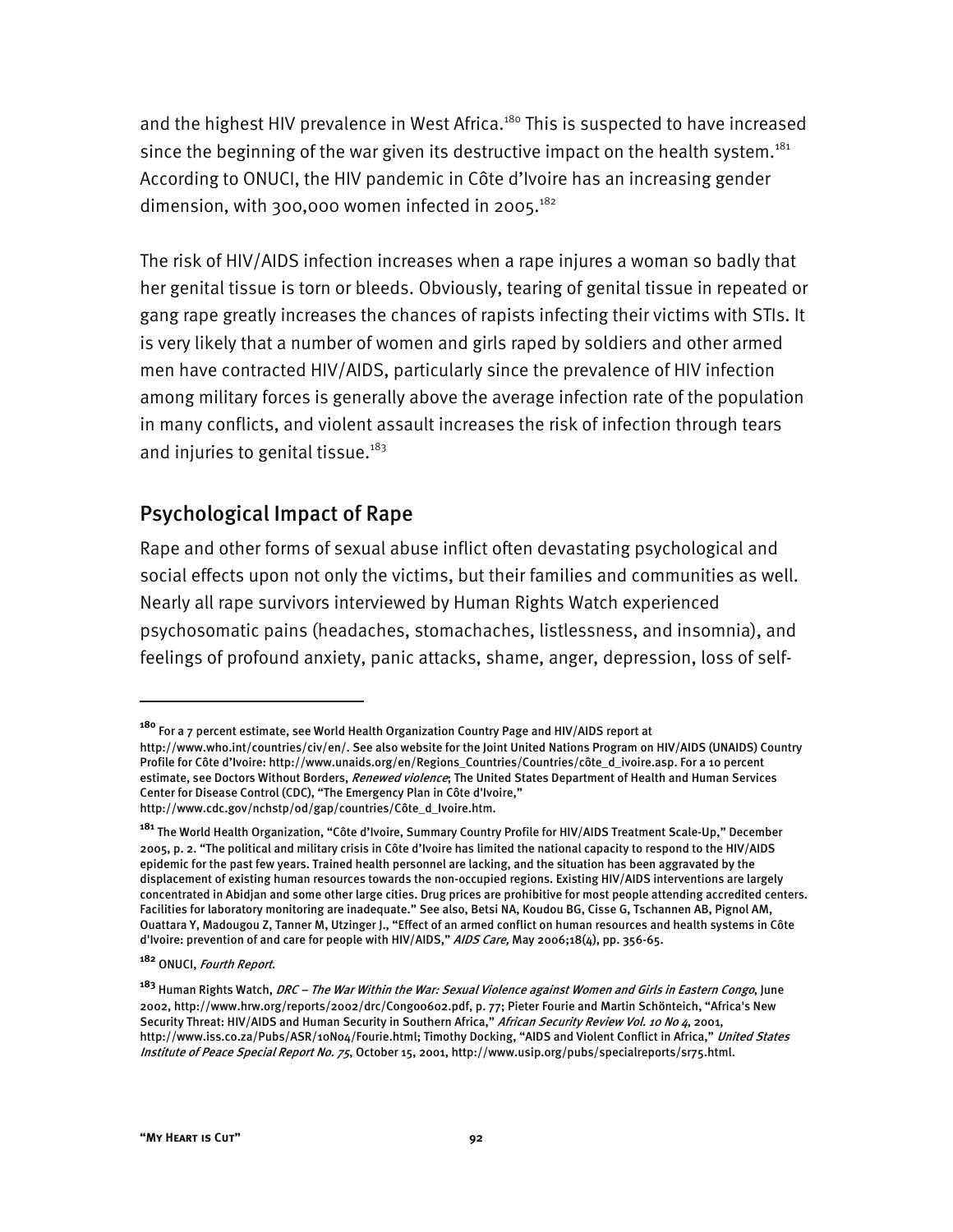esteem, and fear of men or sex. One of the most tragic aspects of these women's psychological anguish is that many of them suffer alone, without the benefit of support or understanding. Terrified of being divorced, ostracized, infected with HIV/AIDS, or abandoned by their family and community, rape survivors cope as best they can with their mental health problems in silence and isolation.

One woman raped in 18 Montagnes by rebels during the war declared that she could hardly live with her overwhelming anger.

I cannot forget so long as I am in suffering. I cannot forget, with what I live today, I can't. I am angry. Yes, even I see men I want to jump on them, always because my heart is not in peace, my heart is not even in peace, I am not in peace inside myself.<sup>184</sup>

More frequently than anger though, rape survivors expressed extreme anxiety and despair. One Ivorian woman living in a Liberian refugee camp described how she felt after having been raped by rebels in Côte d'Ivoire:

My heart is not ok now. Sometimes I see people and my heart goes boom. My heart evens sometimes starts to, even starts to, starts to…I think I am becoming mad…I say my heart is burning. I don't know what to do. Even if people talk I just want to flee to the bush. You see. So my heart is not in its place…I have my life here but it's all changed, changed, changed. Even not just for me, I say the same thing for other women, we are in the same thing. I have no happiness in my life.<sup>185</sup>

Many survivors of sexual abuse felt trapped by their past, unable to move on. One woman who was raped by rebels during the war said:

**<sup>184</sup>** Human Rights Watch interview, Abidjan, Côte d'Ivoire, September 2006.

**<sup>185</sup>** Human Rights Watch interview, Nimba County, Liberia, October 2006.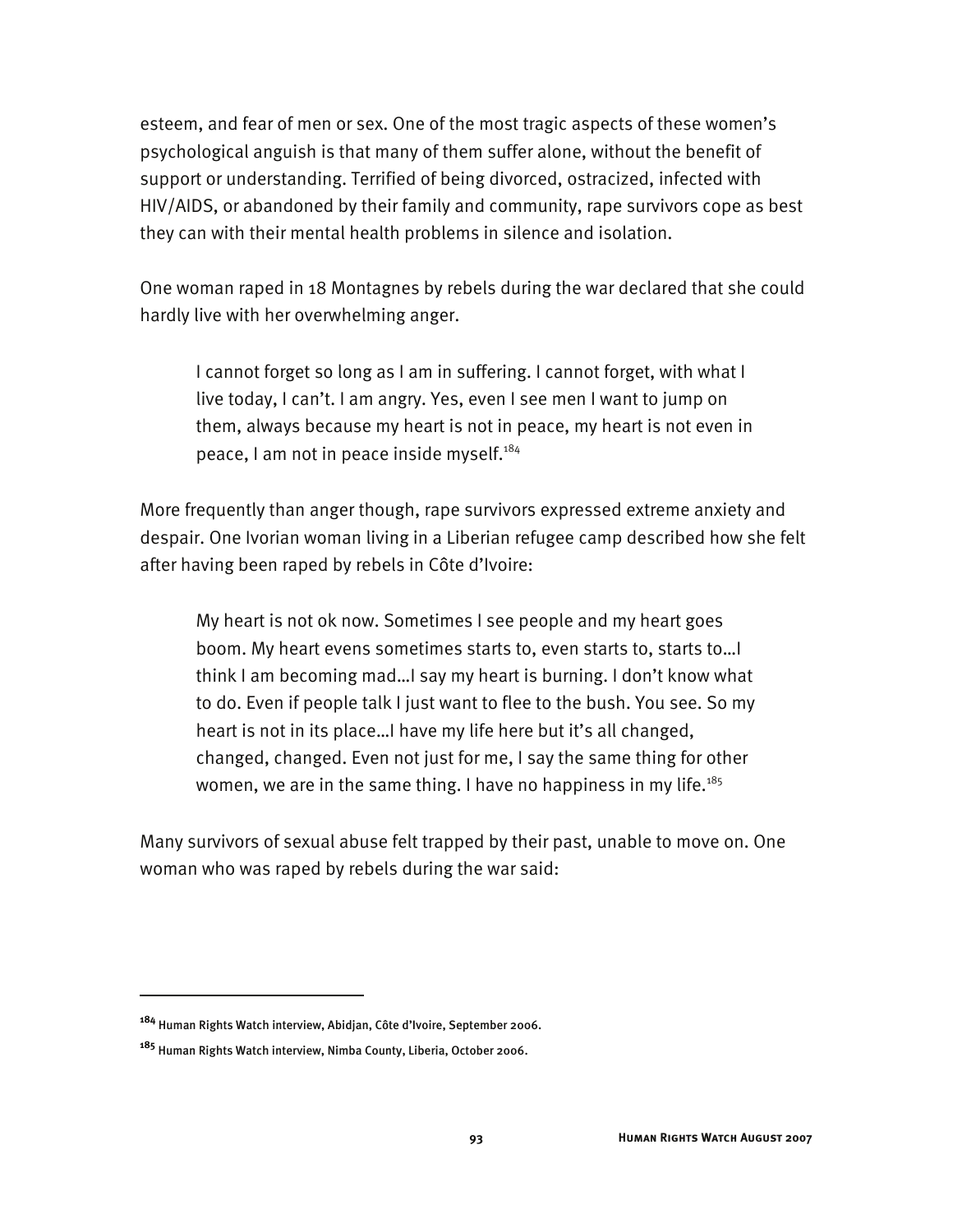My life is really not free. I feel always bothered, as if I am in prison, I am not free. I am bothered and ashamed, when I think back, when I think about the past, when I think about my story.<sup>186</sup>

Several interviewees, like a young woman who was raped by rebels in 18 Montagnes, said they seriously considered committing suicide.

I want to kill myself. I want to kill myself. I can't get out of this. I wasn't like this before. I suffer. I want to kill myself. I want to kill myself [sobbing]. I sit down, I do nothing, I have thoughts, bad things that come in my heart. I want to kill myself. Because I can't do anything.<sup>187</sup>

Numerous survivors told Human Rights Watch that their shame, depression, and fear prevented them from having normal sexual relations, and several expressed extreme anxiety that their husbands would leave them as a result.

Others experienced depression resulting from infertility, sometimes temporary, which they believed was related to the sexual assault they had endured. Rape survivors' menstrual periods were often disrupted either by the physical trauma of rape, or by STIs contracted during unprotected sex with their rapists. Some women and girls who were raped found themselves unable to become pregnant again, leading to tremendous psychological anguish in a culture where fertility is considered to determine social 'worth.'

## *Social Impact of Rape: Rejection by Families and Communities*

A 2005 study by an international NGO in Côte d'Ivoire found that 58 percent of victims of sexual assault were blamed and rejected by their family or community following the assault. Only 36 percent of victims polled characterized the response of the family and community as supportive. $188$ 

**<sup>186</sup>** Human Rights Watch interview, Nimba County, Liberia, October 2006.

**<sup>187</sup>** Human Rights Watch interview, Abidjan, Côte d'Ivoire, September 2006.

**<sup>188</sup>** Anonymous NGO, Sexual violence in 18 Montagnes.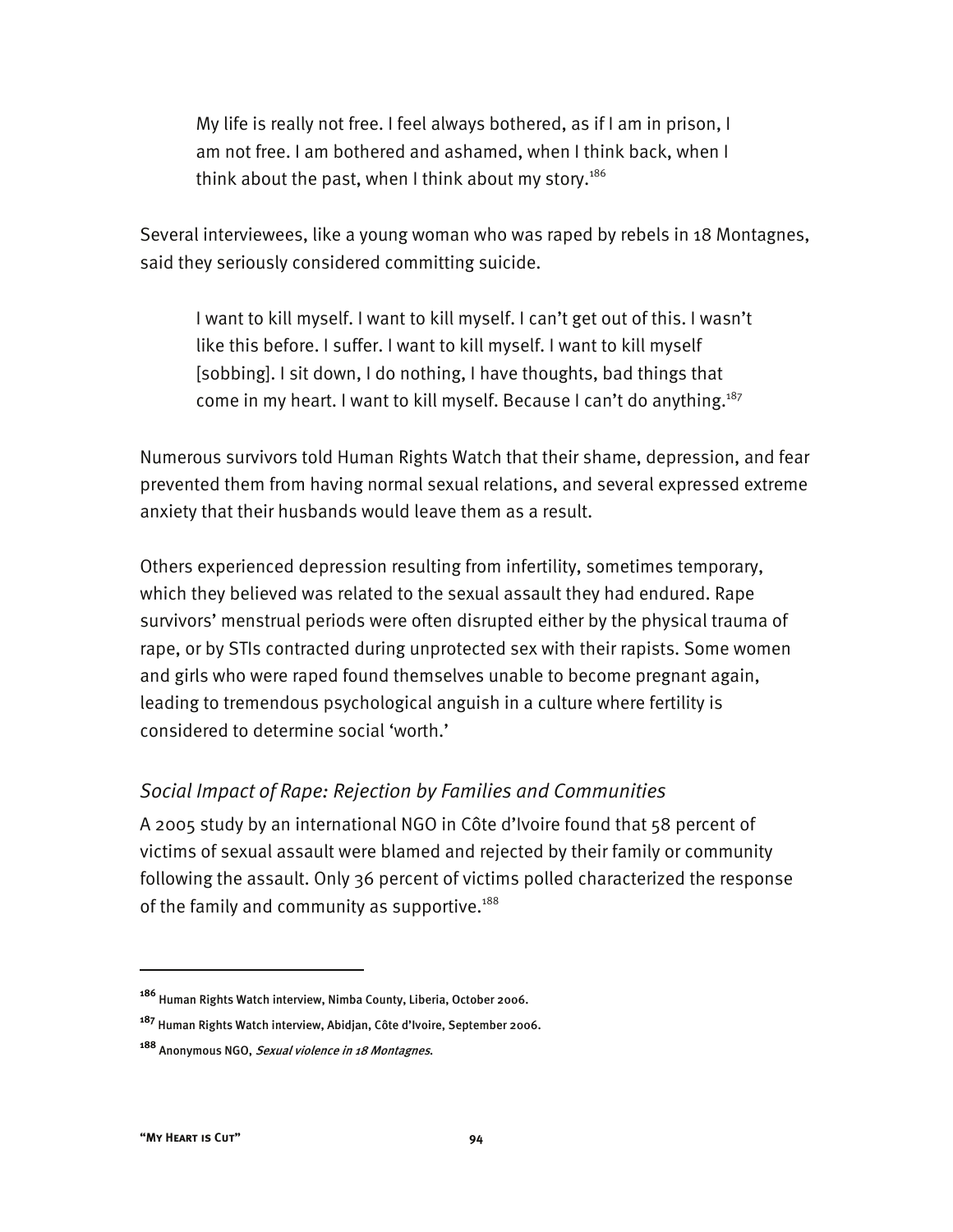Following a sexual assault, rape victims have often been rejected by their families, left by their husbands, or, if unmarried, unable to find a husband, especially if they denounce the perpetrator or pursue justice for the assault. One twenty-five-year-old who was gang raped in Abidjan in 2005 described how she was abandoned by her family after speaking out against her rapists, in this case students from FESCI:

The uncle I was living with before refused to take me in after. He blamed me for having been open about it [having been raped]. It was the same with all my friends and family…Without my family's support, the danger around me grew…I went into hiding with a family that I didn't know. But they were not nice to me: when my host mother kicked me out; no family member would take me…I was on the street, alone and sick. $189$ 

The situation of women and girls who become pregnant after rape can be even more dire. Those who cannot or do not want to seek abortions struggle to find ways of living with children born out of rape, especially if they and their children are rejected by the family, which is often the case.

Once a family rejects a victim of sexual violence, it can be difficult to facilitate her reentry into the family unit. A community social worker explains:

We did investigations all around Man in villages and found places to house the traumatized girls who came to us, and their kids illegitimate kids of rebels usually. Ninety percent of their kids are from the rebels. Some [of the mothers] are kids themselves. Starting at nine or ten years old, it is already common to see girls being victims of rape -- Incest or school too, not just the rebels…We help the girls who don't have homes or are rejected by their families. We go to the houses, often we are humiliated, but nonetheless we talk to or bring something to the family, because our mission is social and familial reinsertion. It is hard because the kids who have slept with rebels are often rejected

**<sup>189</sup>** Human Rights Watch interviews, Abidjan, Côte d'Ivoire, September 2006.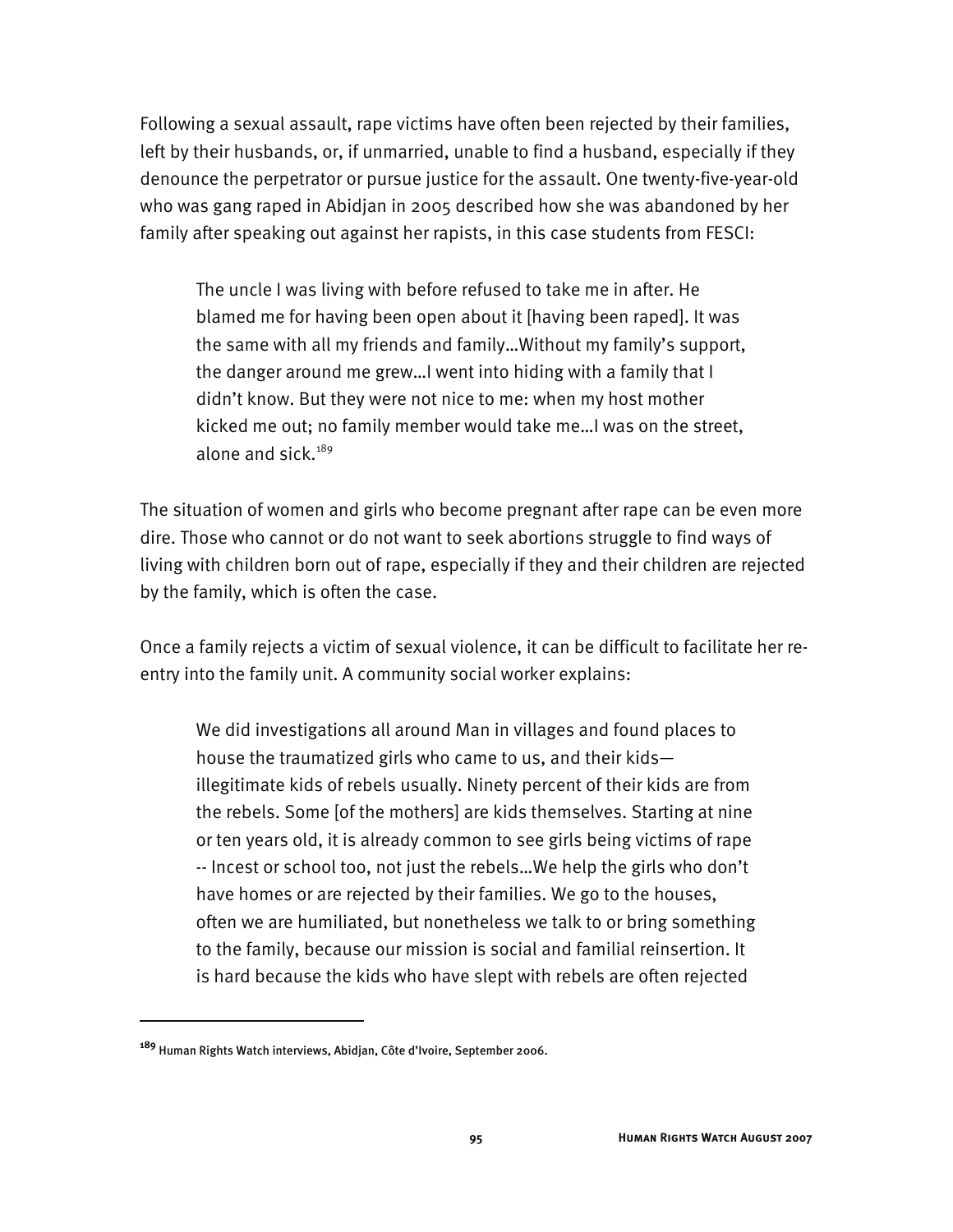by families who see them as rebels too. And it is true that many of the girls are traumatized and very belligerent. But then the families see that the girls change back and the parents end up happy to keep them. It is hard though. We have to do a lot of house calls. Minimum five interventions per girl to reinsert them in the families.<sup>190</sup>

Most women and men who were interviewed alluded to or revealed profound psychological discomfort when questioned about rape, and spoke to the deep cultural revulsion around the issue of sexual violence. Most could not clearly designate the word "rape" in a local language. Interviewees used words to describe rape that reflected not only the violent, "repulsive," and "embarrassing" nature of the crime and its destructive effects upon the survivor, but also the negative impact on the survivor's family and community.

Many Francophone Ivorians refer to "ruining the child" (gâter, as in, "to destroy"). In Guiglo, Guéré men used the term O Pkaké, which signifies "forced," to designate rape, alluding to the notion of physical force. Women preferred the term  $O$  Kôhô, which means "ruined" or "dirtied," and underscores the notions of rupture and of destruction of a person after she has been raped. In Yacouba in the 18 Montagnes region, the term used is *Yanshiyi* when a child is raped, and *Yene Whompi* when a woman is raped. Both terms allude to destruction and violence.<sup>191</sup>

*Nonexistent or Inadequate Medical and Psychological Services for Survivors*  Poverty, nonexistent or expensive medical services, and the stigma attached to rape victims appear to have deterred many who suffered sexual abuse from seeking treatment and as such, place them at higher risk for illness and psychological trauma.

**<sup>190</sup>** Human Rights Watch interview with a civil society leader, Man, Côte d'Ivoire, September 2006.

**<sup>191</sup>** Anonymous NGO, Sexual violence in 18 Montagnes.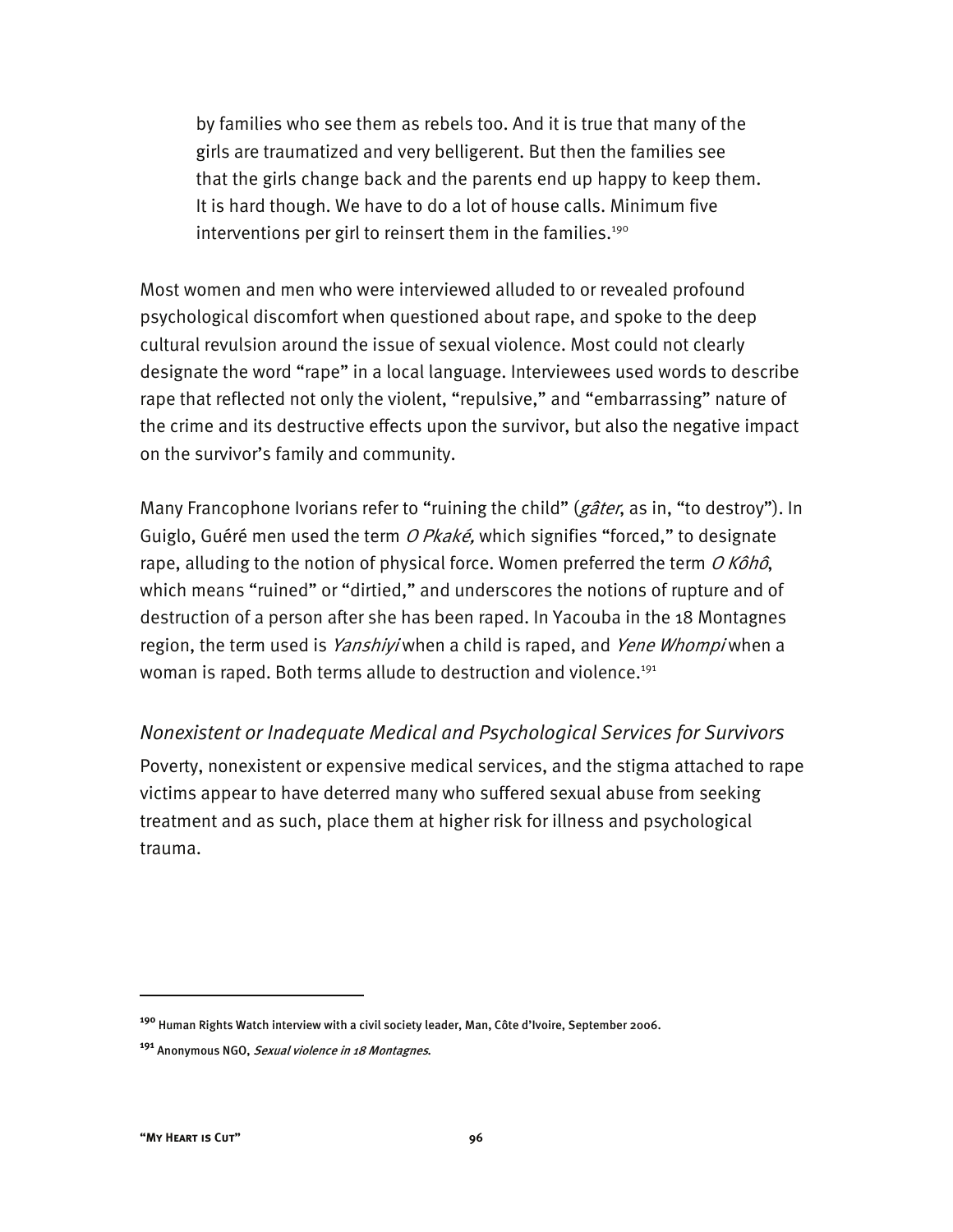Health and social workers interviewed believe that the majority of survivors of sexual violence receive inadequate or no medical treatment following their assault.<sup>192</sup> This was certainly the case for victims of sexual violence interviewed by Human Rights Watch. Most of them complained of untreated or poorly treated physical and psychological problems related to the rapes.<sup>193</sup> The lack of medical care for victims of sexual assault appears to be attributable to a number of factors. First, poverty and the high cost of medical services make it harder for some survivors of sexual abuse to seek treatment and as such, place them at higher risk for illness and psychological trauma.

Second, the health care system in Côte d'Ivoire has been ravaged by the armed conflict, especially in the rebel-held north. Already in 1998, only approximately 30 percent of the population country-wide had access to primary health care.<sup>194</sup> With the outbreak of fighting from 2002 to 2003, many medical facilities in the north were plundered and partially destroyed. At least 90 percent of public health personnel working in New Forces territories were reportedly reassigned to the governmentcontrolled south. Many rape survivors, especially those who live in rural areas, cannot access even basic medical services, and few can afford to pay for transport to a clinic.

Third, social stigma attached to rape deters women from seeking treatment for fear that a medical visit will make the rape publicly known. For instance, nearly all local leaders, local medical staff, and humanitarian workers interviewed in the southwestern town of Guiglo believed that women and girls who went to seek medical treatment concealed their rape experiences because of shame.<sup>195</sup>

Fourth, many women opt for traditional healers rather than unfamiliar Western health workers. Many health practitioners maintain that survivors of sexual violence seek

**<sup>192</sup>** Human Rights Watch interviews with health and NGO workers, Côte d'Ivoire, September 2006. A workshop conducted by an international NGO with 20 local NGOs working on children's rights found that there is no formal system to assist victims of sexual violence with respect to medical, psychosocial, or legal services, and no coordination system or national plan.

**<sup>193</sup>** Human Rights Watch interviews, Côte d'Ivoire, Liberia, Mali, Burkina Faso, September-November 2006.

**<sup>194</sup>** United Nations Population Fund (UNPF), The State of World Population (UNPF: 1998), p. 70.

**<sup>195</sup>** Human Rights Watch interviews with local leaders, local medical staff, and humanitarian workers, Guiglo, Côte d'Ivoire, September 2006.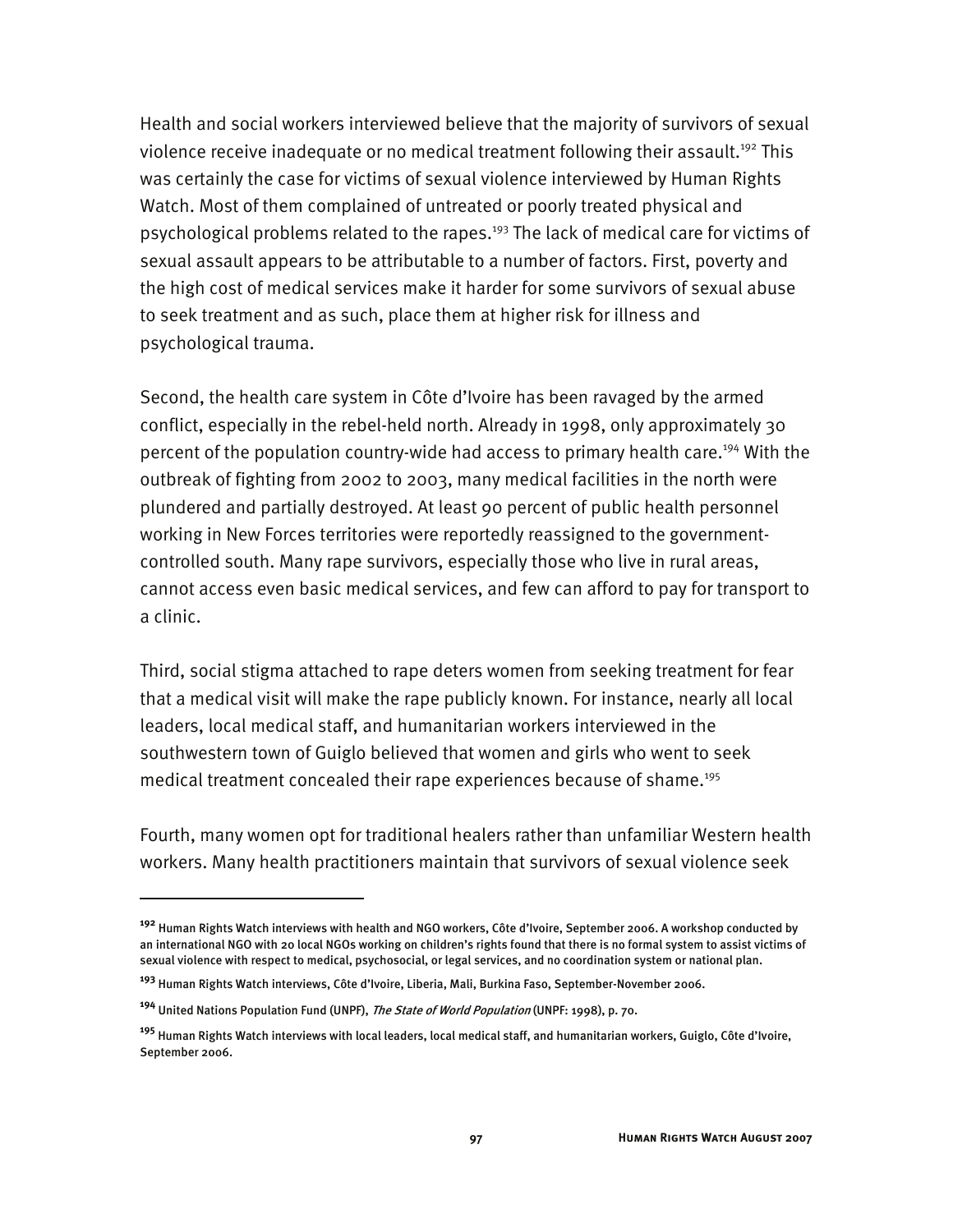treatment at clinics or hospitals only in the case of a medical emergency, preferring instead to either remain silent or seek out a traditional healer.<sup>196</sup> Most traditional healers are women with fairly good knowledge of female anatomy and local plants. However, they have little or no knowledge of or access to modern medicine. For example, no traditional healers interviewed by Human Rights Watch had ever heard of the short and affordable course of antiretroviral drugs known as post-exposure prophylaxis (PEP). Prompt PEP administration reduces the risk of HIV transmission. PEP can be administered alongside emergency contraception, which makes it much less likely that a woman who has been raped without a condom will get pregnant.

Nonexistent, inadequate, or expensive medical services place survivors of sexual abuse at even higher risk for medical problems, especially in the case of rape survivors who have contracted HIV. Despite the high estimated prevalence rates for HIV in Côte d'Ivoire, little is being done to combat its spread outside the major city centers. As the health system is in a dilapidated state, drugs, equipment, and staff to deliver services are in short supply or lacking altogether.

Given the reports of sexual violence and the devastating consequences of HIV/AIDS, medical clinics should routinely screen for sexual violence; address reports of sexual violence; and systematically provide information to patients regarding transmission, voluntary testing, counseling, and treatment for HIV/AIDS. It is vital to increase education, prevention, and treatment of STIs, as well as prevention of mother-tochild transmission of HIV, treatment of opportunistic infections, and treatment of AIDS with effective medication.

Some dozen Ivorian humanitarian organizations working country-wide provide services to survivors of sexual violence including psychological counseling, legal aid, healthcare, and HIV/AIDS testing; however, these groups lack financial, logistical, or other capacity to cope with the magnitude and degree of severity of local cases. At least one health center that provided HIV testing and counseling closed in 2006 due to a lack of funds. Moreover, there are few shelters for emergencies, and virtually no long-term shelters, rape centers, or rape hotlines. International organizations such

**<sup>196</sup>** Human Rights Watch interviews with representatives of Médecins Sans Frontières-France, Médecins Sans Frontières-Belgium, and Médecins Sans Frontières-Holland, Abidjan, Côte d'Ivoire, September 2006.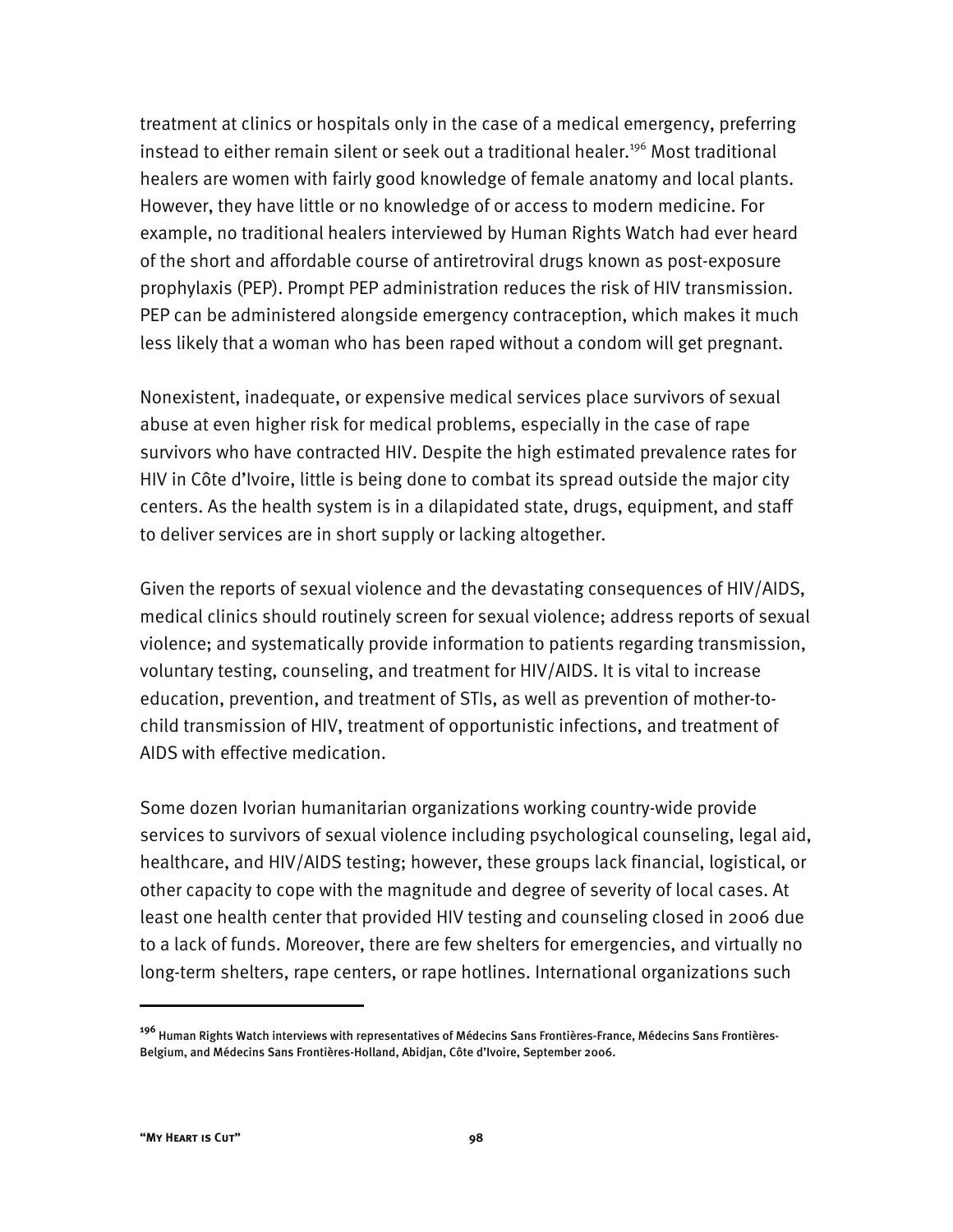as MSF, the International Rescue Committee (IRC), and Save the Children have tried to intervene and fill the gaps. However, they too have faced resource constraints, threats of budget cuts, and threats by armed groups, making it impossible to provide services to the large numbers of women and girls in need.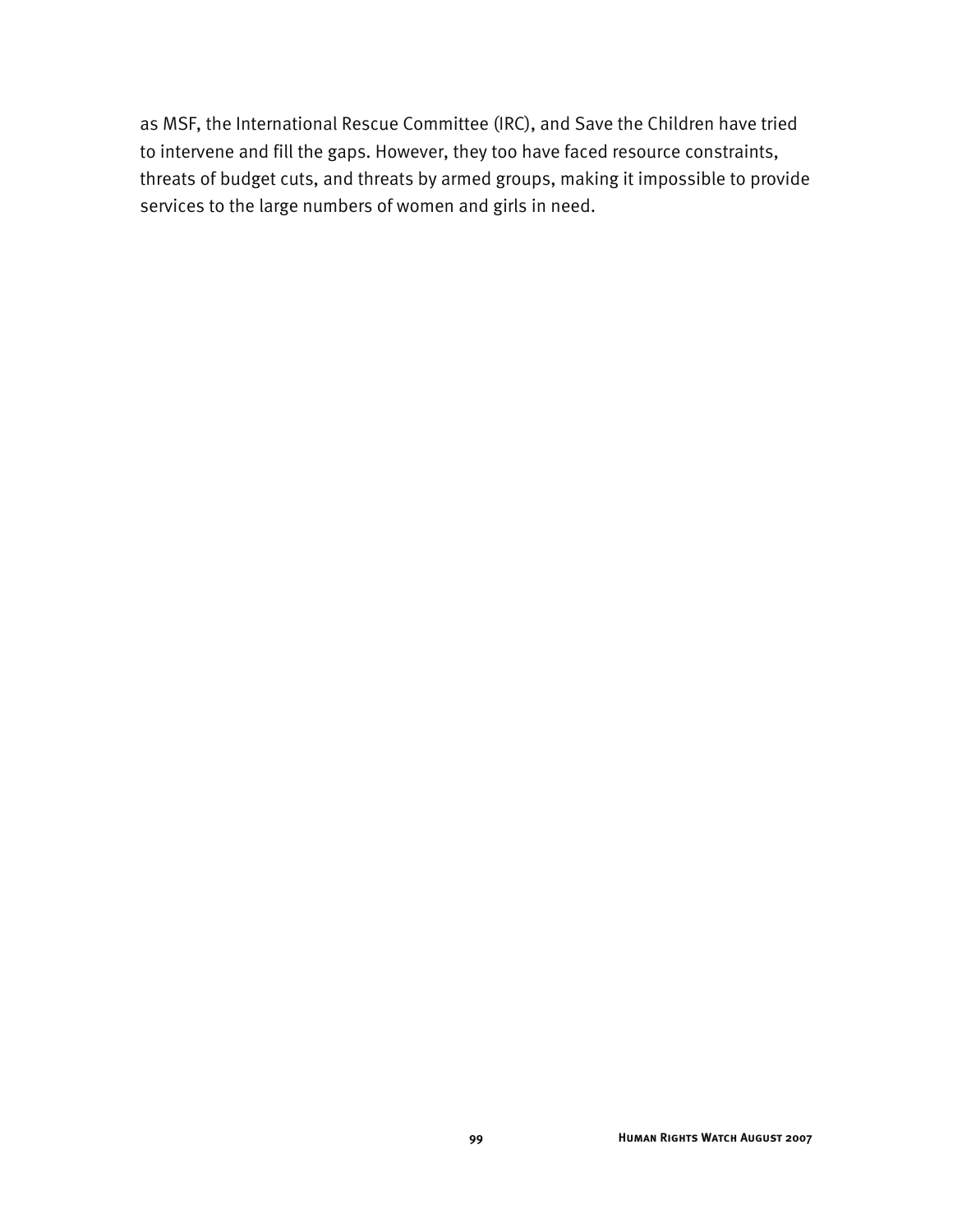# **Impunity and the Need for Justice**

Neither the government, the leadership of the rebel New Forces, nor the international community has taken meaningful steps to hold accountable those responsible for sexual violence and other serious violations of international human rights and humanitarian law in Côte d'Ivoire since the beginning of the crisis. This failure has created a context conducive to increasingly entrenched lawlessness, one in which impunity prevails and violence against women and girls remains a serious problem.

Despite requests for information from the authorities, and numerous inquiries with UN officials, local and international NGOs, and representatives of the Ivorian bar, Human Rights Watch is unaware of successful prosecutions and convictions of any cases of conflict-related sexual violence in the government-run Ivorian courts or the New Forces administration.

The international Commission of Inquiry mandated by the United Nations to investigate allegations of human rights violations in Côte d'Ivoire from 2002 to 2004 produced a scathing report on serious and widespread abuses. The final report was suppressed at the United Nations, but a version was leaked to the public, in which the Commission noted, "none of those having committed serious crimes, whether they be coup planners, government soldiers, gendarmes, policemen or others, have been pursued in any legal investigations" or, in those few cases in which investigations were conducted, no prosecutions took place. The Commission further noted that this reality "has not failed to fuel the frustration of victims who have yet to see justice, and who see perpetrators enjoying total impunity every day."<sup>197</sup>

The lack of prosecutions appears to be due to a number of factors including victims' unwillingness or inability to pursue cases; the collapse of the legal system in the north; inefficiency and corruption of the legal system in the south and the lack of political will to prosecute sexual violence; and, last but not least, prevalent cultural attitudes that devalue the seriousness of sexual violence and marginalize its victims.

**<sup>197</sup>** Report of the UN Commission of Inquiry on Côte d'Ivoire, p. 59.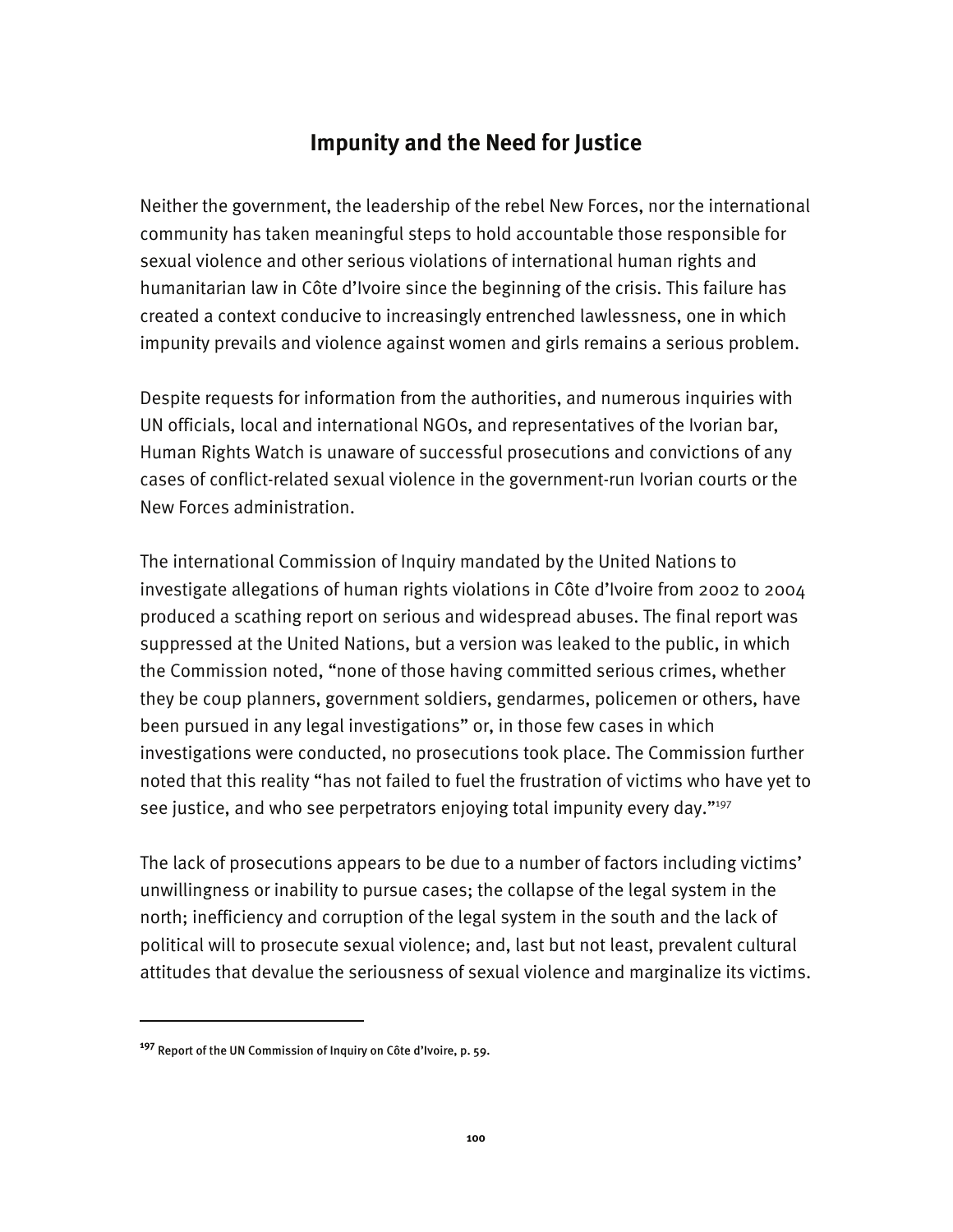In addition to these more longstanding obstacles to justice, President Laurent Gbagbo in April 2007 signed into law an amnesty for crimes against the state in the latest boost for a new peace deal to reunite the country.<sup>198</sup> The law excludes economic crimes and domestic law crimes from the amnesty except when individuals committed crimes against the security of the state and national defense (primarily applicable to rebel forces) or when individuals committed crimes defending the republican institutions (primarily applicable to government forces).

Disturbingly, the amnesty makes no mention of inapplicability to war crimes or crimes against humanity. The amnesty could potentially be interpreted in an overly broad manner, whitewashing many abuses against civilians. A growing body of treaties and international laws, which prohibits states from granting amnesties for violations amounting to crimes against humanity, war crimes, and other serious human rights violations, calls into question whether such an amnesty would be legal. Human Rights Watch strongly opposes such amnesties and considers them to be in a violation of a state's duty to investigate, prosecute, and punish serious violations of international human rights and humanitarian law.

## Victims' Unwillingness to Pursue Cases

I

Survivors of sexual violence are often reluctant to push for the perpetrators to be held accountable in a court of law. Human Rights Watch interviews with survivors suggested that this disinclination may be due to a number of factors.

First, many survivors feel ashamed of what happened to them and often blame themselves for the assault, a perception reinforced by different sectors of Ivorian society. A rape victim is often seen as a disgrace to her extended family. Survivors are therefore hesitant to speak out lest they bring shame upon themselves and their family, and potentially be ostracized by their communities. Attitudes towards sexual violence and the subordinate status of women and girls create considerable societal pressure for women not to pursue their cases. As one rape survivor whose daughter was also raped by rebels in western 18 Montagnes told Human Rights Watch, "I

**<sup>198</sup>** Ordonnance n° 2007 457 of April 12, 2007, "Regarding Amnesty;" Loucoumane Coulibaly, "Ivory Coast grants amnesty as peace plan advances," Reuters, Abidjan, April 13, 2007.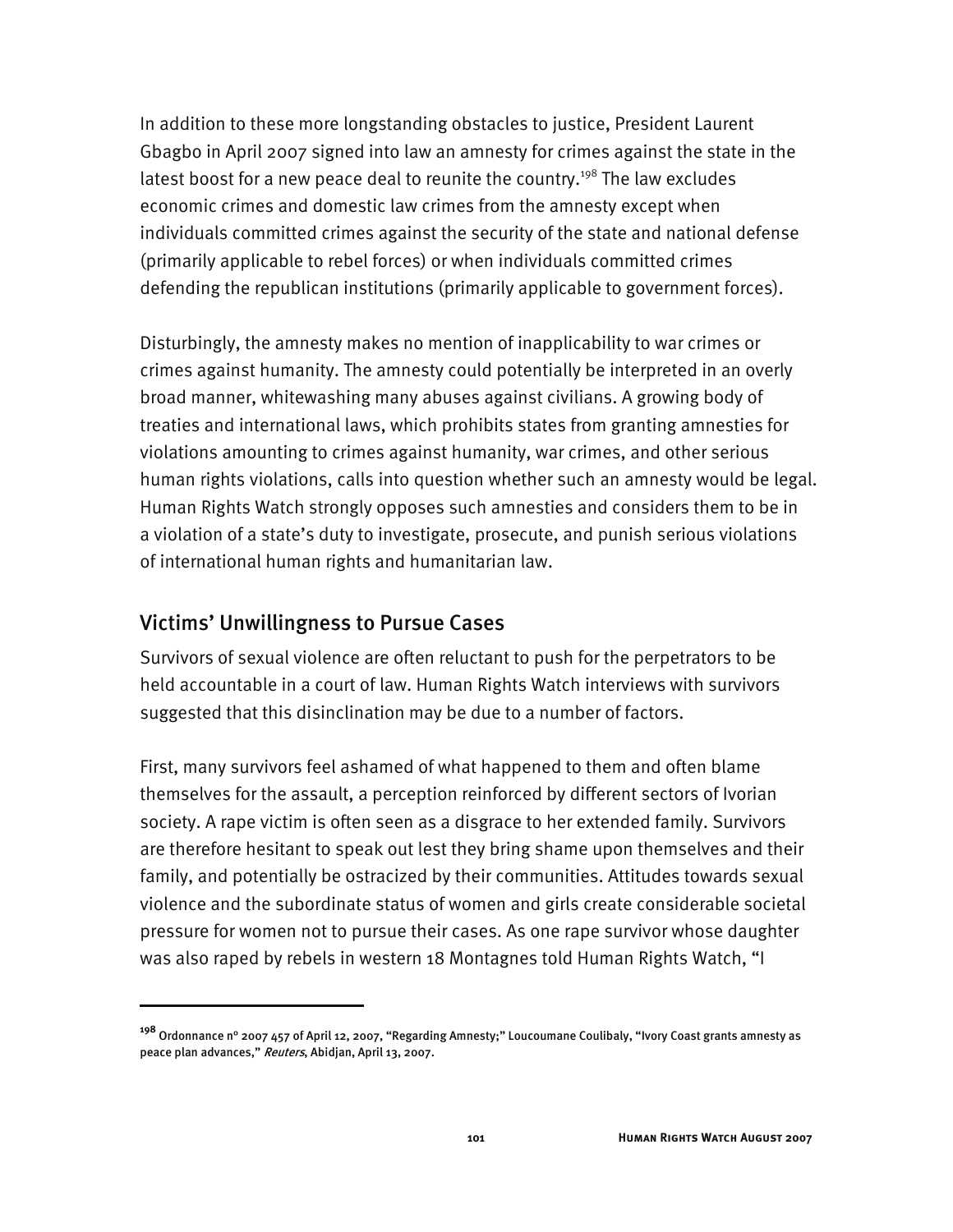never told anyone that I was raped and my daughter too. You are the only person I have ever told. I am afraid. It is shameful."<sup>199</sup> Some of these women and girls simply want to try to forget about the sexual violence and other human rights abuses they have been subjected to and just try to get on with their lives.

Second, women and girls who have suffered crimes of sexual violence must have their medical and psychological needs met both to relieve their immediate distress and to give them strength to pursue judicial redress. A person who is in pain, incontinent, or depressed is unlikely to take a case to court.

Third, some women and girls fear reprisals by perpetrators. Given the current climate of lawlessness and militarization, a number of respondents expressed fear that their rapists would hurt them or their families. For instance, rebels in Man gang raped a nine-year-old girl in 2006, dislocating her pelvis and resulting in her inability to walk or urinate properly. After the attack the rebels threatened to kill her and her parents if they brought the child to a hospital, much less pursued justice for the attack.<sup>200</sup>

Fourth, few survivors of sexual violence interviewed have faith in either the criminal justice system or the customary law system and their capacity to provide justice. Many respondents told Human Rights Watch that they believed their perpetrator would never be punished or, at best, would only be punished if they had the financial means to bribe the police, prosecutors, judges, rebel commanders, and other authorities.

Fifth, victims lack awareness of their rights. This is undoubtedly the result of high illiteracy rates, prevalent societal attitudes towards sexual violence, and women's low status in society. In particular, many rural women and girls do not know how to bring a case against the perpetrator.

**<sup>199</sup>** Human Rights Watch interview with rape victim, Monrovia, Liberia, October 2006.

**<sup>200</sup>** Human Rights Watch interview with a doctor at a hospital in Man, Côte d'Ivoire, September 2006.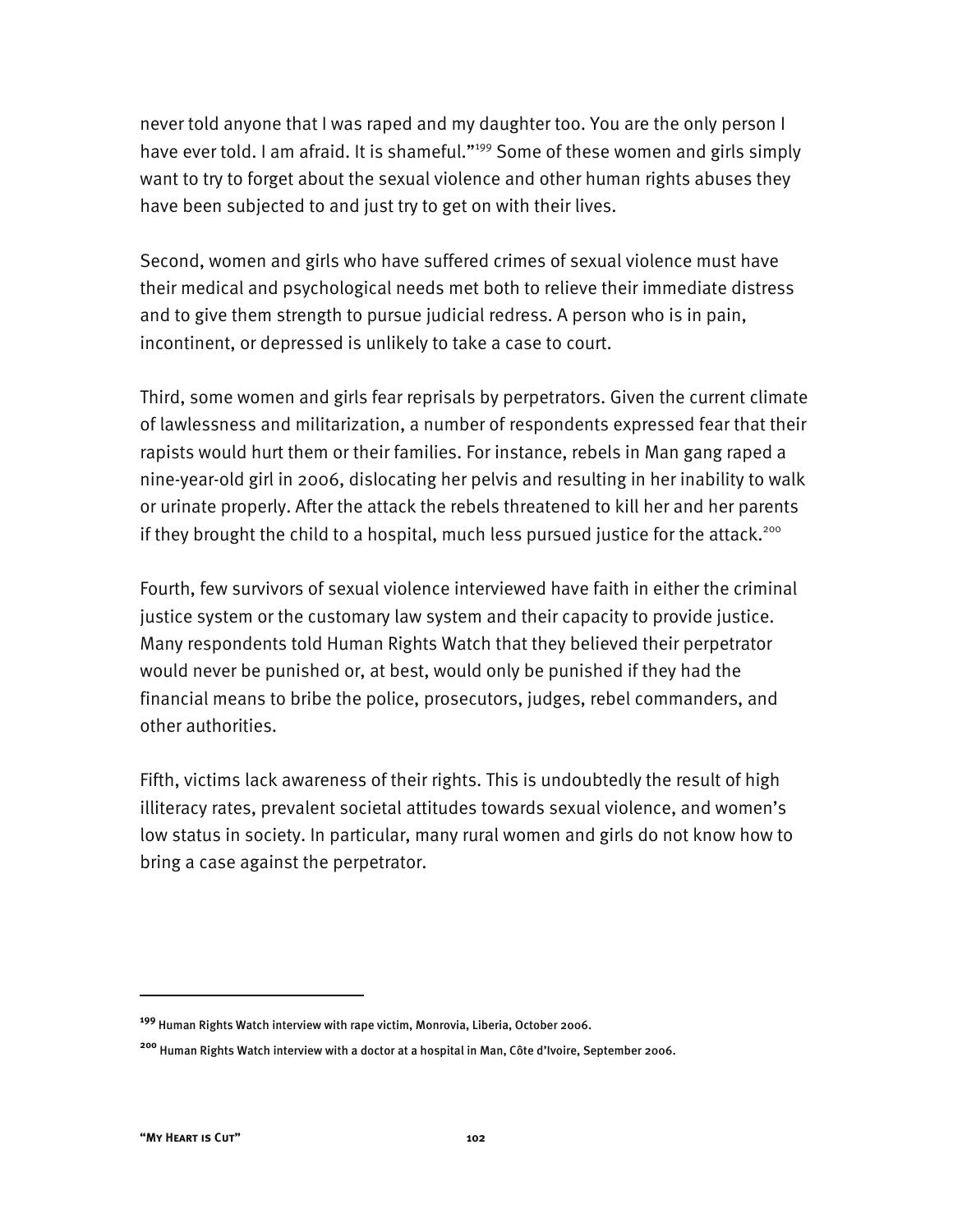# The Collapse of the Legal System in the North

There appears to be virtually no effort by the rebel leadership to investigate or punish acts of sexual violence allegedly perpetrated by either rebel combatants or civilians living within the areas under rebel administration. Numerous survivors told Human Rights Watch how they harbored little hope of ever seeing justice realized for crimes of sexual violence committed against them. Victims, their families, and the aid workers assisting them described being afraid of bringing crimes to the attention of rebel authorities, or of being intimidated into dropping their efforts to pursue justice. Others described feeling uneasy because they felt that reporting a perpetrator could result in an extreme punishment, such as a summary extrajudicial execution.

The limited efforts by the rebels to punish alleged perpetrators are most often characterized by arbitrariness and lack of fair trial guarantees in accordance with international standards.<sup>201</sup> The few cases in which perpetrators were punished do not remotely conform to standards of international law; indeed, these rare punishments were either inappropriately harsh (reported beatings, lynchings, or summary executions), or slaps on the wrist (perpetrators jailed for a few days or months at most, before being released).

## *General Problems with Justice in the Rebel-held North*

Impunity remains the norm for many crimes in the rebel-held north, including sexual violence. Here, there is no judicial system able to ensure fair trial guarantees in accordance with international standards.

The national judiciary in the north collapsed following the outbreak of hostilities in late 2002. Many court and prison buildings were ransacked or destroyed and most lawyers and judges fled south, leaving a void where the judicial and penal system once operated. After the rebellion consolidated control over the northern half of the country, President Gbagbo instructed public servants, including members of the judiciary, to evacuate the north and come to the government-held south.

**<sup>201</sup>** Human Rights Watch, Because They Have Guns.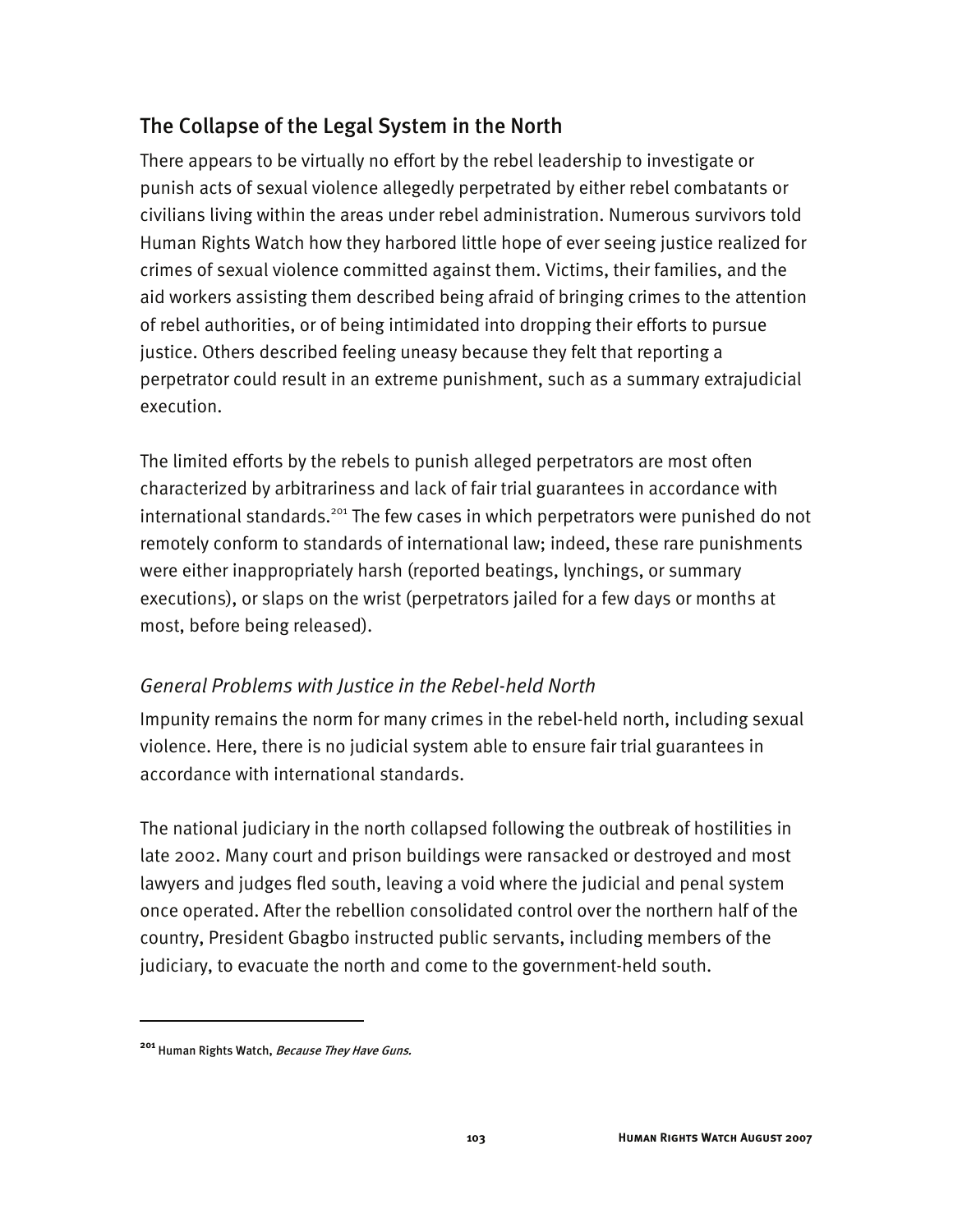In the period immediately following the outbreak of hostilities and departure of judicial authorities, executions and other "extrajudicial methods" were the primary means of enforcing the law.<sup>202</sup> The problems of that period prompted the New Forces to establish an ad hoc judicial and penal system run primarily by New Forces police commissioners, most of whom were national policemen before the armed conflict. The head of the New Forces police is a member of the New Forces high command.<sup>203</sup> Under the ad hoc judicial and penal system, New Forces territory is divided into ten military districts, with the police force in each district headed by a New Forces police commissioner.<sup>204</sup> The police, which receive no supervision from the Ivorian government, have jurisdiction over all crimes in this region, including those committed by New Forces soldiers.<sup>205</sup>

There are numerous problems with justice under this ad hoc system. First, individual police commissioners serve, in effect, as investigator, prosecutor, judge, and jury. Second, an accused does not have the benefit of defense counsel at any stage of the investigation, including the determination of guilt, or sentencing.<sup>206</sup> Third, some commissioners attempt to impose sentences corresponding to the range provided by the Ivorian penal code for a particular offense, while others simply place an alleged perpetrator in detention for an undetermined period until they feel that he or she has been sufficiently punished.<sup>207</sup> Fourth, police commissioners can be influenced by the rebel leadership, which can result in investigations being dropped.<sup>208</sup> Lastly, the system lacks independent judicial checks on the power of the police commissioners.<sup>209</sup>

**<sup>202</sup>** Ibid.

**<sup>203</sup>** Ibid, footnote 90: Human Rights Watch interviews with New Forces leaders, Abidjan and Bouaké, March 2006. New Forces officials report that in the past there was friction between New Forces police commissioners and New Forces military commanders, who often would not accept the arrest of their soldiers. Placing a military officer at the head of the police forces was a "political solution" designed to ease tensions between New Forces police and the military.

**<sup>204</sup>** Ibid, footnote 88: Human Rights Watch interviews with New Forces officials and UN sources, Bouaké, March 2006.

**<sup>205</sup>** Ibid, footnote 89: In addition, in August 2005, 537 volunteer policemen were given a 45 day training with the help of ONUCI. Human Rights Watch interviews with UN sources and New Forces leaders, Abidjan and Bouaké, March 2006.

**<sup>206</sup>** Ibid, footnote 92.

**<sup>207</sup>** Ibid, p. 31.

**<sup>208</sup>** Human Rights Watch interviews with human rights monitors and New Forces leaders, Abidjan and Bouaké, March 2006.

**<sup>209</sup>** Human Rights Watch, "Because They Have the Guns, footnote 92.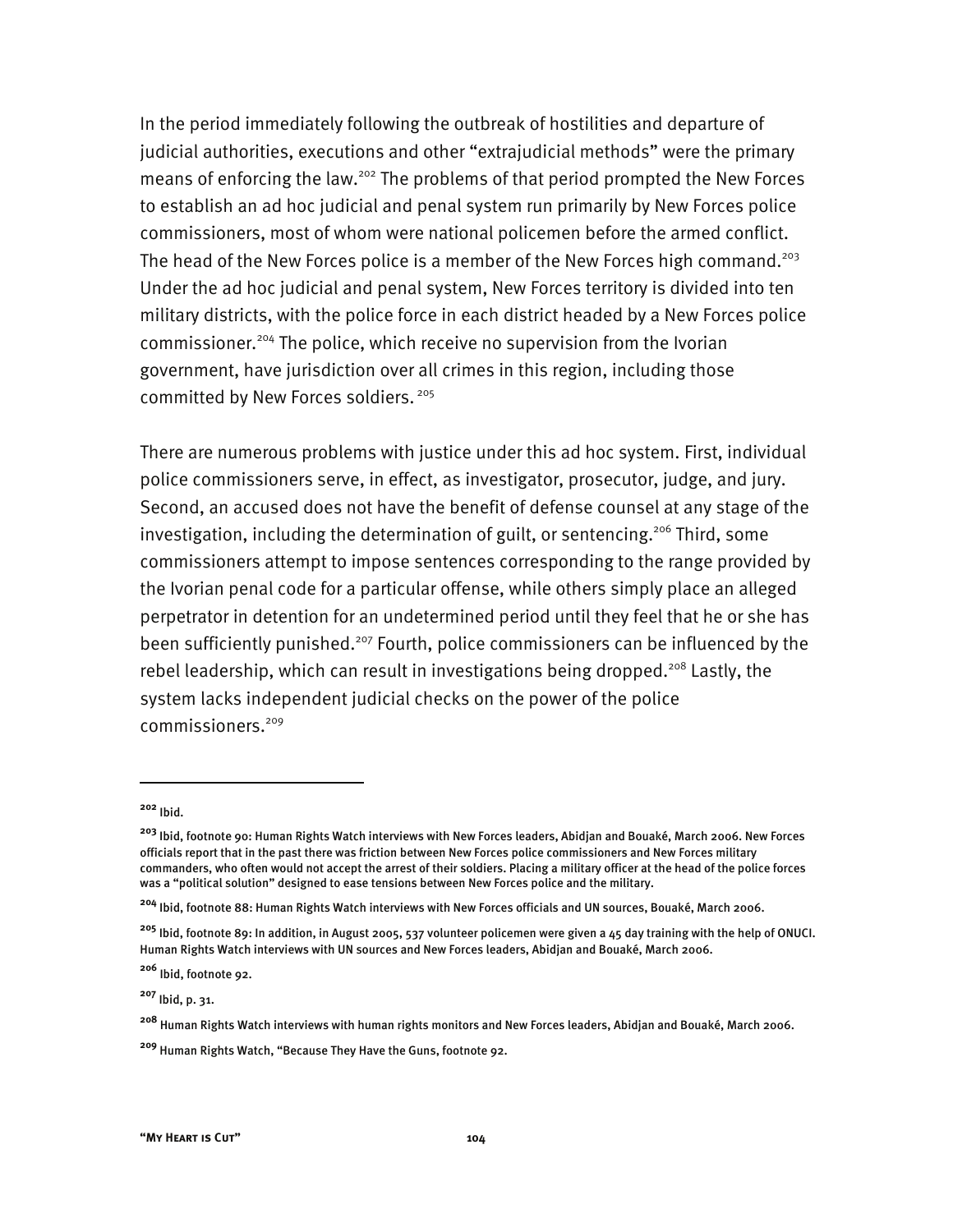As a consequence, the criminal justice system in New Forces-controlled territory operates in an inconsistent, patchwork fashion in which there are frequent arbitrary arrests, the imposition of custodial "sentences" on questionable legal authority, and lack of adherence to international fair trial guarantees. Arrest and detention, release of suspects, convictions, and acquittals are executed with limited respect for the rights of victims or the accused. The peace agreements do not specifically require the New Forces to establish functioning or effective judicial institutions within the territory under their control; customary international humanitarian law provides protections for civilians in internal armed conflicts such as in Côte d'Ivoire.

### *Rebels Ignored Complaints or Punished Those Reporting on Sexual Violence*

Local and international NGOs alike, alongside members of the diplomatic corps, UN officials, and academic experts, all noted that there appears to be little political will to punish abuses by members of the New Forces. Members of the human rights section of the United Nations Mission in Côte d'Ivoire (ONUCI) told Human Rights Watch that as of late 2006, they had yet to document a single case of rebelperpetrated sexual violence that had been investigated, tried and punished in accordance with international standards.<sup>210</sup>

They further noted that inquiries about particular cases of sexual violence are frequently met by the rebels with evasion or denials that any crime was committed.<sup>211</sup> According to an NGO that has worked recently with the New Forces on numerous human rights trainings at nearly all barracks and checkpoints in the western region of 18 Montagnes, no such cases have been officially tried and punished by rebel authorities in the west in accordance with international standards since the beginning of the conflict.

A local civil society leader working in western Côte d'Ivoire expressed her frustration about the form or lack of justice for victims of sexual violence committed by both civilians and rebel combatants:

**<sup>210</sup>** Human Rights Watch interview with members of the human rights section of the United Nations Mission in Côte d'Ivoire (ONUCI), who told Human Rights Watch that as of late 2006, they had yet to document a case of rebel-perpetrated sexual violence which had been investigated, tried, and punished in accordance with international standards.

**<sup>211</sup>** Ibid.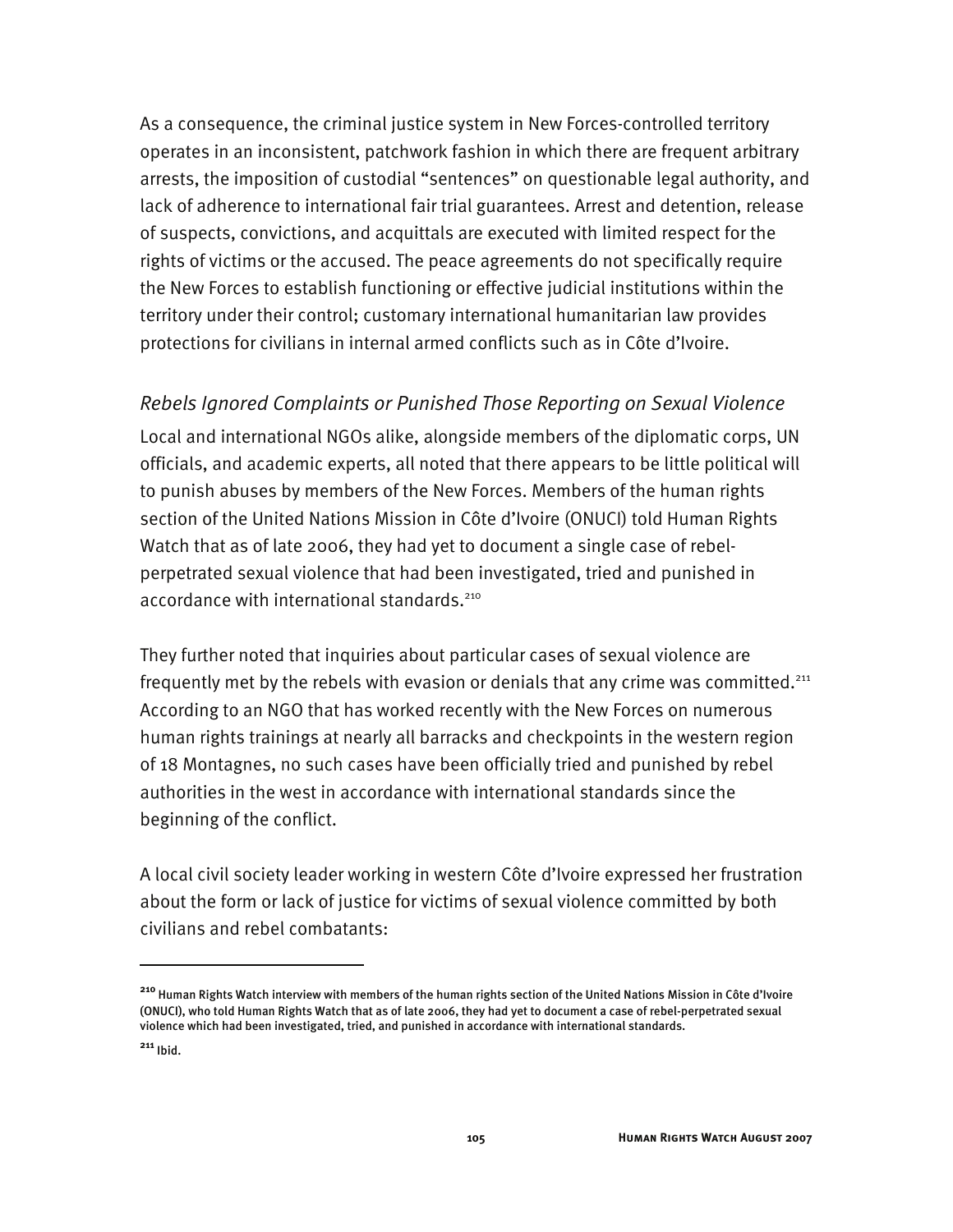When a rape happens, the FN beat the perpetrators, sometimes keep them a few days locked up somewhere, then let them go. And almost nothing happens when it is their own soldiers; they are easier on their own soldiers who rape.<sup>212</sup>

A local woman community leader told Human Rights Watch "One eight-year-old girl was raped by a soldier in late 2004. She died. The rebel was put in jail for 2 months and then released."<sup>213</sup> The same woman lamented, "We tried to deal with this one FAFN guy who is a rapist; we have reported him over and over. He is a recidivist. He rapes a lot in different villages. There has been no result."<sup>214</sup> Another civil society leader echoed this frustration:

There is no justice for sexual violence, no judgment. Sometimes there are friendly settlements, and the perpetrator gives money. Sometimes they will go to prison for a few days. Rapes are not really punished. It's all about relations. If it is a rape committed by a man in uniform you can forget about justice.<sup>215</sup>

Some survivors, members of their families, and civil society leaders seeking redress for sexual abuse committed by combatants from the New Forces were beaten, intimidated, or suffered other reprisals meted out by the perpetrator or his commander. A staff member of an international humanitarian organization in Man told Human Rights Watch about reprisals against those seeking justice for the 2006 rape of a fourteen-year-old school girl by a rebel combatant after having been detained at a checkpoint. The aid worker recounted how the rebel not only set alight the home of a community member who had assisted the girl, but also went to the victim's village to threaten her parents not to pursue the case. $216$ 

**<sup>212</sup>** Human Rights Watch interview with a staff member of a local community development organization, Korhogo, Côte d'Ivoire, October 2006.

**<sup>213</sup>**Human Rights Watch interview with a community leader, Man, Côte d'Ivoire, October 2006.

**<sup>214</sup>** Human Rights Watch interview with a community leader, Man, Côte d'Ivoire, October 2006.

**<sup>215</sup>** Human Rights Watch interview with a staff member of a local community development organization, Korhogo, Côte d'Ivoire, October 2006.

**<sup>216</sup>** Ibid.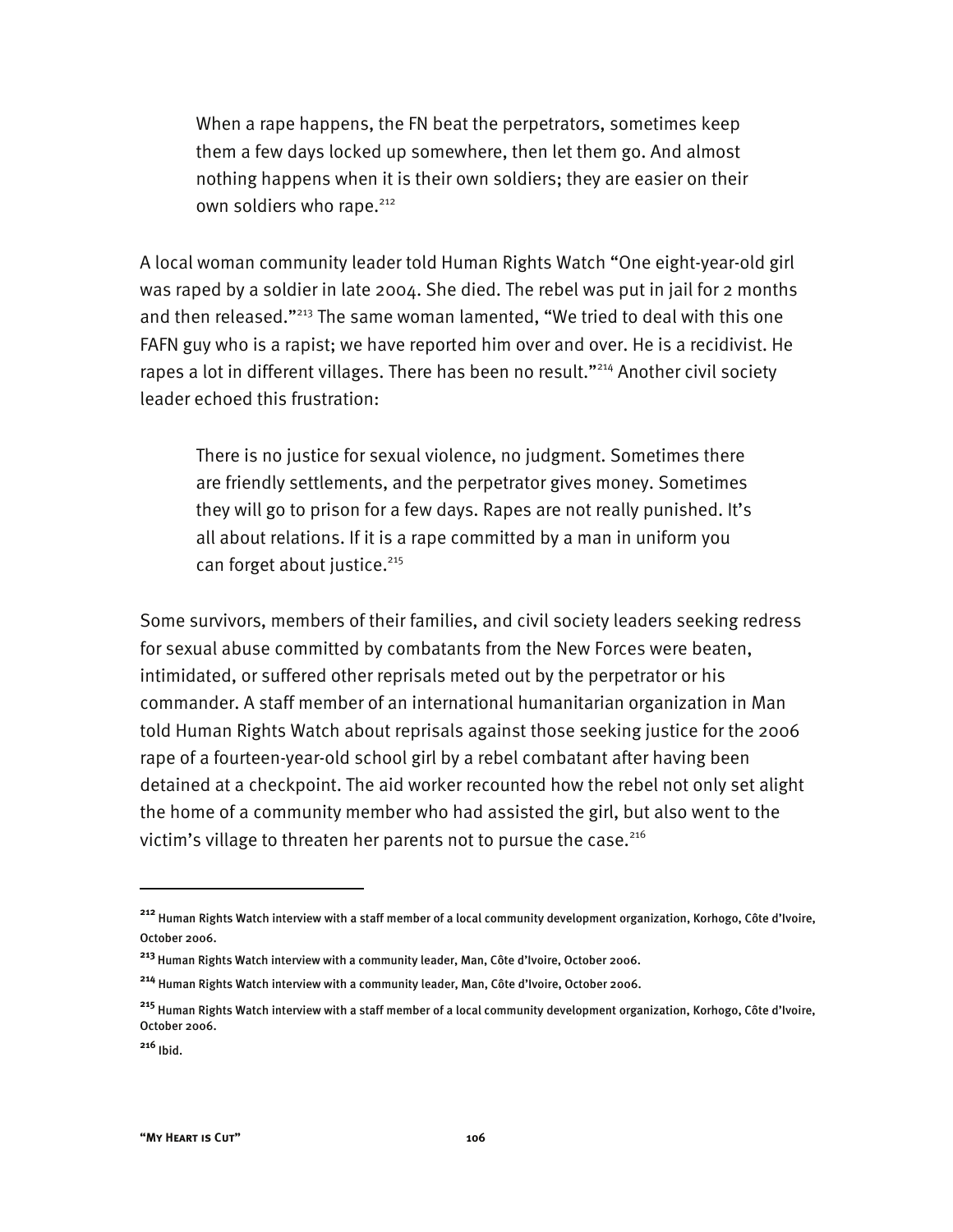Their record of helping facilitate justice for the crimes committed remains grossly inadequate in spite of some measures taken by the New Forces aimed at preventing violations. These include statements by various commanders that they would not tolerate abuses against civilians, the creation of a restitution commission to return goods that were confiscated, the provision of human rights training to some troops and commanders have undergone, $217$  and even the MPCI expulsion of Liberians and Sierra Leoneans from the west.

Those few cases in which rebels and civilians living in the rebel-held north were punished happened outside any proper legal process. Instead of being investigated, detained, tried, and sentenced, some rebels who were alleged rapists have been lynched or killed while others were beaten before being released.

Human Rights Watch interviewed social workers from nine national and international organizations working with survivors of sexual violence; collectively they had knowledge about a mere seven cases of sexual violence involving rebels that were acted upon by rebel authorities. None of those cases involved a fair trial of the alleged perpetrator, required under international law. Nevertheless, in these seven cases, the alleged perpetrators were either beaten, tortured, or summarily executed.<sup>218</sup>

It is possible for the New Forces to improve its record on impunity for conflict-related sexual violence. The New Forces leadership must exert greater oversight and discipline over its troops.

Abuses against civilians were so common and so public that they must have been committed with the knowledge of senior commanders—perhaps even with their authorization—and almost certainly without any real fear of punishment. Considering the widespread and systematic nature of sexual violence that took place in Côte d'Ivoire at various periods; the relatively high military coordination of these troops; and their political organization, as described to Human Rights Watch by a former

**<sup>217</sup>** ONUCI, Human Rights Division, ONUCI Report on the Human Rights Situation in Côte d'Ivoire, Report N° 6, May – June – July – August 2006, 2007.

**<sup>218</sup>** Human Rights Watch interviews with nine national and international organizations, Côte d'Ivoire, September 2006.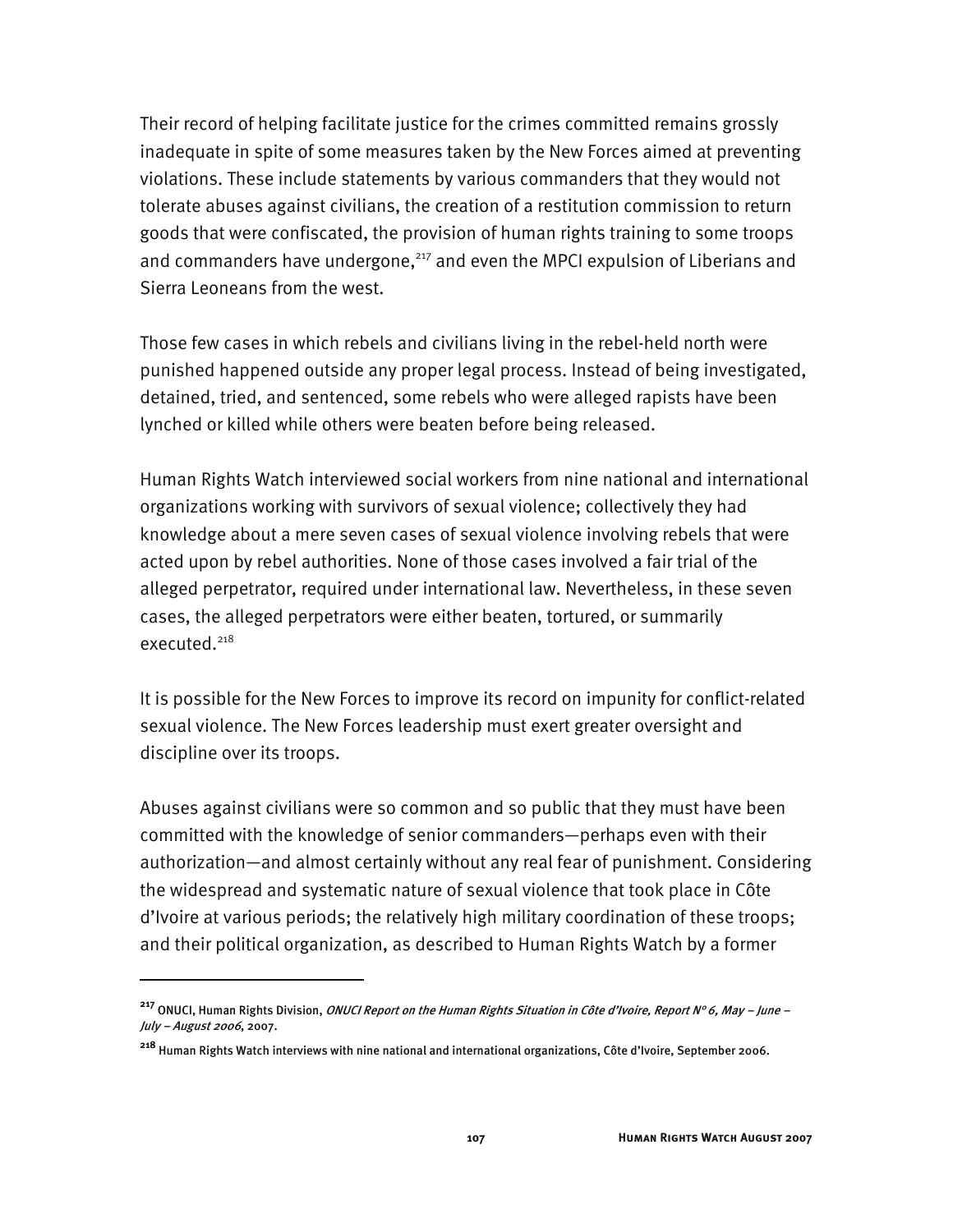rebel spokesperson, the evidence indicates that high ranking rebels knew or had reason to know of the severe sexual violence taking place. Echoing the testimonies of many survivors and community leaders, a former senior rebel spokesperson told Human Rights Watch how women and girls were openly pulled off the streets by rebels on foot or in jeeps; he even stated that there were many girls in the camp of Félix Doh (a former western rebel leader). This spokesperson stated that although he believed some came willingly or out of financial desperation, there were others whom he knew had been taken by force.<sup>219</sup> Witnesses and victims alike described how mid-ranking rebel commanders abducted and raped women. The culpability of superior officers for atrocities that their subordinates commit is known as command responsibility.<sup>220</sup>

Whenever a rebel commander authorized or ordered rapes, that individual is criminally responsible for the rapes. Moreover, rebel commanders may be culpable for failing to prevent or punish crimes committed by their subordinates, and for failing to take sufficient action to end abuses by their troops. Senior rebel commanders could be prosecuted under international law so long as it can be proven that they must have known or had reason to know that subordinates were about to commit a crime or had committed a crime, and failed to take necessary and reasonable measures to prevent the crime or to punish the perpetrators.

## Lack of Justice in Government Controlled Southern Côte d'Ivoire

In government-controlled southern Côte d'Ivoire, cases of sexual violence of any sort are rarely investigated and prosecutions are even rarer. The result is near total impunity for conflict-related sexual violence perpetrated by pro-government armed forces. There has likewise been scant progress in the few high profile cases of sexual violence in which courageous survivors have spoken publicly about their assaults and have actively pushed to see the perpetrators held accountable. Indeed, at the

**<sup>219</sup>** Human Rights Watch interviews with a senior former rebel spokesperson, Monrovia, Liberia, October 2006.

**<sup>220</sup>** The legal analysis in this paragraph is based on a previously published review of command responsibility in Human Rights Watch, Sudan – Entrenching Impunity: Government Responsibility for International Crimes in Darfur, December 2005, vol. 17, no. 17 (A), http://hrw.org/reports/2005/darfur1205/. Commanders of armed rebel groups are not exempt from command responsibility, a fundamental and well-established principle of customary international law. In fact, they are directly responsible for unlawful orders.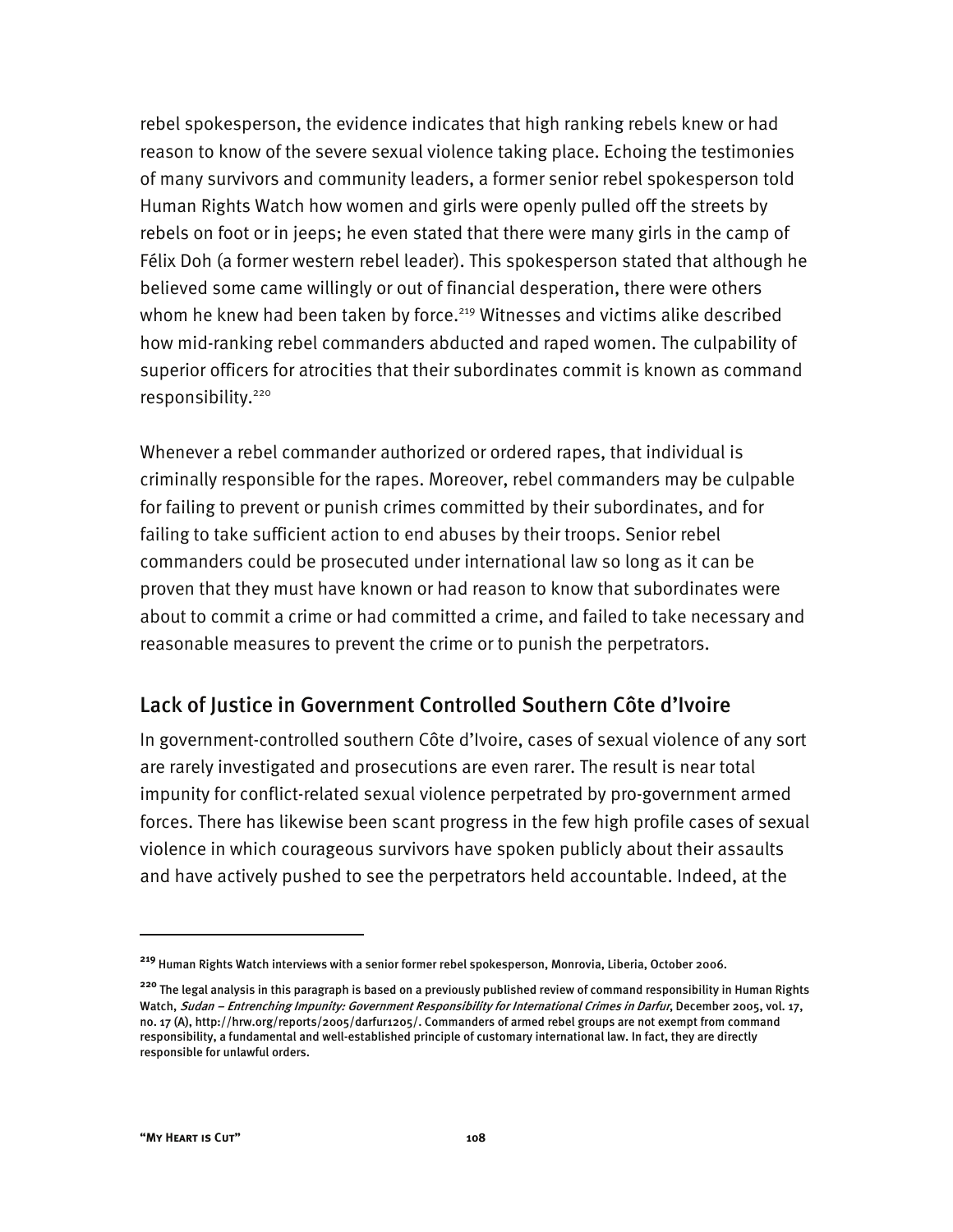time of writing, it appeared that no member of a pro-government force had been held accountable for a crime of sexual violence.

Factors undermining justice in the south include intimidation and harassment of victims and legal professionals involved in bringing and adjudicating cases of sexual violence, lack of political will, corruption, financially prohibitive legal expenses, the high cost of medical certificates for rape (without which law enforcement usually refuse to open a case), judicial gender discrimination, and inadequate attention to violence against women.

## *Lack of Political Will to Pursue Cases*

I

The primary obstacle to justice in the government-controlled south appears to be the lack of political will to bring to justice members of the security forces alleged to have committed crimes of sexual abuse. During a conference organized on August 2, 2006 by ONUCI's Human Rights Division, Ange Kessi Kouamé the Government Commissioner (*Commissaire du Gouvernement*) and Prosecutor of the Republic before the Military Tribunal (*Procureur de la république devant le Tribunal Militaire*) discussed the status of several rape cases involving members of the security services in which they claimed to have investigations ongoing. However, M. Kouamé was unable to cite a single case in which a rapist from the security services had been investigated, tried, and sentenced. He provided only information on three cases in which police officers or members of CECOS are allegedly going to be brought to trial before the Military Tribunal at some future date.<sup>221</sup>

The state's apparent unwillingness to pursue cases is evident in the case of a Malian woman who was vaginally fingered, beaten, threatened, forced to perform oral sex, and vaginally and anally raped multiple times in June 2005 near Duékoué, by a policeman whom consular officials alleged was a known recidivist. While he has been officially removed from his position, he has yet to be arrested or prosecuted.

**<sup>221</sup>** Human Rights Watch email correspondence with Francoise Simard, Chief Rule of Law Unit, ONUCI, March 13, 2007. In addition to mentioning the Malian victim of rape, Mr. Kouamé discussed two other cases: 1) a young girl was raped by a policeman in Yamoussoukro, which was his sixth case of rape. The policeman has been moved to Abidjan allegedly to be tried before the Military Tribunal. 2) In Alépé, a girl student was gang raped by members of CECOS (a government force composed of police, gendarmes, and military, and charged with maintaining public security). The CECOS forces concerned have had their salary suspended and are allegedly waiting to be tried before the Military Tribunal.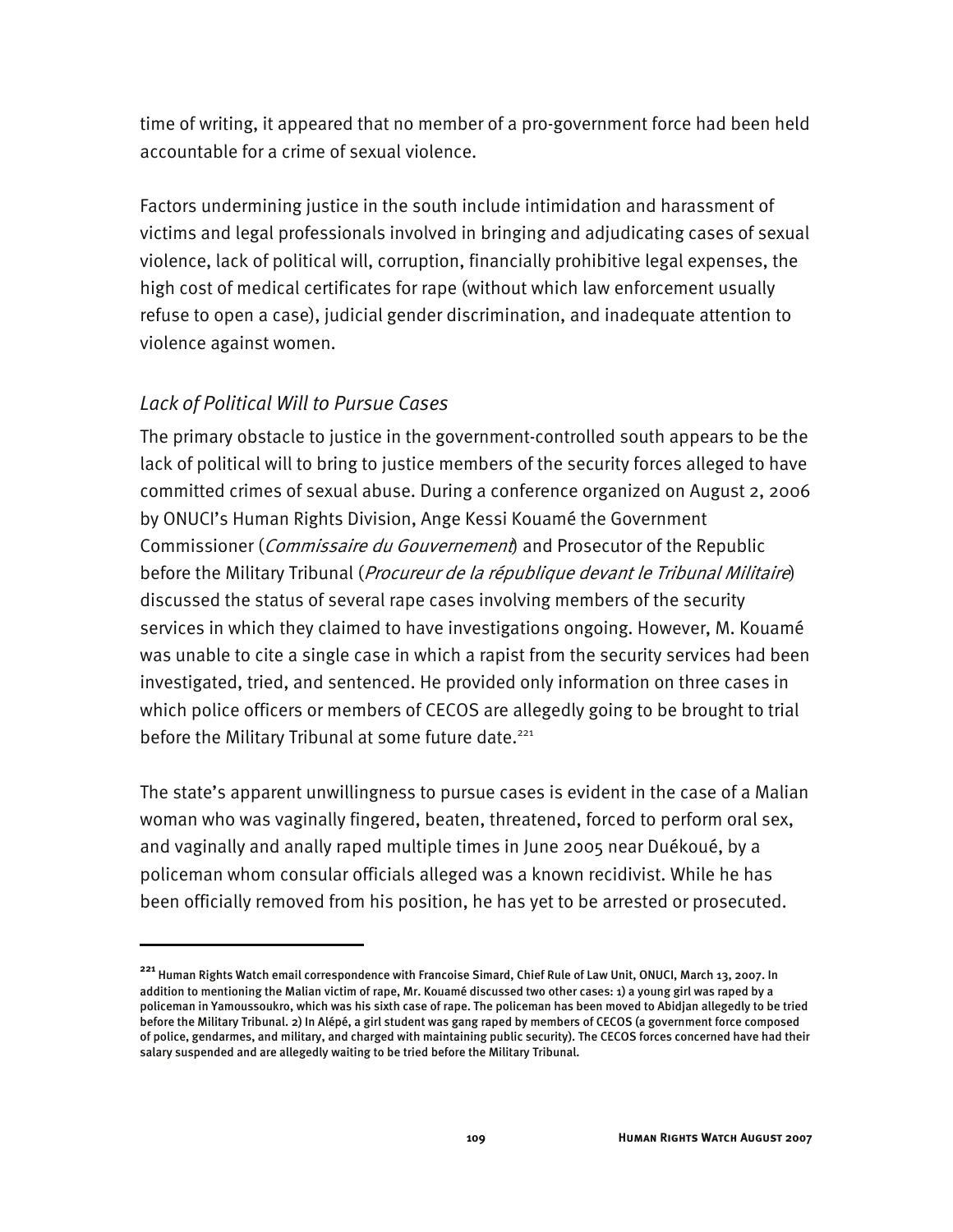Indeed, the police actively discouraged the victim and her consular representatives from pursuing their claim, and pressured them to drop the case.<sup>222</sup>

In courageously pursuing this case and others, the NGO Ivorian Movement for Human Rights (Mouvement Ivoirien des Droits Humains, or MIDH), initiated a project called "SOS Raped Women" in 2006, to advocate for justice in 25 cases of rapes of women and girls by armed men. None of the cases has yet been judged, and no information is available on the status of investigations.

The apparent lack of commitment to pursue justice for cases of sexual assault was evident even before the outbreak of armed conflict. During the deepening national crisis that led up to the 2000 political violence (and in particular after Robert Guei's military coup with the ensuing deterioration of respect for rule of law) sexual violence was also prevalent, but no prosecutions for sexual violence committed by government forces were brought to trial in the south. For example, no police official has been sanctioned for the well documented sexual abuse perpetrated by police inside the Police Training School (*École de police*) in Abidjan in 2000, where men and women were raped and sexually tortured primarily because of their supposed ethnic or political affiliation.<sup>223</sup>

The former Cabinet Chief for the Police Chief (Chef de Cabinet du Directeur de la Police), who is currently the Korhogo Police Prefect, told Human Rights Watch that his colleagues and subordinates often sexually abused Dioula, Muslim, and foreign women with total impunity, even when he tried to sanction his staff or register complaints internally within the police.<sup>224</sup>

**<sup>222</sup>** Human Rights Watch interviews with consular officials, Abidjan, Côte d'Ivoire, September 2006.

**<sup>223</sup>** Amnesty International, Targeting Women.

**<sup>224</sup>** Human Rights Watch interview with Koné Nabalassé, Korhogo Police Prefect (Préfet de police), Korhogo, Côte d'Ivoire, October 2006.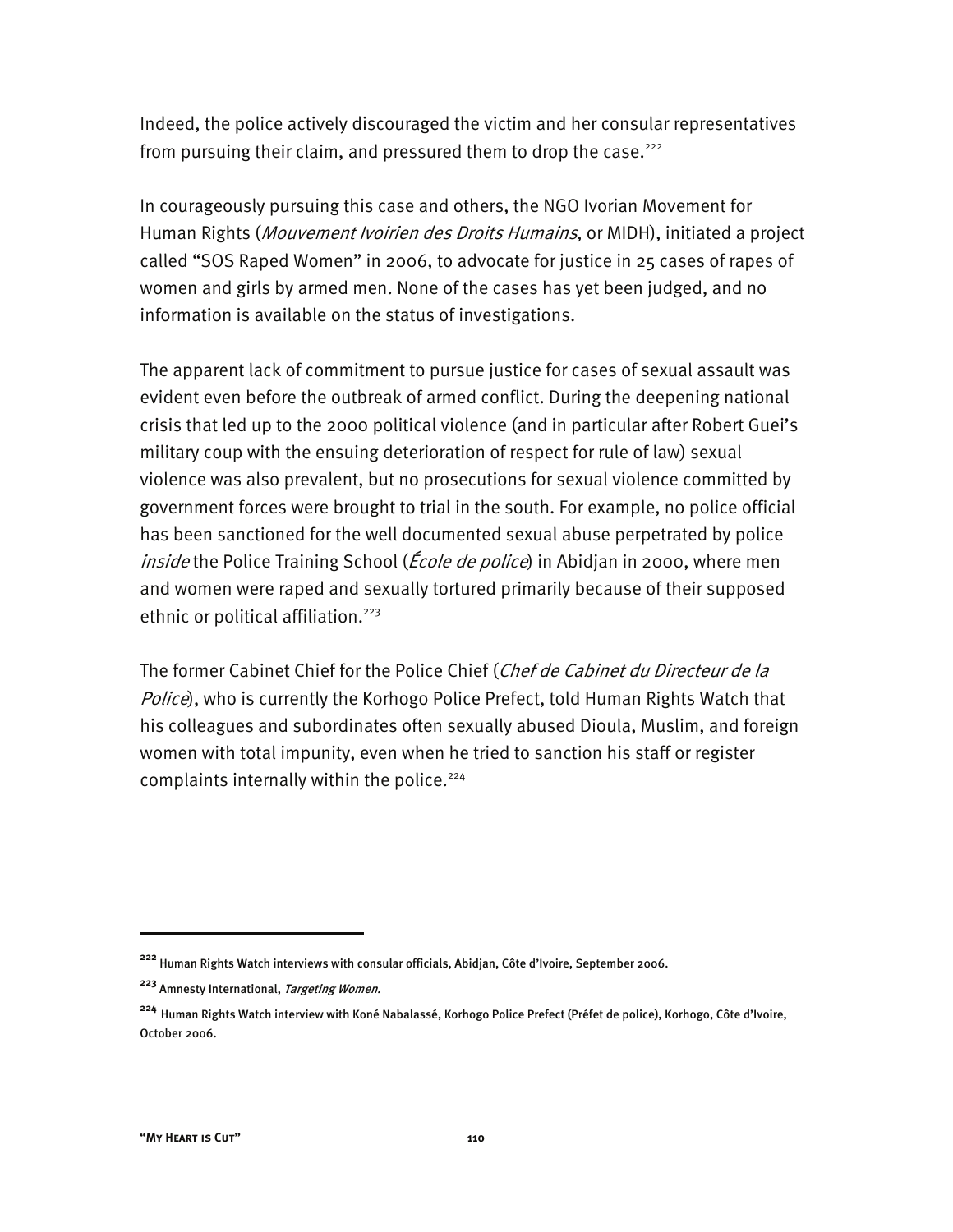### *Intimidation and Harassment of Victims and Legal Professionals*

Both victims and legal professionals attempting to pursue cases of crimes committed by pro-government militias have faced intimidation and harassment by pro-government forces.

A striking example of the intimidation of victims occurred in the case of a woman who was gang raped by FESCI in Abidjan in 2005. She expressed outrage at the failure of law enforcement, judicial, or university officials to seek redress for the crime she endured, as well as their failure to respond to death threats she received after pursuing justice for the crime.

The guilty silence of the authorities makes me indignant and afraid. My future seems ruined and FESCI continues its kidnappings and abuses in total impunity…nothing has been done up to this day to uncover the facts and do justice. I want the truth to shine out and justice to be done, I want from the bottom of my heart that they should stop inflicting this kind of suffering…because it rots your life and fills you with humiliation and shame. I need to have confidence in myself again, to know that I am not the one in the wrong. That it is my torturers who were the ones to act badly. That would already be a victory for me...<sup>225</sup>

A leading local human rights NGO following that woman's case confirmed that there has been no police investigation of the complaint she registered and that her requests for action from the university, Justice Ministry, and the Human Rights Ministry have received no response.

FESCI is not the only group that appears to be shielded from prosecution, no matter how grave the crimes its members commit. At the time of writing, Human Rights Watch had been unable to uncover a single instance in which any pro-government Liberian mercenary or member of an ethnically based militia in the ravaged southwest had been held accountable for acts of sexual violence.

**<sup>225</sup>** Human Rights Watch interviews with rape victim, Abidjan, Côte d'Ivoire, September 2006.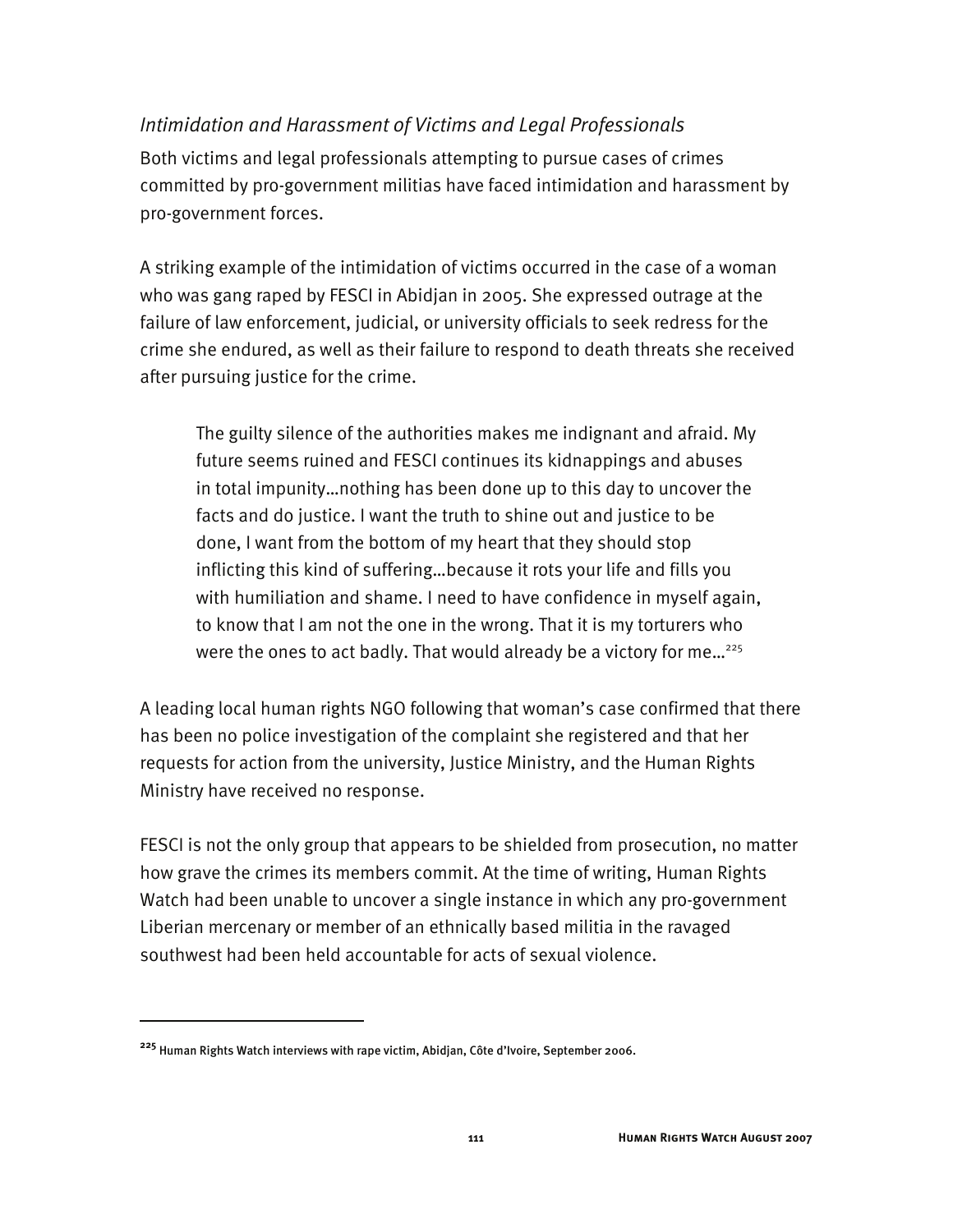### *Prohibitive Legal Expenses*

Judicial corruption is a generalized problem, and those few cases of sexual violence that are brought to the attention of legal authorities do not escape its reach. From the moment rape victims register a complaint with the police, they must contend with corrupt practices by police and judicial personnel, factors which virtually ensure that cases will not be pursued.<sup>226</sup> The Office of the United States Trade Representative reported in 2004 that corruption in Côte d'Ivoire had a great impact on judicial proceedings, and that "it is common for judges open to financial influence to distort the merits of a case." $227$  The 2005 victim of gang rape by FESCI described how corrupt judicial practices stopped her case from moving forward:

The complaint I registered [about having been gang raped] has not received any follow up because we were asked to pay 50,000 CFA [US\$100] before the prosecutor would look at the case. We did not have enough money and so the case has been neglected.<sup>228</sup>

Beyond the bribes too often required to move a case forward, general legal and other fees can also deter victims from pursuing justice. According to numerous interviews conducted by Human Rights Watch with survivors, the cost of having to obtain a doctor's report (*certificat medical*) serves as a serious obstacle to seeking redress for sexual violence. Shortly after reporting a case of rape or sexual violation to the police, a survivor is asked by the judicial police to obtain a doctor's report as the physical proof of rape. Indeed the doctor's certificate is indispensable for any further police or legal action against an alleged rapist. However, the price—25,000 to 30,000 CFA (US\$60)—is a sum few women can afford. Appealing to a husband or father for the

**<sup>226</sup>** United States Department of State Bureau of Democracy, Human Rights, and Labor, Côte d'Ivoire: Country Reports on Human Rights Practices - 2005, March 8, 2006. http://www.state.gov/g/drl/rls/hrrpt/2005/61565.htm; U4 Anti-Corruption Resource Centre, Corruption and Distrust in the Côte d'Ivoire Police: A Deep-rooted Problem, Special Focus Brief, http://www.u4.no. Côte d'Ivoire scored 151st out of 163 countries on Transparency International's Corruptions Perceptions Index (CPI). CPI scores relate to perceptions of the degree of corruption as seen by business people and country analysts and ranges between 10 (highly clean) and 0 (highly corrupt). Transparency International gave Côte d'Ivoire a 2.1 score. Transparency International, Corruptions Perceptions Index 2005,

http://www.transparency.org/policy\_research/surveys\_indices/cpi/2005.

**<sup>227</sup>** Office of the United States Trade Representative, Côte d'Ivoire 2004 Report, 2004, available at http://www.ustr.gov/assets/Document\_Library/Reports\_Publications/2004/2004\_National\_Trade\_Estimate/2004\_NTE\_Repo rt/asset\_upload\_file537\_4746.pdf

**<sup>228</sup>** Human Rights Watch interview, Abidjan, Côte d'Ivoire, September 2006.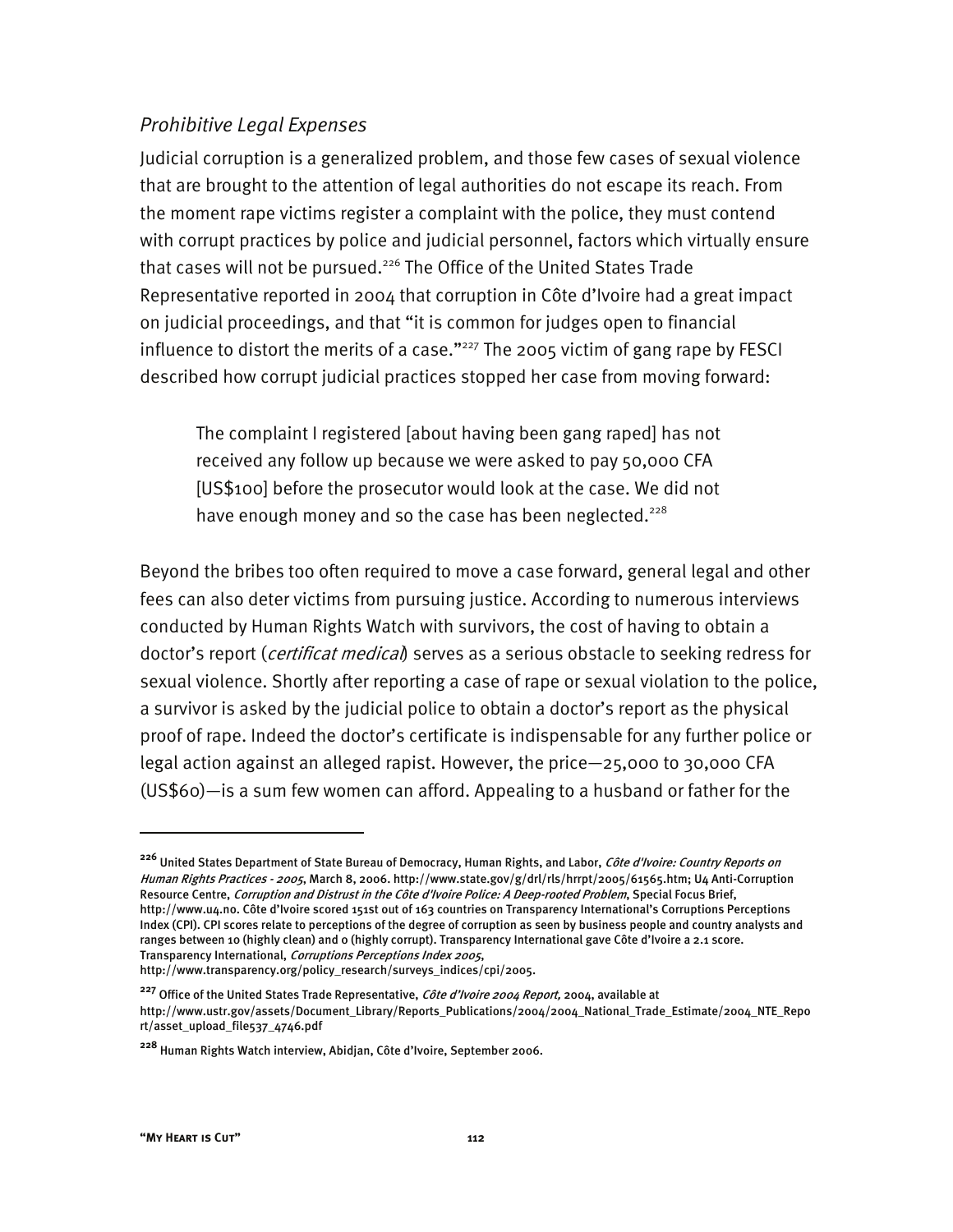doctor's report is difficult for many women who are financially dependent on the male members of their families and who fear being blamed or rejected by their family as a result of the rape.

One aid worker whose organization assisted the father of a minor raped by civilians during the war said that the father had spent over 100,000 CFA (US\$200) on medical and legal expenses, and that the legal process lasted two years before the suspected rapists were tried.<sup>229</sup> The Rule of Law Unit at ONUCI found in its review of the Ivorian justice system that procedurally, rape cases do indeed tend to be quite lengthy, discouraging victims. Indeed, some magistrates reclassify the facts in rape cases as indecent attempts, violence, or assault and battery in order to avoid protracted procedures.230 Delays and inefficiencies leave victims frustrated as they run out of money, patience, and time.

## *Judicial Gender Discrimination and Inadequate Attention to Violence Against Women*

According to local women's rights organizations, the authorities do not adequately investigate and adjudicate cases of non-conflict related sexual violence.<sup>231</sup> These groups maintain that societal attitudes that undermine the seriousness of sexual violence and that tend to put blame for sexual assault on the victim undermine the lack of justice for victims.<sup>232</sup> A report by the United States Department of State in 2005 characterized the problem this way:

The courts and police viewed domestic violence as a family problem unless serious bodily harm was inflicted or the victim lodged a complaint, in which case they could initiate criminal proceedings.

**<sup>229</sup>** Human Rights Watch interview with staff member of an international humanitarian organization, Abidjan, Côte d'Ivoire, September 2006.

**<sup>230</sup>** Human Rights Watch email correspondence with Francoise Simard, Chief Rule of Law Unit, ONUCI, March 13, 2007.

**<sup>231</sup>** Human Rights Watch interviews with leaders of women's rights organizations, Abidjan, Côte d'Ivoire, September 2006.

**<sup>232</sup>** As of 2005, there were four women justices on the Supreme Court out of 41 Supreme Court justices. See, United States Department of State, *Country Reports on Human Rights Practices: Côte d'Ivoire 2005*. This report also highlights the lack of judicial activity with respect to violence against women. For additional overviews of discriminatory judiciary attitudes, *see* United States Department of State, Country Reports on Human Rights Practices: Côte d'Ivoire 2002; United States Department of State, Country Reports on Human Rights Practices: Côte d'Ivoire 2003; United States Department of State, Country Reports on Human Rights Practices: Côte d'Ivoire 2004.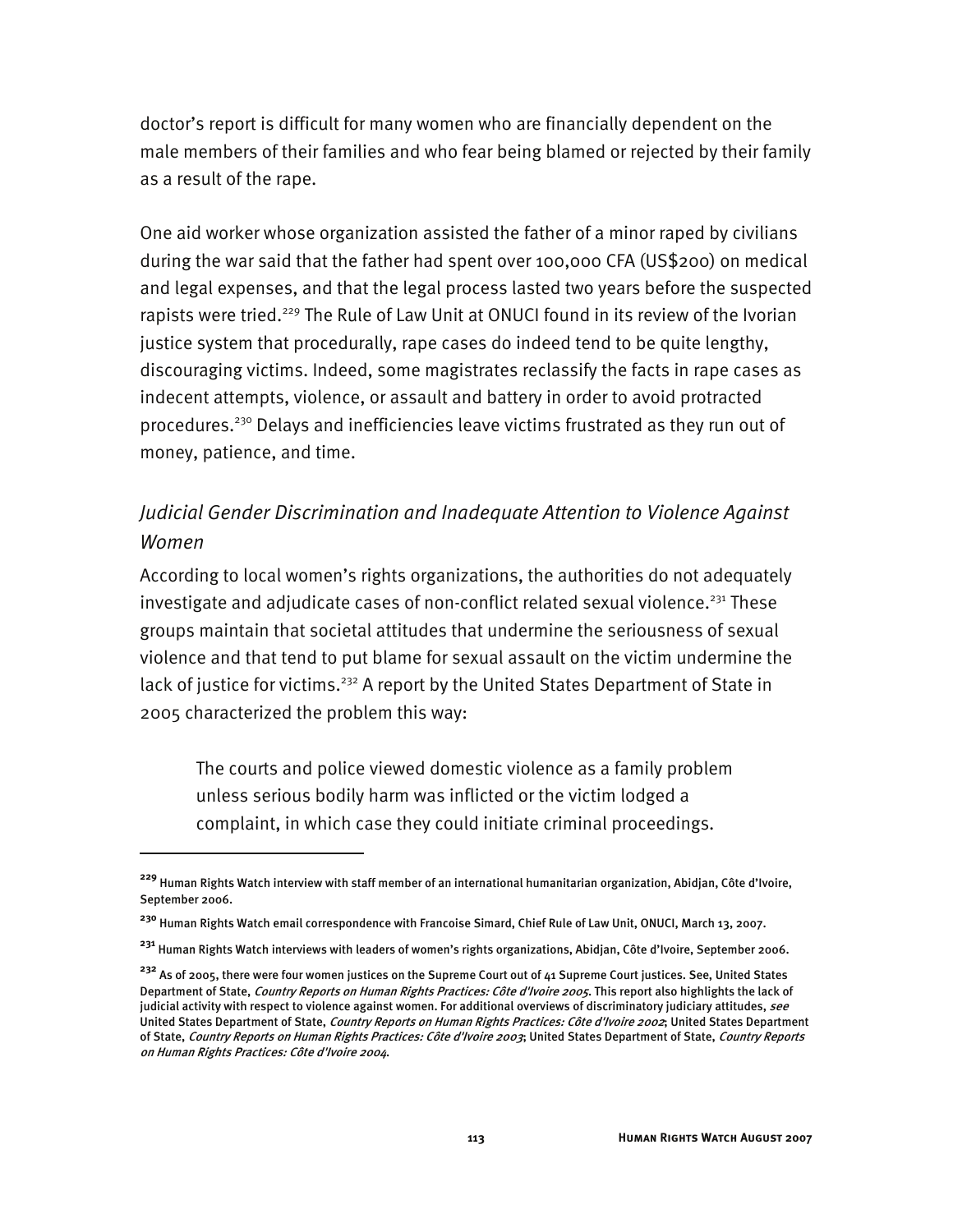Rape was a problem, although its extent was unknown because the government did not collect statistics on rape or other physical abuse of women. Women's advocacy groups continued to protest the indifference of authorities to female victims of violence; however, women who reported rape or domestic violence to the police were often ignored. $233$ 

The indifference of high level decision-makers and members of government echoes that of the justice system and shapes prevailing discourse. It is reflected in comments made by then-Public Sector, Labor, and Administrative Reform Minister (Ministre de la Fonction Publique, de l'Emploi et de la Réforme Administrative) Hubert Oulaye when asked about the 2004 rape in Guiglo of ten girls from the Guéré community. When then-Gender Minster Constance Yai pressed for the case to move forward, Oulaye stated that he had too many vital pressing cases to be able to respond to this one, and said that it was "just a woman's issue," and "not worth worrying about."234

A staff member of the Ivorian Women's Bar Association conducted a review of the Abidjan tribunal's records to review data on the prosecution of sexual violence cases. She found that many members of the judiciary downplay the importance of sexual violence, display undue and illegal leniency to sex offenders even in routine matters not involving government troops, and question victims of sexual violence inappropriately.<sup>235</sup> The lenient attitude to sex offenses is apparent in the case of a male teacher who was convicted in 2006 of raping eight girls aged four to twelve. He received a sentence of just one month, despite the fact that this violated sentencing guidelines. One social worker who had followed the case closely and assisted the victims' families lamented,

**<sup>233</sup>** Ibid. This report also highlights the lack of judicial activity with respect to violence against women: "The Government does not collect statistics on rape or other physical abuse of women. The Government has no clear policy regarding spousal abuse beyond what is contained in the civil code. The law forbids and provides criminal penalties for forced or early marriage and sexual harassment, but says nothing about spousal abuse." For additional overviews of discriminatory judiciary attitudes, see United States Department of State, Country Reports on Human Rights Practices: Côte d'Ivoire 2002; United States Department of State, Country Reports on Human Rights Practices: Côte d'Ivoire 2003; United States Department of State, Country Reports on Human Rights Practices: Côte d'Ivoire 2004; United States Department of State, Country Reports on Human Rights Practices: Côte d'Ivoire 2005.

**<sup>234</sup>** Human Rights Watch interview with former minister Constance Yai, Abidjan, Côte d'Ivoire, September 14, 2006.

**<sup>235</sup>** Human Rights Watch interviews with members of the bar association, Abidjan, Côte d'Ivoire, September 2006.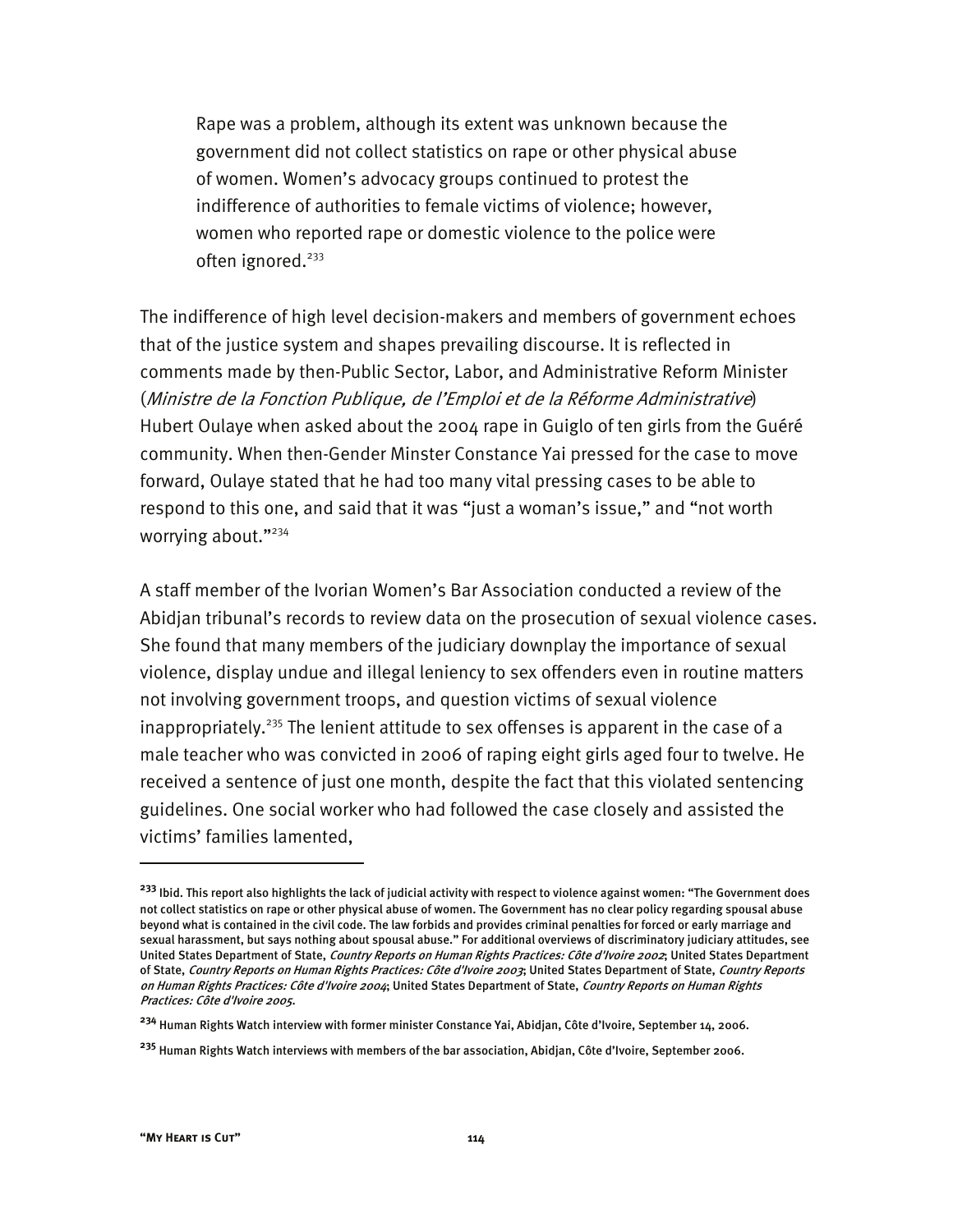How could they sentence this man to just one month? He raped so many girls. They are very little. He really traumatized them, you know. What will happen to these children now? They will let him go back and teach more children and he will do it again. There were even other girls he raped but they did not come to court with the others because their parents did not want it. I think it is wrong, how this was decided. I do not believe in the courts any more.<sup>236</sup>

Rape, gang rape, sexual slavery, forced incest, domestic violence, and forced marriage are violations of women's fundamental human rights. To its credit, the government of Côte d'Ivoire has ratified many of the key international instruments guaranteeing women's equality and right to live free of violence<sup>237</sup> and has passed a number of domestic laws prohibiting gender-based violence.<sup>238</sup> Regrettably, however, the record of failure to prevent, investigate, and prosecute violence against women discussed in this report means that the authorities are failing to meet their international legal obligations.

# Harmful Traditional Practices and Customary Law Dominate Women's Lives

Customary justice dominates adjudication of the vast majority of legal disputes which should, by law, be adjudicated in the national courts. For instance, a study in western Côte d'Ivoire by an international NGO revealed that 85 percent of all disputes are adjudicated by the village chief (Chef du village) or the land chief (Chef de terre).<sup>239</sup> Community leaders, victims, witnesses, and NGOs in other regions report similarly high use of traditional or customary justice throughout the entire country. Some legal practitioners have suggested that the use of traditional justice has

**<sup>236</sup>** Human Rights Watch interviews with Berte Zanga, leader of a local children's rights organization, Abidjan, Côte d'Ivoire, September 2006.

**<sup>237</sup>** Côte d'Ivoire ratified the Convention on the Elimination of All Forms of Discrimination against Women (CEDAW) on December 20, 1995.

**<sup>238</sup>** Article 354 of the Penal Code of 1982 of Côte d'Ivoire specifically criminalizes rape; law n°98/757 of of Côte d'Ivoire December 23, 1998 criminalizes sexual mutilations assimilated to gender-based violence; law n°98/756 of Côte d'Ivoire of December 23, 1998 penalizes sexual harassment, forced labor, and forced or early marriages.

**<sup>239</sup>** Report by an international humanitarian organization, unpublished document [on file with Human Rights Watch], hereinafter Problems of Rural Communities in 18 Montagnes.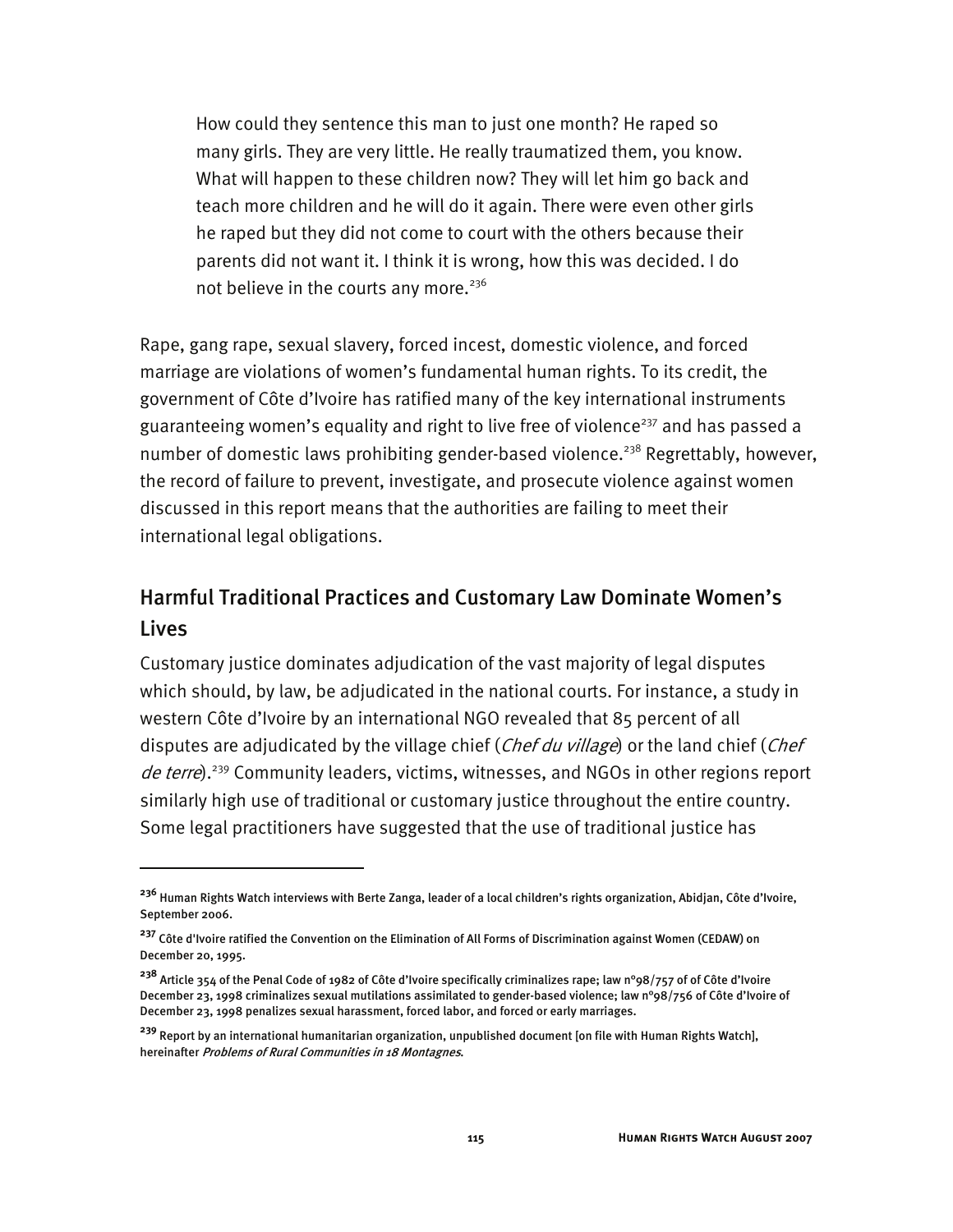increased since the conflict, primarily due to the disruption in official judicial institutions. Many police officers themselves refer crimes, including sexual abuse, to traditional leaders for resolution as 'friendly settlements' throughout the country.<sup>240</sup>

Customary law is not a monolith; there may be as many customary legal systems as there are ethnic groups in Côte d'Ivoire. However, nearly all systems of Ivorian customary law minimize punishments for sexual violence and undermine protection for rape victims, thereby reflecting prevailing societal attitudes that undercut the gravity of sexual violence against women and girls. Under many forms of Ivorian customary law, only rape of a virgin is seen as a serious crime, while rape of a married woman or a non-virgin is often not considered a crime.

The notion of "friendly settlements" for sexual violence is widespread in many Ivorian ethnic groups; in cases where the perpetrator is known, the family (or superiors) of the perpetrator and the girl's family will try to come to a "friendly settlement" which can involve an apology, agreement to marry the rape victim, or the payment of a fine or a white sheep or goat to the victim's family. One case described to Human Rights Watch by the staff member of an international humanitarian organization illustrates this type of arrangement in a southwestern community near Guiglo:

Sometime in the fall of 2006 a young girl was raped by two local guys. The girl was pregnant and begged them not to rape her but they did it anyway. The two men are ex-combatants. At first the family wanted help to get justice. Then there was a friendly settlement. The ultimate judgment was that the rape was not a problem. The tribal traditional authority who arbitrated the friendly settlement said that what is bad is that the sexual act took place in the open. The men were supposed to pay a goat. And the family was pressured to drop their official complaint. It was made clear that if they continued, the family would

**<sup>240</sup>** Anonymous NGO, Sexual violence in 18 Montagnes.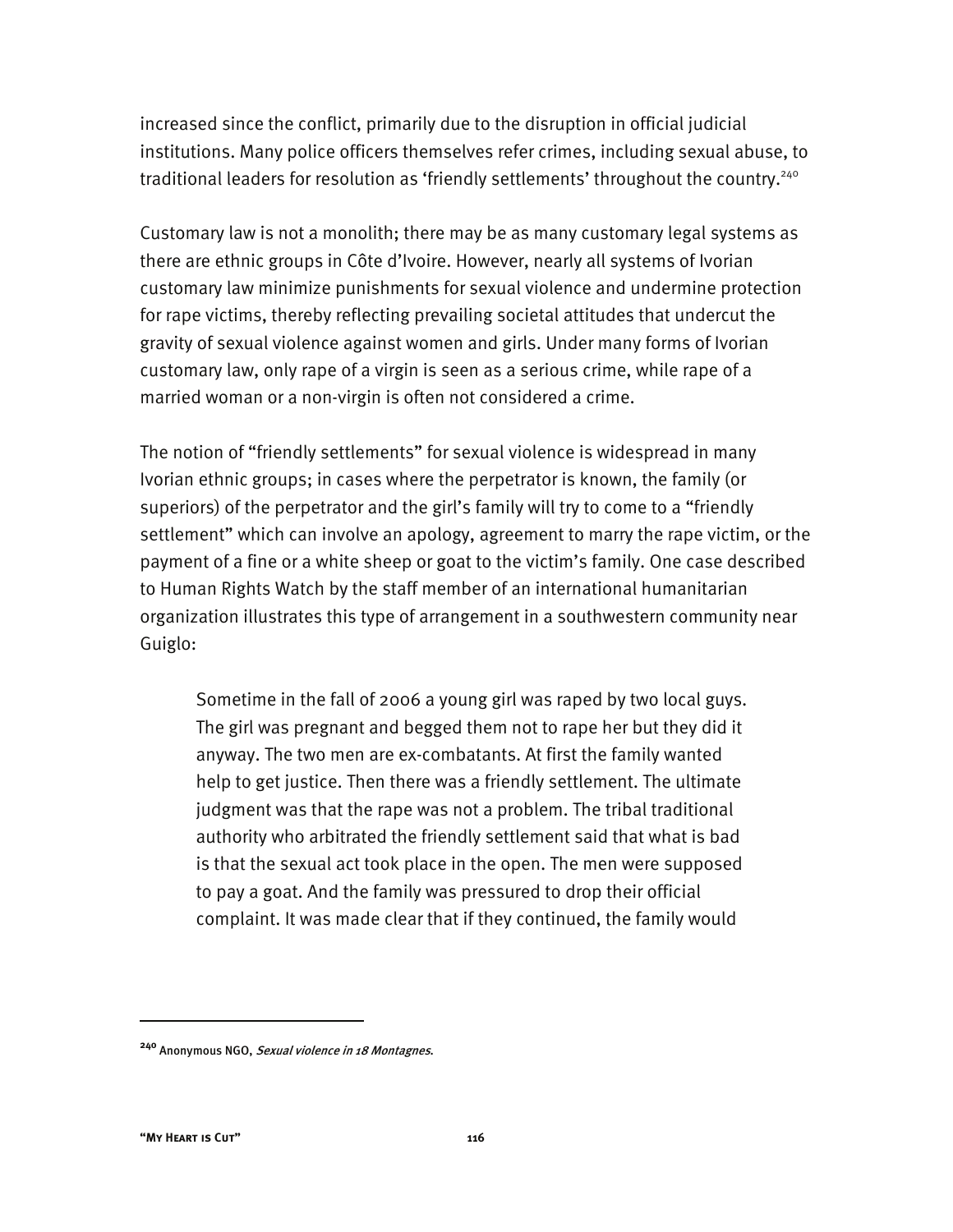be banished. The dad said that we can't bring someone to jail for a women's issue.<sup>241</sup>

Sometimes the "friendly settlements" are accompanied by community rituals which are organized with the extended family and run by the village chief. The entire village is concerned by rape because the rape affects its collective identity, especially the rape of a child. According to some Ivorian customs, ancestors of the village are believed to become angry when a rape is committed. They believe this can bring bad luck to and damage the prosperity of an entire village. To avoid this fate, sacrifices are necessary, often involving a white sheep or goat, running water, and Kola nuts (Kola nuts are chewed as part of rituals in some places in Africa). Larger, community rituals appear to have less to do with purifying the victim's body and more with assuaging ancestors. While the goals of rebuilding spiritual order in the community and public shaming or perpetrators are important, it is essential to note that the goal of these rituals is rarely to listen to and validate the experience of the survivor. Moreover, there is almost no confidentiality in such traditional or tribal mechanisms for dealing with rape.

Many survivors of sexual violence of Burkinabé origin (Moré and Dagari) have returned to their village or town of origin in order to undergo purification rites, which requires consultation with fetishes. The fetishes—objects believed to be of particular power and ritual significance—cannot be moved, thus all survivors must come to them. According to some Burkinabé community leaders, Burkinabé girls who had been raped needed to return to Burkina Faso to be purified in their respective families as a precondition for resuming a normal life. One NGO explained the situation as follows:

Even if you are in a country on the other side of the world, if someone raped you, you have to come to the home country to make sacrifices. Otherwise you are chased from the family. If they don't reject you and

**<sup>241</sup>** Human Rights Watch interview with staff member in an international humanitarian organization, Guiglo, Côte d'Ivoire, September 29, 2006.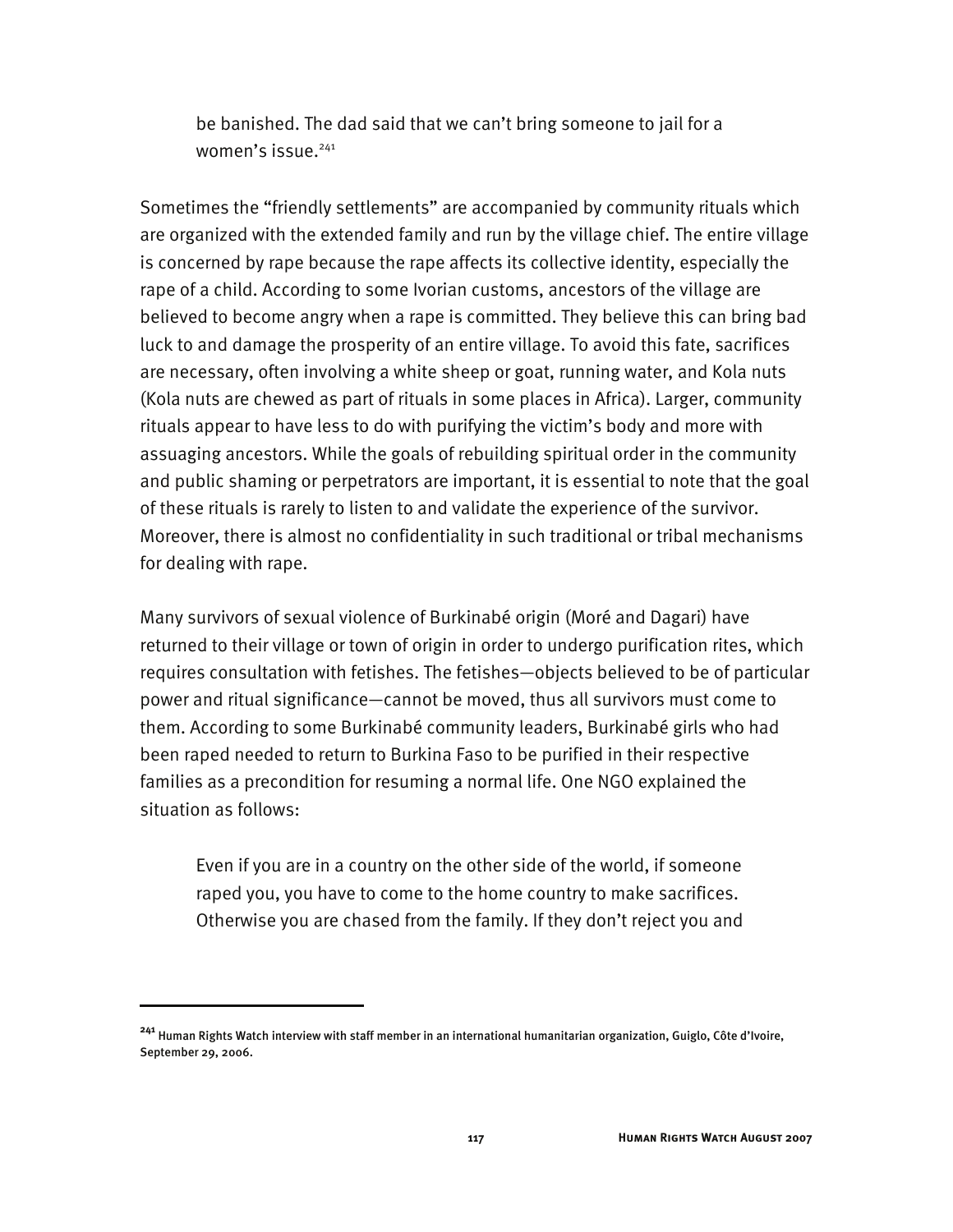you become pregnant, your father and your brothers will die if you talk with them.<sup>242</sup>

### Inadequate International Responses to Combat Impunity

The international community has consistently sidelined initiatives to combat impunity in Côte d'Ivoire, presumably due to a fear of upsetting negotiation efforts.  $243$ For example, the international community has been unresolved in its implementation of a UN Security Council resolution providing for sanctions against persons implicated in human rights abuses; in pressing for the publication of the United Nations High Commissioner for Human Rights Commission of Inquiry report; or in demanding prosecutions. For their part, the ECOWAS community and the African Union have been weak in systematically condemning human rights abuses by regional governments. This weakness is very likely due in part to the dubious human rights records of many of the ruling governments in their home countries.

#### *United Nations Sanctions*

Despite repeated threats to impose sanctions on Ivorians who violate human rights, break the arms embargo, indulge in hate speech, or block the peace process, the UN Security Council has only imposed travel and economic sanctions against three midlevel individuals: Charles Blé Goudé and Eugène Djué of the Young Patriots, and Martin Kouakou Fofié, a New Forces commander in Korhogo.<sup>244</sup>

The sanctions, imposed on Feb 7, 2006, were largely motivated by the January 2006 attacks against United Nations personnel.<sup>245</sup> While internationally supported initiatives designed to restrain abusers and combat impunity are welcome and

**<sup>242</sup>** Anonymous NGO, Sexual Violence in 18 Montagnes.

**<sup>243</sup>** For earlier Human Rights Watch analyses of the reluctance of the international community to address the growing problem of impunity, see Human Rights Watch, The Human Rights Cost of the Political Impasse. For an earlier Human Rights Watch analysis of the human rights costs of the proliferation of militias, and the government's use of hate speech that incites violence, see Human Rights Watch, Côte d'Ivoire - Country on a Precipice: The Precarious State of Human Rights and Civilian Protection in Côte d'Ivoire, vol. 17, no. 6 (A), May 2005, http://hrw.org/reports/2005/cdio505/.

**<sup>244</sup>** Under resolution 1572, persons constituting, inter alia, "a threat to the peace and national reconciliation process in Côte d'Ivoire" or "any other person determined as responsible for serious violations of human rights and international humanitarian law in Côte d'Ivoire" may be designated by the Sanctions Committee. See UN Security Council Resolution 1572, S/RES/1572 (2004). These provisions were renewed in late 2006 in UN Security Council Resolution 1727, S/RES/1727 (2006).

**<sup>245</sup>** Human Rights Watch, Because They Have Guns.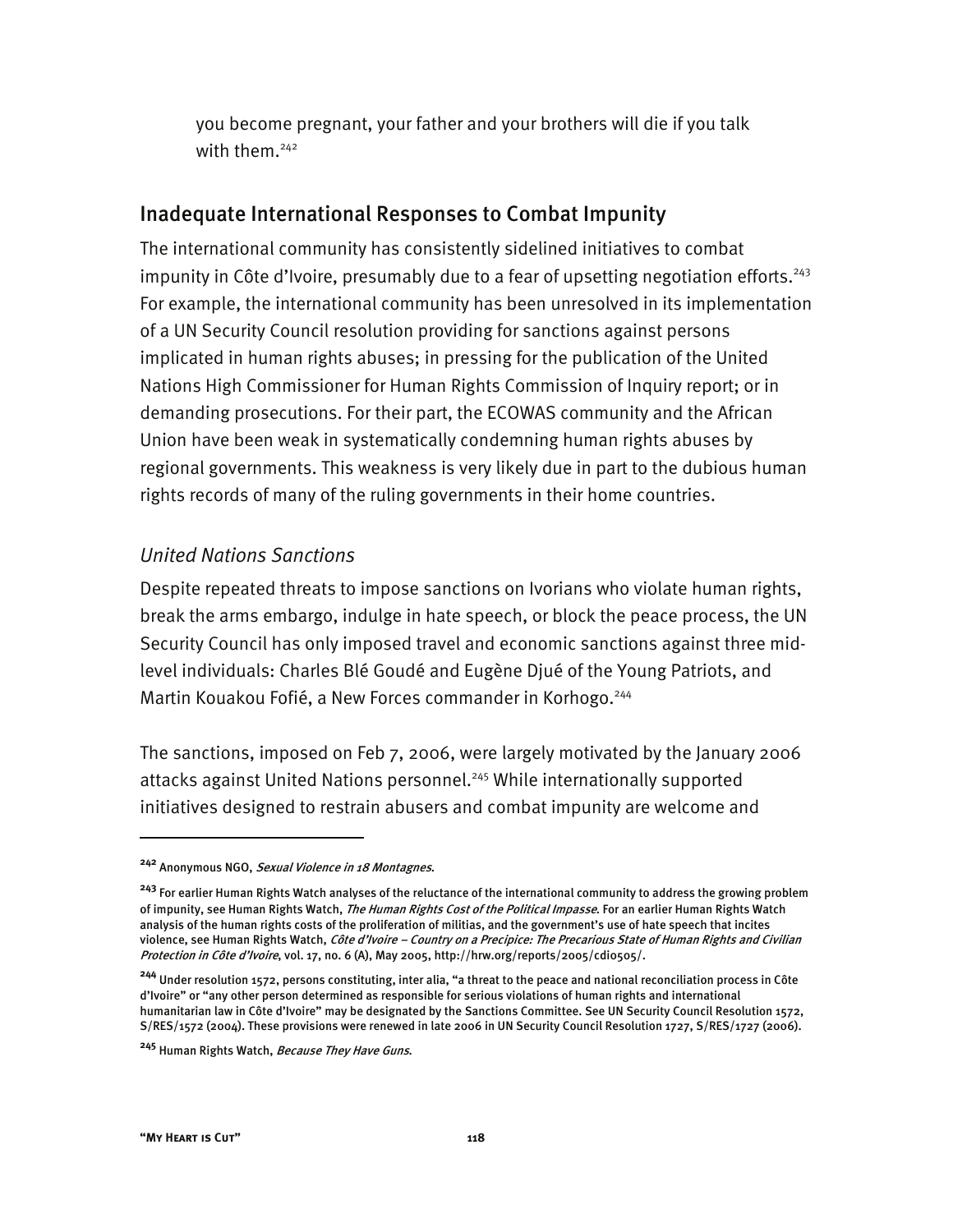necessary, it is unfortunate that such measures were only activated after United Nations personnel and material interests were the object of attack.

Subsequent attempts to impose sanctions against additional individuals in late 2006—Affi N'Guessan and Mamadou Coulibaly, both leaders in Gbagbo's FPI party were formally stymied by China and Russia in the Sanctions Committee.<sup>246</sup> Throughout 2006, South Africa—under the leadership of President Thabo Mbeki, who at the time served as AU mediator in the Ivorian conflict—also created a serious impediment to wider and more consistent use of sanctions through persistent and vigorous behind-the-scenes lobbying, arguing that application of sanctions would seriously impede the on-going peace process.<sup>247</sup>

To date no further sanctions have been handed down. Human Rights Watch believes that the logic of putting justice and other mechanisms of restraint on hold for an elusive final settlement denies victims the right to see those responsible for serious human rights crimes held accountable. Instead, this kind of strategy appears to have served to embolden perpetrators and fed into the intransigence of the Ivorian government and New Forces.<sup>248</sup>

In 2007, even the meager gains of the three existing sanctions could be rolled back. In the recently negotiated Ouagadougou accords, both parties expressed an intention to lift the individual sanctions that have been imposed, currently in force until October 31, 2007.<sup>249</sup>

### *United Nations High Commissioner for Human Rights Commission of Inquiry*

In addition to targeted sanctions against key perpetrators, other measures that might restrain abusers and combat impunity throughout Côte d'Ivoire appear to have been similarly put on hold. For example, following a request by all parties to the

j

**<sup>246</sup>** Human Rights Watch interview with a diplomat posted to a permanent mission to the United Nations, New York, January 10, 2007.

**<sup>247</sup>** Ibid.

**<sup>248</sup>** Human Rights Watch, World Report 2007: Côte d'Ivoire, January 2007, http://hrw.org/englishwr2k7/docs/2007/01/11/cotedi14956.htm.

**<sup>249</sup>** United Nations Security Council resolution 1727, para. 1, S/RES/1727 (2006).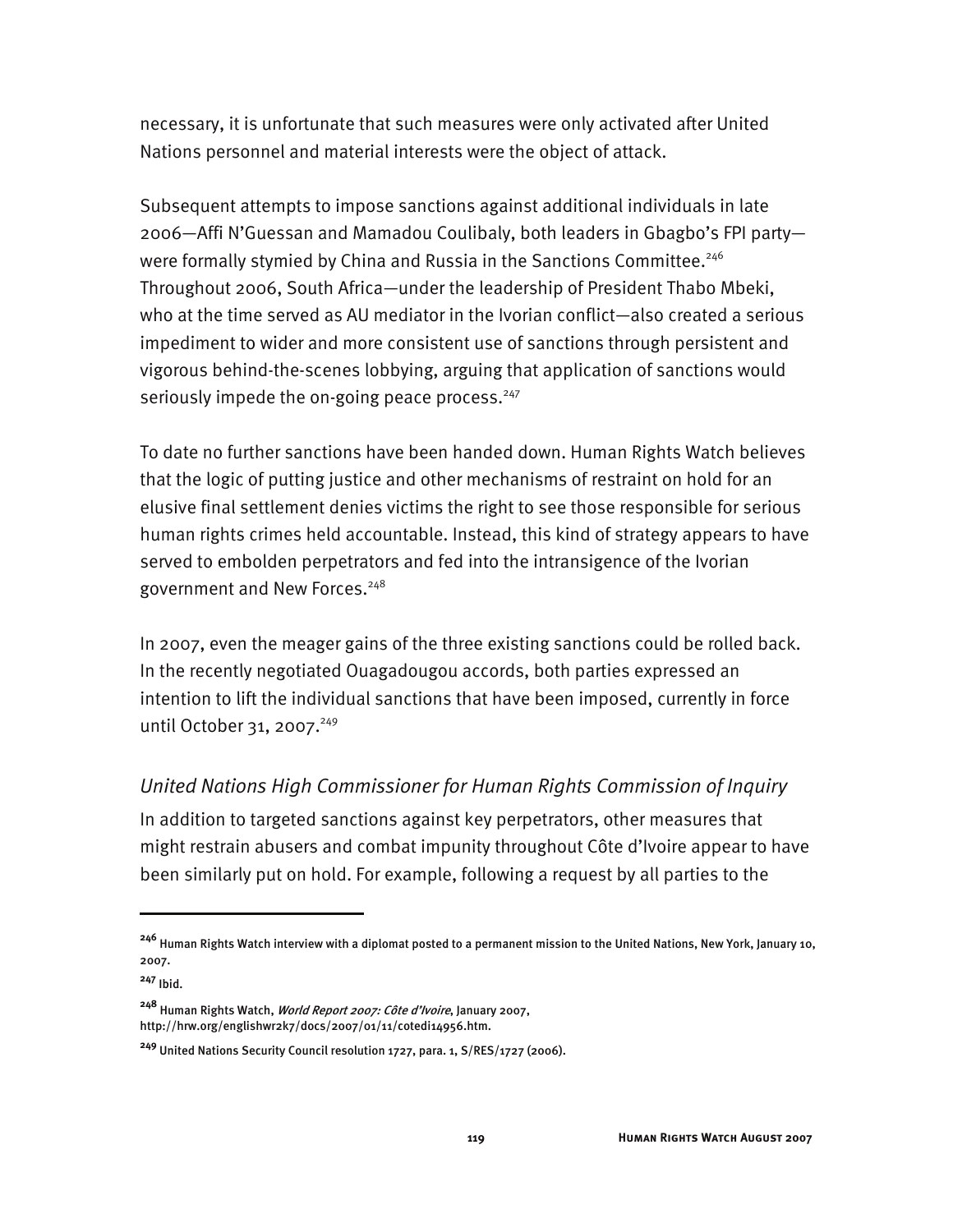Linas-Marcoussis agreement to investigate serious violations of human rights and humanitarian law perpetrated in Côte d'Ivoire since September 19, 2002, the Office of the United Nations High Commissioner for Human Rights (OHCHR) dispatched a Commission of Inquiry to Côte d'Ivoire.

The UN Commission of Inquiry report relating to serious violations of human rights and humanitarian law since September 19, 2002 was handed to the UN Secretary-General in November 2004, and was transmitted to the UN Security Council on December 23, 2004. Release of the report and corresponding debate, especially its recommendations, would likely generate much-needed discussion about how to tackle impunity in Côte d'Ivoire.

However, the UN Security Council has yet to make public or to discuss the findings of the report. The failure to discuss the findings of the report, much less act upon them, sends the wrong signal to abusers.

### *International Criminal Court (ICC)*

One crucial means by which to help combat impunity in Côte d'Ivoire could be the involvement of the International Criminal Court (ICC). However, resistance by Ivorian authorities to the ICC conducting a mission to Côte d'Ivoire is undermining this possibility. The ICC prosecutor has also missed opportunities to use his position to promote accountability for serious crimes committed in Côte d'Ivoire.

Côte d'Ivoire is not a party to the ICC, but in 2003 Côte d'Ivoire accepted the ICC's jurisdiction over crimes committed on its territory since September 19, 2002. On January 28, 2005, the ICC prosecutor, Luis Moreno Ocampo, announced that the ICC intended to send a team to Côte d'Ivoire to assess the possibility of opening an investigation. Later that year, on November 28, 2005, the ICC prosecutor again indicated that an ICC team would visit Côte d'Ivoire. The visit, which was planned for early 2006, was intended to fulfill several important goals: 1) to collect information on whether the crimes committed in Côte d'Ivoire are sufficiently grave to fall under the ICC's jurisdiction; 2) to collect information on whether the judicial system has the capacity and willingness to address such crimes; and 3) to assess the possible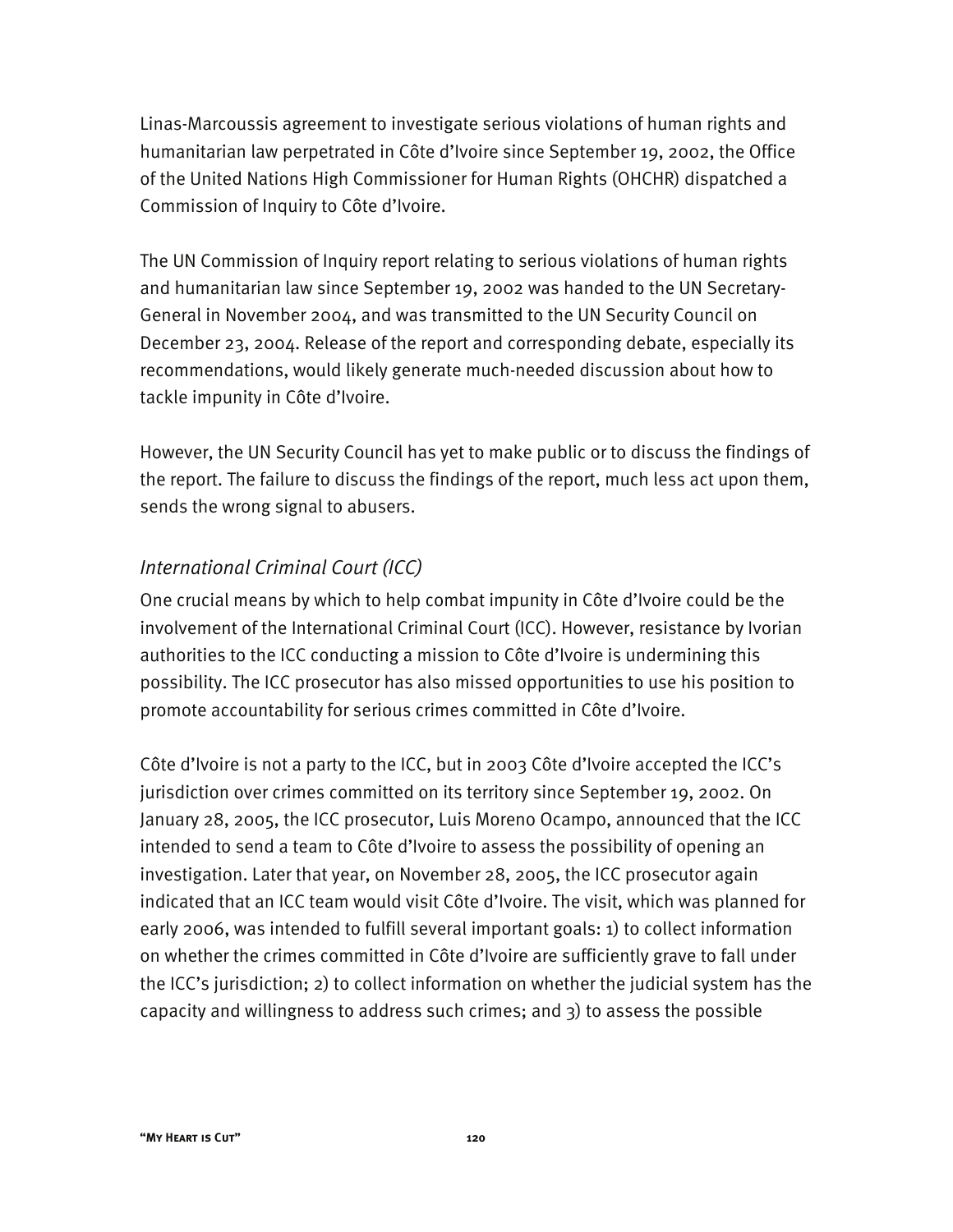impact of an ICC investigation in Côte d'Ivoire. However, the government has yet to allow the ICC's mission to Côte d'Ivoire to take place.

It is crucial that that the Ivorian government immediately permit the ICC to conduct a mission to Côte d'Ivoire so that the ICC can obtain information necessary to assess opening an investigation there. The Ivorian government should also provide the ICC with any cooperation necessary to facilitate such a mission.

A more proactive engagement by the ICC prosecutor regarding the situation in Côte d'Ivoire is also warranted. The ICC prosecutor has made only minimal public statements on a possible role for the ICC in ensuring accountability for crimes in Côte d'Ivoire and has not actively promoted domestic or international prosecutions. Human Rights Watch believes public and private communications indicating the ICC's interest in accountability for past abuses committed in Côte d'Ivoire could help contribute to stemming ongoing abuses. The ICC should in particular send a clear message to perpetrators that the ICC is monitoring abuses committed in Côte d'Ivoire and perpetrators of serious crimes must be held to account.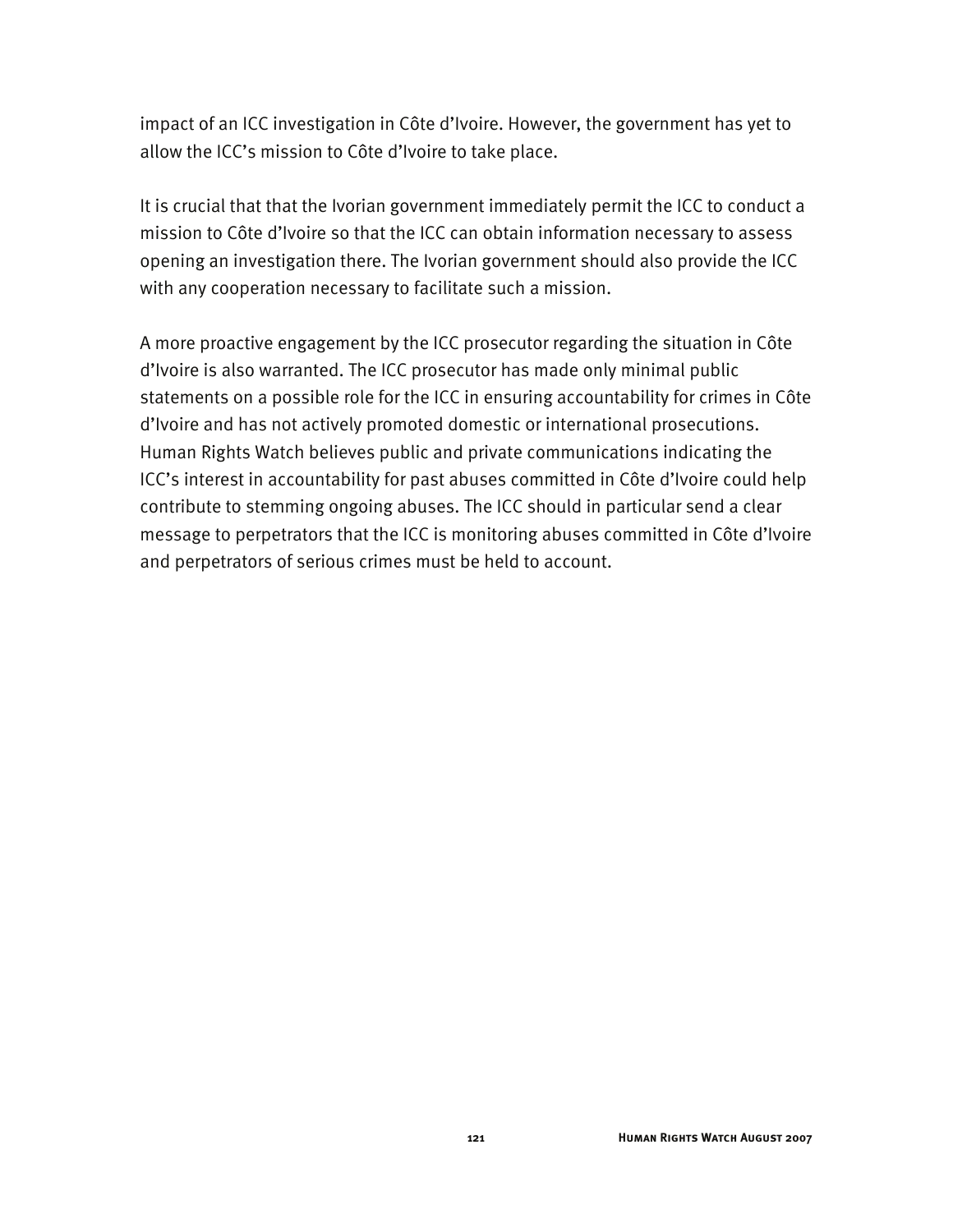## **International Legal Prohibitions against Sexual Violence**

Sexual violence against women and girls both inside and outside conflict has a long history. Mass rape of women and girls was documented during World War II, as well as in more recent conflicts in the former Yugoslavia, Rwanda, Sierra Leone, and the Democratic Republic of Congo.<sup>250</sup> Sexual violence has often in the past been considered as an inevitable by-product of armed conflict and has been mischaracterized by military and political leaders as a private crime or the unfortunate behavior of renegade soldiers. Rape is increasingly recognized, however, as a weapon of war, meaning that it is not a private or incidental crime. Rape as a weapon of war serves a strategic function and acts as an integral tool for achieving military and political objectives, not merely an act of violence that targets sexuality. It functions to subjugate and humiliate both the women and men within the targeted community. Furthermore, rape is generally not committed in isolation and victims are often subjected to multiple human rights abuses, which serve to further traumatize them. In conflicts in which civilians are the principal targets, sexual violence has become an even more deliberate and insidious weapon of war.

### *Sexual Violence as a War Crime*

International law has prohibited rape and other forms of sexual violence against women during armed conflict for over a century.<sup>251</sup> International humanitarian law,

j

**<sup>250</sup>** See, for example, Human Rights Watch, Bosnia and Herzegovina – A Closed, Dark Place: Past and Present Human Rights Abuses in Foca, vol. 10, no. 6 (D), July 1998, http://www.hrw.org/reports98/foca/; Human Rights Watch and Fédération Internationale des Ligues des Droits de l'Homme, Shattered Lives: Sexual Violence during the Rwandan Genocide and its Aftermath, September 1996, http://www.hrw.org/reports/1996/Rwanda.htm; and Human Rights Watch, DRC - The War Within the War: Sexual Violence against Women and Girls in Eastern Congo.

**<sup>251</sup>** Examples of evolving laws prohibiting war-related rape include Italian lawyer Lucas de Penna's advocating in the thirteenth century for the punishment of wartime rape just as severely as rape committed in peacetime, and Hugo Grotius stating in the sixteenth century that sexual violence committed in wartime was a punishable crime. Articles 44 and 47 of the 1863 Lieber Code, which served as the basis for subsequent war codes, also lists rape by a belligerent as a war crime punishable by death. See Instructions for the Government of Armies of the United States in the Field (Lieber Code of 1863), April 24, 1863,

http://www.icrc.org/ihl.nsf/73cb71d18dc4372741256739003e6372/a25aa5871a04919bc12563cd002d65c5?OpenDocument (accessed June 28, 2007). Article 4 of the Annex to the 1907 Hague Convention provides a general prohibition of torture and abuses against combatants and non-combatants. Article 46 of the same Annex prescribes that "[f]amily honour and rights…must be respected," which can be interpreted to cover rape. See Convention Respecting the Laws and Customs of War on Land, with annexed Regulations (Hague Convention IV) of October 18, 1907, 36 Stat. 2277, T.S. No. 539, entered into force January 26, 1910, http://www.yale.edu/lawweb/avalon/lawofwar/hague04.htm (accessed June 28, 2007), arts. 4 and 46. See Kelly D. Askin and Dorean M. Koenig, eds., Women and International Human Rights Law (Ardsley, NY: Transnational Publishers, Inc., 1999), Volume 1, p. 50.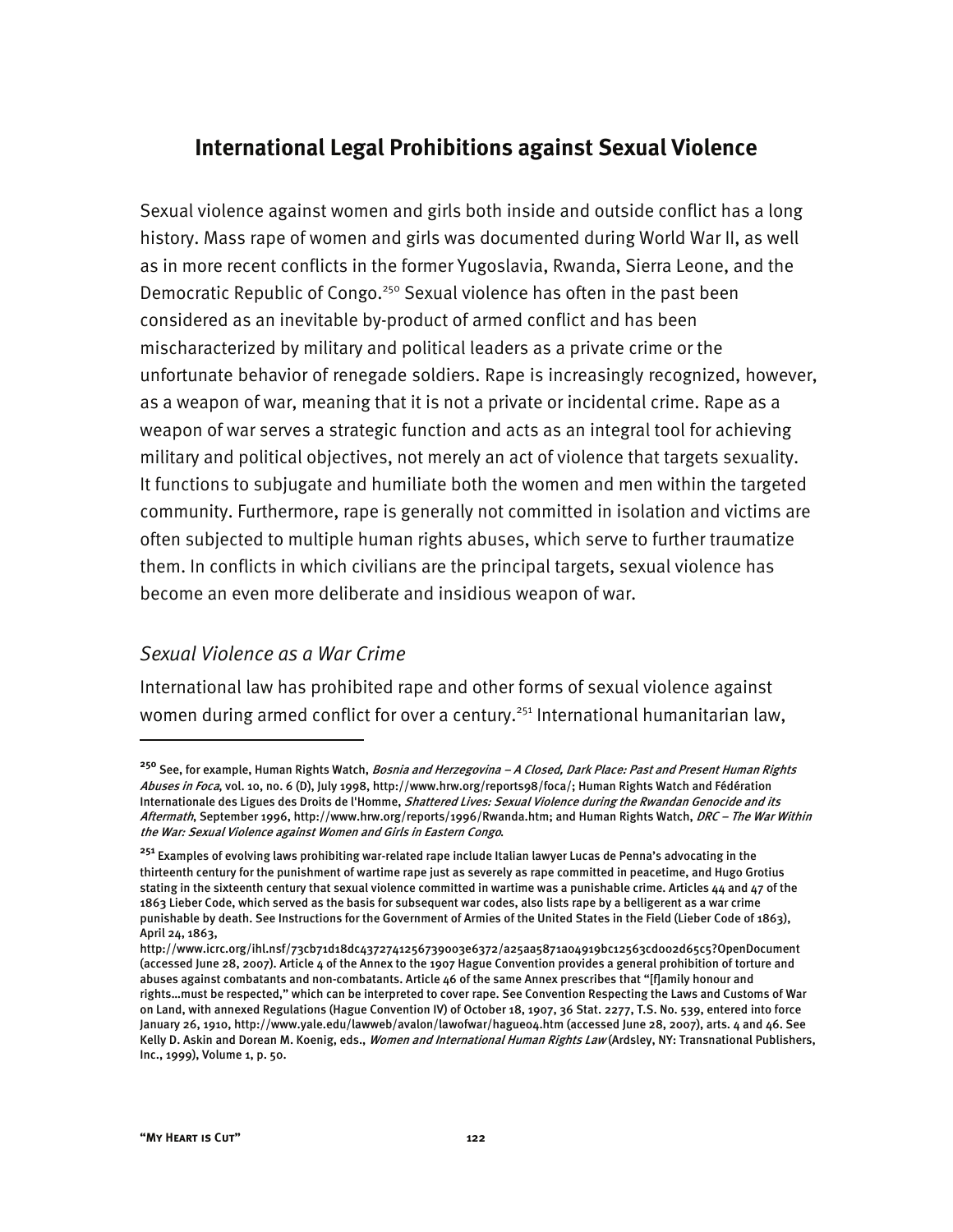also known as the laws of war, sets out protections for civilians, prisoners of war, and other non-combatants during international and internal armed conflicts.<sup>252</sup> Depending on the broader context within which the crimes are committed, perpetrators can be held accountable for rape and other forms of sexual violence as war crimes, crimes against humanity, and acts of genocide.<sup>253</sup> The four Geneva Conventions and their two Additional Protocols implicitly and explicitly condemn rape as well as other forms of sexual violence as serious violations of humanitarian law in both international and internal conflicts. In international armed conflicts, such crimes are grave breaches of the Geneva Conventions and are considered war crimes. Violations involving direct attacks on civilians during internal armed conflicts are increasingly recognized as war crimes.

Common Article 3 to the Geneva Conventions applies to all parties in an internal armed conflict, including armed opposition groups. Through its prohibition of "outrages upon personal dignity, in particular humiliating and degrading treatment," Common Article 3 implicitly condemns sexual violence. The Fourth Geneva Convention on the protection of civilians in international armed conflicts provides a basis for defining the protections provided under Common Article 3. Article 27 on the treatment of protected persons states that "women shall be especially protected against any attack on their honor, in particular against rape, enforced prostitution, or any form of indecent assault."<sup>254</sup> Article 147 specifies that "torture or inhuman

**<sup>252</sup>** See Geneva Convention for the Amelioration of the Condition of the Wounded and Sick in Armed Forces in the Field (First Geneva Convention), adopted August 12, 1949, 75 U.N.T.S. 31, entered into force October 21, 1950; Geneva Convention for the Amelioration of the Condition of Wounded, Sick and Shipwrecked Members of Armed Forces at Sea (Second Geneva Convention), adopted August 12, 1949, 75 U.N.T.S. 85, entered into force October 21, 1950; Geneva Convention relative to the Treatment of Prisoners of War (Third Geneva Convention), adopted August 12, 1949, 75 U.N.T.S. 135, entered into force October 21, 1950; Geneva Convention relative to the Protection of Civilian Persons in Time of War (Fourth Geneva Convention), adopted August 12, 1949, 75 U.N.T.S. 287, entered into force October 21, 1950; Protocol Additional to the Geneva Conventions of 12 August 1949, and Relating to the Protection of Victims of International Armed Conflicts (Protocol I), adopted June 8, 1977, 1125 U.N.T.S. 3, entered into force December 7, 1978; Protocol Additional to the Geneva Conventions of 12 August 1949, and Relating to the Protection of Victims of Non-International Armed Conflicts (Protocol II), 1125 U.N.T.S. 609, entered into force December 7, 1978. Other sources of international humanitarian law are the 1907 Hague Convention and Regulations, decisions of international tribunals and customary law.

**<sup>253</sup>** Rape and other forms of sexual violence can be defined as constituent elements of genocide. Genocide is defined under the 1948 Convention on the Prevention and Punishment of the Crime of Genocide as "acts committed with the intent to destroy, in whole or in part, a national, ethnic, racial or religious group." Genocide has attained *jus cogens* status (a norm that preempts other norms) and is prohibited both in its own right and as a crime against humanity. Convention on the Prevention and Punishment of the Crime of Genocide, approved December 9, 1948, entered into force January 12, 1951, http://www.unhchr.ch/html/menu3/b/p\_genoci.htm (accessed June 28, 2007).

**<sup>254</sup>** Fourth Geneva Convention, art. 27 (2). Article 76 of Protocol I extends this protection of protected persons to all women. Protocol I, art. 76.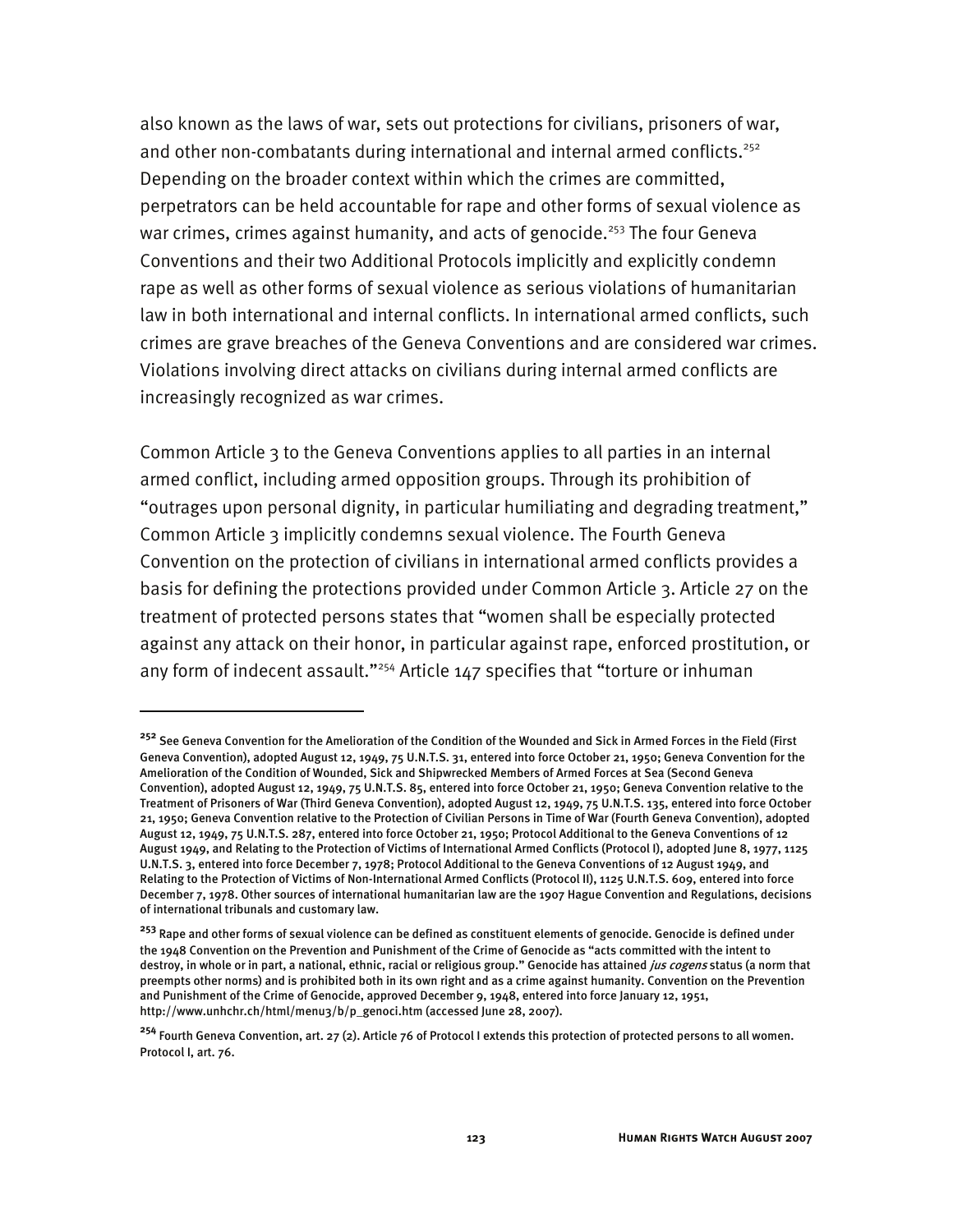treatment" and "willfully causing great suffering or serious injury to body or health" are grave breaches of the conventions.<sup>255</sup> According to the International Committee of the Red Cross (ICRC), rape and other forms of sexual violence are considered to be grave breaches. Even a single act of sexual violence can constitute a war crime.<sup>256</sup> Article  $\mu$  of Protocol II, which governs internal armed conflicts and applied to the conflict in Côte d'Ivoire, expressly forbids "violence to life, health and physical or mental well-being of persons, in particular murder as well as cruel treatment, such as torture, mutilation or any form of corporal punishment" and "outrages upon personal dignity, in particular humiliating and degrading treatment, rape and enforced prostitution and any form of indecent assault" as well as "slavery and the slave trade in all their forms."257

#### *Sexual Violence as a Crime against Humanity*

Unlike war crimes, crimes against humanity may be committed in times of peace or in periods of unrest that do not rise to the level of an armed conflict. The definition of and prohibition on crimes against humanity has been incorporated into a number of international treaties and statutes of international criminal tribunals, including the Rome Statute of the ICC.<sup>258</sup> There is no single international treaty that provides an authoritative definition of crimes against humanity, but such crimes are generally considered to be serious and inhumane acts committed as part of a widespread attack against the civilian population, during peacetime or war. The statutes of both the International Criminal Tribunal for the former Yugoslavia (ICTY) and International Criminal Tribunal for Rwanda (ICTR) make explicit mention of rape, when committed as part of a widespread attack against the civilian population, as a crime against humanity.<sup>259</sup>

j

**<sup>255</sup>** Fourth Geneva Convention, art. 147.

**<sup>256</sup>** Theodor Meron, "Rape as a Crime Under International Humanitarian Law," American Journal of International Law (Washington D.C.: American Society of International Law, 1993), vol. 87, p. 426, citing the International Committee of the Red Cross, Aide Mémoire, December 3, 1992.

**<sup>257</sup>** Protocol II, art. 4 (2) (a), (e), and (f). Côte d'Ivoire ratified Protocol II on September 20, 1989.

**<sup>258</sup>** Rome Statute of the International Criminal Court (Rome Statute), A/CONF.183/9, July 17, 1998, entered into force July 1, 2002.

**<sup>259</sup>** Article 5 of the Statute of the Statute of the International Criminal Tribunal for the former Yugoslavia names rape as a crime against humanity. See Statute of the International Criminal Tribunal for the former Yugoslavia (ICTY Statute), S.C. Res. 827, U.N. Doc. S/RES/827 (1993), as amended, http://www.un.org/icty/legaldoc-e/index.htm. Article 3 of the Statute of the International Criminal Tribunal for Rwanda names rape as a crime against humanity. See Statute of the International Criminal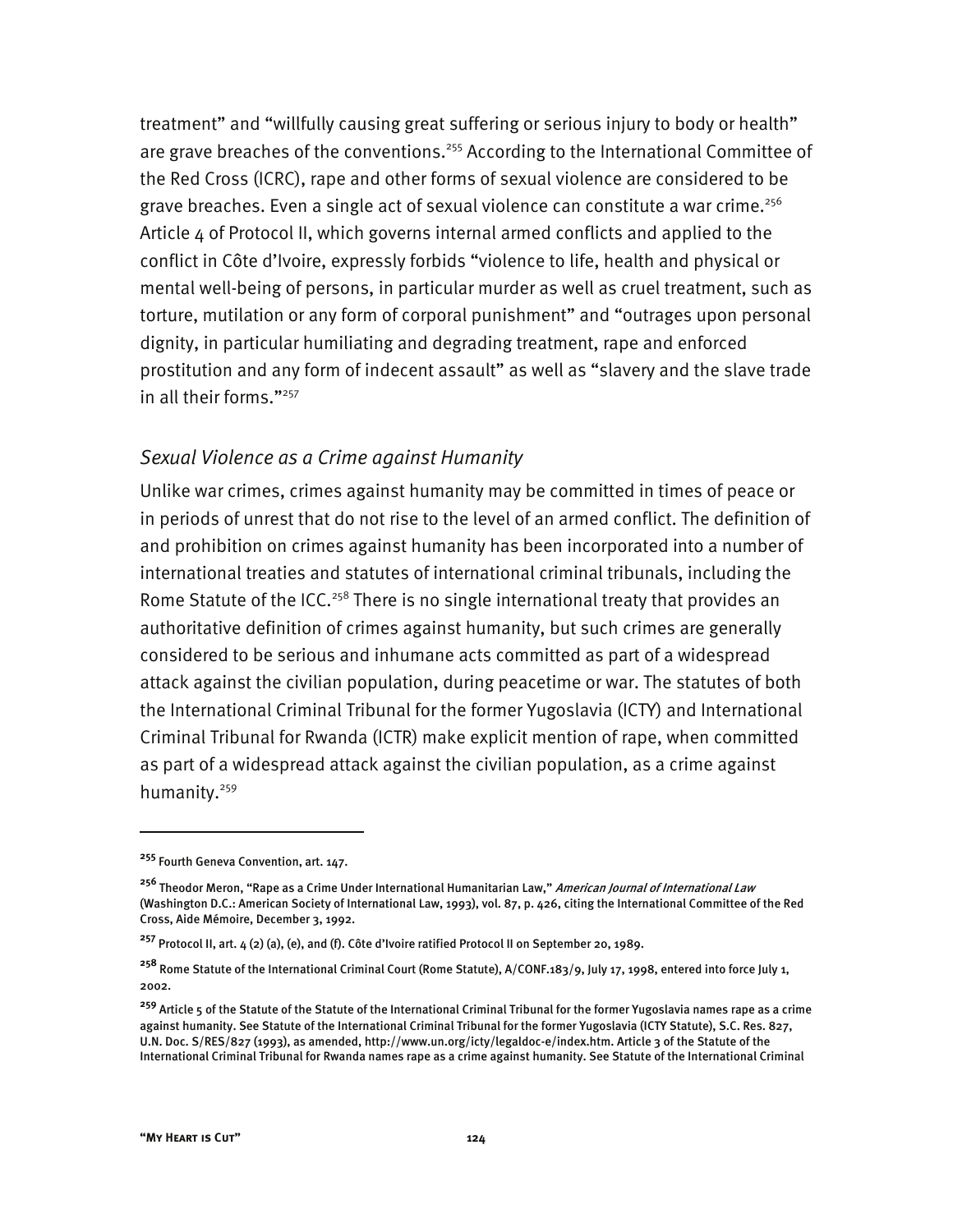Both tribunals have played a critical role in setting precedents in the prosecution of conflict-related sexual violence, including articulating definitions and elements of many gender-related crimes.<sup>260</sup> The statute of the ICC also explicitly identifies the acts of rape, sexual slavery, enforced prostitution, forced pregnancy, enforced sterilization, or any other form of sexual violence of comparable gravity as acts that can be crimes against humanity.<sup>261</sup> Crimes against humanity, as serious international crimes, may also be subject to universal jurisdiction, meaning that national courts can be given jurisdiction to try a person suspected of a crime against humanity even if neither the suspect nor the victim are nationals of the country where the court is located and the crime took place outside that country. Acts of sexual violence committed as part of widespread attacks against civilians in Côte d'Ivoire can be classified as crimes against humanity and prosecuted as such.

#### *Sexual Violence as Torture*

-

International human rights instruments provide safeguards for women and girls at all times, including during armed conflict. These include protection from rape and sexual assault as forms of torture and other prohibited ill-treatment, slavery, forced prostitution, and discrimination based on sex. Armed opposition groups, particularly those in control of territory, have increasingly been under obligation to respect international human rights standards.<sup>262</sup>

Tribunal for Rwanda (ICTR Statute), S.C. Res. 955, U.N. Doc. S/RES/955 (1994), as amended, http://69.94.11.53/ENGLISH/basicdocs/statute.html.

**<sup>260</sup>** Prosecutor v. Jean-Paul Akayesu, ICTR, Case No. ICTR-96-4-T, Judgment, September 2, 1998 (the Akayesu Trial Chamber Judgment); Prosecutor v. Tadic, ICTY, Case No. IT-94-1, November 11, 1999; Prosecutor v. Delalic et al., ICTY, Case No. IT-96-21-A, November 16, 1998; Prosecutor v. Anto Furundžija, ICTY, Case No. IT-95-17/1-T, Judgment, December 10, 1998; Prosecutor v. Blaskic, ICTY, Case No. IT-95-14, Judgment, March 3, 2000; Prosecutor v. Kvocka et al., ICTY, Case No. IT-98-30-T, Judgment, November 2, 2001; Prosecutor v. Dragoljub Kunarac, Radomir Kovac and Zoran Vukovic (Foca case), ICTY, Case No. IT-96-23 and IT-96-23/1, Judgment (Appeals Chamber), June 12, 2002. In general, however, both the ICTY and ICTR have had an inconsistent record on investigating and prosecuting crimes of sexual violence. The ICTR continues to lack a comprehensive approach to the inclusion of sexual violence charges and has failed to include these charges or seek amendments in the original indictments where the Office of the Prosecutor has witness testimony or evidence of sexual violence. Human Rights Watch interview with source from the ICTR (name withheld), Freetown, November 8, 2002.

**<sup>261</sup>** Article 7 (1) (g) of the Rome Statute of the ICC enumerates crimes against humanity as "any of the following acts when committed as part of a widespread or systematic attack directed against any civilian population, with knowledge of the attack: Rape, sexual slavery, enforced prostitution, forced pregnancy, enforced sterilization, or any other form of sexual violence of comparable gravity." Rome Statute, art. 7.

**<sup>262</sup>** Nigel S. Rodley, "Can Armed Opposition Groups Violate Human Rights?" Human Rights in the 21st Century: A Global Challenge, P. Mahoney and K. Mahoney, eds., (Dordrecht: Martinus Nijhoff, 1993), pp. 297-318; International Council on Human Rights Policy, Hard Cases: Bringing Human Rights Violators to Justice Abroad—A Guide to Universal Jurisdiction, (Geneva: International Council on Human Rights Policy, 1999), p. 6.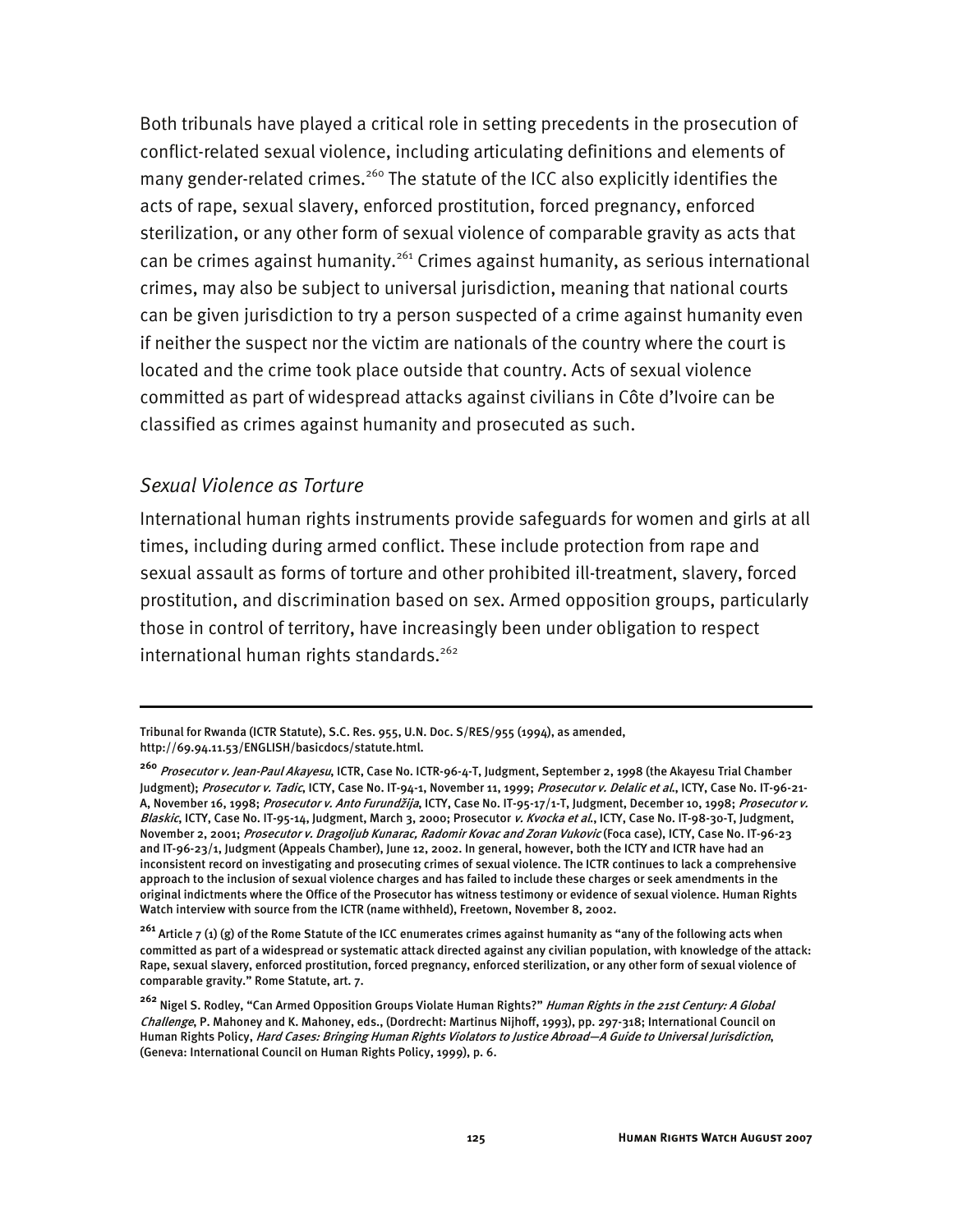Côte d'Ivoire is a party to the International Covenant on Civil and Political Rights (ICCPR), the Convention against Torture and Other Cruel, Inhuman or Degrading Treatment or Punishment (CAT) and the regional African [Banjul] Charter on Human and Peoples' Rights (African Charter), which all prohibit torture and other cruel, inhuman, or degrading treatment by officials or persons acting in an official capacity.<sup>263</sup> The Convention on the Rights of the Child (CRC) provides for the right to freedom from torture, sexual exploitation, and abuse as well as liberty and security of person.<sup>264</sup> The United Nations Special Rapporteur on torture has recognized that rape can constitute torture,<sup>265</sup> as have the ICTY<sup>266</sup> and ICTR.<sup>267</sup>

Under the ICCPR, the African Charter and CEDAW, sexual slavery and forced prostitution in times of armed conflict constitute a basic violation of the right to liberty and security of person.<sup>268</sup> Furthermore, slavery is a *jus cogens* norm from which no derogation is permitted and is prohibited under Article 8 of the ICCPR (which also prohibits forced labor), as well as the 1926 Slavery Convention.<sup>269</sup>

**<sup>263</sup>** International Covenant on Civil and Political Rights (ICCPR), adopted December 16, 1966, G.A. Res. 2200A (XXI), 21 U.N. GAOR Supp. (No. 16) at 52, U.N. Doc. A/6316 (1966), 999 U.N.T.S. 171, entered into force March 23, 1976, Côte d'Ivoire acceded to the ICCPR on March 26, 1992. Convention against Torture and Other Cruel, Inhuman or Degrading Treatment or Punishment (Convention against Torture), adopted December 10, 1984, G.A. res. 39/46, annex, 39 U.N. GAOR Supp. (No. 51) at 197, U.N. Doc. A/39/51 (1984), entered into force June 26, 1987, ratified by Côte d'Ivoire on December 18, 1995. African [Banjul] Charter on Human and Peoples' Rights, adopted June 27, 1981, OAU Doc. CAB/LEG/67/3 rev. 5, 21 I.L.M. 58 (1982), entered into force October 21, 1986, ratified by Côte d'Ivoire on January 6, 1992.

**<sup>264</sup>** Article 34 of the Convention on the Rights of the Child protects the child from sexual exploitation and sexual abuse. Article 37 provides for the freedom from torture or other cruel, inhuman or degrading treatment or punishment as well as liberty and security of person. Convention on the Rights of the Child (CRC), adopted November 20, 1989, G.A. Res. 44/25, annex, 44 U.N. GAOR Supp. (No. 49) at 167, U.N. Doc. A/44/49 (1989), entered into force September 2, 1990, ratified by Côte d'Ivoire February 4, 1991, arts. 34 and 37.

**<sup>265</sup>** UN Commission on Human Rights, Report of the Special Rapporteur on torture and other cruel, inhuman or degrading treatment or punishment, Nigel Rodley, E/CN.4/1995/34, January 12, 1995, para. 19.

**<sup>266</sup>** Prosecutor v. Anto Furundžija, ICTY, Case No. IT-95-17/1-T, Judgment, December 10, 1998, para. 171.

**<sup>267</sup>** Prosecutor v. Jean-Paul Akayesu, ICTR, Case No. ICTR-96-4-T, Judgment, September 2, 1998 (the Akayesu Trial Chamber Judgment), para. 687: "Like torture, rape is used for such purposes as intimidation, degradation, humiliation, discrimination, punishment, control or destruction of a person. Like torture, rape is a violation of personal dignity, and rape in fact constitutes torture when it is inflicted by or at the instigation of or with the consent or acquiescence of a public official or other person acting in an official capacity."

**<sup>268</sup>** Article 9 of the ICCPR provides for the freedom from arbitrary arrest, detention or exile, whilst Article 23 prohibits forced marriage. ICCPR, arts. 9 and 23. Under Article 6 of CEDAW, states are required to take all appropriate measures, including legislation, to suppress all forms of traffic in women and exploitation of prostitution of women. Convention on the Elimination of All Forms of Discrimination against Women (CEDAW), adopted December 18, 1979, G.A. res. 34/180, 34 U.N. GAOR Supp. (No. 46) at 193, U.N. Doc. A/34/46, entered into force September 3, 1981, ratified by Côte d'Ivoire on December 20, 1995, art. 6. Article 5 of the African Charter prohibits all forms of "exploitation and degradation of man particularly slavery, slave trade…" African [Banjul] Charter on Human and Peoples' Rights, art. 5.

**<sup>269</sup>** United Nations Slavery Convention, entered into force March 9, 1927, http://www.unhchr.ch/html/menu3/b/f2sc.htm [accessed June 28, 2007]. See also United Nations Commission on Human Rights, Report of the Special Rapporteur on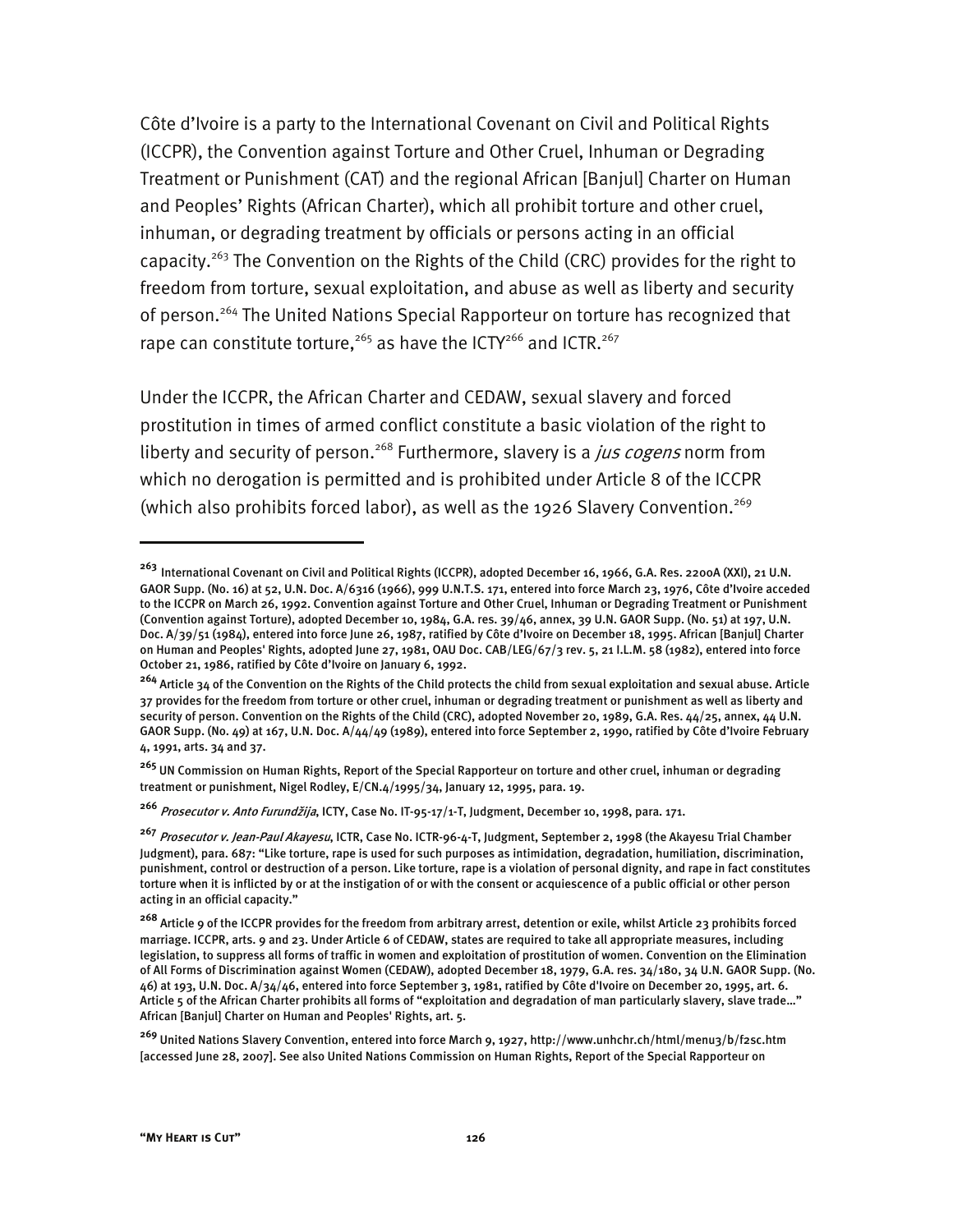## *Sexual Violence as Discrimination: A Violation of International Human Rights Law*

Sexual violence generally violates women's rights to be free from discrimination based on sex as provided for under the ICCPR.<sup>270</sup> Under Article 1 of the Convention on the Elimination of All Forms of Discrimination against Women (CEDAW),<sup>271</sup> the definition of discrimination is considered to include "gender-based violence precisely because gender-based violence has the effect or purpose of impairing or nullifying the enjoyment by women of human rights" on a basis of equality with men.272 The CEDAW Committee enumerated a wide range of obligations for states related to ending sexual violence, including ensuring appropriate treatment for victims in the justice system, counseling, support services, medical treatment, and psychological assistance.<sup>273</sup> In a 1993 resolution, the UN General Assembly declared that prohibiting gender discrimination includes eliminating gender-based violence, and that states "should pursue by all appropriate means and without delay a policy of eliminating violence against women."<sup>274</sup> The Convention on the Rights of the Child (CRC) also provides for freedom from discrimination on the basis of gender (Article 2). The African Charter on Human and Peoples' Rights, guarantees the "[e]limination of every discrimination against women…and protection of the rights of the woman and the child"<sup>275</sup> as well as the right to integrity of one's person, and the right to be free of "…[a]ll forms of exploitation and degradation…particularly slavery, slave trade, torture, cruel, inhuman or degrading punishment and treatment."<sup>276</sup> In February 2004, Côte d'Ivoire signed the African Union Protocol to the African Charter on Human and Peoples' Rights on the Right of Women in Africa, which came into force in November

**<sup>270</sup>** See ICCPR, arts. 2 (1) and 26.

j

**<sup>274</sup>** UN General Assembly, Declaration on the Elimination of Violence against Women, art. 4.

Contemporary Forms of Slavery: Systematic Rape, Sexual Slavery and Slavery-like Practices during Armed Conflict, Ms. Gay J. McDougall, E/CN.4/Sub. 2/1998/13, June 22, 1998, http://www.hri.ca/forthereCord1998/documentation/commission/e-cn4 sub2-1998-13.htm (accessed June 28, 2007).

**<sup>271</sup>** CEDAW, art. 1. Côte d'Ivoire also adopted Resolution 48/104 of the General Assembly of the United Nations against violence against women. United Nations General Assembly, "Declaration on the Elimination of Violence against Women," A/RES/48/104, December 20, 1993 (issued on February 23, 1994).

**<sup>272</sup>** Women, Law and Development International, Gender Violence: The Hidden War Crimes (Washington D.C.: Women, Law and Development International, 1998), p. 37.

**<sup>273</sup>** Committee on the Elimination of All Forms of Discrimination against Women, "Violence against Women," General Recommendation no. 19 (eleventh session, 1992), CEDAW/C/1992/L.1/Add.15.

**<sup>275</sup>** African [Banjul] Charter on Human and Peoples' Rights, art. 3.

**<sup>276</sup>** African [Banjul] Charter on Human and Peoples' Rights, arts. 4 and 5.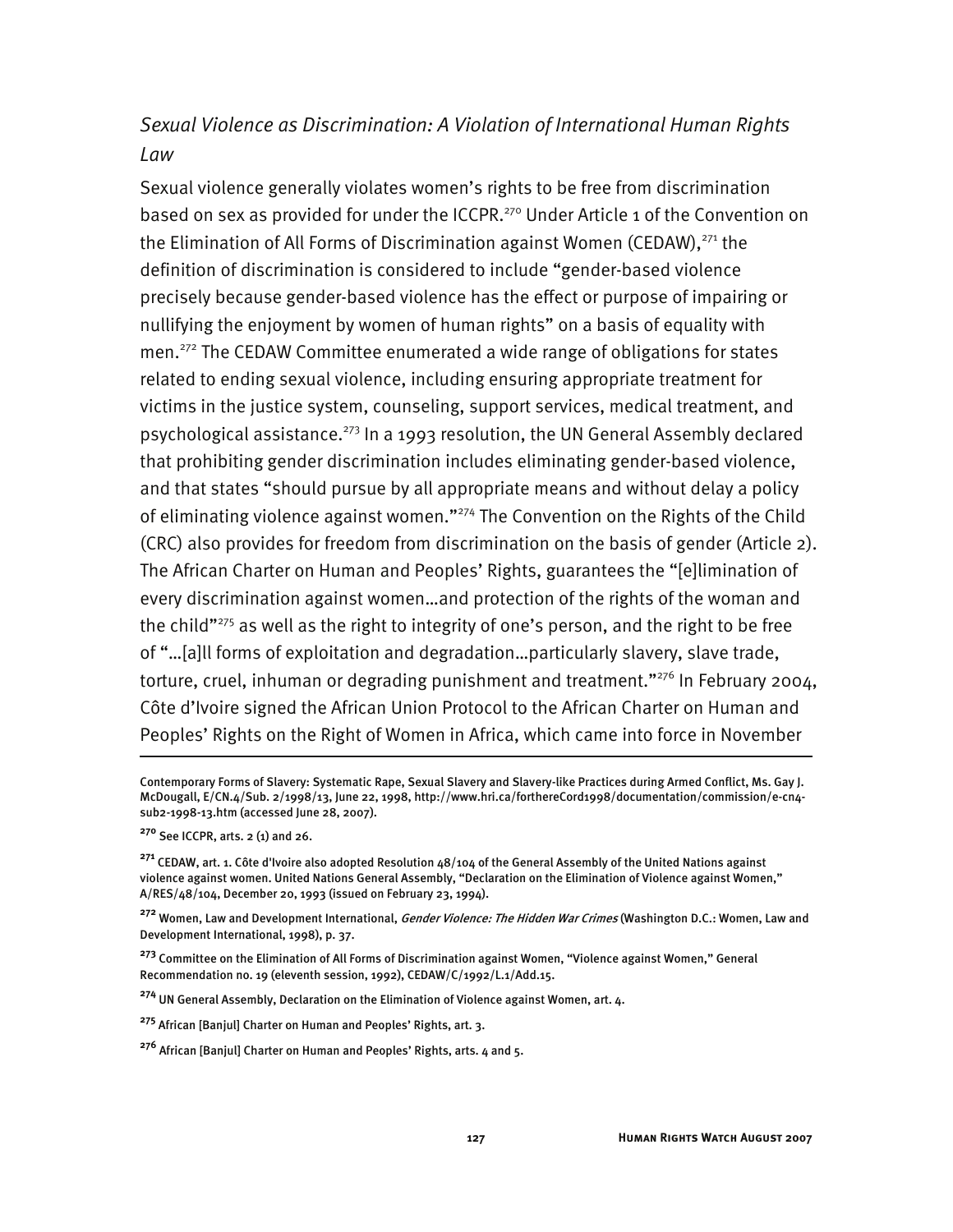2005; of these, Article 11 on armed conflict and Article 14 regarding illegal abortion are particularly relevant to this report.<sup>277</sup>

#### *Criminal responsibility for sexual violence*

Individual acts of rape or other sexual assault can be prosecuted as criminal acts. However an individual case of serious sexual violence can also be prosecuted as a crime against humanity if the crime was committed as part of a widespread or systematic attack against the civilian population.<sup>278</sup> Each enumerated type of act, such as murder, torture, or rape, does not need to be committed on a widespread or systematic basis—it is the attack that must be widespread or systematic.

Individual criminal responsibility for a crime against humanity, or for a serious violation of human rights or international humanitarian law can be established when an accused is proved to have either planned, instigated, ordered, committed or otherwise aided or abetted in the commission or the crime.

Superior officers may also be liable for crimes committed by their subordinates on the basis of command responsibility.<sup>279</sup> Although the concept of command responsibility originated in military law, it now embraces the responsibility of civil authorities for the abuses committed by those persons under their effective authority. Both state and non-state actors (such as commanders of armed rebel groups) can be held accountable on the basis of command responsibility for crimes against humanity.<sup>280</sup> Under the doctrine of command responsibility, commanders, or other superiors may be culpable for failing to prevent or punish crimes committed by their subordinates. A superior is responsible for the crimes of his or her subordinates when

**<sup>277</sup>** Protocol to the African Charter on Human and Peoples' Rights on the Rights of Women in Africa, adopted by the 2nd Ordinary Session of the Assembly of the Union, Maputo, September 13, 2000, CAB/LEG/66.6, entered into force November 25, 2005.

**<sup>278</sup>** "It is sufficient to show that the act took place in the context of an accumulation of acts of violence which, individually, may vary greatly in nature and gravity." Prosecutor v. Dragoljub Kunarac et al., ICTY, Case No. IT-96-23-T & IT-96-23/1/T, Judgment (Trial Chamber), 22 February 2001, para. 419.

**<sup>279</sup>** Command responsibility is an established principle of customary international law. See Prosecutor v. Delalic et al. (Celebici Case), ICTY, Case No. IT-96-21-A, Judgment (Appeals Chamber), February 20, 2001, para. 195. Command responsibility has been incorporated into the statutes of international criminal courts, including the ad hoc tribunals for the former Yugoslavia and Rwanda, the Special Court for Sierra Leone, and the Rome Statute of the ICC. See Rome Statute of the International Criminal Court, art. 28 (Responsibility of Commanders and Other Superiors).

**<sup>280</sup>** Prosecutor v. Hadzihasanovic ("Central Bosnia"), ICTY, Case No. IT-01-47-AR72, July 16, 2003, para. 29–31.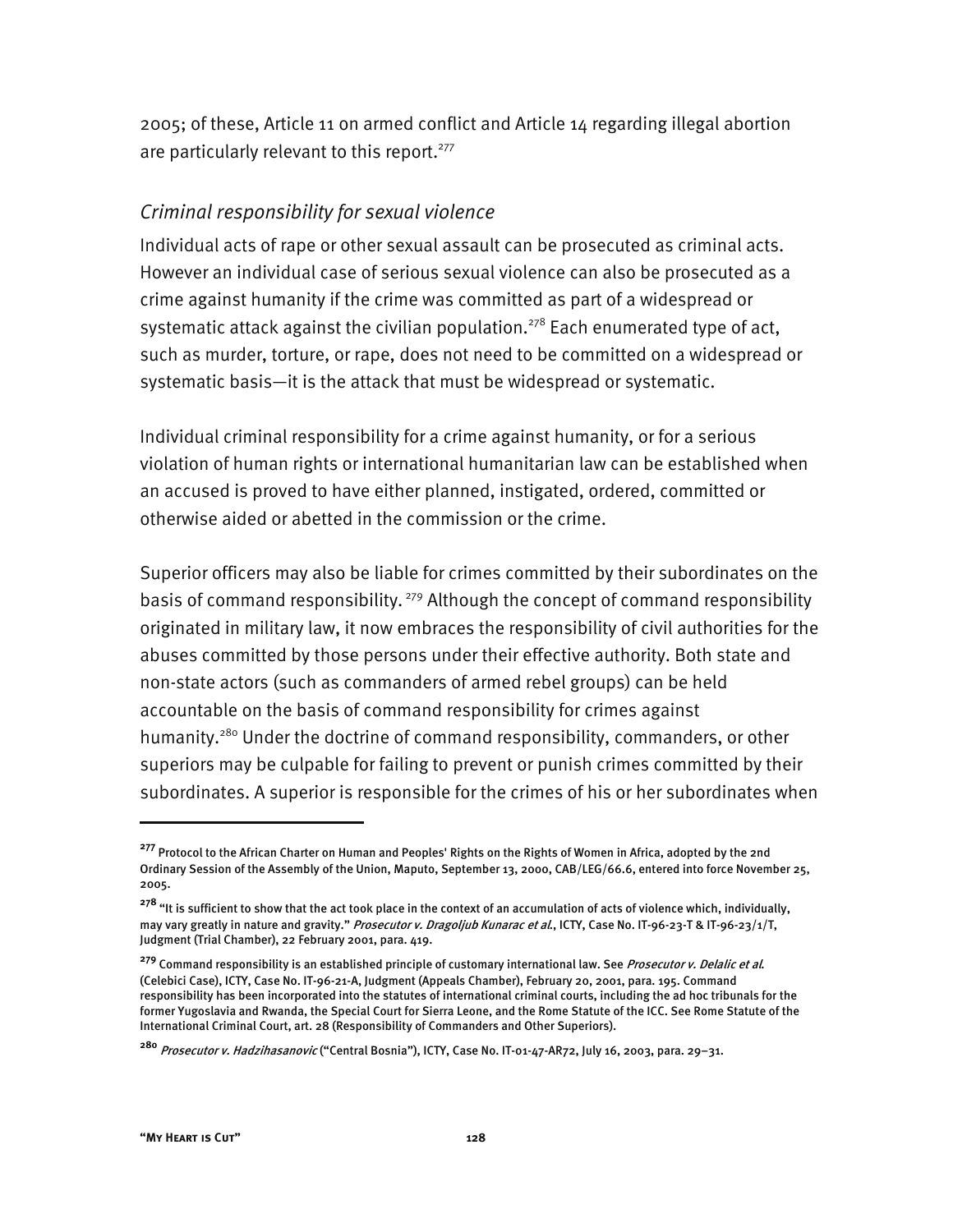the superior knew or had reason to know that the criminal acts were about to be or had been committed, and the superior failed to take necessary and reasonable measures to prevent the commission of the offense and/or punish the perpetrators.<sup>281</sup> The superior must either have actual knowledge of the criminal acts, or have information available to him or her that would put him or her on notice of the facts.<sup>282</sup> However, it should be noted that the superior is under no duty to acquire such knowledge, and neglect to do so is not a basis for liability,<sup>283</sup> although he or she cannot willfully ignore information available to him or her. $284$  The duty to prevent and or punish arises as soon as the superior acquires the knowledge that his or her subordinates are about to commit crimes, or have committed crimes.

A commander will therefore be found guilty of rape if he or she stood by while the subordinate committed rape. In Côte d'Ivoire, if individual commanders and civilian officials had reason to know that subordinates committed rape, and failed to use all necessary and reasonable measures under their command to prevent and punish this abuse, they may also be found guilty of rape.<sup>285</sup>

j

**<sup>281</sup>** Prosecutor v. Kordic and Cerkez, ICTY, Case No. IT-95-14/2, Judgment (Appeals Chamber), December 17, 2004, para. 839.

**<sup>282</sup>** Prosecutor v. Blaskic, ICTY, Case No. IT-95-14-A, Judgment (Appeals Chamber), July 29, 2004, paras. 56-57, 62.

**<sup>283</sup>** Prosecutor v. Delalic et al. (Celebici Case), ICTY, Case No. IT-96-21-A, Judgment (Appeals Chamber), February 20, 2001, para. 226.

**<sup>284</sup>** Prosecutor v. Blaskic, ICTY, Case No. IT-95-14-A, Judgment (Appeals Chamber), July 29, 2004, para. 406.

**<sup>285</sup>** Prosecutor v. Halilovic, ICTY, Case No. IT-01-48-T, (Trials Chamber), November 16, 2005, para. 73.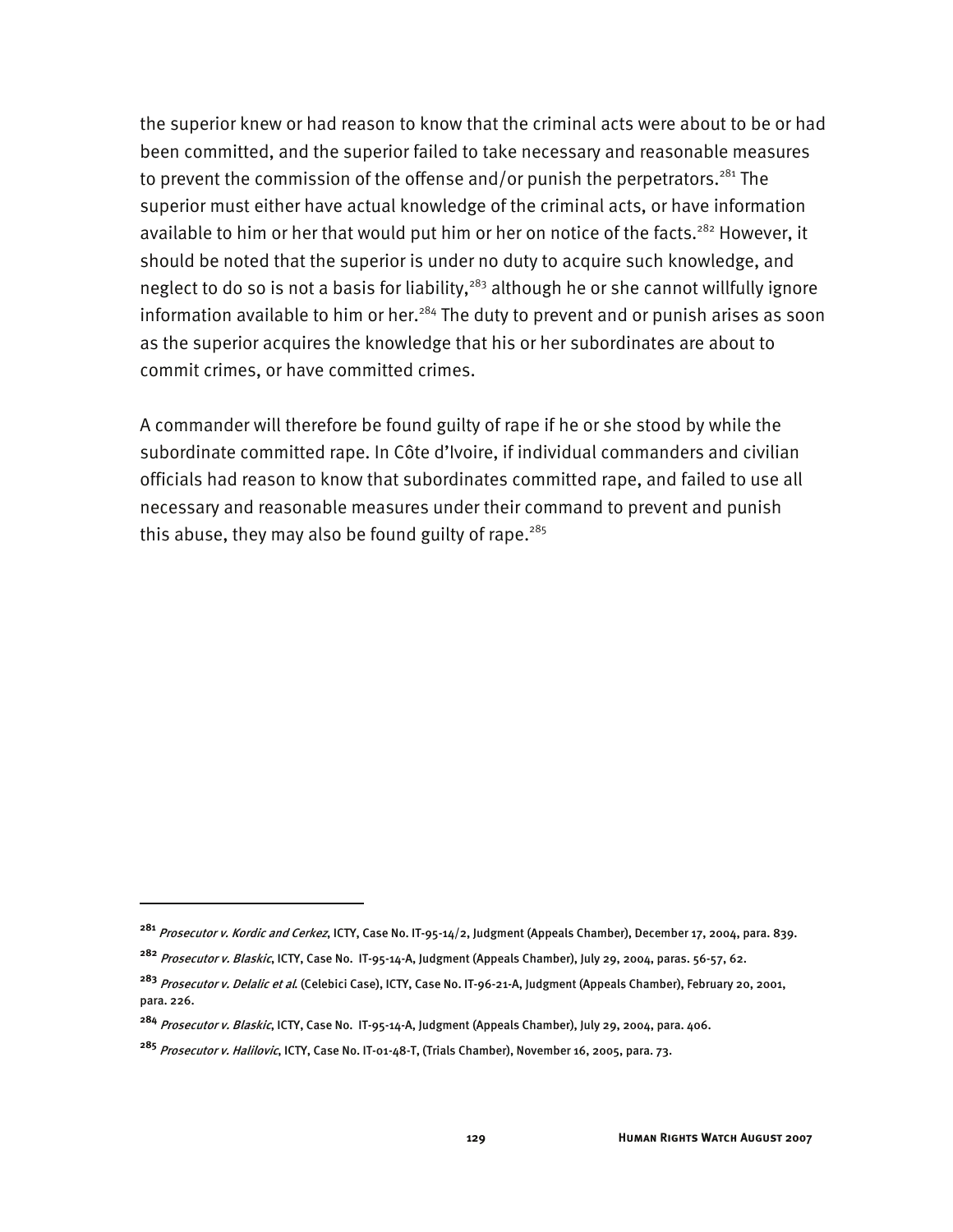# **Acknowledgements**

This report was written by Etelle Higonnet, a Bernstein Fellow at Human Rights Watch, on the basis of her interviews conducted in Côte d'Ivoire, Liberia, Mali, and Burkina Faso from August to October 2006.

The report was edited by Corinne Dufka, West Africa Team Leader; Dustin Sharp, Francophone West Africa Researcher; Aisling Reidy from the Legal Division; and Iain Levine of the Program Office. It was also reviewed by the Women's Rights Division; the Program on HIV/AIDS and Human Rights; the Children's Rights Division, and the International Justice Division. Production assistance was provided by Celeste Robinson, Coordinator in the Africa Division; Jill Craig, intern in the Africa Division; Andrea Holley, Publications Director; and Fitzroy Hepkins, Mail Manager.

We would like to thank all the organizations and individuals interviewed for this report for their invaluable assistance and insights. Many have asked to remain anonymous and we respect their security concerns. Human Rights Watch salutes the heroism of NGOs that work on gender-based violence in Côte d'Ivoire by documenting abuses, conducting trainings with members of armed groups at places such as checkpoints and barracks, providing medical and psychosocial services to survivors, and helping with the reintegration of rape victims rejected by their communities.

We particularly thank the witnesses and victims of sexual violence who recounted their experiences. They overcame fear, shame, intimidation, and trauma to share their suffering. Their bravery and dignity inspires us all.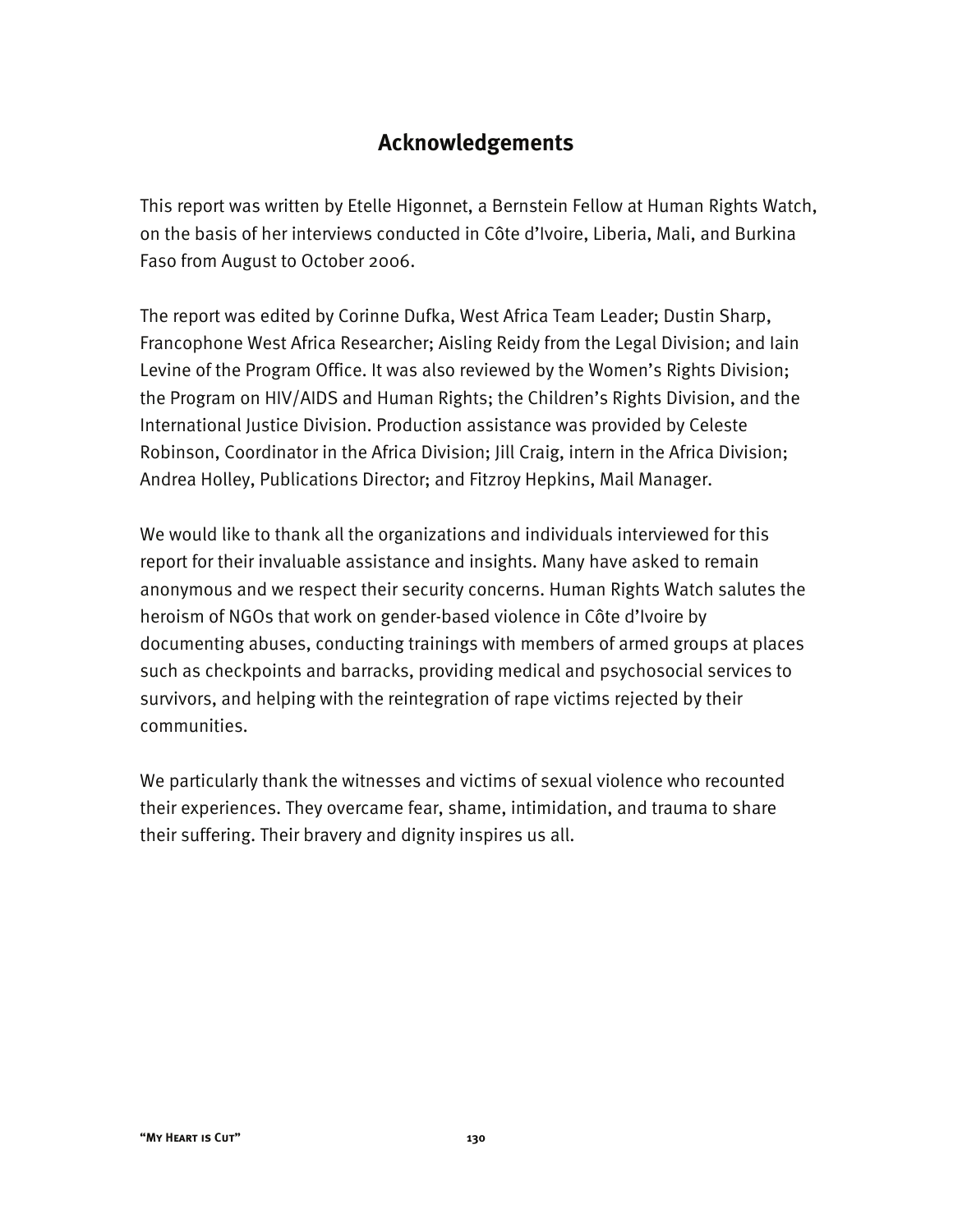# **Annex: Definition of Terms**

Discrimination Against Women: Article 1 of the Convention on the Elimination of All Forms of Discrimination Against Women (CEDAW) defines discrimination against women as "any distinction, exclusion, or restriction made on the basis of sex which has the effect or purpose of impairing or nullifying the recognition, enjoyment or exercise by women, irrespective of their marital status, on a basis of equality of men and women, of human rights and fundamental freedoms in the political, economic, social, cultural, civil or any other field."

Domestic Violence: Also called "intimate partner abuse," "battering," or "wifebeating," domestic violence refers to physical, sexual, psychological, and economic abuse that takes place in the context of an intimate relationship, including marriage. Domestic violence is one of the most common forms of gender-based violence and is often characterized by long-term patterns of abusive behavior and control.

Gender-Based Violence (GBV): Gender-based violence is defined as violence directed against a person on the basis of gender or sex. It includes acts that inflict physical, mental, or sexual harm or suffering, threats of such acts, coercion, and other deprivations of liberty. Examples of gender-based violence are sexual violence, domestic violence, emotional and psychological abuse, trafficking, forced prostitution, sexual exploitation, sexual harassment, and harmful traditional practices (e.g. female genital mutilation, forced marriage, or widow cleansing).

Rape: Rape is defined according to the appeals chamber judgment of the International Criminal Tribunal for the former Yugoslavia (ICTY) in the 2002 Foca case, namely "[t]he sexual penetration, however slight: (a) of the vagina or anus of the victim by the penis of the perpetrator or any other object used by the perpetrator; or (b) [of] the mouth of the victim by the penis of the perpetrator; where such sexual penetration occurs without the consent of the victim. Consent for this purpose must be consent given voluntarily, as a result of the victim's free will, assessed in the context of the surrounding circumstances. The *mens rea* is the intention to effect this sexual penetration, and the knowledge that it occurs without the consent of the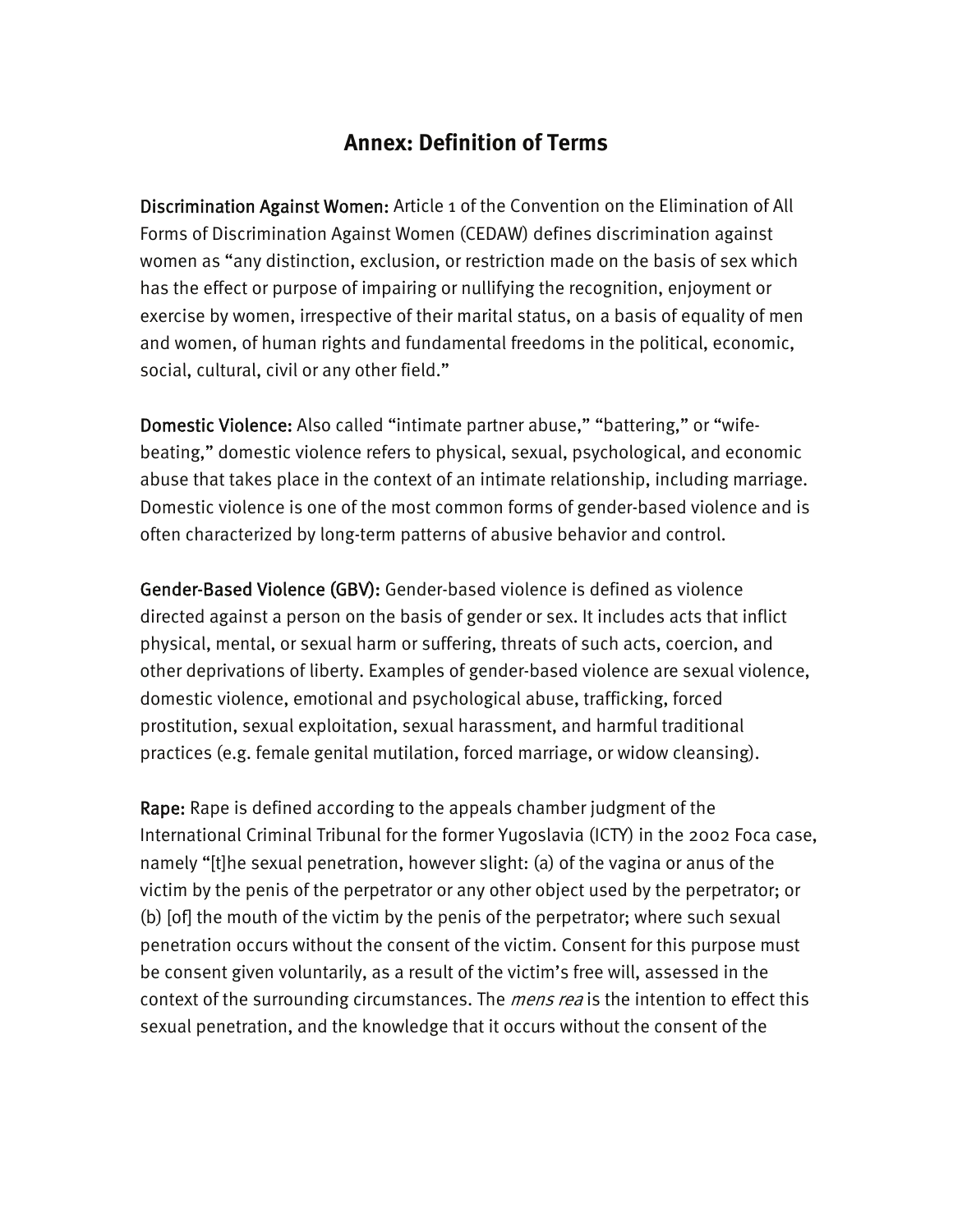victim."286 The appeals chamber rejected the "resistance" requirement argued by the appellants as it is justified neither in law or fact, and stated that the use of force in itself is not a necessary element of rape. Coercive circumstances make the victims' consent to the sexual acts impossible. This definition also underscores that rape is an attack on the physical integrity of a woman and not an attack against her honor or that of her family or community. The ICTY has found that sexual violence not only constitutes crimes against humanity, war crimes and grave breaches, but can also constitute torture, enslavement, serious bodily injury and other relevant acts as long as the elements constituting these crimes are present in the act of sexual violence.

Sexual Exploitation: Sexual exploitation is any abuse of a position of vulnerability, differential power, or trust for sexual purposes; this includes profiting monetarily, socially, or politically from the sexual exploitation of another.<sup>287</sup> For example, sexual exploitation can occur when adults have sexual relations with children in exchange for money, food, or any other commodity. Prostitution between adults is not prohibited under international law but sexual exploitation of minors—i.e. anyone under the age of eighteen—is prohibited under international law.

Sexual Slavery: Sexual slavery, defined by the 1926 Slavery Convention and the 1953 Protocol amending the same convention, refers to "[t]he status or condition of a person over whom any or all of the powers attaching to the right of ownership are exercised, including sexual access through rape or other forms of sexual violence."288 The Statute of the ICC includes the trafficking of women and children in its definition of enslavement.<sup>289</sup>

Sexual Violence: In this report, sexual violence is used as an overarching term to describe "[a]ny violence, physical or psychological, carried out through sexual

**<sup>286</sup>** Prosecutor v. Dragoljub Kunarac, Radomir Kovac and Zoran Vukovic (Foca case), ICTY, Case No. IT-96-23 and IT-96-23/1, Judgment (Appeals Chamber), June 12, 2002, paras. 127-133. Prosecutor v. Jean-Paul Akayesu, (Judgment), ICTR-96-4-T, September 2, 1998, para. 688.

**<sup>287</sup>** United Nations Secretariat, Secretary-General's Bulletin: Special measures for protection from sexual exploitation and sexual abuse, ST/SGB/2003/13, October 9, 2003, http://www.unhcr.org/cgibin/texis/vtx/protect/opendoc.pdf?tbl=PROTECTION&id=405ac6614 (accessed June 28, 2007).

**<sup>288</sup>** Report of the Special Rapporteur on Contemporary Forms of Slavery, p. 9.

**<sup>289</sup>** Article 7 (1) (g) lists enslavement as a crime against humanity with the definition given in Article 7 (2) (c). Rome Statute, art. 7. The ICC has the authority to prosecute the most serious international crimes beginning from July 1, 2002.